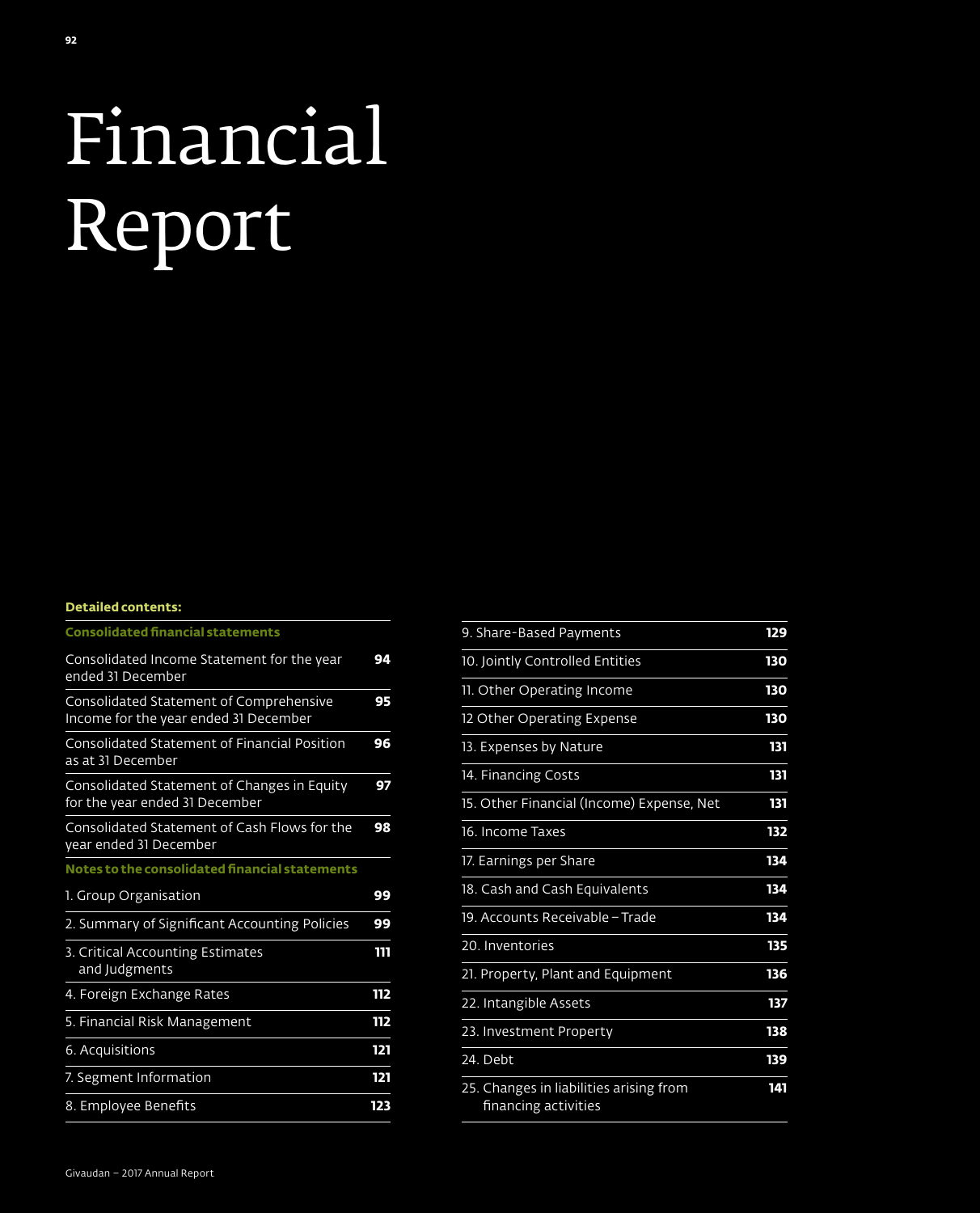| 26. Provisions                                                                         | 141 |
|----------------------------------------------------------------------------------------|-----|
| 27. Own equity instruments                                                             | 142 |
| 28. Equity                                                                             | 143 |
| 29. Commitments                                                                        | 143 |
| 30. Contingent Liabilities                                                             | 144 |
| <b>31. Related Parties</b>                                                             | 144 |
| 32. Board of Directors and Executive<br>Committee Compensation                         | 145 |
| 33. List of Principal Group Companies                                                  | 148 |
| 34. Disclosure of the Process of Risk<br>Assessment                                    | 149 |
| 35. Other information                                                                  | 149 |
| <b>Report of the Statutory Auditor</b>                                                 |     |
| Statutory Auditor's Report on the<br><b>Consolidated Financial Statements</b>          | 150 |
| <b>Statutory Financial Statements of</b><br><b>Givaudan SA (Group Holding Company)</b> |     |
| Income Statement for the year ended<br>31 December                                     | 156 |
| Statement of Financial Position as at<br>31 December                                   | 157 |
| Notes to the Statutory Financial Statements                                            |     |
| 1. General Information                                                                 | 158 |
| 2. Summary of accounting principles adopted                                            | 158 |
| 3. Subsidiaries                                                                        | 159 |
| 4. Cash and cash equivalents                                                           | 160 |
| 5. Jointly Controlled Entities                                                         | 160 |
| 6. Debt                                                                                | 160 |
| 7. Indirect Taxes                                                                      | 160 |
| 8. Equity                                                                              | 161 |
| 9. Own Shares                                                                          | 162 |
| 10. Board of Directors and Executive<br>Committee Compensation                         | 162 |
| 11. Exceptional Events                                                                 | 162 |
| 12. Other information                                                                  | 162 |
| <b>Appropriation of available earnings</b>                                             |     |
| Proposal of the Board of Directors to the<br><b>General Meeting of Shareholders</b>    | 163 |
| <b>Report of the Statutory Auditor</b>                                                 |     |
| Statutory Auditor's Report on the Financial<br>Statements                              | 164 |

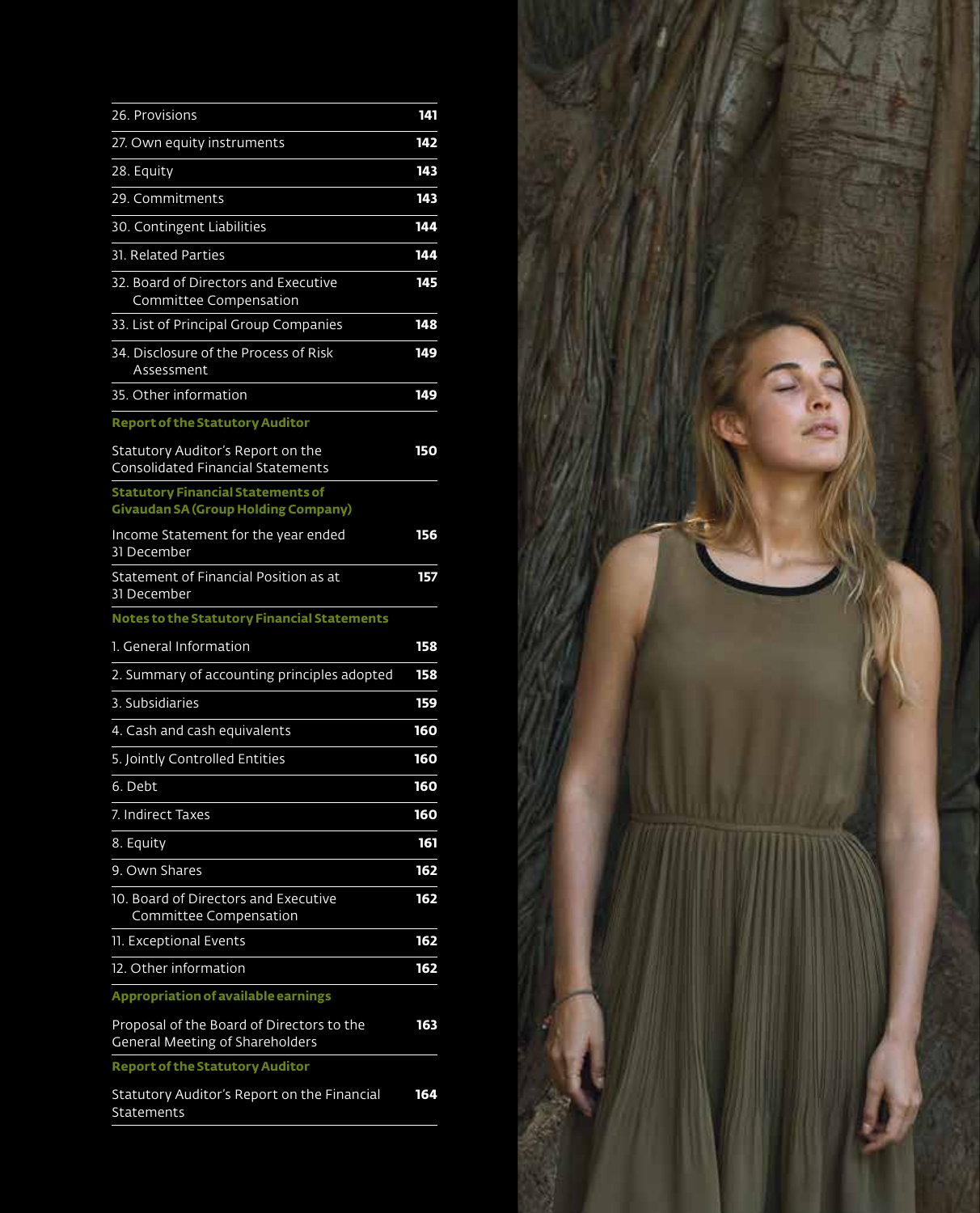# Consolidated financial statements

# **Consolidated Income Statement**

For the year ended 31 December

| in millions of Swiss francs, except for earnings per share data | Note | 2017    | 2016    |
|-----------------------------------------------------------------|------|---------|---------|
| Sales                                                           | 7    | 5,051   | 4,663   |
| Cost of sales                                                   |      | (2,801) | (2,535) |
| <b>Gross profit</b>                                             |      | 2,250   | 2,128   |
| as % of sales                                                   |      | 44.5%   | 45.6%   |
| Selling, marketing and distribution expenses                    |      | (669)   | (640)   |
| Research and product development expenses                       |      | (424)   | (400)   |
| Administration expenses                                         |      | (178)   | (186)   |
| Share of (loss) profit of jointly controlled entities           | 10   |         | (1)     |
| Other operating income                                          | 11   | 42      | 75      |
| Other operating expense                                         | 12   | (152)   | (101)   |
| <b>Operating income</b>                                         |      | 869     | 875     |
| as % of sales                                                   |      | 17.2%   | 18.8%   |
| Financing costs                                                 | 14   | (42)    | (51)    |
| Other financial income (expense), net                           | 15   | (32)    | (40)    |
| Income before taxes                                             |      | 795     | 784     |
| Income taxes                                                    | 16   | (75)    | (140)   |
| Income for the period                                           |      | 720     | 644     |
| <b>Attribution</b>                                              |      |         |         |
| Income attributable to equity holders of the parent             |      | 720     | 644     |
| as % of sales                                                   |      | 14.2%   | 13.8%   |
| Earnings per share - basic (CHF)                                | 17   | 78.18   | 69.95   |
| Earnings per share - diluted (CHF)                              | 17   | 77.54   | 69.34   |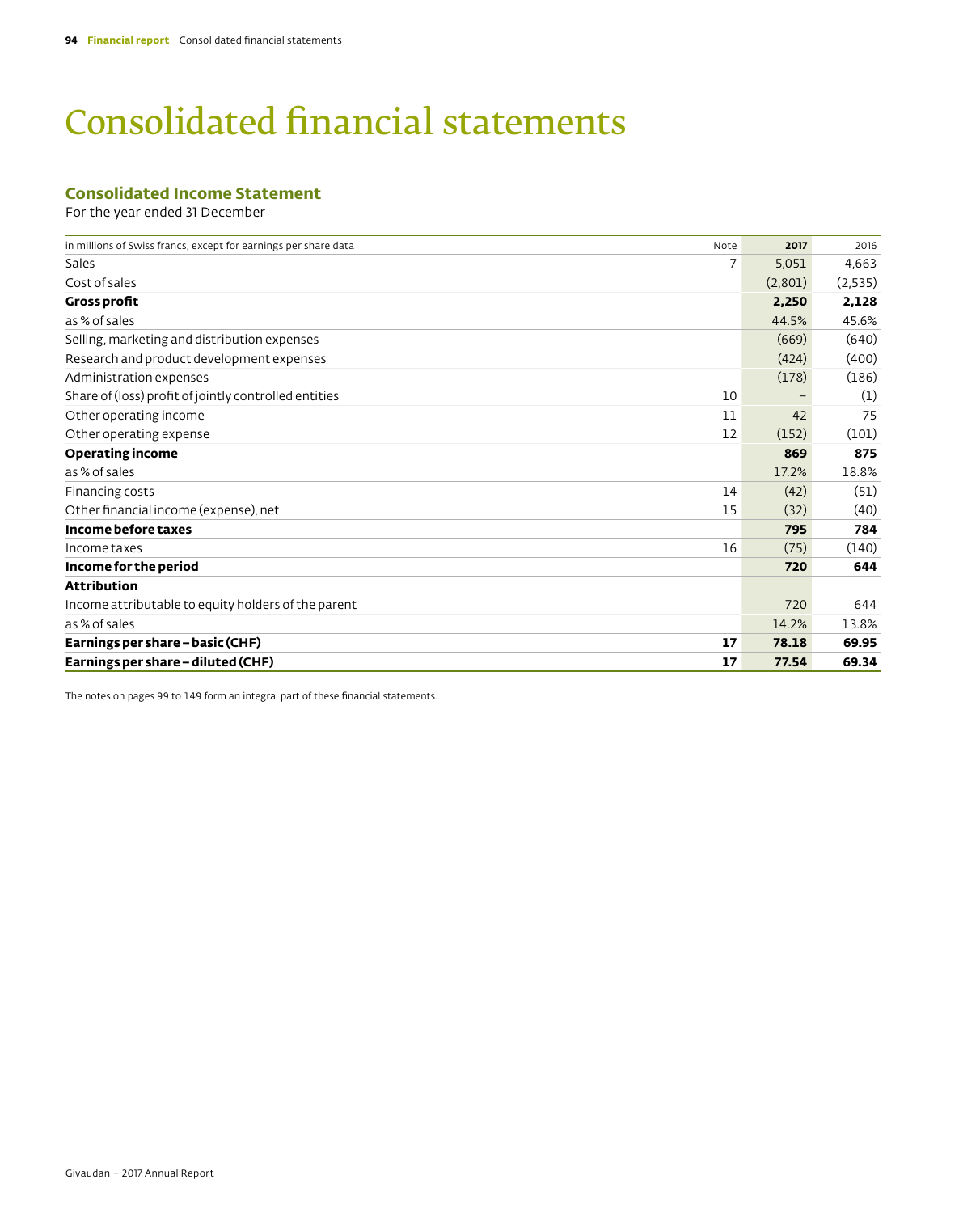# **Consolidated Statement of Comprehensive Income**

For the year ended 31 December

| in millions of Swiss francs                                                            | Note | 2017 | 2016  |
|----------------------------------------------------------------------------------------|------|------|-------|
| Income for the period                                                                  |      | 720  | 644   |
| Items that may be reclassified to the income statement                                 |      |      |       |
| <b>Cash flow hedges</b>                                                                |      |      |       |
| Movement in fair value, net                                                            |      | 3    | (14)  |
| Gains (losses) removed from equity and recognised in the consolidated income statement | 15   | 5    | 10    |
| Movement on income tax                                                                 | 16   | -    |       |
| Exchange differences arising on translation of foreign operations                      |      |      |       |
| Change in currency translation                                                         |      | 63   | (125) |
| Movement on income tax                                                                 | 16   |      | 2     |
| Items that will not be reclassified to the income statement                            |      |      |       |
| Defined benefit pension plans                                                          |      |      |       |
| Remeasurement gains (losses) of post employment benefit obligations                    | 8    | 55   | (148) |
| Movement on income tax                                                                 | 16   | (38) | 33    |
| Other comprehensive income for the period                                              |      | 88   | (241) |
| Total comprehensive income for the period                                              |      | 808  | 403   |
| <b>Attribution</b>                                                                     |      |      |       |
| Total comprehensive income attributable to equity holders of the parent                |      | 808  | 403   |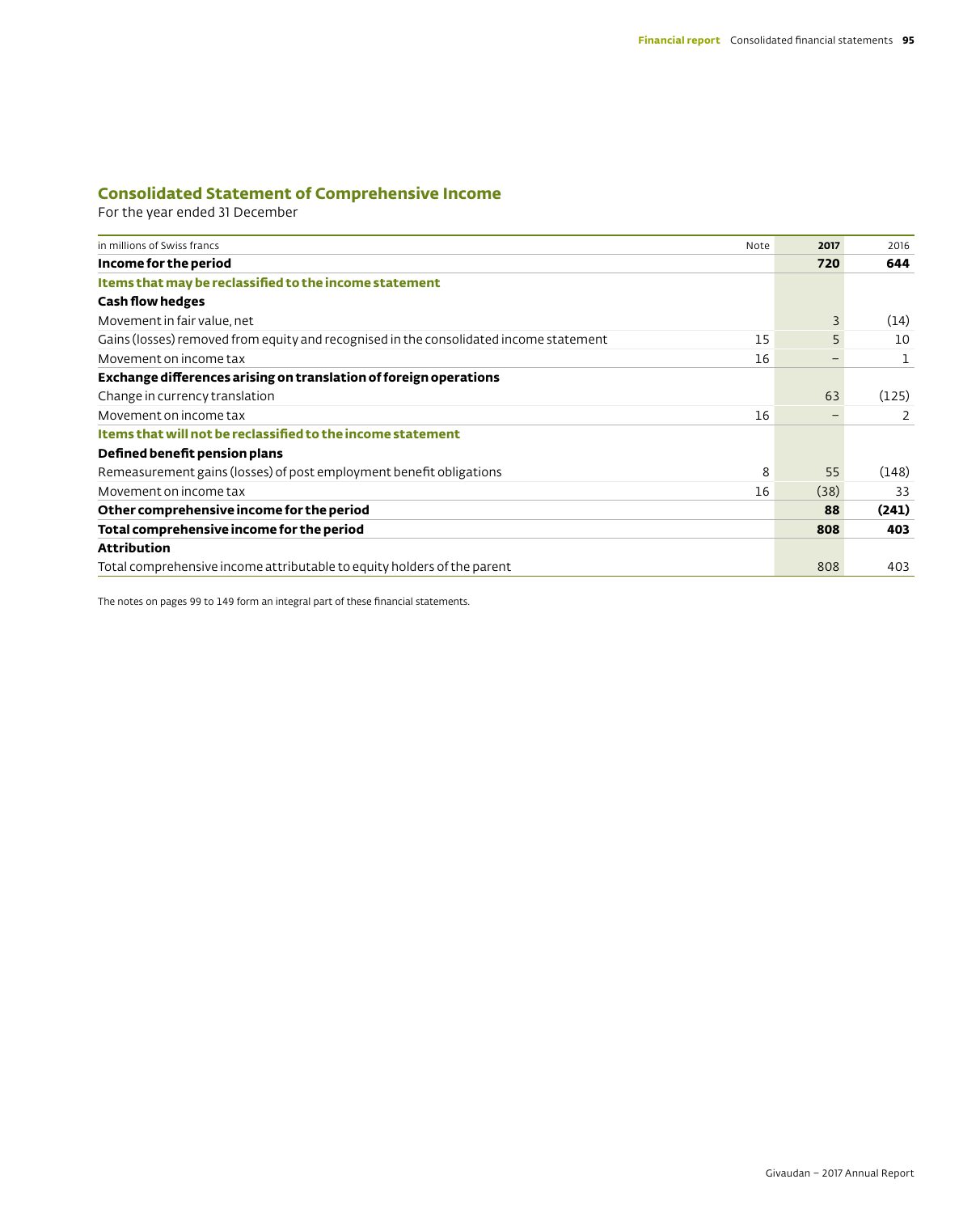# **Consolidated Statement of Financial Position**

As at 31 December

| in millions of Swiss francs<br>Note                          | 2017           | 2016        |
|--------------------------------------------------------------|----------------|-------------|
| Cash and cash equivalents<br>5,18                            | 534            | 328         |
| Derivative financial instruments<br>5                        | 16             | 9           |
| 27<br>Derivatives on own equity instruments                  |                | 3           |
| 5<br>Financial assets at fair value through income statement | $\overline{2}$ | $\mathbf 1$ |
| Accounts receivable - trade<br>5,19                          | 1,147          | 996         |
| 20<br>Inventories                                            | 902            | 788         |
| Current tax assets<br>16                                     | 32             | 26          |
| Prepayments                                                  | 123            | 96          |
| 5<br>Other current assets                                    | 98             | 96          |
| <b>Current assets</b>                                        | 2,854          | 2,343       |
| 5<br>Derivative financial instruments                        | $\mathbf 1$    |             |
| 21<br>Property, plant and equipment                          | 1,579          | 1,442       |
| Intangible assets<br>22                                      | 2,482          | 2,311       |
| Deferred tax assets<br>16                                    | 207            | 259         |
| Post-employment benefit plan assets<br>8                     | 21             | 12          |
| Financial assets at fair value through income statement<br>5 | 63             | 59          |
| Jointly controlled entities<br>10                            | 33             | 35          |
| 23<br>Investment property                                    | 16             |             |
| Other long-term assets                                       | 53             | 53          |
| Non-current assets                                           | 4,455          | 4,171       |
| <b>Total assets</b>                                          | 7,309          | 6,514       |
| Short-term debt<br>5,24                                      | 308            | 7           |
| Derivative financial instruments<br>5                        | 12             | 32          |
| Accounts payable - trade and others<br>5                     | 662            | 494         |
| Accrued payroll & payroll taxes                              | 149            | 143         |
| Current tax liabilities<br>16                                | 49             | 46          |
| Financial liability: own equity instruments<br>27            | 93             | 57          |
| Provisions<br>26                                             | 57             | 6           |
| Other current liabilities                                    | 195            | 174         |
| <b>Current liabilities</b>                                   | 1,525          | 959         |
| 5<br>Derivative financial instruments                        | 60             | 62          |
| 5,24<br>Long-term debt                                       | 1,300          | 1,251       |
| Provisions<br>26                                             | 67             | 59          |
| 8<br>Post-employment benefit plan liabilities                | 644            | 722         |
| Deferred tax liabilities<br>16                               | 99             | 93          |
| Other non-current liabilities                                | 76             | 75          |
| <b>Non-current liabilities</b>                               | 2,246          | 2,262       |
| <b>Total liabilities</b>                                     | 3,771          | 3,221       |
| Share capital<br>28                                          | 92             | 92          |
| Retained earnings and reserves<br>28                         | 5,682          | 5,477       |
| Own equity instruments<br>28                                 | (157)          | (109)       |
| Other components of equity<br>27,28                          | (2,079)        | (2,167)     |
| Equity attributable to equity holders of the parent          | 3,538          | 3,293       |
| <b>Total equity</b>                                          | 3,538          | 3,293       |
| <b>Total liabilities and equity</b>                          | 7,309          | 6,514       |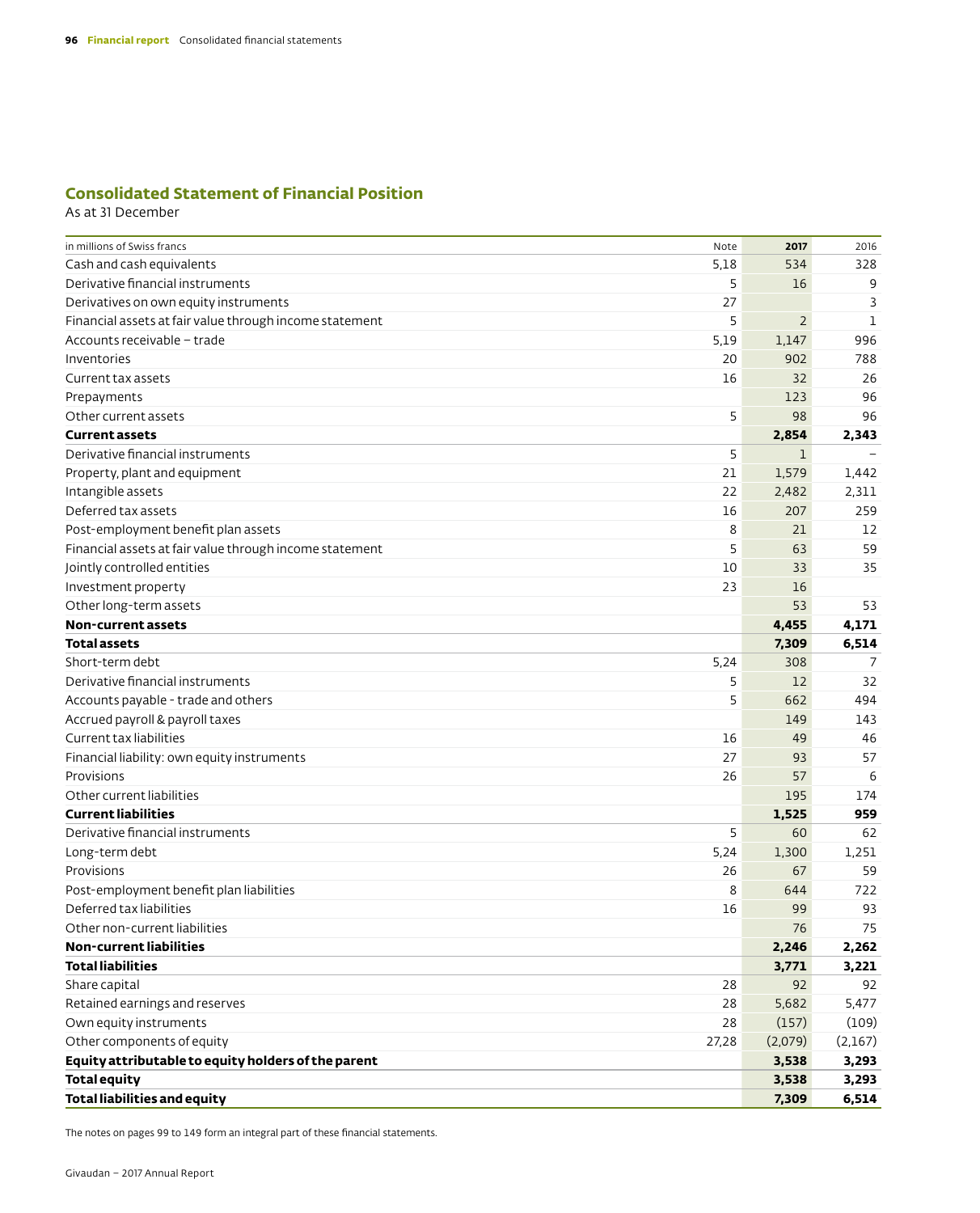# **Consolidated Statement of Changes in Equity**

For the year ended 31 December

| 2017<br>in millions of Swiss francs       | Share<br>Capital | Retained<br>earnings<br>and reserves | Own equity<br>instruments | Cash flow<br>hedges | Currency<br>translation<br>differences | Remeasure-<br>ment of post<br>employment<br>benefit<br>obligations | Total equity |
|-------------------------------------------|------------------|--------------------------------------|---------------------------|---------------------|----------------------------------------|--------------------------------------------------------------------|--------------|
| Note                                      | 28               | 28                                   | 27.28                     |                     |                                        | 8                                                                  |              |
| Balance as at 1 January                   | 92               | 5,477                                | (109)                     | (73)                | (1,519)                                | (575)                                                              | 3,293        |
| Income for the period                     |                  | 720                                  |                           |                     |                                        |                                                                    | 720          |
| Other comprehensive income for the period |                  |                                      |                           | 8                   | 63                                     | 17                                                                 | 88           |
| Total comprehensive income for the period |                  | 720                                  |                           | 8                   | 63                                     | 17                                                                 | 808          |
| Dividends paid                            |                  | (515)                                |                           |                     |                                        |                                                                    | (515)        |
| Movement on own equity instruments, net   |                  |                                      | (48)                      |                     |                                        |                                                                    | (48)         |
| Net change in other equity items          |                  | (515)                                | (48)                      |                     |                                        |                                                                    | (563)        |
| <b>Balance as at 31 December</b>          | 92               | 5,682                                | (157)                     | (65)                | (1, 456)                               | (558)                                                              | 3,538        |

| 2016<br>in millions of Swiss francs       | Share<br>Capital | Retained<br>earnings<br>and reserves | Own equity<br>instruments | Cash flow<br>hedges | Currency<br>translation<br>differences | Remeasure-<br>ment of post<br>employment<br>benefit<br>obligations | Total equity |
|-------------------------------------------|------------------|--------------------------------------|---------------------------|---------------------|----------------------------------------|--------------------------------------------------------------------|--------------|
| Note                                      | 28               | 28                                   | 27,28                     |                     |                                        | 8                                                                  |              |
| Balance as at 1 January                   | 92               | 5,373                                | (79)                      | (70)                | (1,396)                                | (505)                                                              | 3,415        |
| Income for the period                     |                  | 644                                  |                           |                     |                                        |                                                                    | 644          |
| Other comprehensive income for the period |                  |                                      |                           | (3)                 | (123)                                  | (115)                                                              | (241)        |
| Total comprehensive income for the period |                  | 644                                  |                           | (3)                 | (123)                                  | (115)                                                              | 403          |
| Dividends paid                            |                  | (495)                                |                           |                     |                                        |                                                                    | (495)        |
| Movement on own equity instruments, net   |                  |                                      | (30)                      |                     |                                        |                                                                    | (30)         |
| Transfers                                 |                  | (45)                                 |                           |                     |                                        | 45                                                                 |              |
| Net change in other equity items          |                  | (540)                                | (30)                      |                     |                                        | 45                                                                 | (525)        |
| <b>Balance as at 31 December</b>          | 92               | 5,477                                | (109)                     | (73)                | (1,519)                                | (575)                                                              | 3,293        |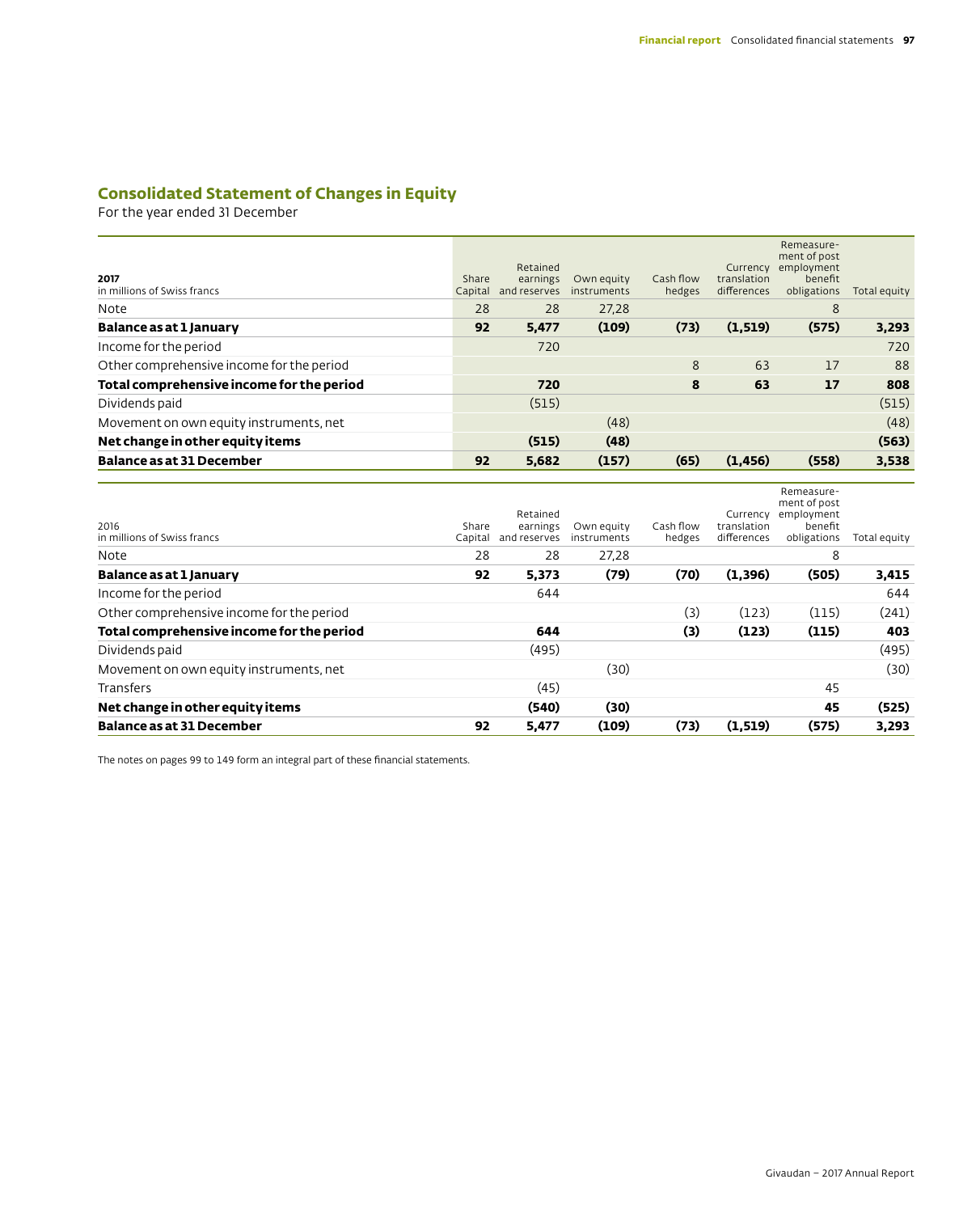#### **Consolidated Statement of Cash Flows** For the year ended 31 December

| in millions of Swiss francs                                                       | Note  | 2017           | 2016  |
|-----------------------------------------------------------------------------------|-------|----------------|-------|
| Income for the period                                                             |       | 720            | 644   |
| Income tax expense                                                                | 16    | 75             | 140   |
| Interest expense                                                                  | 14    | 29             | 42    |
| Non-operating income and expense                                                  | 14,15 | 45             | 49    |
| <b>Operating income</b>                                                           |       | 869            | 875   |
| Depreciation of property, plant and equipment                                     | 21    | 114            | 113   |
| Amortisation of intangible assets                                                 | 22    | 104            | 132   |
| Impairment of long-lived assets                                                   | 21,22 | $\overline{2}$ | 6     |
| Other non-cashitems                                                               |       |                |       |
| - share-based payments                                                            |       | 35             | 33    |
| - pension expense                                                                 | 8     | 14             | (23)  |
| - additional and unused provisions, net                                           | 26    | 69             | 10    |
| - other non-cash items                                                            |       | (52)           | (10)  |
| Adjustments for non-cash items                                                    |       | 286            | 261   |
| (Increase) decrease in inventories                                                |       | (107)          | (38)  |
| (Increase) decrease in accounts receivable                                        |       | (125)          | (107) |
| (Increase) decrease in other current assets                                       |       | (29)           | (53)  |
| Increase (decrease) in accounts payable                                           |       | 136            | 55    |
| Increase (decrease) in other current liabilities                                  |       | 12             | 52    |
| (Increase) decrease in working capital                                            |       | (113)          | (91)  |
| Income taxes paid                                                                 |       | (73)           | (127) |
| Pension contributions paid                                                        | 8     | (53)           | (45)  |
| Provisions used                                                                   | 26    | (10)           | (8)   |
| Purchase and sale of own equity instruments, net                                  |       | (45)           | (48)  |
| Impact of financial transactions on operating income/expense, net                 |       |                | (12)  |
| Cash flows from (for) operating activities                                        |       | 861            | 805   |
| Increase in long-term debt                                                        | 25    | 350            | 299   |
| (Decrease) in long-term debt                                                      | 25    | (17)           |       |
| Increase in short-term debt                                                       | 25    | 670            | 463   |
| (Decrease) in short-term debt                                                     | 25    | (705)          | (663) |
| Cash flows from debt, net                                                         |       | 298            | 99    |
| Interest paid                                                                     | 25    | (24)           | (33)  |
| Purchase and sale of derivative financial instruments, net                        | 25    |                | (8)   |
| Others, net                                                                       | 25    | (7)            |       |
| <b>Cash flows from financial liabilities</b>                                      |       | 267            | 58    |
| Distribution to the shareholders paid                                             | 28    | (515)          | (495) |
| Cash flows from (for) financing activities                                        |       | (248)          | (437) |
| Acquisition of property, plant and equipment                                      | 21    | (191)          | (136) |
| Acquisition of intangible assets                                                  | 22    | (53)           | (40)  |
| Payments for investment property                                                  | 23    | (1)            |       |
| Increase in share capital of jointly controlled entities                          | 10    |                | (9)   |
| Acquisition of subsidiary, net of cash acquired                                   | 6     | (224)          | (331) |
| Proceeds from the disposal of property, plant and equipment                       | 21    | $\mathbf{2}$   | 1     |
| Interest received                                                                 |       | 3              | 2     |
| Dividends received from jointly controlled entities                               |       | $\overline{2}$ |       |
| Purchase and sale of financial assets at fair value through income statement, net |       |                | 23    |
| Impact of financial transactions on investing, net                                |       | 35             |       |
| Others, net                                                                       |       | (2)            | (13)  |
| Cash flows from (for) investing activities                                        |       | (429)          | (503) |
| Net increase (decrease) in cash and cash equivalents                              |       | 184            | (135) |
| Net effect of currency translation on cash and cash equivalents                   |       | 22             | (15)  |
| Cash and cash equivalents at the beginning of the period                          | 18    | 328            | 478   |
| Cash and cash equivalents at the end of the period                                |       | 534            | 328   |
|                                                                                   |       |                |       |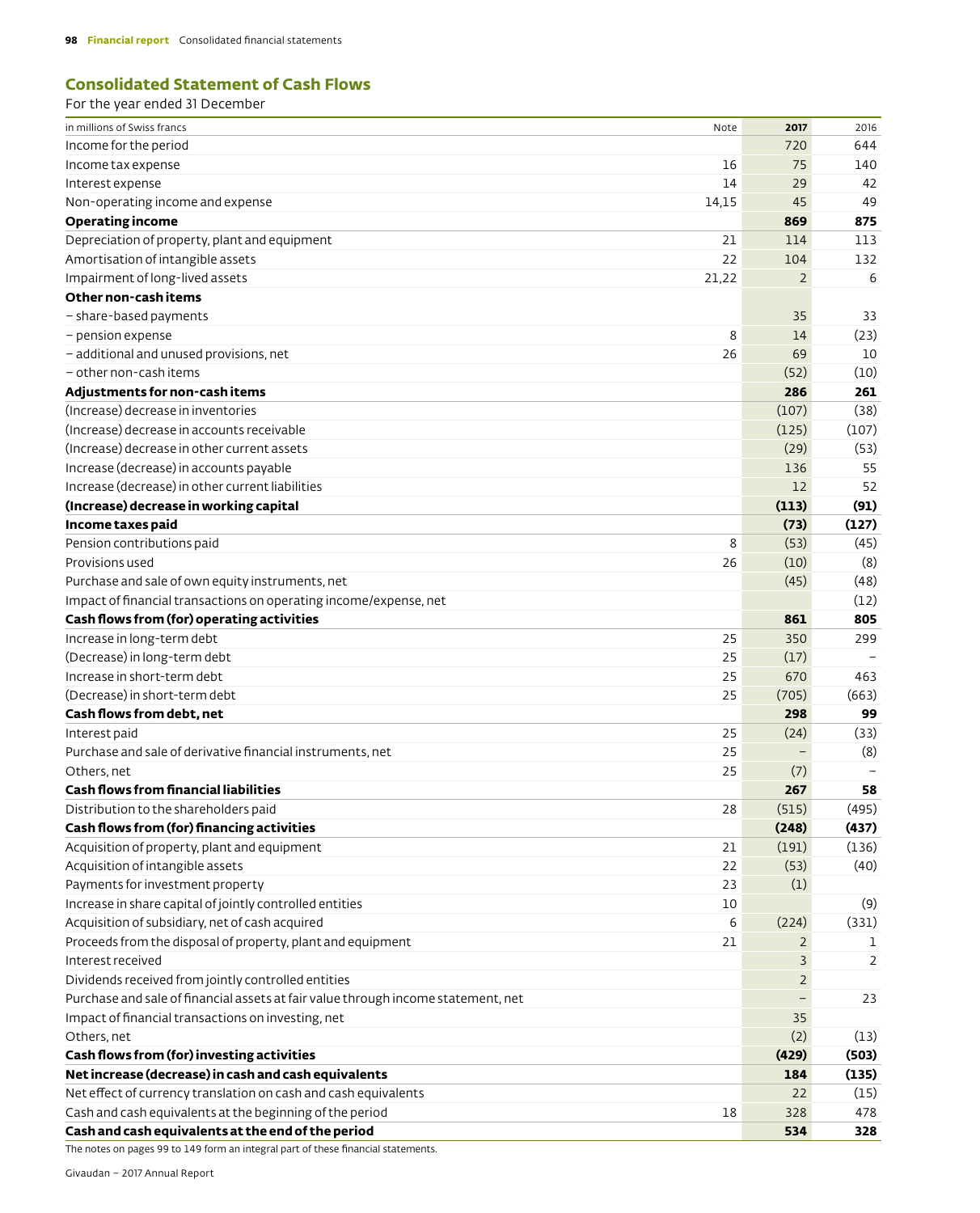# Notes to the consolidated financial statements

# **1. Group Organisation**

Givaudan SA and its subsidiaries (hereafter 'the Group') operate under the name Givaudan. Givaudan SA is a limited liability company incorporated and domiciled in Switzerland. The Group is headquartered in Vernier, near Geneva, Switzerland. Givaudan is a leading supplier of creative fragrance and flavour products to the consumer goods industry. It operates in over 100 countries and has subsidiaries and branches in more than 40 countries. Worldwide, it employs 11,170 people. A list of the principal Group companies is shown in Note 33 to the consolidated financial statements.

The Group is listed on the SIX Swiss Exchange (GIVN).

## **2. Summary of Significant Accounting Policies**

The significant accounting policies applied in the preparation of these consolidated financial statements are set out below. These policies have been consistently applied to all years presented, unless otherwise stated.

#### **2.1 Basis of Preparation**

The consolidated financial statements have been prepared in accordance with International Financial Reporting Standards (IFRS) as issued by the IASB and Swiss law.

They are prepared under the historical cost convention as modified by the revaluation of financial assets and financial liabilities at fair value through the income statement, and of own equity instruments classified as derivatives. Historical cost is generally based on the fair value of the consideration given in exchange for goods and services. Fair value is the price that would be received to sell an asset or paid to transfer a liability in an orderly transaction between market participants at the measurement date, regardless of whether that price is directly observable or estimated using another valuation technique.

The preparation of the consolidated financial statements requires management to make estimates and assumptions that affect the reported amounts of assets and liabilities, disclosure of contingent liabilities at the date of the financial statements, and reported amounts of revenues and expenses during the reporting period. It also requires management to exercise its judgment in the process of applying the Group's accounting policies. Critical accounting estimates and judgments are disclosed in Note 3.

Givaudan SA's Board of Directors approved these consolidated financial statements on 24 January 2018.

#### **2.1.1 Changes in Accounting Policies and Disclosures**

#### **Standards, amendments and interpretations effective in 2017**

The accounting policies adopted are consistent with those of the annual financial statements for the year ended 31 December 2016, as described in the 2016 consolidated financial statements, with the exception of the adoption as of 1 January 2017 of the standards described below:

Amendments to IAS 7: Disclosure Initiative improve the information provided to the users of financial statements on an entity's financing activities. Entities shall provide disclosures to enable users of financial statements to evaluate changes in liabilities arising from financing activities. The adoption of the amendments to IAS 7 resulted in a modification of the information disclosed on debt, with a reconciliation of the carrying amount of the debt at the beginning and end of the period (See Note 24 Debt) and on the changes in liabilities arising from financing activities (See Note 25 Changes in liabilities arising from financing activities).

Amendments to IAS 12: Recognition of Deferred Tax Assets for Unrealised Losses clarify that unrealised losses on debt instruments measured at fair value and measured at cost for tax purposes give rise to a deductible temporary difference regardless of whether the debt instrument's holder expects to recover the carrying amount of the debt instrument by sale or by use. The adoption of these amendments does not change the current practice applied by the Group.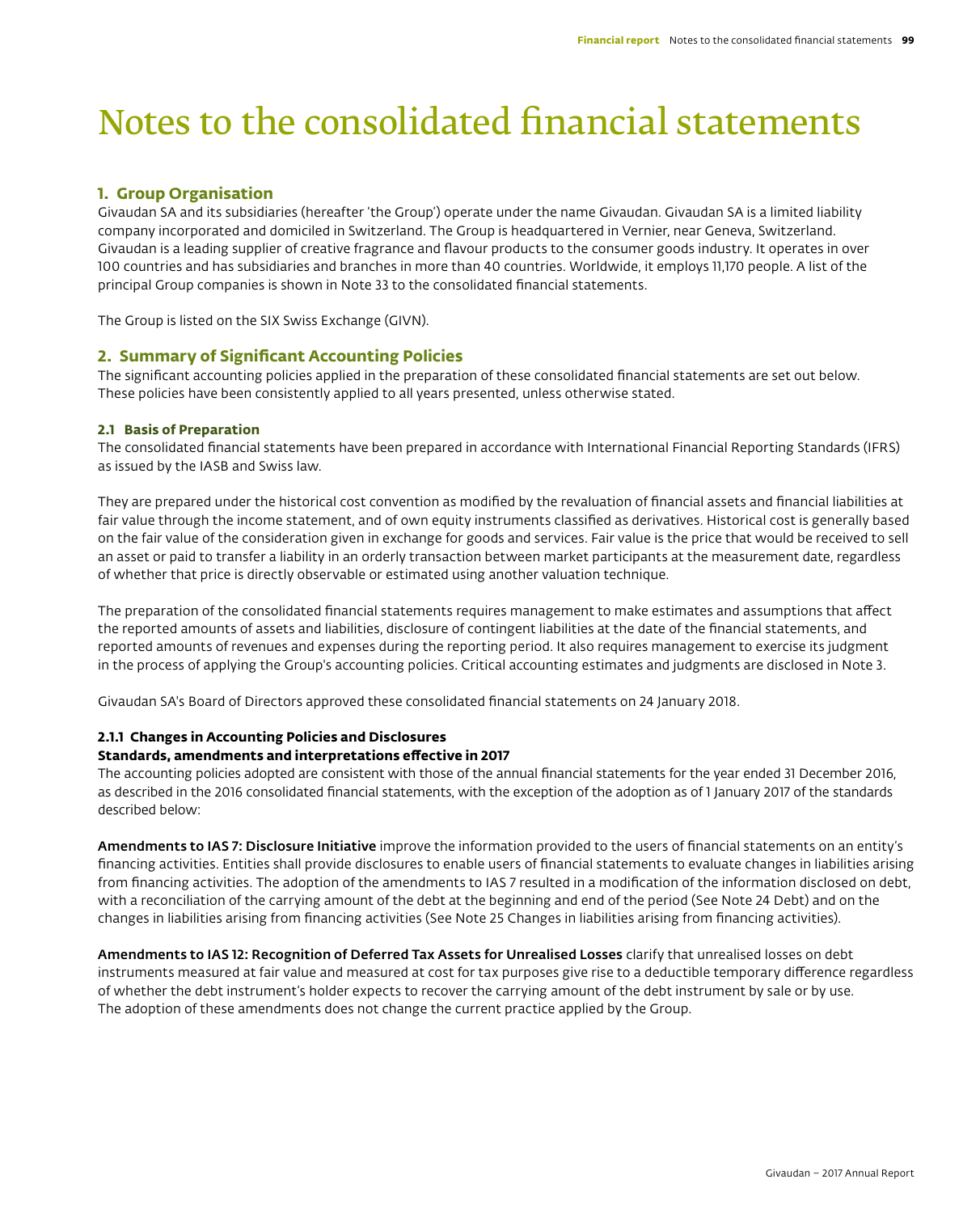Annual Improvements to IFRS Standards 2014 - 2016 Cycle set out amendments across three different standards, related basis for conclusions and guidance, out of which one is effective in 2017; amendments to IFRS 12 Disclosure of Interests in Other Entities. The adoption of these amendments has no impact because the Group does not hold currently assets classified as held for sale.

The Group has adopted the cost model in compliance with IAS 40 Investment property.

#### **2.1.2. IFRSs and IFRICs issued but not yet effective**

New and revised standards and interpretations, issued but not yet effective, have been reviewed to identify the nature of the future changes in accounting policy and to estimate the effect of any necessary changes in the consolidated financial statements and supporting notes upon their adoption.

#### **a) Issued and effective for 2018**

IFRS 9 Financial Instruments (as revised in 2014). The Group has early adopted this standard in 2016.

IFRS 15 Revenue from Contracts with Customers. IFRS 15 deals with revenue recognition and establishes principles for reporting useful information to users of financial statements about the nature, amount, timing and uncertainty of revenue and cash flows arising from an entity's contracts with customers. Revenue is recognised when a customer obtains control of a good or service and thus has the ability to direct the use and obtain the benefits from the good or service. The standard replaces existing revenue recognition guidance including IAS 18 Revenues, IAS 11 Construction Contracts and IFRIC 13 Customers Loyalty Programme.

The Group has evaluated the impacts of this standard. Contracts with customers relate primarily to the delivery of manufactured products and molecules of fragrance and flavour to the agreed upon specifications and may contain additional performance obligations for certain clients such as the assignment of specific application technologies, joint market research and particular stock conditions. Most of these additional performance obligations are not distinct because they are highly dependent on the delivery of manufactured products and molecules of fragrance and flavour. Generally, the transaction price includes estimating variable consideration such as rebates granted to customers.

The Group assessed that the adoption of the standard does not impact its consolidated financial statements. Therefore the retrospective transition method will not require a restatement of the consolidated financial statements.

The clarifications to IFRS 15 issued in April 2016 do not change the above described assessment.

Amendments to IFRS 2: Classification and Measurement of Share-based Payment Transactions clarify the accounting for cash-settled share-based payment transactions that include a performance condition, the classification of share-based payment transactions with net settlement features, and the accounting for modifications of share-based payment transactions from cash-settled to equity-settled. The adoption of these amendments has no impact on the current share-based payments programmes held within the Group.

Amendments to IFRS 4: Applying IFRS 9 Financial Instruments with IFRS 4 Insurance Contracts do not change the impact of the earlier adoption of IFRS 9 as the Group is not affected by IFRS 4.

Amendments to IAS40: Transfers of Investment Property reinforce the principle for transfers into, or out of, investment property under IAS 40. The Group has not yet evaluated the impact of these amendments on its consolidated financial statements.

Annual Improvements to IFRS Standards 2014-2016 Cycle set out amendments across three different standards, related basis for conclusions and guidance, out of which two are effective in 2018, namely amendments to IFRS 1 First-time Adoption of International Financial Reporting Standards and amendments to IAS 28 Investments in Associates and Joint Ventures. These amendments are not relevant for the Group.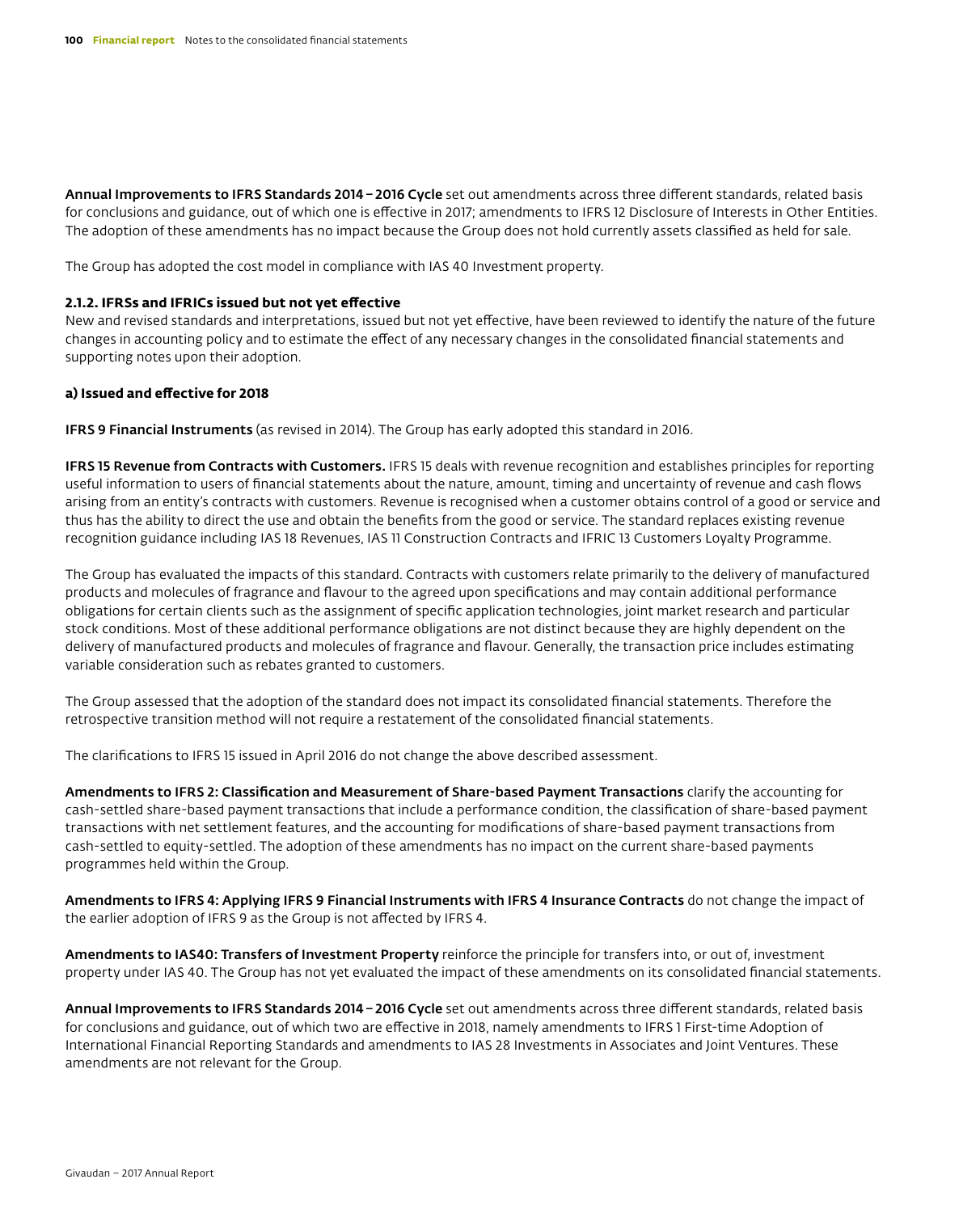IFRIC 22: Foreign Currency Transactions and Advance Consideration sets out requirements about which exchange rate to use when recording a foreign currency transaction on initial recognition in an entity's functional currency. The adoption of this interpretation does not change the current practice applied by the Group.

#### **b) Issued and effective for 2019 and after**

Amendments to IFRS 10 and IAS 28: Sales or Contribution of Assets between an Investor and its Associate or Joint Venture clarify that in a transaction involving an associate or joint venture the extent of gain or loss recognition depends on whether the assets sold or contributed constitute a business. The adoption of these amendments has no impact on the accounting of the joint arrangements currently held by the Group.

IFRS 16 Leases provides a single lessee accounting model, requiring lessees to recognise assets and liabilities for all leases, and lessors to confirm the continuation of classifying leases as operating or finance. The Group is currently evaluating the accounting impact of the adoption of this standard.

IFRIC 23 Uncertainty over Income Tax Treatments clarifies the accounting for uncertainties in income taxes. The clarification confirms the current practices of the Group.

Amendments to IAS 28: Long-term Interests in Associates and Joint Ventures clarify that an entity must apply IFRS 9 Financial Instruments to long-term interests in an associate or joint venture that form part of the net investment in the associate or joint venture but to which the equity method is not applied. The adoption of these amendments has no impact on the joint arrangements currently held by the Group.

Amendments to IFRS 9: Prepayment Features with Negative Compensation address the concerns about how IFRS 9 Financial Instruments classifies particular prepayable financial assets. These amendments are not relevant as the Group does not enter in such particular instruments.

IFRS 17 Insurance Contracts establishes the principles for the recognition, measurement, presentation and disclosure of insurance contracts. The standard is not relevant for the Group as it does not operate in the insurance business.

#### **2.2 Consolidation**

The subsidiaries that are consolidated are those companies controlled, directly or indirectly, by Givaudan SA. The Group controls an entity when the Group is exposed to, or has rights to, variable returns from its involvement with the entity and has the ability to affect those returns through its power over the entity. The Group reassesses whether or not it controls an investee if there are indications of a change in facts and circumstances.

Companies acquired during the year are consolidated from the date on which operating control is transferred to the Group, and subsidiaries to be divested are included up to the date on which control passes to the acquirer.

The acquisition method of accounting is used to account for the acquisition of subsidiaries. The cost of an acquisition is measured as the fair value of the assets acquired, shares issued and liabilities undertaken or assumed at the date of acquisition. Identifiable assets acquired and liabilities and contingent liabilities assumed are measured initially at their fair values at the acquisition date. Acquisition related costs are expensed as incurred. The excess of the cost of acquisition over the fair value of the Group's share of net assets of the subsidiary acquired is recognised as goodwill.

Where necessary, changes are made to the accounting policies of subsidiaries to bring and ensure consistency with the policies adopted by the Group.

Assets and liabilities, equity, income, expenses and cash flows resulting from inter-company transactions are eliminated in full on consolidation.

Disclosure 102–45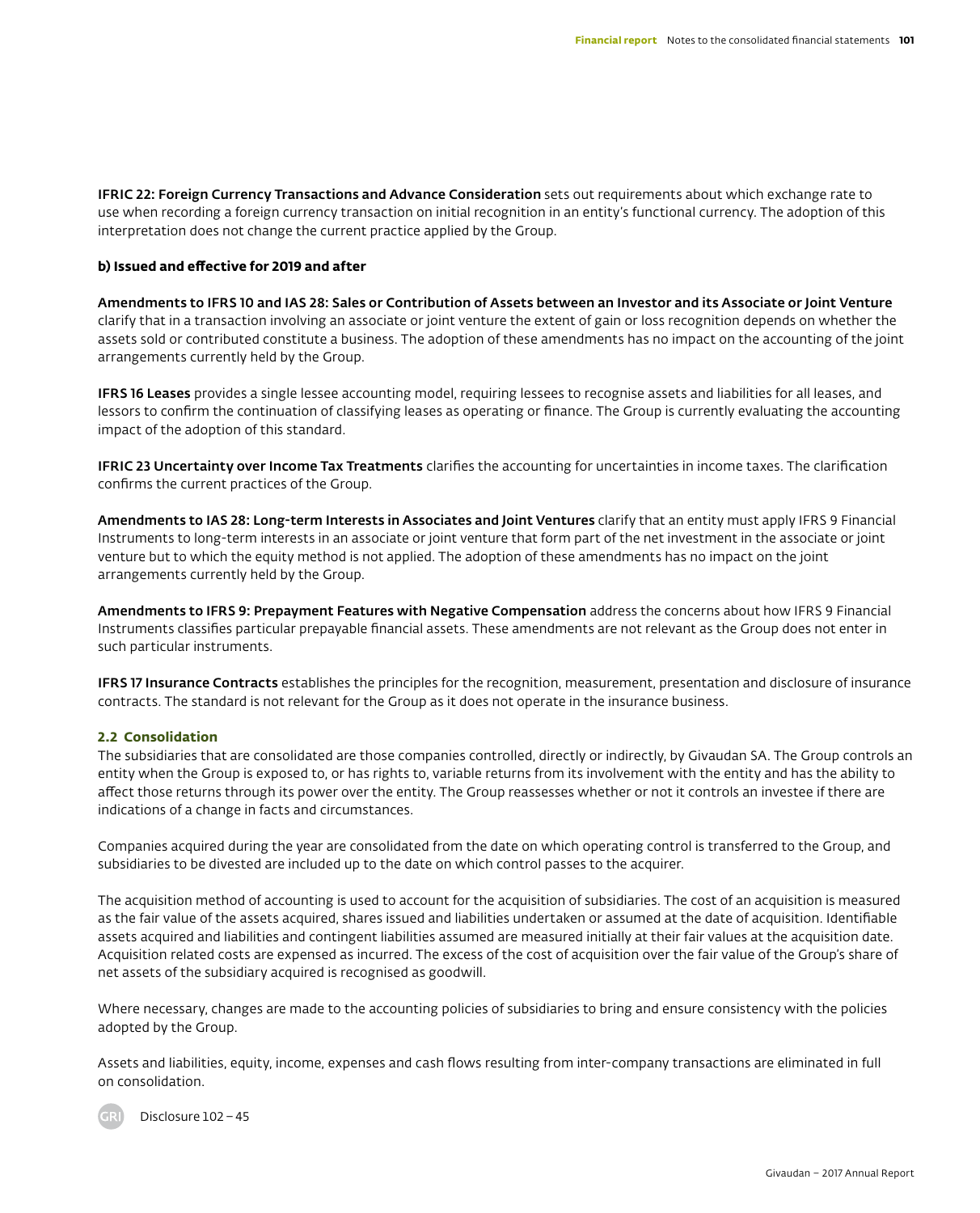#### **2.3 Interest in a Joint Venture**

A joint venture is a joint arrangement whereby the Group and other parties that have joint control of the arrangement have rights to the net assets of the joint arrangement. Joint control is the contractually agreed sharing of control of an arrangement, which exists when the strategic, financial and operating decisions relating to the activities of the joint venture require the unanimous consent of the parties sharing control.

The results and assets and liabilities of joint ventures are incorporated in the consolidated financial statements using the equity method of accounting until the date on which the Group ceases to have joint control over the joint venture. Under the equity method, an investment in a joint venture is initially recognised at cost and adjusted thereafter to recognise the Group's share of the income statement and the other comprehensive income of the joint venture. Adjustments are made where necessary to bring the accounting policies in line with those adopted by the Group. Unrealised gains and losses on transactions between the Group and a jointly controlled entity are eliminated to the extent of the Group's interest in the joint venture.

#### **2.4 Foreign Currency Valuation**

#### **2.4.1 Functional and presentation currency**

Items included in the financial statements of each entity in the Group are measured using the functional currency of that entity. The functional currency is normally the one in which the entity primarily generates and expends cash. The consolidated financial statements are presented in millions of Swiss francs (CHF), the Swiss franc being the Group's presentation currency.

#### **2.4.2 Transactions and balances**

Foreign currency transactions are translated into the functional currency using the exchange rates prevailing on the dates of the transactions, or using a rate that approximates the exchange rates on the dates of the transactions. Foreign exchange gains and losses resulting from the settlement of such transactions and from the translation at the reporting period-end rates of monetary assets and liabilities denominated in foreign currencies are recognised in other financial income (expense), net, except for:

- Exchange differences deferred in equity as qualifying cash flow hedges on certain foreign currency risks and qualifying net investment hedges.
- Exchange differences on monetary items to a foreign operation for which settlement is neither planned nor likely to occur, therefore forming part of the net investment in the foreign operation, which are recognised initially in other comprehensive income and reclassified from equity to the income statement on disposal of the net investment or on partial disposal when there is a loss of control of subsidiary or a loss of joint control over a jointly controlled entity.
- Exchange differences on foreign currency borrowings relating to assets under construction which are included in the cost of those assets when they are regarded as an adjustment to interest costs on those foreign currency borrowings.

Non-monetary items that are measured in terms of historical cost in foreign currencies are not retranslated.

#### **2.4.3 Translation of the financial statements of foreign subsidiaries**

For the purpose of presenting consolidated financial statements, the assets and liabilities of Group companies reporting in currencies other than Swiss francs (foreign operations) are translated into Swiss francs using exchange rates prevailing at the end of the reporting period. Cash flows, income and expenses items of Group companies are translated each month independently at the average exchange rates for the period when it is considered a reasonable approximation of the underlying transaction rate. All resulting exchange differences are recognised in other comprehensive income and accumulated in equity.

#### **2.5 Segment Reporting**

The operating segments are identified on the basis of internal reports that are regularly reviewed by the Executive Committee, the members of the Executive Committee being the chief operating decision makers, in order to allocate resources to the segments and to assess their performance. The internal financial reporting is consistently prepared along the lines of the two operating Divisions: Fragrances and Flavours.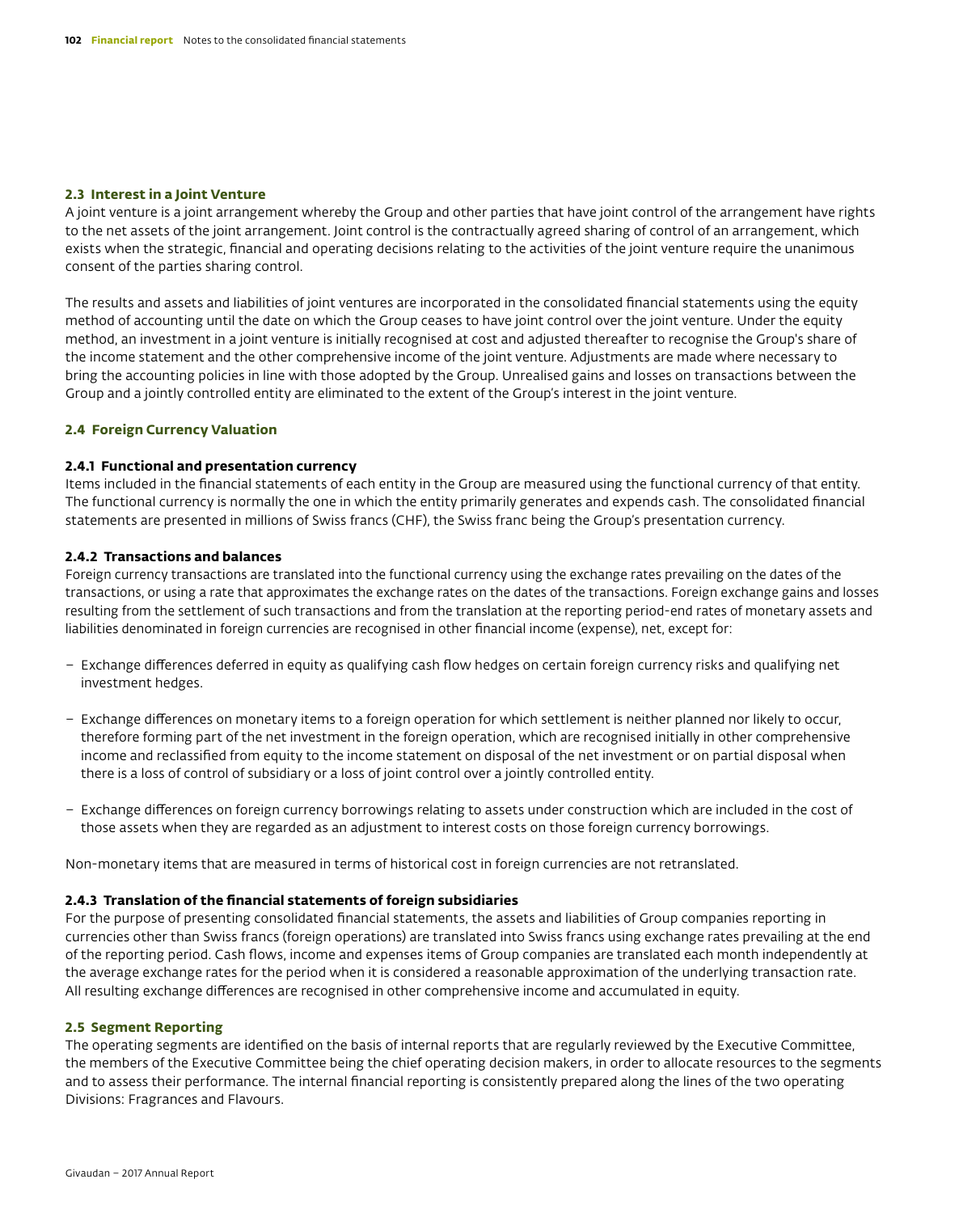The business units of each Division, respectively Fine Fragrances, Consumer Products, and Fragrance Ingredients and Active Beauty for the Fragrance Division and Beverages, Dairy, Savoury and Sweet Goods for the Flavour Division, are not considered as separately reportable operating segments as decision making about the allocation of resources and the assessment of performance are not made at this level.

Inter-segment transfers or transactions are set on an arm's length basis.

Information about geographical areas is determined based on the Group's operations; Switzerland, Europe, Africa and Middle East; North America; Latin America and Asia Pacific. Revenues from external customers are shown by destination.

#### **2.6 Sales of Goods**

Revenue from sales of goods is measured at the fair value of the consideration received or receivable in the ordinary course of the Group's activities. Sales of goods are reduced for estimated volume discounts, rebates, and sales taxes. The Group recognises revenue when the amount can be reliably measured, it is probable that future economic benefits will flow to the entity and when significant risks and rewards of ownership of the goods are transferred to the buyer.

#### **2.7 Research and Product Development**

The Group is active in research and in formulas, technologies and product developments. In addition to its internal scientific efforts, the Group collaborates with outside partners.

Expenditure on research activities is recognised as an expense in the period in which it is incurred.

Internal developments or developments obtained through agreements on formulas, technologies and products costs are capitalised as intangible assets when there is an identifiable asset that will generate probable economic benefits and when the cost can be measured reliably. When the conditions for recognition of an intangible asset are not met, development expenditure is recognised in the income statement in the period in which it is incurred.

#### **2.8 Employee Benefit Costs**

Wages, salaries, social security contributions, annual leave and paid sick leave, bonuses and non-monetary benefits are expensed in the year in which the associated services are rendered by the Group's employees.

#### **2.8.1 Pension obligations**

A defined benefit plan is a pension plan that defines an amount of pension benefit that an employee will receive on retirement, principally dependent on an employee's years of service and remuneration at retirement. Plans are usually funded by payments from the Group and employees to financially independent trusts. The liability recognised in the statement of financial position is the aggregate of the present value of the defined benefit obligation at the statement of financial position date less the fair value of plan assets. Where a plan is unfunded, only a liability representing the present value of the defined benefit obligation is recognised in the statement of financial position. The present value of the defined benefit obligation is calculated by independent actuaries using the projected unit credit method twice a year, at interim and annual publication. This reflects the discounted expected future payment required to settle the obligation resulting from employee service in the current and prior periods. The future cash outflows incorporate actuarial assumptions primarily regarding the projected rates of remuneration growth, and long-term indexation rates. Discount rates, used to determine the present value of the defined benefit obligation, are based on the market yields of high quality corporate bonds in the country concerned. Actuarial gains and losses arising from experience adjustments and changes in actuarial assumptions are charged or credited to equity in other comprehensive income in the period in which they arise. Past service costs are recognised immediately in the income statement. Pension assets and liabilities in different defined benefit schemes are not offset unless the Group has a legally enforceable right to use the surplus in one plan to settle obligations in the other plan.

A defined contribution plan is a pension plan under which the Group pays fixed contributions into publicly or privately administrated funds. The Group has no further payment obligations once the contributions have been made. The contributions are charged to the income statement in the year to which they relate.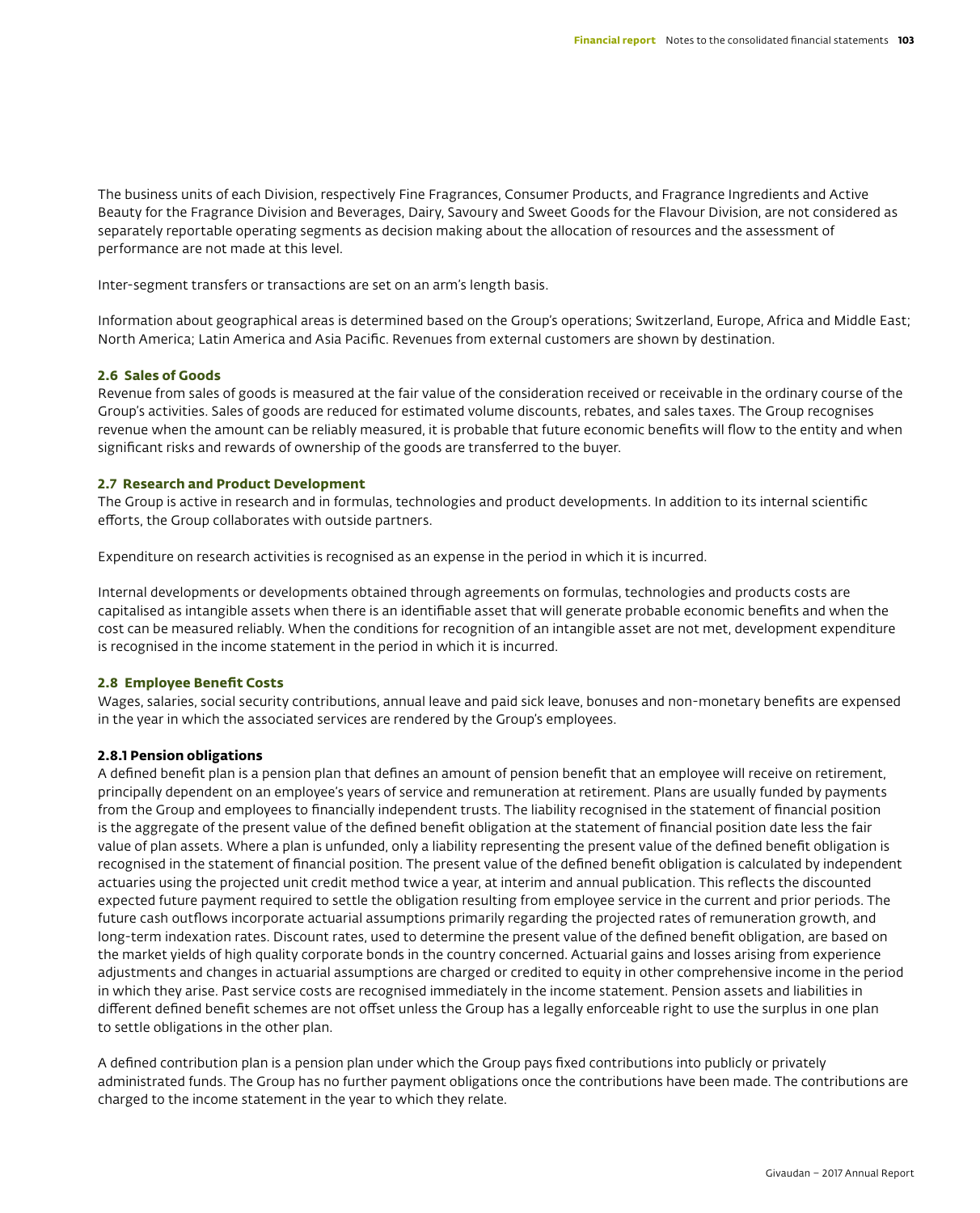#### **2.8.2 Other post-retirement obligations**

Some Group companies provide certain post-retirement healthcare and life insurance benefits to their retirees, the entitlement to which is usually based on the employee remaining in service up to retirement age and completing a minimum service period. The expected costs of these benefits are accrued over the periods in which employees render service to the Group.

#### **2.9 Share-Based Payments**

The Group has established a performance share plan to align the long-term interests of key executives and members of the Board of Directors with the interests of the shareholders.

Key executives are awarded a portion of their performance-related compensation in equity-settled share-based payment transactions. The costs are recorded in each relevant functions part of the employees' remuneration as personnel expenses with a corresponding entry in equity in own equity instruments for equity-settled share-based payment transactions. The different share-based payments are described below:

#### **2.9.1 Performance Share Plan**

Key executives are awarded a portion of their performance-related compensation in equity-settled share-based payment transactions in the form of a performance share plan.

The performance share plan is established with Givaudan registered shares and a vesting period of three years. The Group has at its disposal either treasury shares or conditional share capital.

The cost of equity-settled instruments is expensed as employee remuneration over the vesting period, together with a corresponding increase in equity in own equity instruments. The cost is determined by reference to the fair value of the shares expected to be delivered at the date of vesting. Performance conditions are included in the assumptions in which the number of shares varies. No market conditions are involved.

The fair value is determined as the market price at grant date reduced by the present value of dividends expected or any other expected distribution to the shareholders to be paid during the vesting period, as participants are not entitled to receive dividends or any other distribution to the shareholders during the vesting period.

At each statement of financial position date, the Group revises its estimates of the number of shares that are expected to be delivered. Where an equity-settled award is cancelled, it is treated as if it had vested on the date of cancellation.

#### **2.9.2 Restricted Shares Plan**

The members of the Board of Directors receive a portion of their compensation in equity-settled share-based payment transactions in the form of restricted share units.

Restricted shares are set generally with a vesting period of three years, during which the restricted shares cannot be settled or transferred. The Group has at its disposal treasury shares for the delivery of the restricted shares.

The cost of these equity-settled instruments to be expensed, together with a corresponding increase in equity, over the vesting period, is determined by reference to the fair value of the restricted shares granted at the date of the grant. Service conditions are included in the assumptions about the number of restricted shares that are expected to become deliverable. No performance conditions are included.

The fair value is determined as the market price at grant date reduced by the present value of dividends expected or any other expected distribution to the shareholders to be paid during the vesting period, as participants are not entitled to receive dividends or any other distribution to the shareholders during the vesting period.

At each statement of financial position date, the Group revises its estimates of the number of restricted shares that are expected to be delivered. Where an equity-settled award is cancelled, it is treated as if it had vested on the date of cancellation.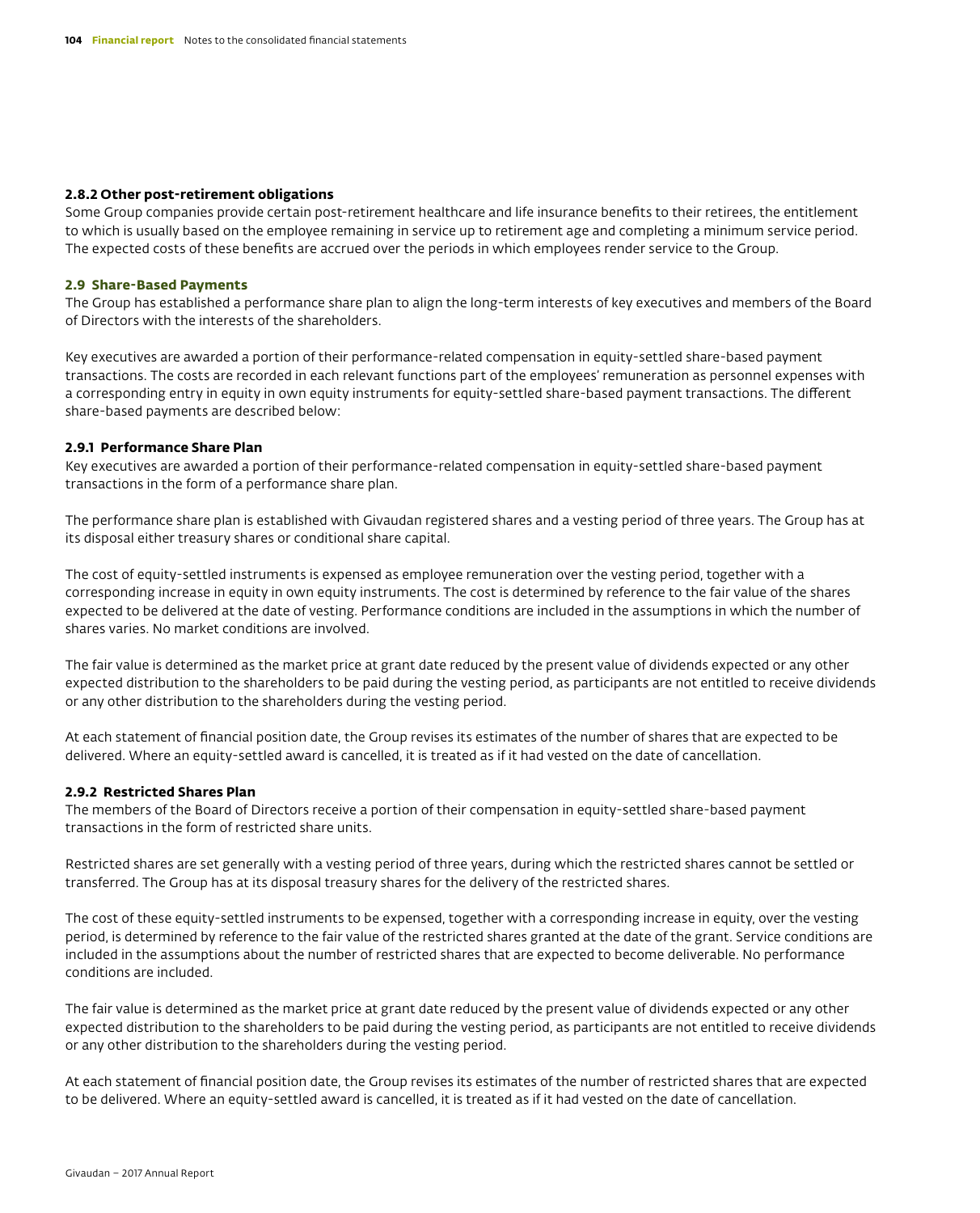#### **2.10 Taxation**

Income taxes include all taxes based upon the taxable profits of the Group, including withholding taxes payable on the distribution of retained earnings within the Group. Other taxes not based on income, such as property and capital taxes, are included either in operating expenses or in financial expenses according to their nature. The Group's liability for current income tax is calculated using tax rates that have been enacted or substantively enacted by the end of the reporting period.

Deferred income taxes are provided based on the full liability method, under which deferred tax consequences are recognised for temporary differences between the tax bases of assets and liabilities and their carrying values. Deferred tax liabilities are generally recognised for all taxable temporary differences. Deferred tax assets are generally recognised for all deductible temporary differences, unused tax losses and unused tax credits to the extent that it is probable that taxable profit will be available against which those items can be utilised. Management considers that these tax benefits are probable on the basis of business projections on the relevant entities.

Such deferred tax assets and liabilities are not recognised if the temporary difference arises from initial recognition of an asset or liability in a transaction other than a business combination that at the time of the transaction affects neither the accounting nor the taxable income.

Deferred income tax assets and liabilities are measured at the tax rates that are expected to apply to the year when the asset is realised or the liability is settled, based on tax rates that have been enacted or substantively enacted at the balance sheet date.

Deferred income tax is provided on temporary differences arising on investments in subsidiaries and interests in jointly controlled entities, except where the timing of the reversal of the temporary difference is controlled by the Group and it is probable that the temporary difference will not reverse in the foreseeable future. Current tax assets and liabilities are offset and deferred income tax assets and liabilities are offset when the income taxes are levied by the same taxation authority and when there is a legally enforceable right to offset them.

Current and deferred tax are recognised as an expense or income in the income statement, except when they relate to items that are recognised outside the income statement, in which case the tax is also recognised outside the income statement.

#### **2.11 Cash and Cash Equivalents**

Cash and cash equivalents comprise cash on hand and demand deposits with banks and similar institutions. Cash equivalents are held for the purpose of meeting short-term cash commitments (maturity of three months or less from the date of acquisition) and are subject to an insignificant risk of changes in value.

#### **2.12 Financial Assets**

Financial assets are classified as financial assets at fair value through the income statement except for trade receivables which are classified at amortised cost. The classification depends on the nature and purpose of the financial assets and is determined at the time of initial recognition.

Regular way purchases or sales of financial assets require delivery of assets within the time frame established by regulation or convention in the marketplace. All regular way purchases or sales of financial assets are recognised and derecognised at the settlement date i.e. the date that the asset is delivered to or by the Group. Financial assets are classified as current assets, unless they are expected to be realised beyond twelve months of the statement of financial position date.

The Group derecognises a financial asset when the contractual rights to the cash flows from the asset expire, or when it transfers the financial asset and substantially all the risks and rewards of ownership of the asset to another party. On derecognition of a financial asset in its entirety, the following amounts are recognised in the income statement: (i) the difference between the asset's carrying amount and the sum of the consideration received and receivable; (ii) the cumulative gain or loss that had been recognised in other comprehensive income and accumulated in equity.

Dividend income from investments is recognised in the line Other financial income (expense), net when the right to receive payment has been established. Interest income is accrued on a time basis and included in the line Other financial income (expense), net.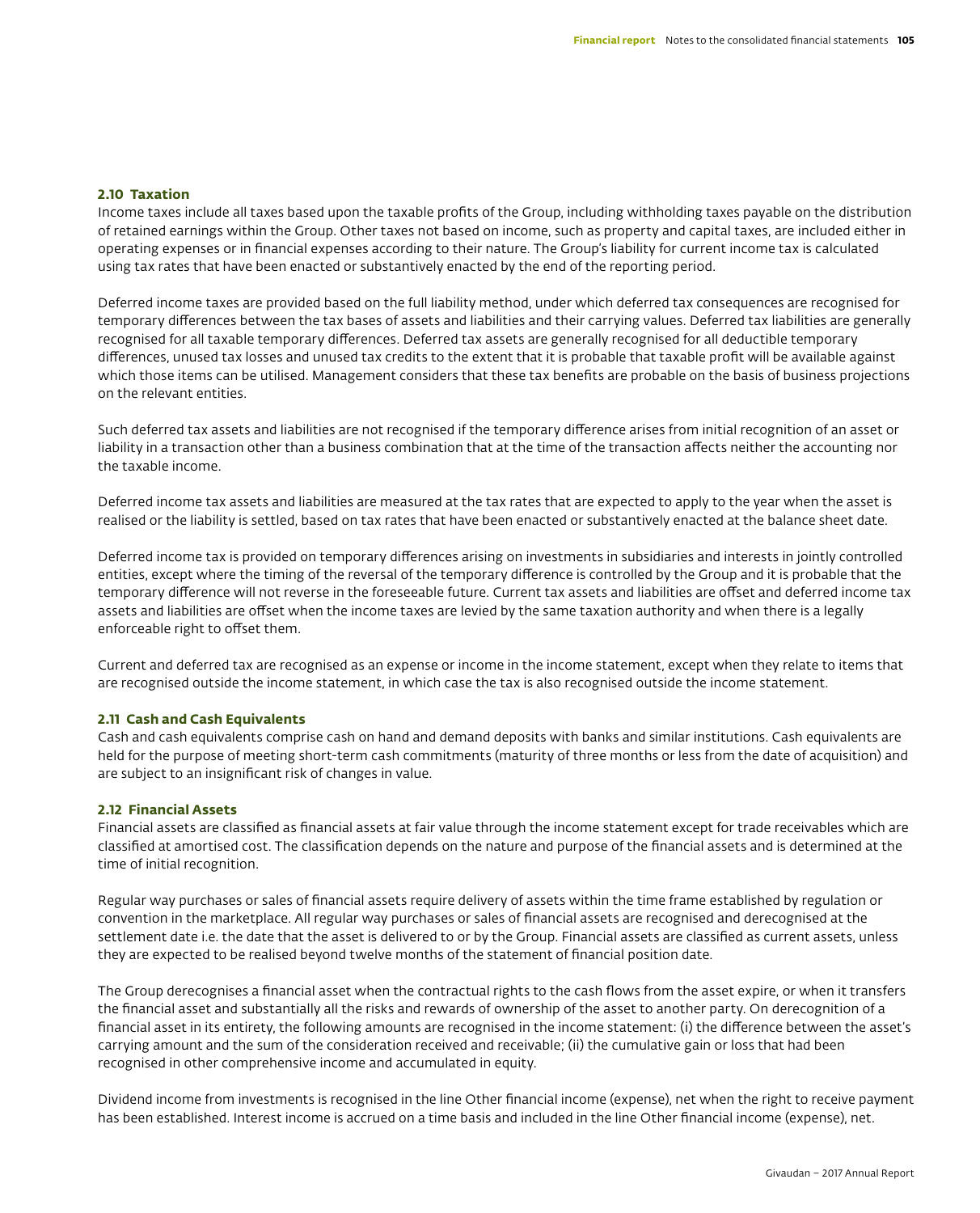#### **2.12.1 Financial assets at fair value through the income statement**

Financial assets such as debt instruments, equity securities, investment funds and derivatives not designated as effective hedging instruments are classified in this category.

Debt instruments are held with the objective to manage cash flows by both collecting their contractual cash flows and selling them at market price when needed. The main purpose of such instruments is to fund obligations related to employees. They are designated as financial assets measured at fair value through the income statement to avoid recognition inconsistency resulting from changes in fair values of the financial assets and the obligations.

Other financial assets which are not debt instruments are held with the main objectives to participate in long-term partnerships, to hedge certain financial risks, and to fund obligations related to employees. Their designation as financial assets measured at fair value through the income statement is in line with management intentions to hold such assets.

These financial assets are initially measured at fair value whereas directly attributable transaction costs are expensed in the income statement. At the end of each period, the carrying value is adjusted to the fair value with a corresponding entry in the income statement until the investment is derecognised.

The subsidiaries in the United States of America entered over the years into various life insurance contracts called corporateowned life insurance (COLI) to fund long-term obligations related to employees. For both the COLI contracts and the associated long-term obligations, adjustments to the fair value, gains and losses, are recognised in the income statement.

For quoted equity instruments, the fair value is the market value, being calculated by reference to share exchange quoted selling prices at close of business on the statement of financial position date. Non-quoted financial assets are valued at fair value based on observable market transactions or if not available based on prices given by reputable financial institutions or on the price of the latest transaction.

#### **2.12.2 Financial assets at amortised cost**

Trade receivables are the only financial assets classified as subsequently measured at amortised cost. They reach the objective of collecting contractual cash flows over their life.

Trade receivables are carried at amortised cost less allowances for loss. They generally do not contain a significant financing component. The allowance loss measurement is then determined by applying a simplified approach equalling the lifetime expected credit losses. Under this approach the tracking of changes in credit risk is not required but instead the base lifetime expected credit loss at all times is applied. An allowance for loss is made for potentially impaired receivables during the year in which they are identified based on a periodic review of all outstanding amounts. Losses are recorded within selling, marketing and distribution expenses in the income statement. Trade receivables are deemed as impaired when there is an indication of significant financial difficulties of the debtor (delinquency in or default on payments occurs, probability of bankruptcy or need for financial reorganisation).

Trade receivables are non-derivative financial assets with fixed or determinable payments that are not quoted in an active market.

#### **2.13 Derivative Financial Instruments and Hedging Activities**

Most derivative instruments are entered into to provide economic hedges. They are initially recognised at fair value on the date a derivative contract is entered into and are subsequently measured at their fair value. The method to recognise the resulting gain or loss depends on whether the derivative is designated as a hedging instrument and, if so, the nature of the item being hedged.

The Group documents, at the inception of the transaction, the relationship between hedging instruments and hedged items, as well as its risk management objectives and strategy for undertaking various hedging transactions. The Group also documents its assessment, both at hedge inception and on an ongoing basis, as to whether the derivatives that are used in hedging transactions are highly effective in offsetting changes in fair values or cash flows of hedged items.

Movements on the hedging reserve in shareholders' equity are shown in the statement of changes in equity. These derivatives are presented as current or non-current on the basis of their settlement dates.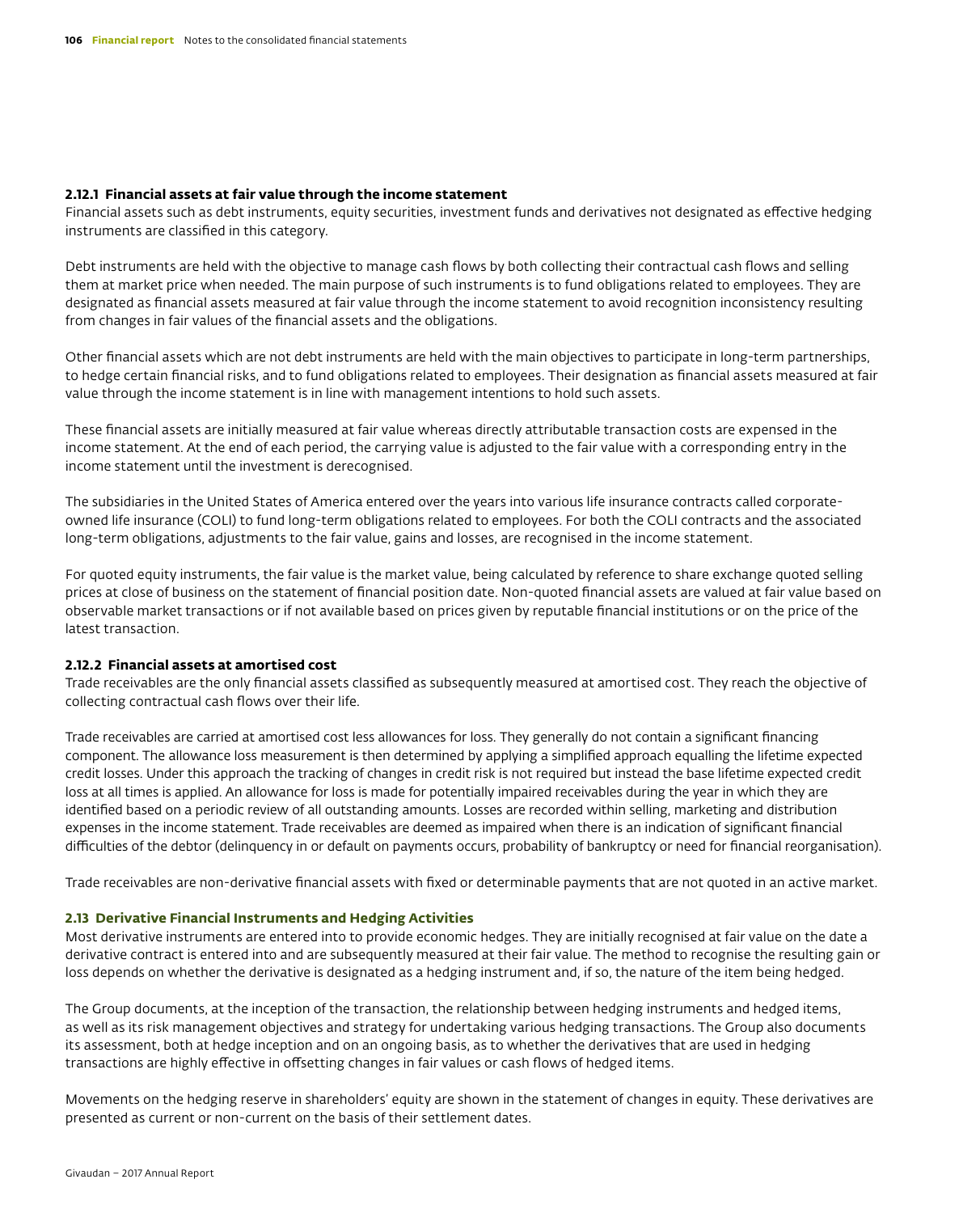#### **2.13.1 Cash flow hedge**

The effective portion of changes in the fair value of derivatives that are designated and qualify as cash flow hedges is recognised in the cash flow hedge reserve within other comprehensive income, limited to the cumulative change in fair value of the hedged item on a present value basis from the inception of the hedge. The gain or loss relating to the ineffective portion is immediately recognised in financing costs in the income statement.

Amounts accumulated in equity are reclassified to the income statement in the periods when the hedged transaction affects the income statement, in the same line as the recognised hedged item. However, when the hedged forecast transaction results in the recognition of a non-financial asset or liability, the amounts are transferred from equity and included in the initial measurement of the cost of the non-financial asset or liability.

When forward contracts are used to hedge forecast transactions such as future debt issuance, management assumes that the sources of hedge effectiveness in regards of the characteristics of the hedging relationship is sufficiently immaterial to exclusively perform a qualitative assessment.

When the hedging instrument expires or is sold, terminated or exercised, or the hedge no longer meets the criteria for hedge accounting, any cumulative gain or loss existing in equity at that time remains in equity and is recognised when the ultimate forecast transaction occurs. If the forecast transaction is no longer expected to occur, any cumulative gain or loss existing in equity is immediately taken to the income statement.

#### **2.13.2 Derivatives at fair value through the income statement**

Certain derivative instruments do not qualify for hedge accounting and are accounted for at fair value through the income statement. At each statement of financial position date, these derivative instruments are valued at fair value based on quoted market prices, with the unrealised gain or loss recognised in the income statement. They are derecognised when the Group has lost control of the contractual rights of the derivatives, at which time a realised gain or loss is recognised in the income statement.

#### **2.14 Inventories**

Inventories are stated at the lower of cost and net realisable value. Cost is determined using a weighted average cost formula. The cost of finished goods and work in process comprises raw materials, direct labour, other direct costs and related production overheads but excludes borrowing costs. Cost of sales includes the corresponding direct production costs of goods manufactured and services rendered as well as related production overheads. Net realisable value is the estimated selling price in the ordinary course of business, less estimated costs necessary to make the sale.

#### **2.15 Property, Plant and Equipment**

Property, plant and equipment are initially recognised at cost of purchase or construction and subsequently at cost less accumulated depreciation and accumulated impairment losses. The cost of an item of property, plant and equipment includes expenditure that is attributable to the purchase or construction. It includes, for qualifying assets, borrowing costs in accordance with the Group's accounting policy (see Note 2.19), and cost of its dismantlement, removal or restoration, related to the obligation for which an entity incurs as a consequence of installing the asset.

The assets are depreciated on a straight-line basis, except for land, which is not depreciated. Estimated useful lives of major classes of depreciable assets are as follows:

- Buildings and land improvements 40 years
- Machinery and equipment 5–15 years
- Office equipment 3 years
- Motor vehicles 5 years

The assets' residual values and useful lives are reviewed, and adjusted if appropriate, at each statement of financial position date.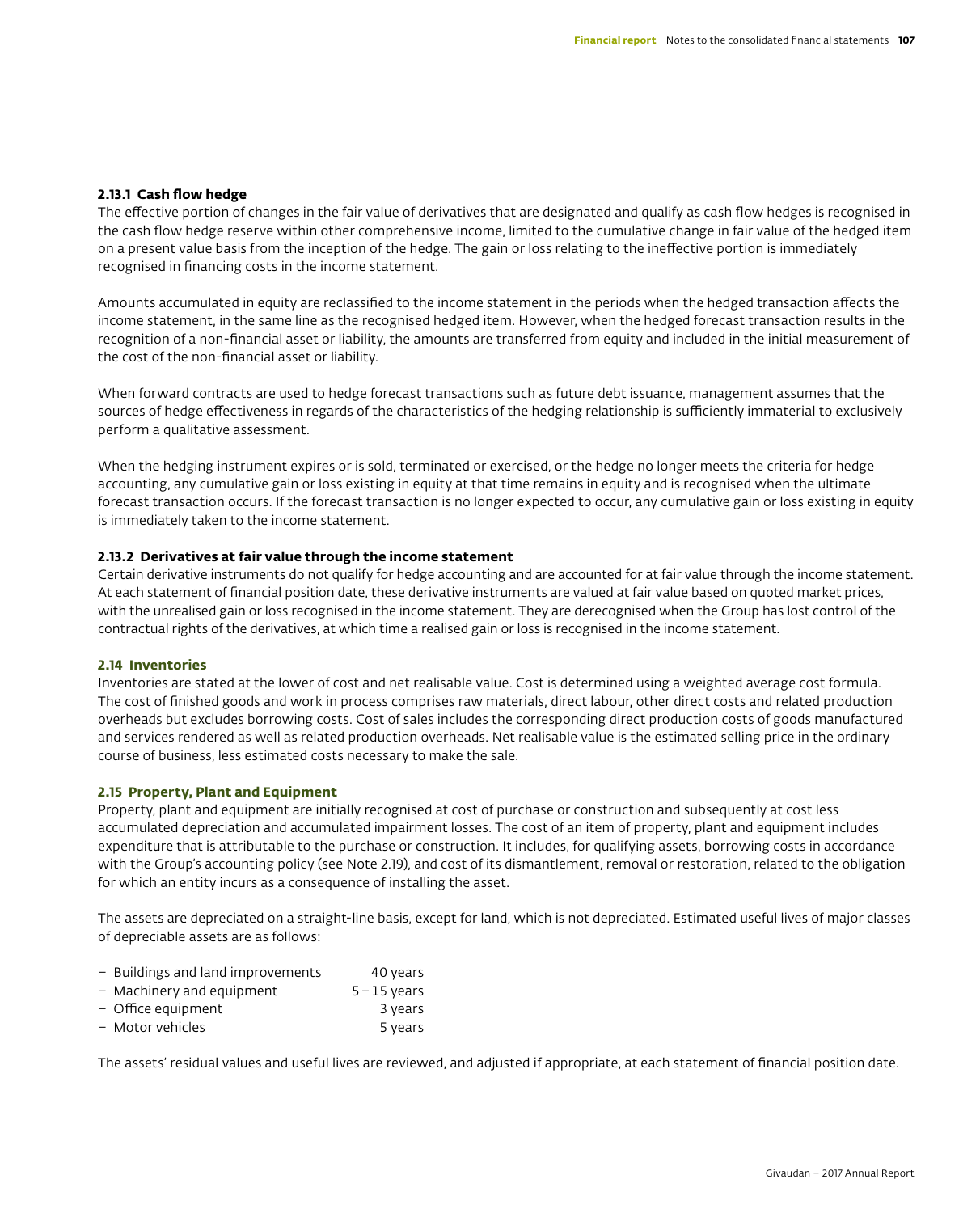The carrying values of plant and equipment are written down to their recoverable amount when the carrying value is greater than their estimated recoverable amount (see Note 2.18).

Gains and losses on disposals are determined by comparing the proceeds with the carrying amount with gains being recognised within other operating income and losses being recognised within other operating expense within the income statement. Subsequent costs are included in the asset's carrying amount or recognised as a separate asset, as appropriate, only when it is probable that future economic benefits associated with the item will flow to the Group and the cost of the item can be measured reliably. Subsequent costs such as repairs and maintenance are recognised as expenses as incurred.

#### **2.16 Leases**

Leases of assets are classified as operating leases when substantially all the risks and rewards of ownership of the assets are retained by the lessor. Operating lease payments are charged to the income statement on a straight-line basis over the term of the lease. The Group holds only operating leases.

#### **2.17 Intangible Assets**

Goodwill represents the excess of the cost of an acquisition over the fair value of the Group's share of the net assets of the acquired subsidiary at the date of acquisition. Goodwill on acquisitions is recognised in the statement of financial position as an intangible asset. Goodwill is tested annually for impairment or more frequently when there are indications of impairment, and carried at cost less accumulated impairment losses. Impairment charges on goodwill are not reversed. Any goodwill or fair value adjustments to the carrying amounts of assets and liabilities arising on the acquisition of a foreign operation are recognised in the local currency at the effective date of the transaction and translated at year-end exchange rates. For the purpose of impairment testing, goodwill is allocated to the cash-generating units being the Group's reportable operating segments: Fragrance Division and Flavour Division.

Intangible assets acquired in a business combination are identified and recognised separately from goodwill when they satisfy the definition of an intangible asset and their fair values can be measured reliably.

Internal developments are capitalised as intangible assets when there is an identifiable asset that will generate probable economic benefits and when the cost can be measured reliably. Costs include all costs directly attributable to preparing the asset for use. Development costs previously recognised as an expense are not recognised as an asset in subsequent periods.

Separately acquired intangible assets are capitalised when the identifiable asset will generate probable economic benefits and when its cost can be measured reliably.

Intangible assets are carried at cost less accumulated amortisation and accumulated impairment losses. Amortisation is on a straight-line basis over the estimated economic useful life of the asset. Useful life is determined based on the character of the asset and may be indefinite. In that case, asset is not amortised but annually tested for impairment. Estimated definite useful life of major classes of amortisable assets are as follows:

- Name and product brands 2–7 years
- Software/ERP system 3–7 years
- Process-oriented technology 5–20 years
- Client relationships 15–23 years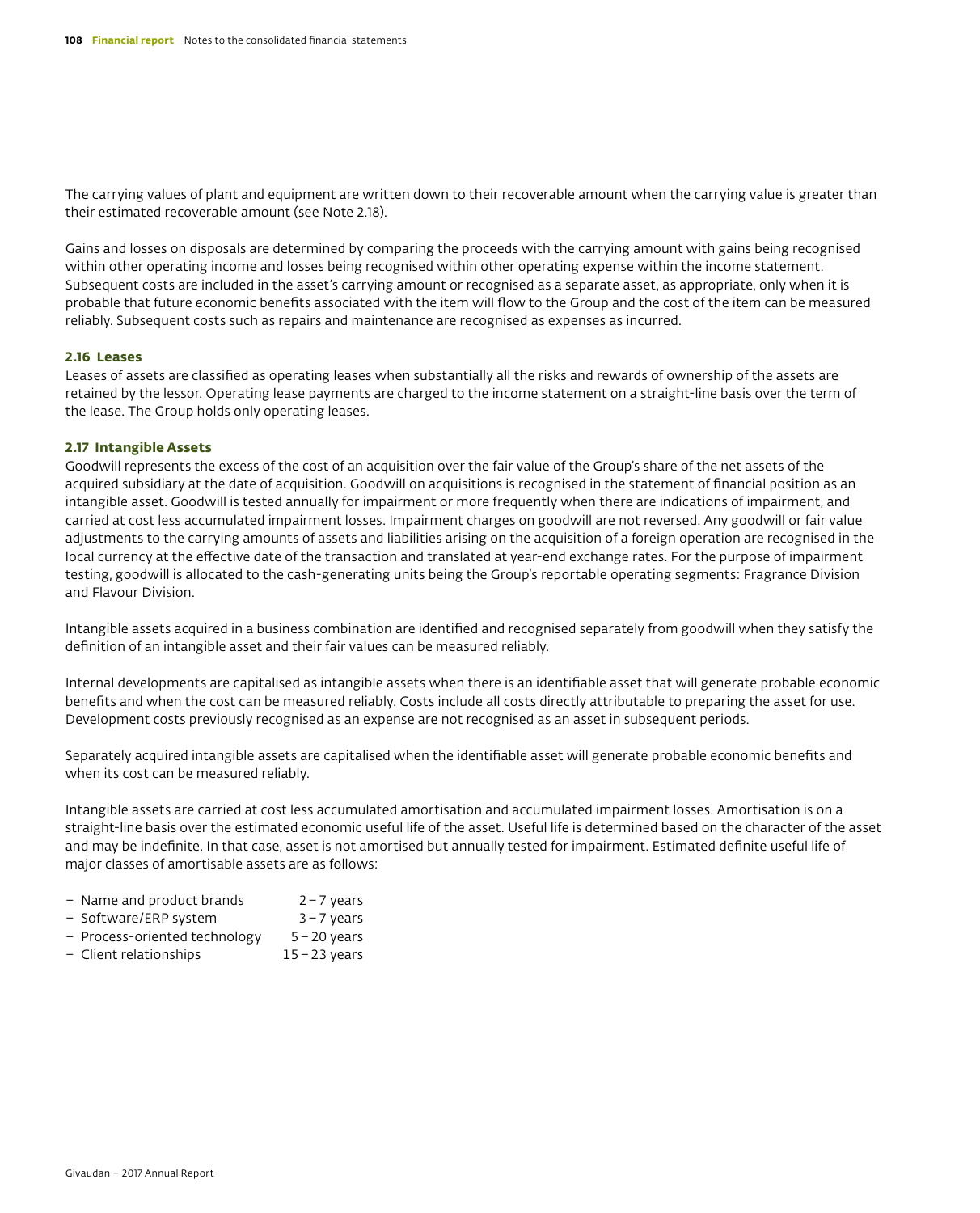Gains or losses arising on the disposal of intangible assets are measured as the difference between the net disposal proceeds and the carrying amount with gains being recognised within other operating income and losses being recognised in other operating expense within the income statement.

#### **2.18 Impairment of Long-Lived Assets**

Non-financial assets that are subject to depreciation or amortisation are reviewed for impairment whenever events or changes in circumstances indicate that the carrying amount may not be recoverable. When the recoverable amount of a non-financial asset, being the higher of its fair value less cost to sell and its value in use, is less than its carrying amount, then the carrying amount is reduced to the asset's recoverable value. This reduction is recognised as an impairment loss within other operating expense within the income statement. Value in use is determined by using pre-tax cash-flow projections over a five-year period and a terminal value. These are discounted using a pre-tax discount rate that reflects current market conditions of the time value of money and the risks specific to the asset.

Intangible assets with indefinite useful life are tested for impairment annually, and whenever there is an indication that the asset may be impaired.

An impairment loss is reversed if there has been a change in the circumstances used to determine the recoverable amount. A previously recognised impairment loss is reversed only to the extent that the asset's carrying amount does not exceed the carrying amount that would have been determined, net of depreciation or amortisation, if no impairment loss has been recognised.

#### **2.19 Borrowing Costs**

Borrowing costs directly attributable to the acquisition, construction or production of qualifying assets, which are assets that necessarily take a substantial period of time to prepare for their intended use, are added to the cost of those assets, until such time as the assets are substantially ready for their intended use.

Investment income earned on the temporary investment of specific borrowings pending their expenditure on qualifying assets is deducted from the borrowing costs eligible for capitalisation. All other borrowing costs are recognised in the income statement in the period in which they are incurred.

#### **2.20 Accounts Payable–Trade and Others**

Trade payables are obligations to pay for goods or services that have been acquired in the ordinary course of business from suppliers and are carried at amortised cost.

#### **2.21 Debt**

The proceeds of straight bonds, of private placements and of debt issued are recognised as the proceeds received, net of transaction costs incurred. Any discount arising from the coupon rate, represented by the difference between the net proceeds and the redemption value, is amortised using the effective interest rate method and charged to interest expense over the life of the bonds or the private placements. Debt is derecognised at redemption date.

Debt is classified within current liabilities unless the Group has an unconditional right to defer settlement of the liability for at least twelve months after the statement of financial position date.

#### **2.22 Provisions**

Provisions are recognised when the Group has a present legal or constructive obligation as a result of past events, for which it is probable that an outflow of resources embodying economic benefits will be required to settle the obligation, and for which a reliable estimate of the amount of the obligation can be made. Provisions are reviewed regularly and are adjusted where necessary to reflect the current best estimates of the obligation.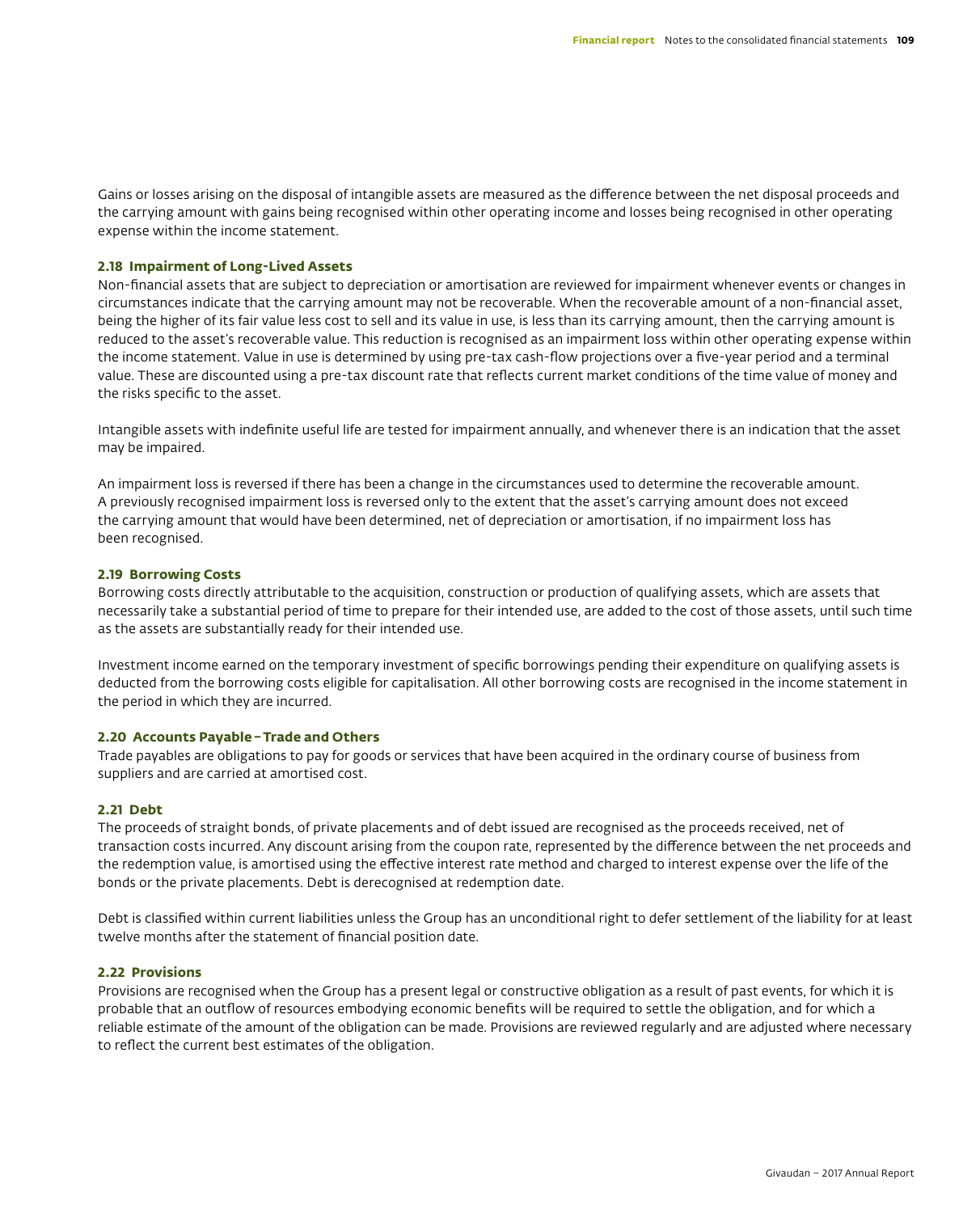#### **2.23 Own Equity Instruments**

Own equity instruments are own shares and derivatives on own shares. Purchases and sales are accounted for at the settlement date.

Purchases of own shares are recognised at acquisition cost including transaction costs as a deduction from equity. The original cost of acquisition, results from resale and other movements are recognised as changes in equity, net. Treasury shares acquired by the execution of own equity derivatives are recognised at the execution date market price.

The settlement and the contract for derivatives on own shares determine the categorisation of each instrument. When the contract assumes the settlement is made by exchanging a fixed amount of cash for a fixed number of treasury shares, the contract is recognised in equity except for a forward contract to buy and write put options which is recognised as a financial liability. When the contract assumes the settlement either net in cash or net in treasury shares or in the case of option of settlement, the contract is recognised as a derivative. Instruments recognised in equity are recognised at acquisition cost including transaction costs. Instruments recognised as financial liabilities are recognised at the net present value of the strike price of the derivative on own shares with the interest charge recognised over the life of the derivative in the line Financing costs of the income statement. They are derecognised when the Group has lost control of the contractual rights of the derivative, with the realised gain or loss recognised in equity.

At each statement of financial position date, instruments recognised as derivatives are valued at fair value based on quoted market prices, with any unrealised gain or loss recognised in the line Other financial income (expense), net in the income statement. They are derecognised when the Group has lost control of the contractual rights of the derivatives, with any realised gain or loss recognised.

#### **2.24 Share Capital**

Ordinary shares are classified as equity. Incremental costs directly attributable to the issue of new shares or options are shown in equity as a deduction, net of tax, from the proceeds.

#### **2.25 Statement of Cash Flows**

Cash flows from operating activities arise from the principal activities of the Group in the Fragrance and Flavour businesses. The indirect method is used whereby the operating income is adjusted for the transactions of a non-cash nature in order to derive the cash generated from operations. It includes income tax paid on all activities.

Cash flows from financing activities are primarily the proceeds from the issue and repayment of the debt instruments, the dividend payment to shareholders and interest paid. Cash flows from long-term and short-term borrowings are reported separately of gross cash receipts and gross cash payments.

Cash flows from investing activities arise principally from the investments in property, plant and equipment and intangible assets, from the acquisition of subsidiaries, and from the transactions with jointly controlled entities.

#### **2.26 Distribution to the Shareholders**

Dividend distributions or distributions out of statutory capital reserves from "capital contributions–additional paid-in capital" are recognised in the period in which they are approved by the Group's shareholders.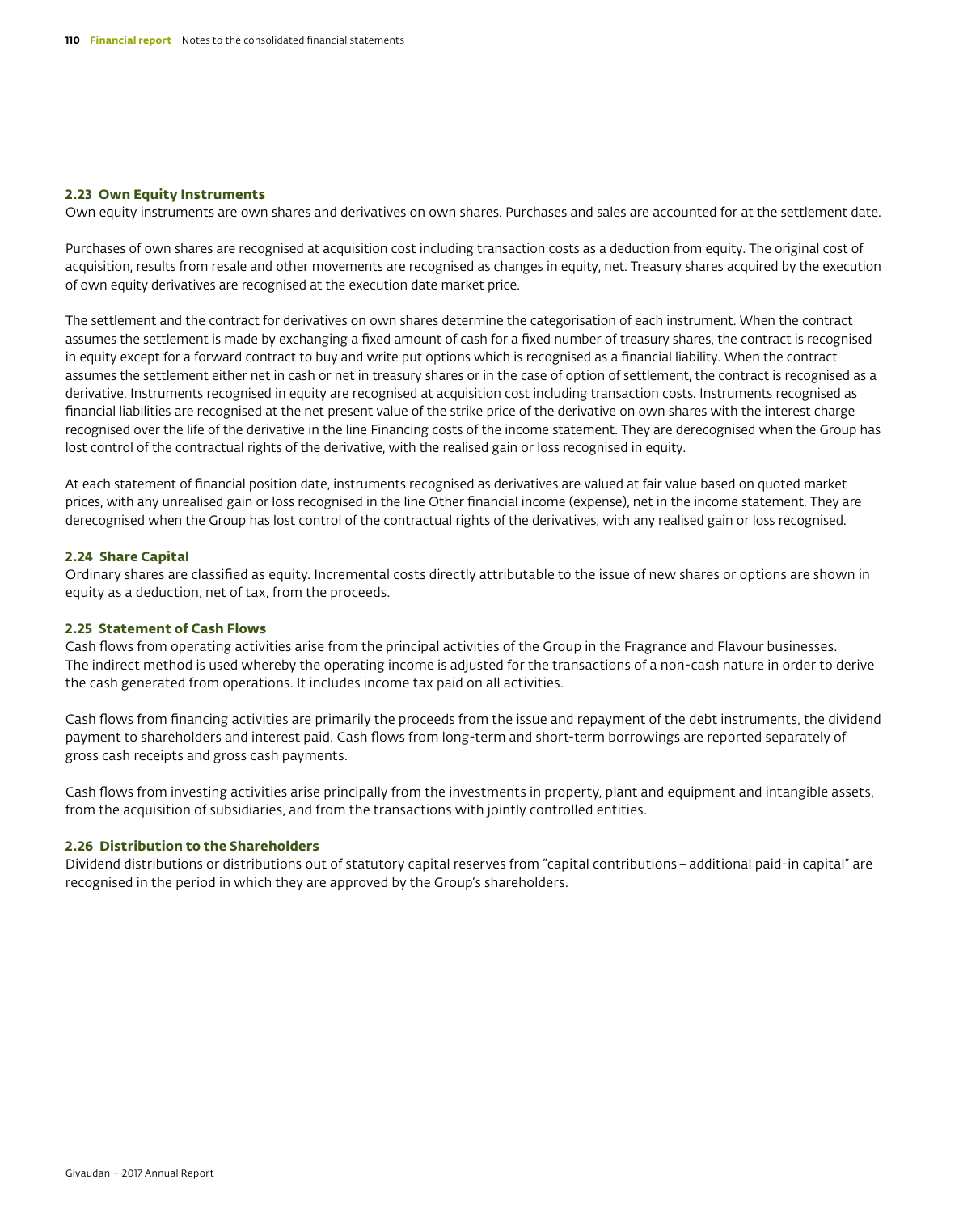# **3. Critical Accounting Estimates and Judgments**

The estimates and underlying assumptions are reviewed on an ongoing basis and are based on historical experience and other factors, including expectation of future events that are believed to be reasonable under the circumstances.

#### **3.1 Critical Accounting Estimates and Assumptions**

The key assumptions concerning the future, and other key sources of estimation uncertainty at the statement of financial position date, that have a significant risk of causing a material adjustment to the carrying amounts of assets and liabilities within the next financial year, are for the most part related to:

- 1) The impairment of goodwill requiring estimations of the value in use of the cash-generating units to which goodwill is allocated (see Note 22)
- 2) The impairment of long-lived assets requiring estimations to measure the recoverable amount of an asset or group of assets (see Note 21 and 22)
- 3) The calculation of the present value of defined benefit obligations requiring financial and demographic assumptions (see Note 8)
- 4) The determination and provision for income taxes requiring estimated calculations for which the ultimate tax determination is uncertain (see Note 16)
- 5) The provisions requiring assumptions to determine reliable best estimates (see Note 26)
- 6) The contingent liabilities assessment (see Note 30)

If, in the future, estimates and assumptions, which are based on management's best judgement at the date of the financial statements, deviate from the actual circumstances, the original estimates and assumptions will be modified as appropriate in the year in which the circumstances change.

#### **3.2 Critical Judgments in Applying the Entity's Accounting Policies**

In the process of applying the Group's accounting policies, management has made the following judgments, apart from those involving estimates, which have the most significant effect on the amounts recognised in the consolidated financial statements:

- Computer software and Enterprise Resource Planning: Computer software is internally developed programmes or modifications that result in new or in substantial improvements of existing IT systems and applications (see Note 22).
- Internal developments on formulas, technologies and products: The outcome of these developments depends on their final assemblage and application, which varies to meet customer needs, and consequently the future economic benefits of these developments are not certain. Thus the criteria for the recognition as an asset of the internal developments on formulas, technologies and products are generally not met. The expenditures on these activities are recognised as expense in the period in which they are incurred.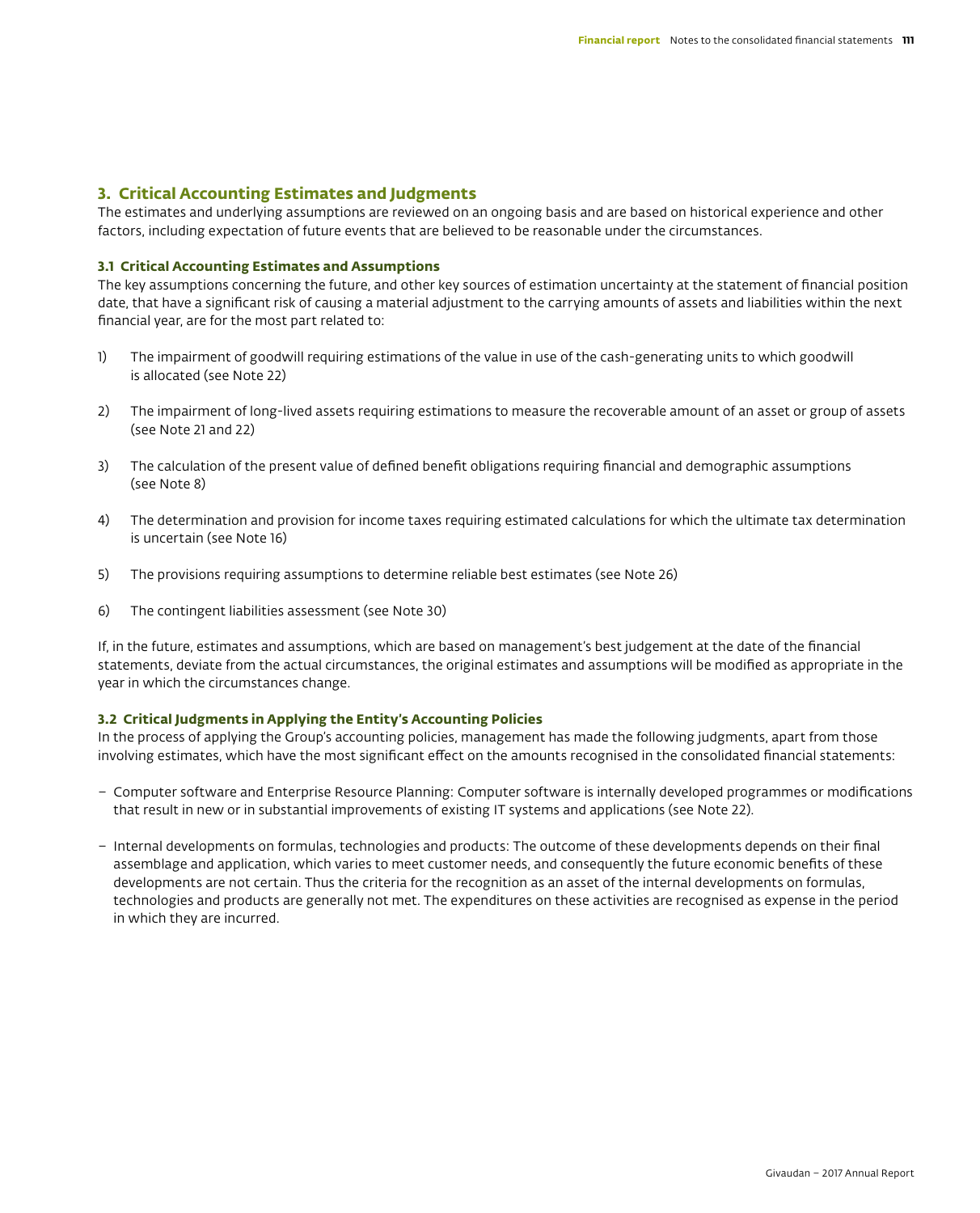# **4. Foreign Exchange Rates**

| Foreign currency to Swiss francs exchange rates | ISO code   | Units  | 31 Dec 2017 | Average 2017 | 31 Dec 2016 Average 2016 |      |      | 31 Dec 2015 Average 2015 |
|-------------------------------------------------|------------|--------|-------------|--------------|--------------------------|------|------|--------------------------|
| Dollar                                          | <b>USD</b> |        | 0.97        | 0.98         | 1.02                     | 0.99 | 1.00 | 0.96                     |
| Euro                                            | <b>EUR</b> |        | 1.17        | 1.11         | 1.07                     | 1.09 | 1.09 | 1.07                     |
| Pound                                           | <b>GBP</b> |        | 1.32        | 1.27         | 1.25                     | 1.34 | 1.48 | 1.47                     |
| Yen                                             | <b>JPY</b> | 100    | 0.86        | 0.88         | 0.87                     | 0.91 | 0.83 | 0.80                     |
| Singapore dollar                                | SGD        |        | 0.73        | 0.71         | 0.70                     | 0.71 | 0.71 | 0.70                     |
| Real                                            | <b>BRL</b> |        | 0.30        | 0.31         | 0.31                     | 0.29 | 0.25 | 0.29                     |
| Renminbi                                        | <b>CNY</b> |        | 0.15        | 0.15         | 0.15                     | 0.15 | 0.15 | 0.15                     |
| Mexican peso                                    | <b>MXN</b> | 100    | 4.96        | 5.20         | 4.93                     | 5.33 | 5.83 | 6.09                     |
| Rupiah                                          | <b>IDR</b> | 10,000 | 0.72        | 0.73         | 0.75                     | 0.74 | 0.73 | 0.72                     |

## **5. Financial Risk Management**

#### **5.1 Capital Management**

The objective of the Group when managing capital is to maintain the ability to continue as a going concern whilst maximising shareholder value through an optimal balance of debt and equity.

In order to maintain or adjust the capital structure, management may increase or decrease leverage by issuing or reimbursing debt, and may propose to adjust the amounts distributed to the shareholders, return capital to shareholders, issue new shares and cancel shares through share buyback programmes.

The Group monitors its capital structure on the basis of a leverage ratio, defined as net debt divided by the equity plus net debt. Net debt is calculated as the total of the consolidated short-term and long-term debt, less cash and cash equivalents. Equity is calculated as the total equity attributable to equity holders of the parent excluding the defined benefit pension plans remeasurement elements.

The Group has entered into several private placements which contain various covenants with externally imposed capital requirements. The Group was in compliance with these requirements as at 31 December 2017 and 2016. The leverage ratio as at 31 December was as follows:

| in millions of Swiss francs                               | Note | 2017  | 2016  |
|-----------------------------------------------------------|------|-------|-------|
| Short-term debt                                           | 24   | 308   |       |
| Long-term debt                                            | 24   | 1,300 | 1,251 |
| Less: cash and cash equivalents                           | 18   | (534) | (328) |
| <b>Net Debt</b>                                           |      | 1,074 | 930   |
| Total equity attributable to equity holders of the parent |      | 3,538 | 3,293 |
| Remeasurement of post employment benefit obligations      | 8    | 558   | 575   |
| <b>Equity</b>                                             |      | 4,096 | 3,868 |
| <b>Net Debt and Equity</b>                                |      | 5,170 | 4,798 |
| Leverage ratio                                            |      | 21%   | 19%   |

The Group intends to maintain its medium term leverage ratio below 25%.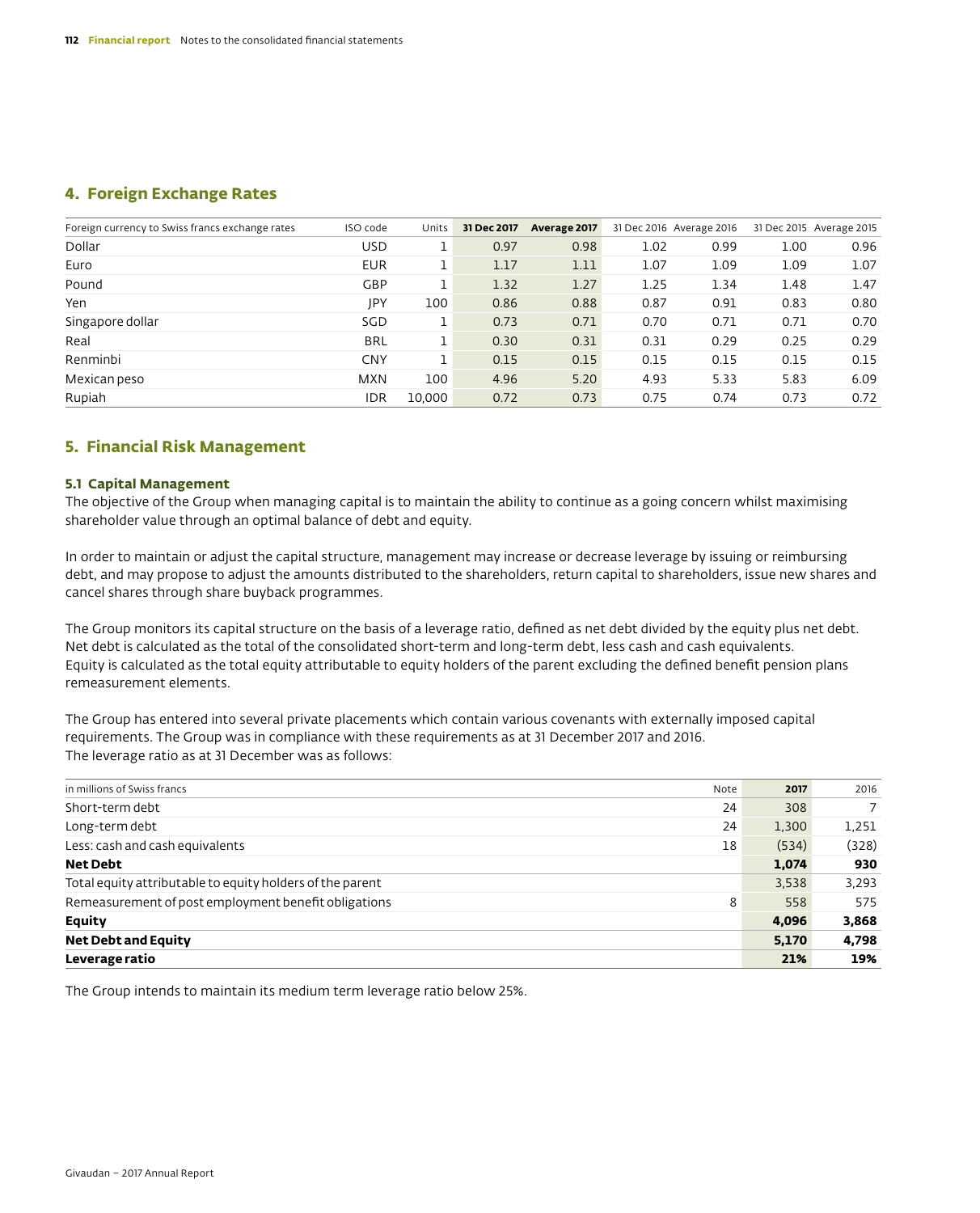#### **5.2 Financial Risk Management**

The Group's activities expose it to a variety of financial risks: market risk (including currency risk, interest rate risk and price risk), credit risk and liquidity risk. The Group's overall risk management programme focuses on the unpredictability of financial markets and seeks to minimise potential adverse effects on the Group's financial performance. The Group generally enters into financial derivative transactions to hedge underlying business related exposures.

Risk management is carried out by a team within the central treasury department (hereafter "Group Treasury") under the risk management policies approved by the Board of Directors. The Board of Directors provides written principles for overall risk management, as well as written policies covering specific areas, such as foreign exchange risk, interest rate risk and credit risk, use of derivative financial instruments and non-derivative financial instruments, and investment of excess liquidity.

Group Treasury monitors and manages financial risks relating to the operations of the Group through internal risk reports which analyse exposures by degree and magnitude of risk. To manage the interest rate and currency risk arising from the Group's operations and its sources of finance, the Group enters into derivative transactions, primarily interest rate swaps, forward currency contracts and options. Compliance with policies and exposure limits is reviewed by the treasury controlling on a continuous basis. Group Treasury issues monthly reports for the Chief Financial Officer and quarterly reports for the Audit Committee.

#### **Categories of financial instruments**

The accounting policies for financial instruments have been applied to the line items below:

|                                                                | At        | At fair value<br>through the | <b>Derivatives</b><br>used for | Other       |                |
|----------------------------------------------------------------|-----------|------------------------------|--------------------------------|-------------|----------------|
| 2017                                                           | amortised | income                       | hedge                          | financial   |                |
| in millions of Swiss francs<br>Note                            | cost      | statement                    | accounting                     | liabilities | Total          |
| <b>Current financial assets</b>                                |           |                              |                                |             |                |
| Cash and cash equivalents<br>18                                | 534       |                              |                                |             | 534            |
| 5.3<br>Derivative financial instruments                        |           | 16                           |                                |             | 16             |
| 5.3<br>Financial assets at fair value through income statement |           | $\overline{2}$               |                                |             | $\overline{2}$ |
| Accounts receivable - trade<br>19                              | 1,147     |                              |                                |             | 1,147          |
| Other current assets <sup>a</sup>                              | 98        |                              |                                |             | 98             |
| <b>Non-current financial assets</b>                            |           |                              |                                |             |                |
| 5.3<br>Derivative financial instruments b                      |           |                              |                                |             |                |
| 5.3<br>Financial assets at fair value through income statement |           | 63                           |                                |             | 63             |
| <b>Total financial assets as at 31 December</b>                | 1,779     | 81                           | $\mathbf{1}$                   |             | 1,861          |
| <b>Current financial liabilities</b>                           |           |                              |                                |             |                |
| 24<br>Short-term debt                                          |           |                              |                                | 308         | 308            |
| 5.3<br>Derivative financial instruments                        |           | 12                           |                                |             | 12             |
| Accounts payable                                               |           |                              |                                | 662         | 662            |
| Non-current financial liabilities                              |           |                              |                                |             |                |
| Derivative financial instruments b<br>5.3                      |           |                              | 60                             |             | 60             |
| 24<br>Long-term debt                                           |           |                              |                                | 1,300       | 1,300          |
| Total financial liabilities as at 31 December                  |           | 12                           | 60                             | 2,270       | 2,342          |

a) Other current assets consist of other receivables non trade.

b) Derivatives qualified as hedge accounting on non-current transactions are classified and presented as non-current assets or liabilities (see Note 2.13).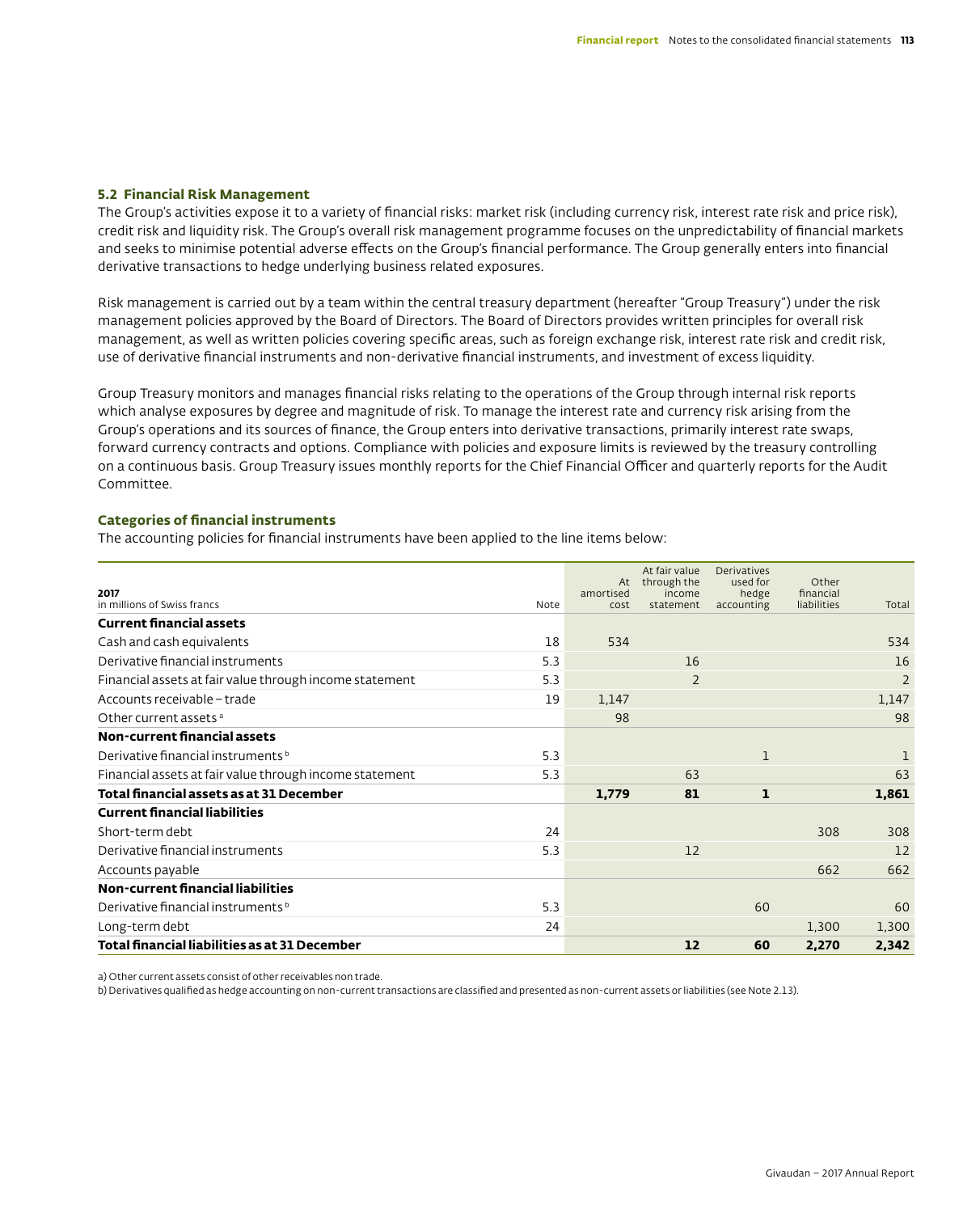| 2016                                                    |      | At amortised | At fair value<br>through the<br>income | Derivatives<br>used for<br>hedge | Other<br>financial |       |
|---------------------------------------------------------|------|--------------|----------------------------------------|----------------------------------|--------------------|-------|
| in millions of Swiss francs                             | Note | cost         | statement                              | accounting                       | liabilities        | Total |
| <b>Current financial assets</b>                         |      |              |                                        |                                  |                    |       |
| Cash and cash equivalents                               | 18   | 328          |                                        |                                  |                    | 328   |
| Derivative financial instruments                        | 5.3  |              | 9                                      |                                  |                    | 9     |
| Financial assets at fair value through income statement | 5.3  |              | 1                                      |                                  |                    | 1     |
| Accounts receivable - trade                             | 19   | 996          |                                        |                                  |                    | 996   |
| Other current assets <sup>a</sup>                       |      | 192          |                                        |                                  |                    | 192   |
| <b>Non-current financial assets</b>                     |      |              |                                        |                                  |                    |       |
| Derivative financial instruments <sup>b</sup>           | 5.3  |              |                                        |                                  |                    |       |
| Financial assets at fair value through income statement | 5.3  |              | 59                                     |                                  |                    | 59    |
| Total financial assets as at 31 December                |      | 1,516        | 69                                     |                                  |                    | 1,585 |
| <b>Current financial liabilities</b>                    |      |              |                                        |                                  |                    |       |
| Short-term debt                                         | 24   |              |                                        |                                  | 7                  |       |
| Derivative financial instruments                        | 5.3  |              | 32                                     |                                  |                    | 32    |
| Accounts payable                                        |      |              |                                        |                                  | 494                | 494   |
| Non-current financial liabilities                       |      |              |                                        |                                  |                    |       |
| Derivative financial instruments <sup>b</sup>           | 5.3  |              |                                        | 62                               |                    | 62    |
| Long-term debt                                          | 24   |              |                                        |                                  | 1,251              | 1,251 |
| Total financial liabilities as at 31 December           |      |              | 32                                     | 62                               | 1,752              | 1,846 |

a) Other current assets consist of other receivables non trade.

b) Derivatives qualified as hedge accounting on non-current transactions are classified and presented as non-current liabilities (see Note 2.13).

The carrying amount of each class of financial assets and liabilities disclosed in the previous tables approximates the fair value. The fair value of each class of financial assets and liabilities, except financial assets at amortised cost, is determined by reference to published price quotations and is estimated based on valuation techniques using the quoted market prices. Given the nature of the Group's accounts receivable trade items, the carrying value is considered as equivalent to the fair value.

#### **5.2.1 Market Risk**

The Group's activities primarily expose it to the financial risks of changes in foreign currency exchange rates, interest rates and commodity prices. The Group enters into a number of derivative financial instruments to manage its exposure to foreign currency risk and interest rate risk, including:

- Currency derivatives, mainly forward foreign exchange contracts, to hedge the exchange rate risk arising from recorded transactions.
- Interest rate swaps and other instruments to mitigate the risk of interest rate increases and/or to optimally manage interest rate costs depending on the prevailing interest rate environment.

Market risk exposures are measured using sensitivity analysis. There has been no change during the year in the structure of the Group's exposure to market risks or the manner in which these risks are managed.

#### **5.2.1.1 Foreign Exchange Risk**

The Group operates across the world and is exposed to movements in foreign currencies affecting its net income and financial position. Foreign exchange risk arises from future commercial transactions, recognised assets and liabilities, and net investments in foreign operations.

It is the Group's policy to enter into derivative transactions to hedge current, forecasted foreign currency transactions, and translation risk arising from certain investments in foreign operations with a functional currency different from the Group's presentation currency.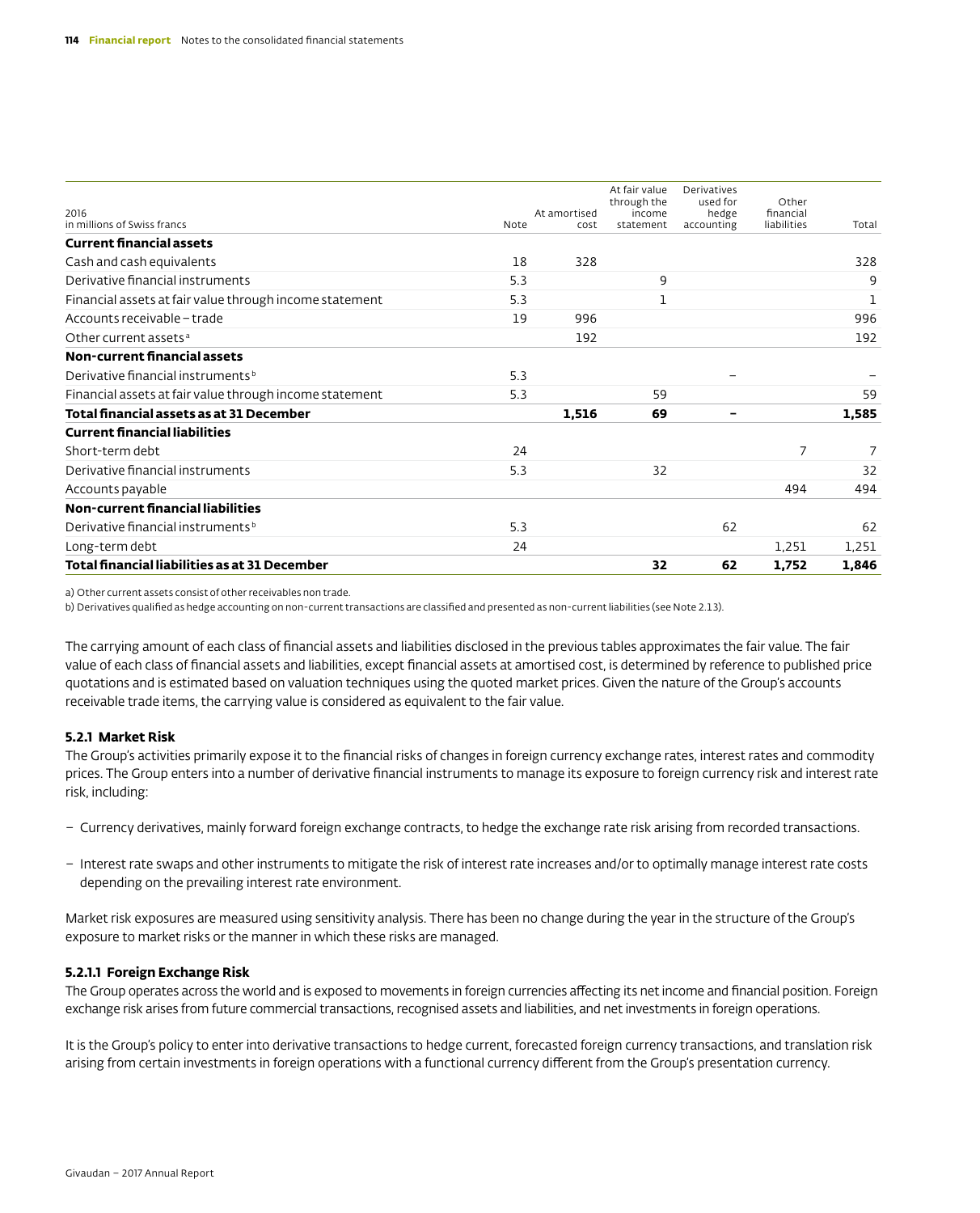While these are hedges related to underlying business transactions, the Group generally does not apply hedge accounting on transactions related to management of its foreign exchange risk. In 2017, the Group applied hedge accounting on the foreign currency risk related to the acquisition of Vika B.V. and the foreseen acquisitions of Centroflora Nutra and Expressions Parfumées.

Group Treasury centrally manages foreign exchange risk management activities against the functional currency of each subsidiary, and is required to hedge, whenever cost-effective, their largest exposures.

The measurement of the foreign currency risk expresses the total exposure by currency, which is in the opinion of Group Treasury a representative manner to monitor the risk. It measures the cumulative foreign exchange risk of all subsidiaries of recognised assets and liabilities that are denominated in a currency (e.g. USD) that is not the subsidiary's functional currency (e.g. other than USD).

The following table summarises the significant exposures to the foreign currency risk at the date of the consolidated statement of financial position:

| Currency exposure 2017<br>in millions of Swiss francs | <b>USD</b> | <b>EUR</b> | CHF  | GBP   | SG <sub>D</sub> |
|-------------------------------------------------------|------------|------------|------|-------|-----------------|
| Currency exposure without hedge <sup>a</sup>          | 337        | (415)      | '75) | (155) | 144             |
| Hedged amount                                         | (332)      | 411        |      | 152   | (160)           |
| Currency exposure including hedge                     | ςb         | (4)        | 37   | (3)   | (16)            |

a) + long position; - short position.

b) Mainly due to unhedged positions in countries where hedging is not cost-effective.

| Currency exposure 2016<br>in millions of Swiss francs | USD   | <b>EUR</b> | CHF | GBP  | SGD.  |
|-------------------------------------------------------|-------|------------|-----|------|-------|
| Currency exposure without hedge <sup>a</sup>          | 388   | (42)       | (6) | 149) |       |
| Hedged amount                                         | (406) |            |     | 148  | (127) |
| Currency exposure including hedge                     | (18)b | '20)       |     |      | (6)   |

a) + long position; - short position.

b) Mainly due to unhedged positions in countries where hedging is not cost-effective.

In the exposure calculations, the intra Group positions, except those related to net investments in foreign operations, are included. The following table summarises the sensitivity to transactional currency exposures of the main currencies at 31 December. The sensitivity analysis is disclosed for each currency representing significant exposure:

| <b>Currency risks 2017</b><br>in millions of Swiss francs                              | <b>USD</b> | <b>EUR</b> | CHF | <b>GBP</b> | SGD  |
|----------------------------------------------------------------------------------------|------------|------------|-----|------------|------|
| Reasonable shift                                                                       | 11%        | 6%         | 6%  | 10%        | 7%   |
| Impact on income statement if the currency strengthens against all other<br>currencies | (1)        |            | (2) |            | (1)  |
| Impact on income statement if the currency weakens against all other currencies        |            | -          |     | -          |      |
| Currency risks 2016<br>in millions of Swiss francs                                     | <b>USD</b> | <b>EUR</b> | CHF | GBP        | SGD. |
| Reasonable shift                                                                       | 13%        | 8%         | 8%  | 11%        | 7%   |
| Impact on income statement if the currency strengthens against all other<br>currencies | (4)        | (2)        |     |            |      |
| Impact on income statement if the currency weakens against all other currencies        | 4          |            |     |            |      |

The sensitivity is based on the exposure at the date of the consolidated statement of financial position and based on assumptions deemed reasonable by management, showing the impact on income before tax. Management uses historical volatilities of the significant currencies contributing to the exposure to determine the reasonable change.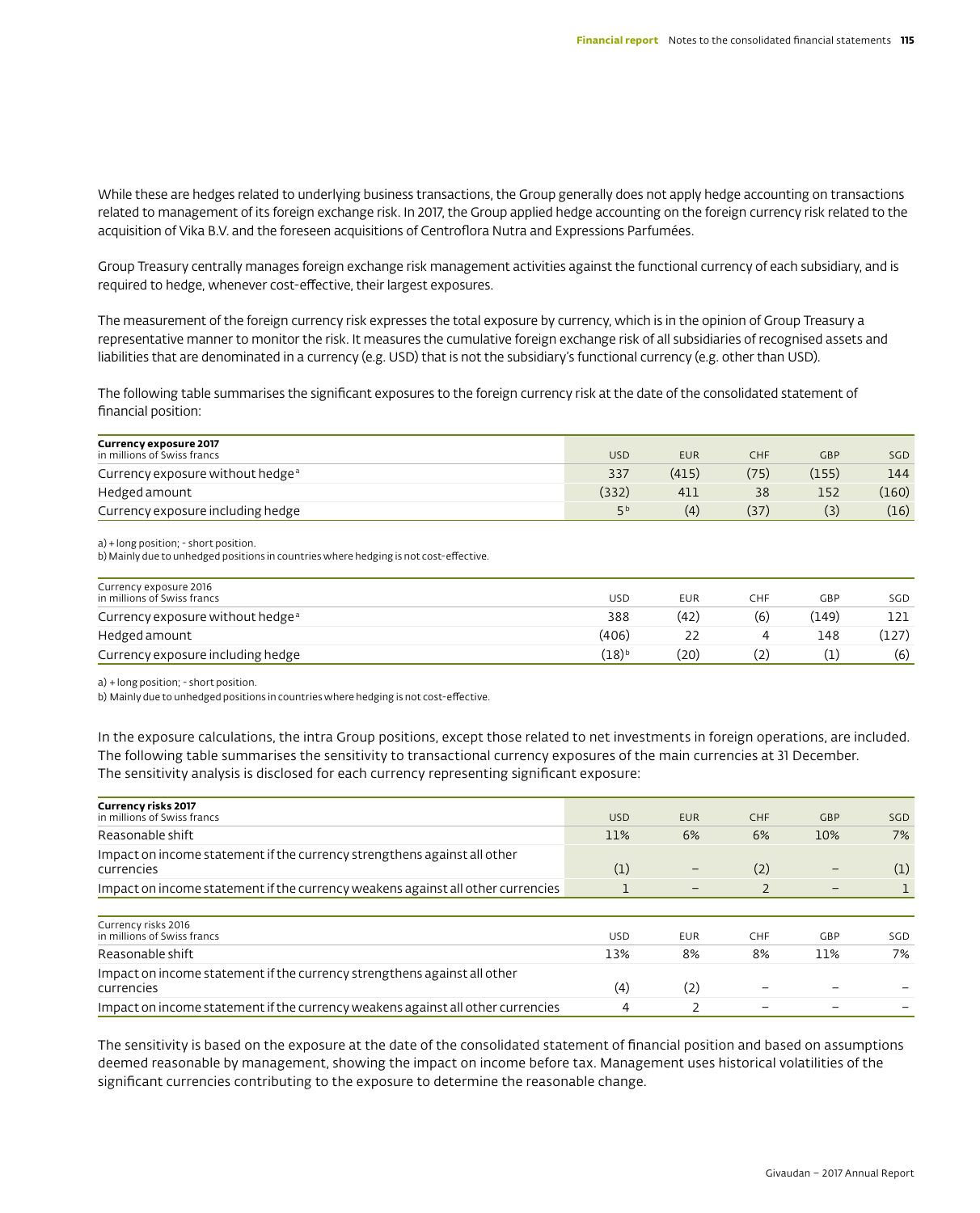#### **5.2.1.2 Interest Rate Risk**

The Group is exposed to interest rate risk because entities in the Group borrow funds at both fixed and floating interest rates, and invests in debt financial instruments. Borrowings issued at variable rates expose the Group to cash flow interest rate risk which is partially counterbalanced by cash held at variable rates. Borrowings issued at fixed rates expose the Group to fair value interest rate risk.

Group Treasury manages interest rate risk centrally by simulating various scenarios on liabilities taking into consideration refinancing, renewal of existing positions and hedging. Hedging strategies are applied by either positioning the liabilities or protecting interest expense through different interest cycles. Hedging activities are regularly evaluated to align interest rate views and defined risk limits. Group Treasury manages interest rate risk mainly by the use of interest rate swap contracts and forward interest rate contracts.

The following table shows the sensitivity to interest rate changes:

| As at 31 December 2017<br>in millions of Swiss francs | 150 basis points increase    | 25 basis points decrease |
|-------------------------------------------------------|------------------------------|--------------------------|
| Impact on income statement                            | $\qquad \qquad \blacksquare$ |                          |
| Impact on equity                                      | 65                           | (13)                     |
|                                                       |                              |                          |
| As at 31 December 2016<br>in millions of Swiss francs | 150 basis points increase    | 25 basis points decrease |
| Impact on income statement                            | $\overline{\phantom{a}}$     |                          |
| Impact on equity                                      | 64                           | (13)                     |

The sensitivity is based on exposure on liabilities at the date of the consolidated statement of financial position using assumptions which have been deemed reasonable by management showing the impact on the income before tax.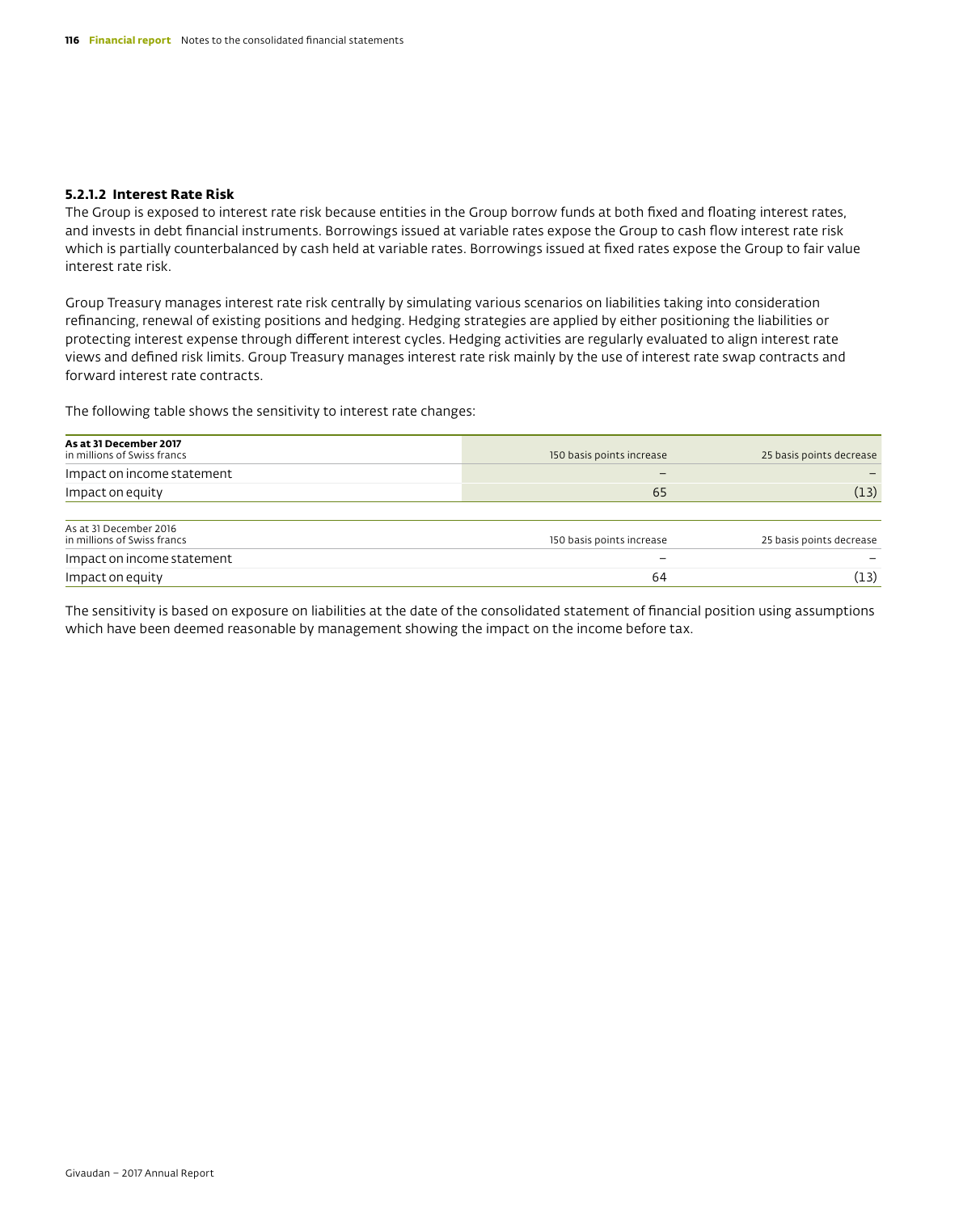# **Cash flow hedges**

| date          | Inception Hedged items                                                          | Hedge instruments                                                                                                                                                                                                                  | Objectives                                                                                                      | Comments                                                                                                                                                                                                                                                                                                                                                                                                                                                                                                               |
|---------------|---------------------------------------------------------------------------------|------------------------------------------------------------------------------------------------------------------------------------------------------------------------------------------------------------------------------------|-----------------------------------------------------------------------------------------------------------------|------------------------------------------------------------------------------------------------------------------------------------------------------------------------------------------------------------------------------------------------------------------------------------------------------------------------------------------------------------------------------------------------------------------------------------------------------------------------------------------------------------------------|
| 2009          | Highly probable future<br>debt issuances in 2011.                               | Several forward starting interest rate swaps<br>commencing in 2011, totalling CHF 200 million<br>with an average rate of 2.69% and a 5 year<br>maturity.                                                                           | Protection against future<br>increases in CHF interest rates<br>and to fix the interest rates.                  | In June 2011, the Group issued a 2.50% 7 year<br>public bond (maturity 15 June 2018) with a<br>nominal value of CHF 300 million.<br>Correspondingly, hedge positions assigned to<br>this bond issuance of CHF 200 million have been<br>closed. The amortisation of the realised loss of<br>CHF 14 million was recognised in Financing costs<br>over 5 years until 15 June 2016.                                                                                                                                        |
| 2009          | Highly probable future<br>debt issuances in 2012.                               | Several forward starting interest rate swaps<br>commencing in 2012, totalling CHF 250 million<br>with an average rate of 2.70% and a 5 year<br>maturity and CHF 50 million with an average<br>rate of 2.45% and a 3 year maturity. | Protection against future<br>increases in CHF interest rates<br>and to fix the interest rates.                  | In December 2011, the Group issued a dual<br>tranche public bond, totalling CHF 300 million,<br>respectively of CHF 150 million at a rate of<br>1.250% for 5 years and CHF 150 million at the<br>rate of 2.125% for 10 years. Correspondingly,<br>hedge positions assigned to this bond issuance<br>have been closed. The amortisation of the<br>realised loss was recognised in Financing costs<br>for CHF 4 million over 3 years until 7 December<br>2014, and CHF 28 million over 5 years until 7<br>December 2016. |
| 2011/<br>2012 | Highly probable future<br>debt issuances in 2014.                               | Several forward starting interest rate swaps<br>commencing in 2014, totalling CHF 250 million<br>with an average rate of 1.54% and a 5 year<br>maturity.                                                                           | Protection against future<br>increases in Ointerest rates<br>and to fix the interest rates.                     | In March 2014, the Group issued a 1.00%<br>6.5 year public bond with a nominal value of<br>CHF 100 million; and a 1.75% 10 year public bond<br>with a nominal value of CHF 150 million.<br>Correspondingly, hedge positions assigned to<br>this bond issuance have been closed.<br>The amortisation of the realised loss of<br>CHF 15 million is recognised in Financing costs<br>over 5 years until 19 March 2019.                                                                                                    |
| 2012          | Highly probable future<br>debt issuances in 2016.                               | Several forward starting interest rate swaps<br>commencing in 2016, totalling CHF 75 million<br>with an average rate of 1.63% and a 5 year<br>maturity.                                                                            | Protection against future<br>and to fix the interest rates.                                                     | In December 2016, the Group issued a 0.000%<br>increases in CHF interest rates 6 year public bond with a nominal value of<br>CHF 100 million; and a 0.625% 15 year public<br>bond with a nominal value of CHF 200 million.<br>Correspondingly, hedge positions assigned to<br>this bond issuance have been closed.<br>The amortisation of the realised loss of<br>CHF 8 million is recognised in Financing costs<br>over 5 years until 7 December 2021.                                                                |
| 2012          | Highly probable future<br>private placements<br>issuance in the USA in<br>2013. | Several derivatives instruments fixing the<br>interest rate at 1.80% on average for a total<br>amount of USD 100 million.                                                                                                          | Protection against<br>short-term increases in<br>USD interest rates and<br>to fix the interest rates.           | The cash flow hedges were effective during the<br>period. The amount of USD 1 million<br>(equivalent to CHF 1 million) deferred in<br>hedging reserve in other comprehensive income<br>is recycled over the next 10 years as Financing<br>cost from 6 February 2013, date when the<br>proceeds were received.                                                                                                                                                                                                          |
| 2012/<br>2014 | Highly probable future<br>debt issuances in 2018.                               | Several forward starting interest rate swaps<br>commencing in 2018, totalling CHF 150 million<br>with an average rate of 1.90% and a 5 year<br>maturity.                                                                           | Protection against future<br>increases in CHF interest rates during the year.<br>and to fix the interest rates. | The cash flow hedges were effective                                                                                                                                                                                                                                                                                                                                                                                                                                                                                    |
| 2014/<br>2015 | Highly probable future<br>debt issuances in 2020.                               | Several forward starting interest rate swaps<br>commencing in 2020, totalling CHF 75 million<br>with an average rate of 2.12% and a 10 year<br>maturity.                                                                           | Protection against future<br>increases in CHF interest rates<br>and to fix the interest rates.                  | The cash flow hedges were effective<br>during the year.                                                                                                                                                                                                                                                                                                                                                                                                                                                                |
| 2014/<br>2015 | Highly probable future<br>debt issuances in 2021.                               | Several forward starting interest rate swaps<br>commencing in 2021, totalling CHF 125 million<br>with an average rate of 2.05% and a 10 year<br>maturity.                                                                          | Protection against future<br>increases in CHF interest rates during the year.<br>and to fix the interest rates. | The cash flow hedges were effective                                                                                                                                                                                                                                                                                                                                                                                                                                                                                    |
| 2014/<br>2015 | Highly probable future<br>debt issuances in 2024.                               | Several forward starting interest rate swaps<br>commencing in 2024, totalling CHF 100 million<br>with an average rate of 2.35% and a 10 year<br>maturity.                                                                          | Protection against future<br>increases in CHF interest rates during the year.<br>and to fix the interest rates. | The cash flow hedges were effective                                                                                                                                                                                                                                                                                                                                                                                                                                                                                    |
| 2016/<br>2017 | Highly probable future<br>debt issuances in 2031.                               | Several forward starting interest rate swaps<br>commencing in 2031, totalling CHF 100 million<br>with an average rate of 0.92% and a 10 year<br>maturity.                                                                          | Protection against future<br>increases in CHF interest rates<br>and to fix the interest rates.                  | The cash flow hedges were effective<br>during the year.                                                                                                                                                                                                                                                                                                                                                                                                                                                                |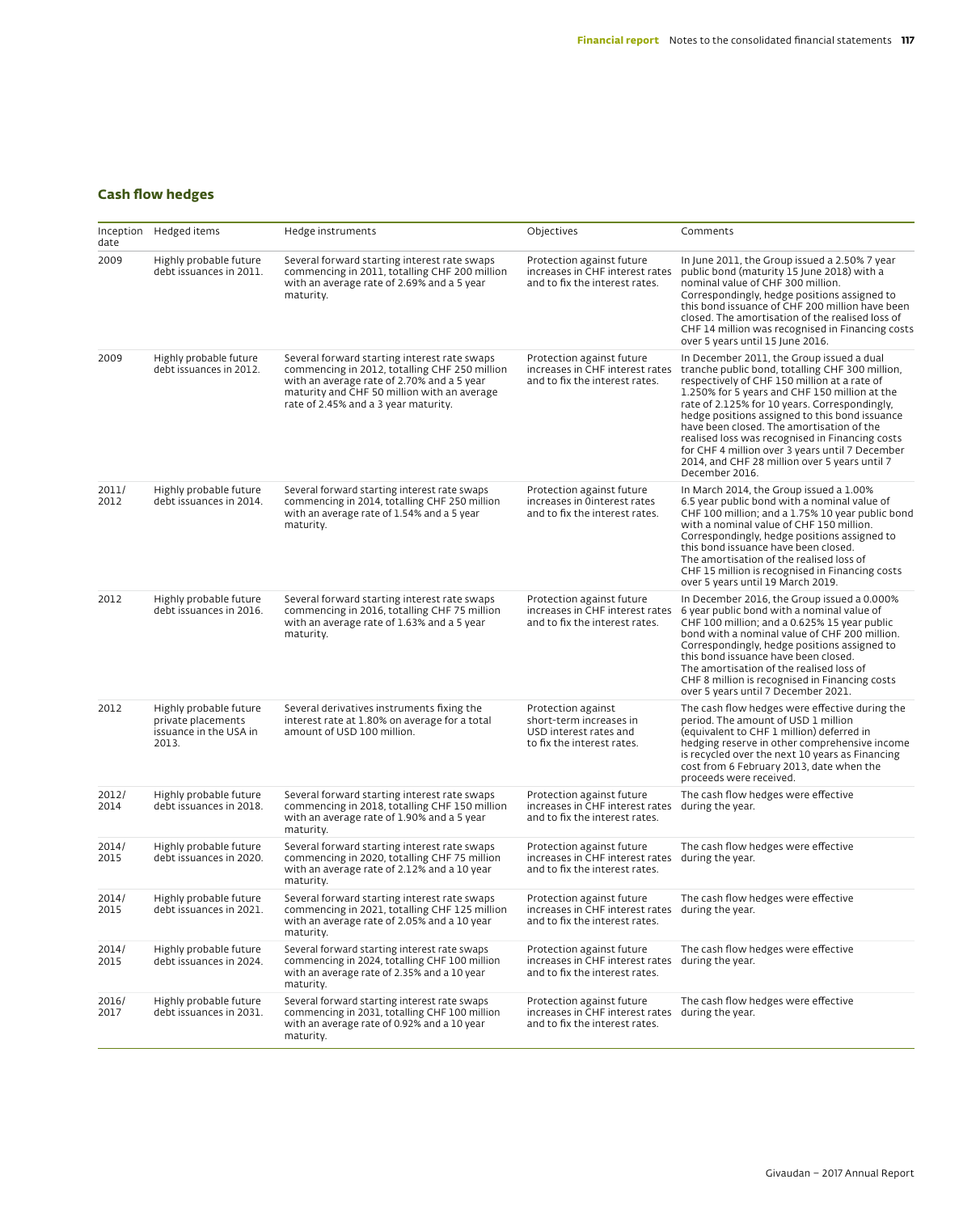#### **5.2.1.3 Price Risk**

The Group is exposed to equity price risk arising from equity investments held classified at fair value through income statement. The Group manages its price risk through a diversification of portfolios within the limits approved by the Board of Directors.

The Group holds its own shares to meet future expected obligations under the various share-based payment schemes.

#### **Sensitivity analysis**

The Group's equity portfolio is composed exclusively of US shares. The benchmark for the reasonable change is an average of historical volatility of US indexes (16% for the last three years).

The sensitivity analysis has been determined based on the exposure to equity price risks at the end of the reporting period:

| 2017 - reasonable shifts: 16%US<br>in millions of Swiss francs | Equity price<br>increase | Equity price<br>decrease |
|----------------------------------------------------------------|--------------------------|--------------------------|
| Impact on income statement                                     | b                        | (6)                      |
|                                                                |                          |                          |
| 2016 - reasonable shifts: 16%US<br>in millions of Swiss francs | Equity price<br>increase | Equity price<br>decrease |
| Impact on income statement                                     |                          | (5)                      |

#### **5.2.2 Credit Risk**

Credit risk refers to the risk that a counterparty will default on its contractual obligations resulting in a financial loss to the Group. Commercial Credit risk is managed by the Group's subsidiaries and monitored on a Group basis whilst counterparty risk related to financial institutions is centrally managed within the Group Treasury function.

Trade receivables are subject to a policy of active risk management which focuses on the assessment of country risk, credit limits, ongoing credit evaluation and account monitoring procedures. Generally, there is no significant concentration of trade receivables or commercial counterparty credit risk, due to the large number of customers that the Group deals with and their wide geographical spread with the exception of one single external customer that generates revenues, mainly attributable to the Fragrance Division, of approximately CHF 583 million (2016: CHF 552 million). Countries, credit limits and exposures are continuously monitored.

The credit risk on liquid funds, derivatives and other monetary financial assets is limited because the counterparties are financial institutions with investment grade ratings.

The following table presents the credit risk exposure to individual financial institutions:

|              |                     |                                                | 2017               |                     |                                                | 2016               |
|--------------|---------------------|------------------------------------------------|--------------------|---------------------|------------------------------------------------|--------------------|
|              | Total<br>in Mio CHF | Max. with any<br>individual bank<br>in Mio CHF | Number<br>of banks | Total<br>in Mio CHF | Max. with any<br>individual bank<br>in Mio CHF | Number<br>of banks |
| AAA – range  |                     |                                                |                    | 46                  | 46                                             |                    |
| $AA$ – range | 147                 | 147                                            |                    | 60                  | 59                                             |                    |
| A – range    | 225                 | 121                                            |                    | 47                  | 41                                             |                    |
| BBB-range    | 155                 | 91                                             | 6                  | 169                 | 76                                             | 6                  |

The carrying amount of financial assets recognised in the consolidated financial statements which is net of impairment losses, represents the Group's maximum exposure to credit risk.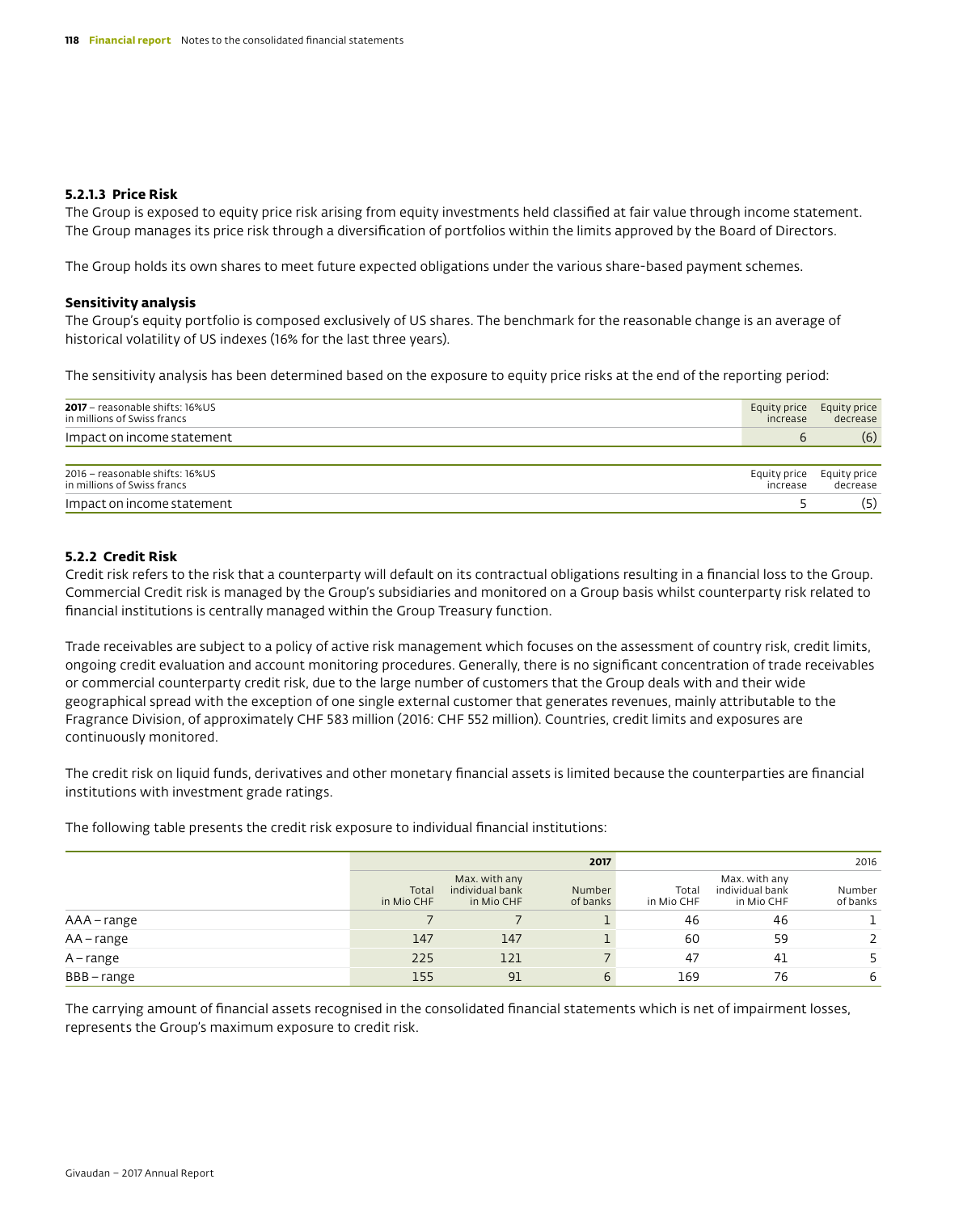#### **5.2.3 Liquidity Risk**

The Group manages liquidity risk by maintaining sufficient cash, marketable securities, availability of funds through an adequate amount of committed credit facilities and the ability to close out market positions. Due to the dynamic nature of the underlying businesses, Group Treasury maintains flexibility in funding by maintaining availability under committed and uncommitted credit lines.

Group Treasury monitors and manages cash at the Group level and defines the maximum cash level at subsidiary level. Cash surpluses held by subsidiaries over and above amounts required for working capital management are transferred to the central treasury centre. The surplus of cash is generally invested in interest bearing current accounts, time deposits, money market deposits and funds. When necessary, intercompany loans are granted by the Group to subsidiaries to meet their non-recurrent payment obligations.

The following table analyses the Group's remaining contractual maturity for financial liabilities and derivative financial instruments. The table has been drawn up based on the undiscounted cash flows of financial liabilities based on the earliest date on which the Group is obliged to pay. The table includes both interest and principal cash flows:

| 2017                                                      | $Up$ to $6$ | $6 - 12$ | $1 - 5$ | Over 5 |          |
|-----------------------------------------------------------|-------------|----------|---------|--------|----------|
| in millions of Swiss francs                               | months      | months   | vears   | vears  | Total    |
| Short-term debt (excluding bank overdrafts)               | (308)       |          |         |        | (308)    |
| Accounts payable                                          | (662)       |          |         |        | (662)    |
| Net settled derivative financial instruments              |             | (2)      | (18)    | (41)   | (61)     |
| Gross settled derivative financial instruments - outflows | (1, 394)    | (524)    |         |        | (1,918)  |
| Gross settled derivative financial instruments – inflows  | 1,396       | 526      |         |        | 1,922    |
| Long-term debt                                            | (20)        | (8)      | (588)   | (823)  | (1, 439) |
| <b>Balance as at 31 December</b>                          | (988)       | (8)      | (606)   | (864)  | (2, 466) |
|                                                           |             |          |         |        |          |
| 2016                                                      | Up to 6     | $6 - 12$ | $1 - 5$ | Over 5 |          |
| in millions of Swiss francs                               | months      | months   | vears   | vears  | Total    |
| Accounts payable                                          | (494)       |          |         |        | (494)    |
| Net settled derivative financial instruments              |             |          | (14)    | (48)   | (62)     |
| Gross settled derivative financial instruments - outflows | (1, 335)    | (266)    |         |        | (1,601)  |
| Gross settled derivative financial instruments - inflows  | 1,314       | 264      |         |        | 1,578    |
| Long-term debt                                            | (19)        | (5)      | (662)   | (702)  | (1,388)  |
| <b>Balance as at 31 December</b>                          | (534)       | (7)      | (676)   | (750)  | (1,967)  |

#### **5.3 Fair Value Measurements**

The following tables present the Group's assets and liabilities that are measured subsequent to initial recognition at fair value, grouped into levels 1 to 3 based on the degree to which the fair value is measured:

- – **Level 1** inputs to measure fair value are those derived from quoted prices (unadjusted) in active markets for identical assets or liabilities;
- – **Level 2** inputs to measure fair value are those derived from inputs other than quoted prices included within Level 1 that are observable for the asset or liability, either directly (i.e. as prices) or indirectly (i.e. derived from prices); and
- **Level 3** inputs to measure fair value are those derived from valuation techniques that include inputs for the asset or liability that are not based on observable market data (unobservable inputs).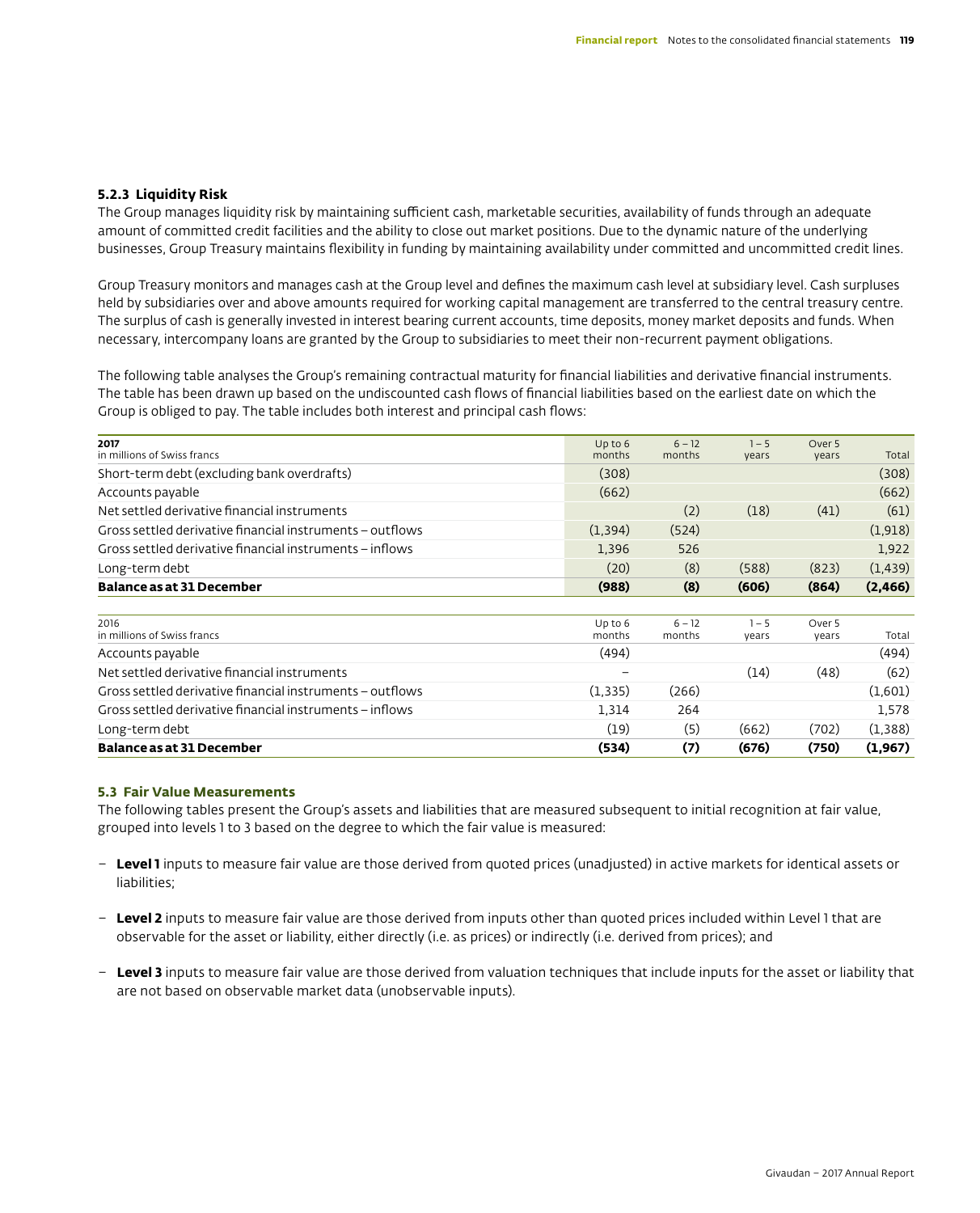| 2017<br>in millions of Swiss francs                          | Level 1        | Level 2                  | Level 3 | Total |
|--------------------------------------------------------------|----------------|--------------------------|---------|-------|
| Financial assets at fair value through income statement      |                |                          |         |       |
| Forward foreign exchange contracts                           |                | 16                       |         | 16    |
| Swaps (hedge accounting)                                     |                | 1                        |         | 1     |
| Corporate owned life insurance                               |                | 32                       |         | 32    |
| Equity securities                                            | $\overline{2}$ | 15                       |         | 17    |
| Debt securities                                              |                | 16                       |         | 16    |
| <b>Total assets</b>                                          | $\overline{2}$ | 80                       |         | 82    |
| Financial liabilities at fair value through income statement |                |                          |         |       |
| Forward foreign exchange contracts                           |                | 12                       |         | 12    |
| Swaps (hedge accounting)                                     |                | 60                       |         | 60    |
| Swaps (no hedge accounting)                                  |                |                          |         |       |
| <b>Total liabilities</b>                                     |                | 72                       |         | 72    |
| 2016<br>in millions of Swiss francs                          | Level 1        | Level 2                  | Level 3 | Total |
| Financial assets at fair value through income statement      |                |                          |         |       |
| Forward foreign exchange contracts                           |                | 9                        |         | 9     |
| Swaps (hedge accounting)                                     |                | $\overline{\phantom{0}}$ |         |       |
| Corporate owned life insurance                               |                | 29                       |         | 29    |
| Equity securities                                            | $\mathbf{1}$   | 13                       |         | 14    |
| Debt securities                                              |                | 17                       |         | 17    |
| <b>Total assets</b>                                          | ı              | 68                       |         | 69    |
| Financial liabilities at fair value through income statement |                |                          |         |       |
| Forward foreign exchange contracts                           |                | 31                       |         | 31    |
| Swaps (hedge accounting)                                     |                | 62                       |         | 62    |
| Swaps (no hedge accounting)                                  |                | 1                        |         | 1     |
| <b>Total liabilities</b>                                     |                | 94                       |         | 94    |

Financial assets and liabilities at fair value through income statement are measured with Level 1 and Level 2 inputs. They mainly consist of forward foreign exchange contracts that are measured using quoted forward exchange rates and yield curves derived from quoted interest rates matching maturities of the contracts, of interest swaps that are measured using quoted interest rates and yield curves derived from quoted interest rates matching maturities of the contracts, and of corporate owned life insurance (COLI) that are measured on quoted instruments with similar credit ratings and terms in a mix of money market, fixed income and equity funds managed by unrelated fund managers.

There was no transfer between Level 1 and 2 in the period. The Group did not carry out any transactions on level 3 type assets during 2017 and 2016, nor did it have any assets in this category at 31 December 2017 and 2016.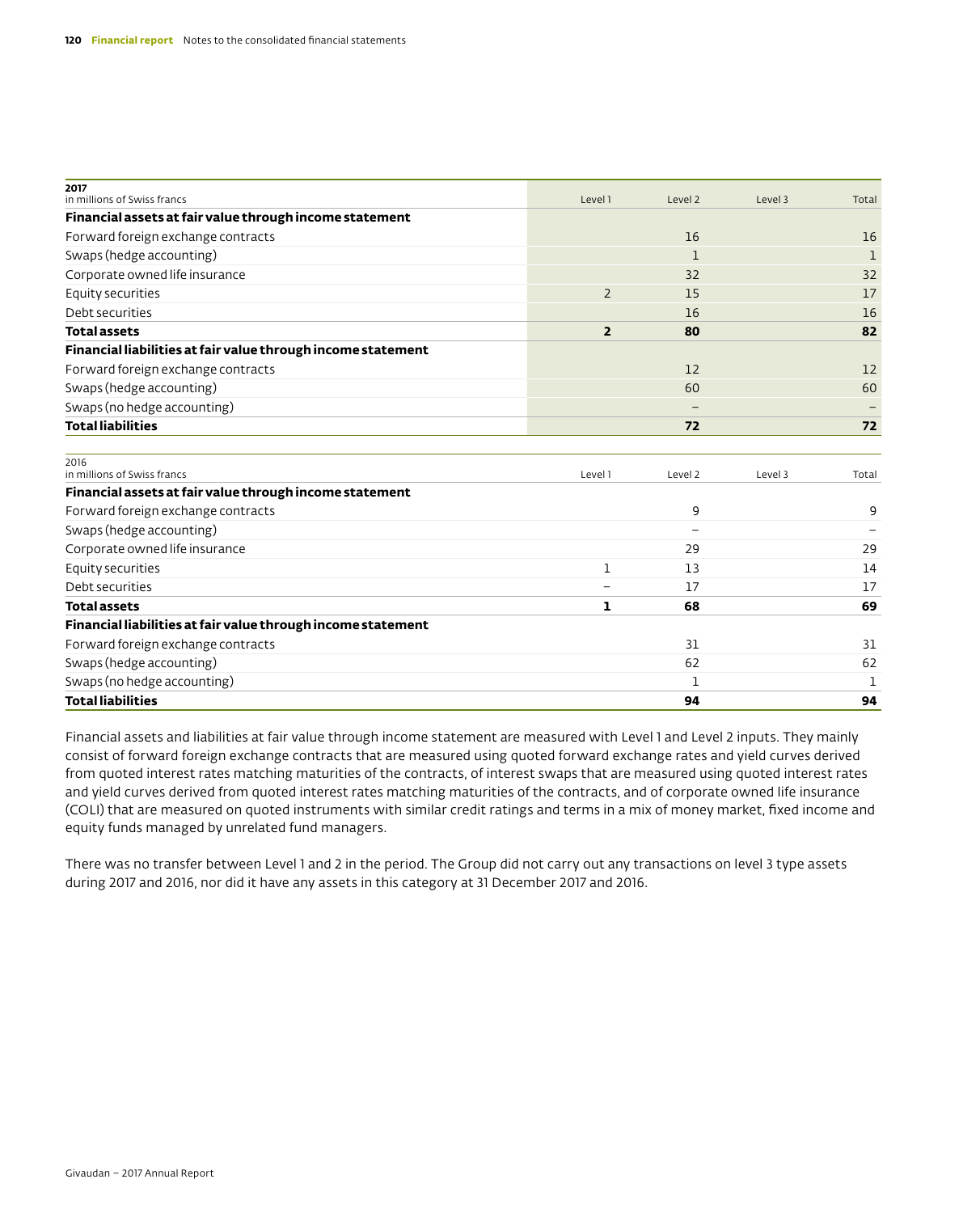# **6. Acquisitions**

During 2017 Givaudan made two acquisitions, Activ International and Vika B.V.

On 16 January 2017, 100% of the share capital of Activ International and its affiliates was acquired for a purchase price of CHF 114 million. Activ International offers a range of natural and organic flavours, marine extracts, seafood and vegetable based culinary solutions to customers. Activ operates from locations in Bienne (Switzerland), Somerset (New Jersey, USA), Melaka (Malaysia), Mitry-Mory (Paris, France) and Arequipa (Peru), employing globally 165 employees.

The goodwill of CHF 75 million on the acquisition relates mainly to the value of the qualified workforce and expected synergies that do not meet the criteria for recognition as separable intangible assets.

The assets acquired and liabilities assumed of Activ International are recorded at fair value at the date of acquisition. Total net assets acquired of CHF 39 million consist of cash (CHF 3 million), working capital (CHF 8 million), fixed assets (CHF 16 million), intangible assets which are made up of process knowledge, research expertise, client relationships, name and product brands (CHF 32 million), deferred tax liabilities (CHF 8 million) and other liabilities (CHF 12 million). The total purchase price of CHF 114 million was settled in cash, resulting in a goodwill of CHF 75 million. The value of acquired assets and liabilities has been finalised, no adjustment was made to the acquisition values.

On 1 September 2017, Givaudan acquired 100% of the share capital of Vika B.V. and its affiliates for a purchase price of CHF 116 million. Vika offers a range of natural dairy ingredients, fonds and stocks, as well as meat and plant based extracts to customers in the food and beverage industry. Vika operates from locations in Ede (The Netherlands), Higham Ferrers (United Kingdom), Maasmechelen (Belgium) and Auckland (New Zealand), employing globally 200 employees.

The identifiable assets and liabilities of Vika are recorded at fair value at the date of acquisition. Total net assets acquired of CHF 76 million consist of cash (CHF 3 million), working capital (CHF 14 million), fixed assets (CHF 24 million), intangible assets which are made up of process knowledge, research expertise, client relationships, name and product brands (CHF 73 million), deferred tax liabilities (CHF 20 million) and other liabilities (CHF 18 million). The total purchase price of CHF 116 million was settled in cash, resulting in a goodwill of CHF 40 million that relates mainly to the value of the qualified workforce and expected synergies that do not meet the criteria for recognition as separable intangible assets.

In compliance with IFRS 3, these values determined are provisional and the Group has twelve months from the date of acquisition to finalise the allocation of the acquisition price.

#### **7. Segment Information**

Management has determined the operating segments based on the reports reviewed by the Executive Committee that are used to allocate resources to the segments and to assess their performance. The Executive Committee considers the business from a divisional perspective:

- **Fragrances** Manufacture and sale of fragrances into three global business units: Fine Fragrances, Consumer Products and, Fragrance Ingredients and Active Beauty; and
- **Flavours** Manufacture and sale of flavours into four business units: Beverages, Dairy, Savoury and Sweet Goods. The information of these business units are reviewed by the Executive Committee primarily by region.

The performance of the operating segments is based on EBITDA as a percentage of sales.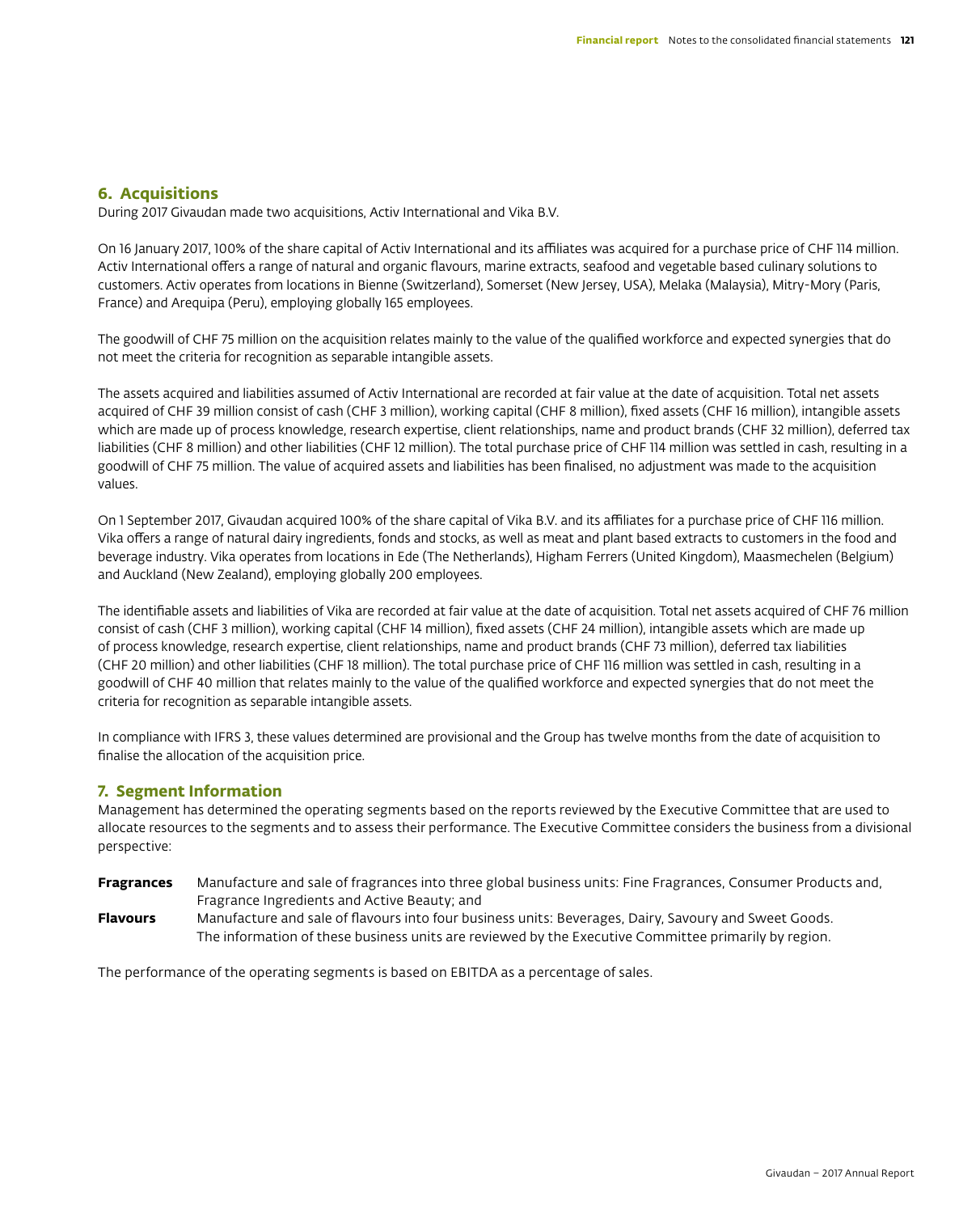#### **Business segments**

|                                              |       | Fragrances |       | Flavours |       | Group |
|----------------------------------------------|-------|------------|-------|----------|-------|-------|
| in millions of Swiss francs                  | 2017  | 2016       | 2017  | 2016     | 2017  | 2016  |
| Segment sales                                | 2,343 | 2,230      | 2.717 | 2,446    | 5,060 | 4,676 |
| Less inter segment sales <sup>a</sup>        |       | -          | (9)   | (13)     | (9)   | (13)  |
| Segment sales to third parties               | 2,343 | 2,230      | 2,708 | 2,433    | 5,051 | 4,663 |
| <b>EBITDA</b>                                | 486   | 603        | 603   | 523      | 1,089 | 1,126 |
| as % of sales                                | 20.7% | 27.0%      | 22.3% | 21.5%    | 21.6% | 24.1% |
| Depreciation                                 | (48)  | (51)       | (66)  | (62)     | (114) | (113) |
| Amortisation                                 | (42)  | (59)       | (62)  | (73)     | (104) | (132) |
| Impairment of long-lived assets              |       |            | (2)   | (6)      | (2)   | (6)   |
| Addition to Property, plant and equipment    | 90    | 59         | 123   | 113      | 213   | 172   |
| Acquisition of Property, plant and equipment |       |            | 40    | 30       | 40    | 30    |
| Addition to Intangible assets                | 25    | 41         | 22    | 7        | 47    | 48    |
| Acquisition of Intangible assets             |       |            | 105   | 112      | 105   | 112   |
| <b>Total Gross Investments</b>               | 115   | 100        | 290   | 262      | 405   | 362   |

a) Transfer prices for inter-divisional sales are set on an arm's length basis.

The amounts by division provided to the Executive Committee are measured in a consistent manner in terms of accounting policies with the consolidated financial statements.

#### **Reconciliation table to Group's operating income**

|                                       |       | Fragrances |       | Flavours |       | Group |
|---------------------------------------|-------|------------|-------|----------|-------|-------|
| in millions of Swiss francs           | 2017  | 2016       | 2017  | 2016     | 2017  | 2016  |
| <b>EBITDA</b>                         | 486   | 603        | 603   | 523      | 1,089 | 1,126 |
| Depreciation                          | (48)  | (51)       | (66)  | (62)     | (114) | (113) |
| Amortisation                          | (42)  | (59)       | (62)  | (73)     | (104) | (132) |
| Impairment of long-lived assets       |       |            | (2)   | (6)      | (2)   | (6)   |
| <b>Operating income</b>               | 396   | 493        | 473   | 382      | 869   | 875   |
| as % of sales                         | 16.9% | 22.1%      | 17.5% | 15.7%    | 17.2% | 18.8% |
| Financing costs                       |       |            |       |          | (42)  | (51)  |
| Other financial income (expense), net |       |            |       |          | (32)  | (40)  |
| Income before taxes                   |       |            |       |          | 795   | 784   |
| as % of sales                         |       |            |       |          | 15.7% | 16.8% |

#### **Entity-wide disclosures**

The breakdown of revenues from the major group of similar products is as follows:

| in millions of Swiss francs             | 2017  | 2016  |
|-----------------------------------------|-------|-------|
| <b>Fragrance Division</b>               |       |       |
| Fragrance Compounds                     | 2,036 | 1.933 |
| Fragrance Ingredients and Active Beauty | 307   | 297   |
| <b>Flavour Division</b>                 |       |       |
| Flavour Compounds                       | 2.708 | 2,433 |
| <b>Total revenues</b>                   | 5,051 | 4,663 |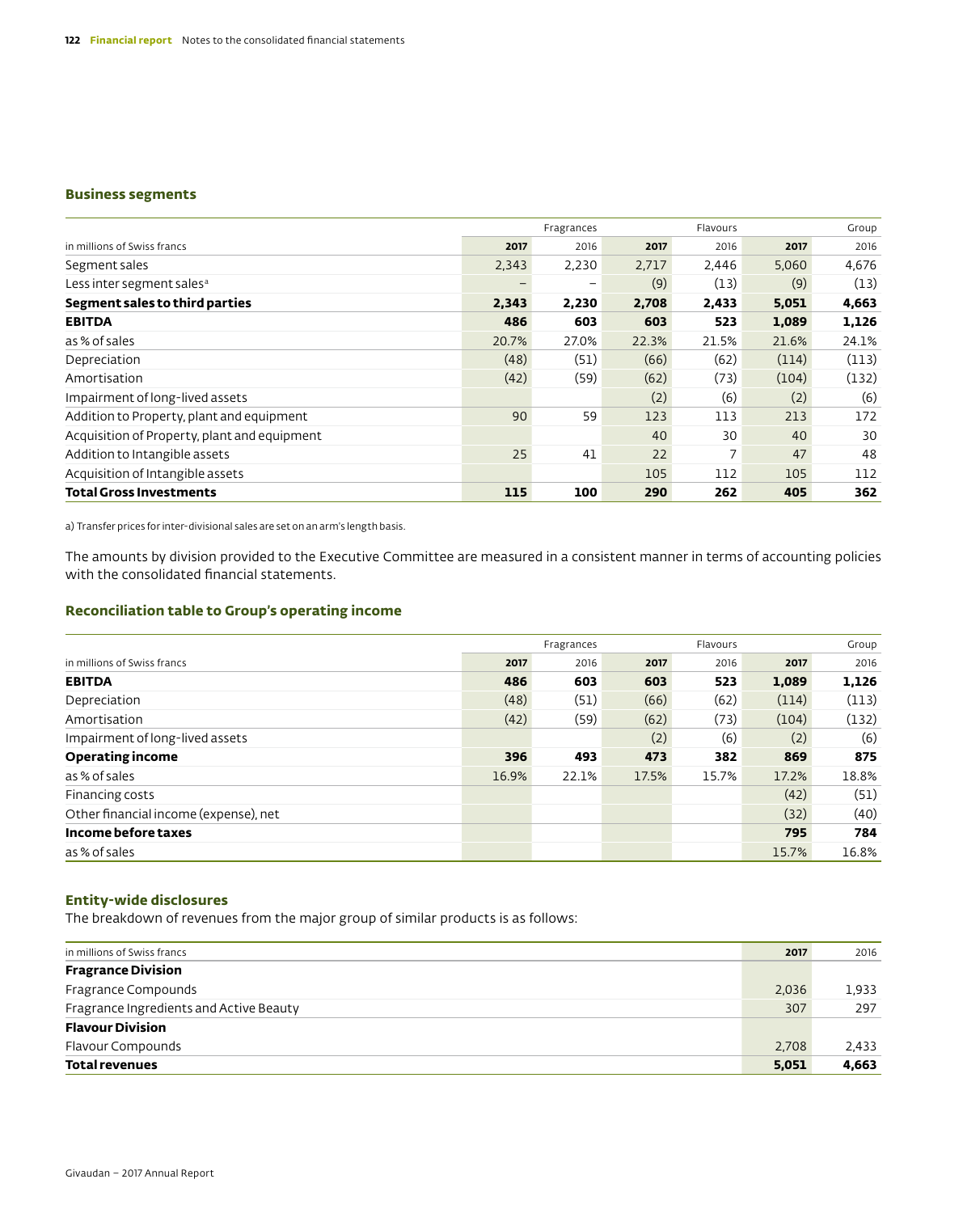The Group operates in five geographical areas: Switzerland (country of domicile); Europe, Africa and Middle East; North America; Latin America; and Asia Pacific.

|                             |       | Segment sales <sup>a</sup> |       | Non-current assets <sup>b</sup> |  |
|-----------------------------|-------|----------------------------|-------|---------------------------------|--|
| in millions of Swiss francs | 2017  | 2016                       | 2017  | 2016                            |  |
| Switzerland                 | 49    | 45                         | 1.490 | 1,435                           |  |
| Europe                      | 1,312 | 1,205                      | 625   | 436                             |  |
| Africa and Middle East      | 362   | 351                        | 54    | 50                              |  |
| North America               | 1,352 | 1,151                      | 1,182 | 1,235                           |  |
| Latin America               | 618   | 591                        | 151   | 135                             |  |
| Asia Pacific                | 1,358 | 1,320                      | 592   | 497                             |  |
| Total geographical segments | 5,051 | 4,663                      | 4,094 | 3,788                           |  |

a) Segment sales are revenues from external customers and are shown by destination.

b) Non-current assets other than financial instruments, deferred tax assets, post-employment benefit assets. They consist of property, plant and equipment, intangible assets and investments in jointly controlled entities.

Revenues of approximately CHF 583 million (2016: CHF 552 million) are derived from a single external customer. These revenues are mainly attributable to the Fragrance Division.

## **8. Employee Benefits**

The following amounts related to employee remuneration and benefits are included in determining operating income:

| in millions of Swiss francs                          | 2017  | 2016  |
|------------------------------------------------------|-------|-------|
| Wages and salaries                                   | 841   | 783   |
| Social security costs                                | 121   | 115   |
| Post-employment benefits: defined benefit plans      | 14    | (23)  |
| Post-employment benefits: defined contribution plans | 33    | 19    |
| Equity-settled instruments                           | 35    | 44    |
| Cash-settled instruments                             |       | (5)   |
| Change in fair value on own equity instruments       |       |       |
| Other employee benefits                              | 97    | 91    |
| <b>Total employees' remuneration</b>                 | 1,141 | 1.024 |

#### **Defined Benefit Plans**

The Group operates a number of defined benefit and defined contribution plans throughout the world, the assets of which are generally held in separate trustee-administered funds. The pension plans are generally funded by payments from employees and by the relevant Group companies, taking account of the recommendations of independent qualified actuaries. The most significant plans are held in Switzerland, United States of America and United Kingdom (further information by country is disclosed at the end of this note).

During 2016, the defined benefit plans held in the United States of America and United Kingdom have been frozen which means that no further build up of benefits will occur in these plans. These freezes resulted in one-off non-cash gains of CHF 55 million in the United States of America and CHF 7 million in the United Kingdom recognised in the line "other operating income" in the consolidated income statement.

During 2017, the defined benefit plan held in Switzerland was amended principally by reducing the conversion rate used to convert the retirement savings capital into a pension and by increasing savings contributions from both the employees and employer. These plan amendments resulted in a one-off non-cash gain of CHF 4 million recognised net in the line "other operating income" in the consolidated income statement.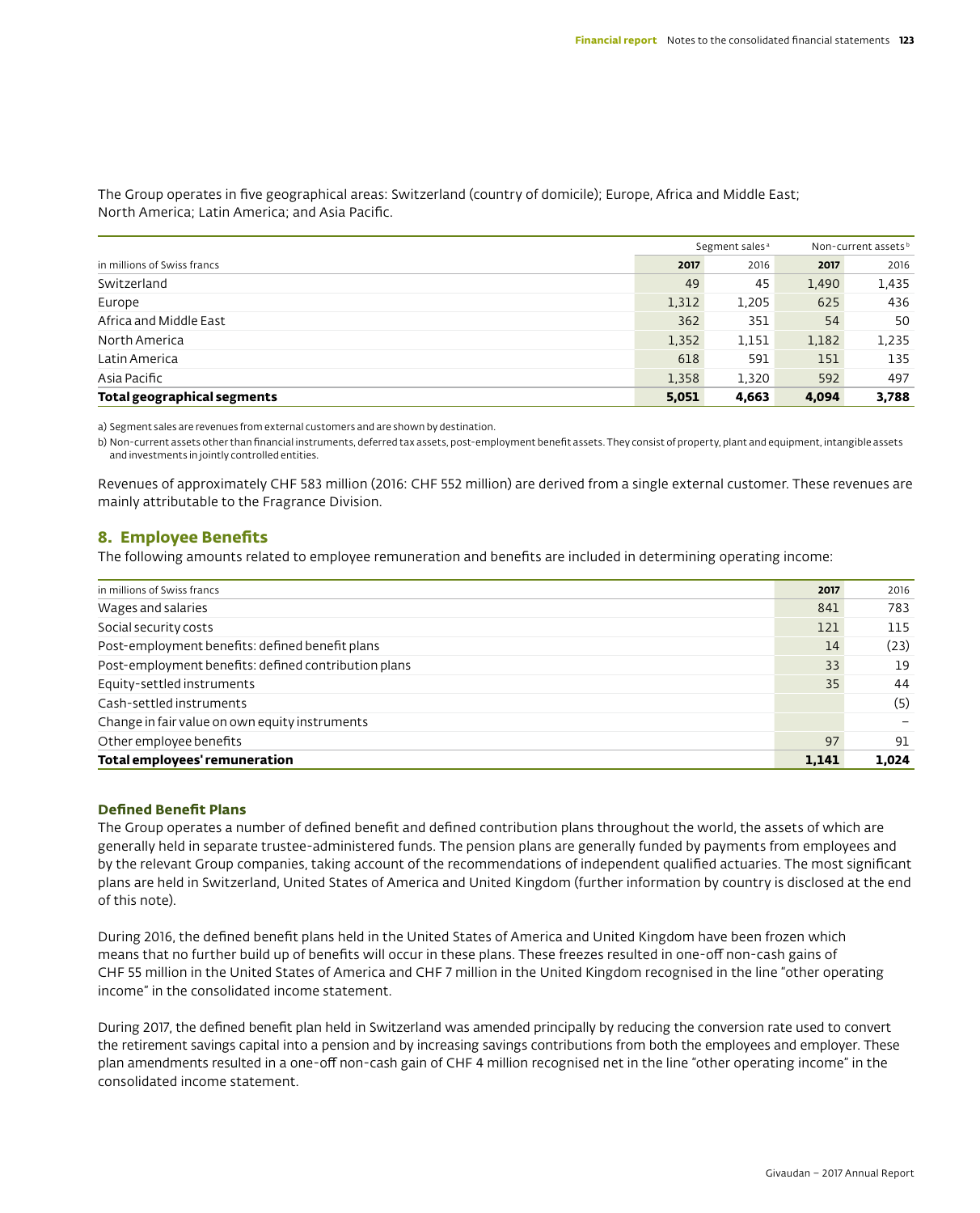During 2017, the supplemental medical coverage of the US post-retirement medical plan was changed. The plan amendment resulted in a one-time past service gain of CHF 16 million recognised in the line "other operating income" in the consolidated income statement.

Non-pension plans consist primarily of post-retirement healthcare and life insurance schemes, principally in the United States of America.

The amounts recognised in the consolidated income statement are as follows:

|                                               |       |                     | 2017  |       |                          | 2016  |
|-----------------------------------------------|-------|---------------------|-------|-------|--------------------------|-------|
|                                               |       | Pension Non-pension |       |       | Pension Non-pension      |       |
| in millions of Swiss francs                   | Plans | Plans               | Total | Plans | Plans                    | Total |
| Current service cost                          | 30    | 4                   | 34    | 37    |                          | 39    |
| Gain arising from settlement                  | (4)   | (16)                | (20)  | (62)  |                          | (62)  |
| Total included in employees' remuneration     | 26    | (12)                | 14    | (25)  | $\overline{\mathbf{2}}$  | (23)  |
| Net interest cost included in financing costs | 10    |                     | 12    | 10    |                          | 13    |
| Total components of defined benefit cost      | 36    | (10)                | 26    | (15)  | 5                        | (10)  |
| Of which arising from:                        |       |                     |       |       |                          |       |
| Funded obligations                            | 32    | (13)                | 19    | (17)  | 5                        | (12)  |
| Unfunded obligations                          | 4     |                     |       |       | $\overline{\phantom{0}}$ |       |

The amounts recognised in other comprehensive income are as follows:

|                                                                        |       |                              | 2017  |       |                              | 2016  |
|------------------------------------------------------------------------|-------|------------------------------|-------|-------|------------------------------|-------|
| in millions of Swiss francs                                            | Plans | Pension Non-pension<br>Plans | Total | Plans | Pension Non-pension<br>Plans | Total |
| (Gains) losses from change in demographic assumptions                  | (10)  |                              | (9)   | 25    | (1)                          | 24    |
| (Gains) losses from change in financial assumptions                    | 30    | 3                            | 33    | 188   |                              | 190   |
| Experience (gains) losses                                              | 9     | $\qquad \qquad -$            | 9     | 11    | (6)                          | 5     |
| Return on plan assets less interest on plan assets                     | (88)  |                              | (88)  | (71)  |                              | (71)  |
| Remeasurement (gains) losses of post employment benefit<br>obligations | (59)  | 4                            | (55)  | 153   | (5)                          | 148   |
| Of which arising from:                                                 |       |                              |       |       |                              |       |
| Funded obligations                                                     | (60)  | $\overline{4}$               | (56)  | 148   | (5)                          | 143   |
| Unfunded obligations                                                   |       |                              |       |       |                              | 5     |

The amounts recognised in the statement of financial position are as follows:

|                                                                |         |                              | 2017    |         |                              | 2016    |
|----------------------------------------------------------------|---------|------------------------------|---------|---------|------------------------------|---------|
| in millions of Swiss francs                                    | Plans   | Pension Non-pension<br>Plans | Total   | Plans   | Pension Non-pension<br>Plans | Total   |
| <b>Funded obligations</b>                                      |         |                              |         |         |                              |         |
| Present value of funded obligations                            | (2,128) | (56)                         | (2,184) | (2,094) | (70)                         | (2,164) |
| Fair value of plan assets                                      | 1.640   | $\qquad \qquad -$            | 1.640   | 1,538   |                              | 1,539   |
| Recognised asset (liability) for funded obligations, net       | (488)   | (56)                         | (544)   | (556)   | (69)                         | (625)   |
| Unfunded obligations                                           |         |                              |         |         |                              |         |
| Present value of unfunded obligations                          | (74)    | (11)                         | (85)    | (80)    | (11)                         | (91)    |
| Recognised asset (liability) for unfunded obligations          | (74)    | (11)                         | (85)    | (80)    | (11)                         | (91)    |
| Total defined benefit asset (liability)                        | (562)   | (67)                         | (629)   | (636)   | (80)                         | (716)   |
| Deficit recognised as liabilities for post employment benefits | (583)   | (67)                         | (650)   | (648)   | (80)                         | (728)   |
| Surplus recognised as part of the other long-term assets       | 21      |                              | 21      | 12      |                              | 12      |
| Total net asset (liability) recognised                         | (562)   | (67)                         | (629)   | (636)   | (80)                         | (716)   |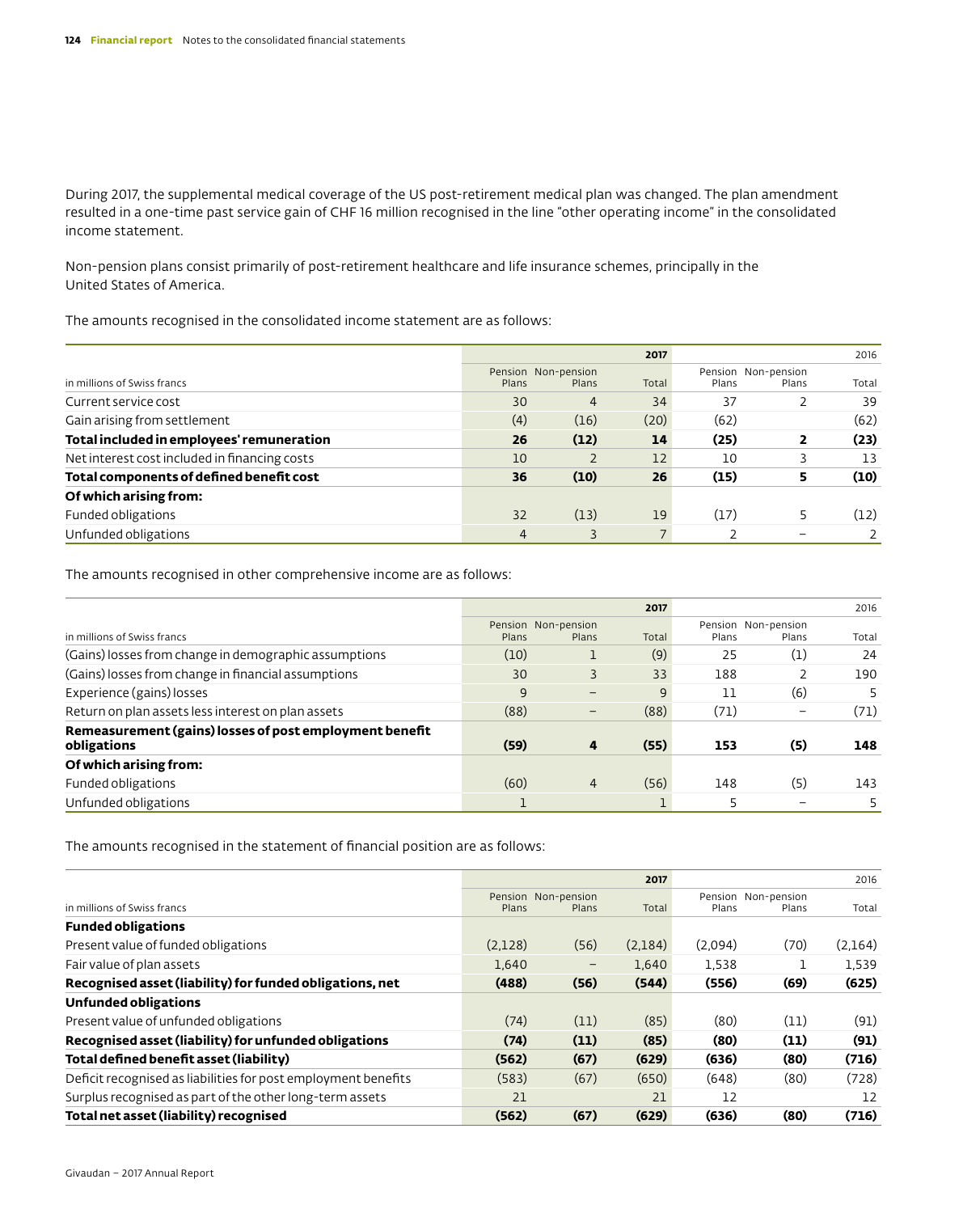Amounts recognised in the statement of financial position for post-employment defined benefit plans are predominantly noncurrent. The non-current portion is reported as non-current assets and non-current liabilities. The current portion is reported as current liabilities within other current liabilities.

Changes in the present value of the defined benefit obligation are as follows:

|                                                       |                |                              | 2017         |       |                              | 2016  |
|-------------------------------------------------------|----------------|------------------------------|--------------|-------|------------------------------|-------|
| in millions of Swiss francs                           | Plans          | Pension Non-pension<br>Plans | Total        | Plans | Pension Non-pension<br>Plans | Total |
| Balance as at 1 January                               | 2,174          | 81                           | 2,255        | 2,038 | 84                           | 2,122 |
| Amounts recognised in the income statement            |                |                              |              |       |                              |       |
| Current service cost                                  | 30             | $\overline{4}$               | 34           | 37    | 2                            | 39    |
| Interest cost                                         | 39             | $\overline{2}$               | 41           | 46    | 3                            | 49    |
| Amounts recognised in the other comprehensive income  |                |                              |              |       |                              |       |
| (Gains) losses from change in demographic assumptions | (10)           | 1                            | (9)          | 25    | (1)                          | 24    |
| (Gains) losses from change in financial assumptions   | 30             | 3                            | 33           | 188   | 2                            | 190   |
| Experience (gains) losses                             | 9              | $\qquad \qquad -$            | $\mathsf{q}$ | 11    | (6)                          | 5     |
| Employee contributions                                | 11             | $\mathbf{1}$                 | 12           | 10    |                              | 11    |
| Benefit payments                                      | (79)           | (4)                          | (83)         | (66)  | (4)                          | (70)  |
| Settlements <sup>a</sup>                              | (4)            | (16)                         | (20)         | (62)  |                              | (62)  |
| Currency translation effects                          | $\overline{2}$ | (5)                          | (3)          | (53)  | $\overline{\phantom{0}}$     | (53)  |
| <b>Balance as at 31 December</b>                      | 2,202          | 67                           | 2,269        | 2,174 | 81                           | 2,255 |

a) Settlements related to the freeze in the United States of America and United Kingdom (2016) and to plan amendments in Switzerland and the United States of America (2017).

Changes in the fair value of the plan assets are as follows:

|                                                      |       |                              | 2017  |       |                              | 2016  |
|------------------------------------------------------|-------|------------------------------|-------|-------|------------------------------|-------|
| in millions of Swiss francs                          | Plans | Pension Non-pension<br>Plans | Total | Plans | Pension Non-pension<br>Plans | Total |
| Balance as at 1 January                              | 1,538 | л.                           | 1,539 | 1,491 | ı                            | 1,492 |
| Amounts recognised in the income statement           |       |                              |       |       |                              |       |
| Interest income                                      | 29    | -                            | 29    | 36    |                              | 36    |
| Amounts recognised in the other comprehensive income |       |                              |       |       |                              |       |
| Return on plan assets less interest on plan assets   | 88    | -                            | 88    | 71    | -                            | 71    |
| Employer contributions                               | 50    | 3                            | 53    | 42    | 3                            | 45    |
| Employee contributions                               | 11    |                              | 12    | 10    |                              | 11    |
| Benefit payments                                     | (79)  | (4)                          | (83)  | (66)  | (4)                          | (70)  |
| Currency translation effects                         | 3     | (1)                          |       | (46)  | -                            | (46)  |
| <b>Balance as at 31 December</b>                     | 1.640 |                              | 1.640 | 1.538 | ı                            | 1.539 |

#### Plan assets are comprised as follows:

| in millions of Swiss francs   |       | 2017 |       | 2016 |
|-------------------------------|-------|------|-------|------|
| Debt                          | 386   | 24%  | 489   | 32%  |
| Equity                        | 590   | 36%  | 602   | 39%  |
| Property                      | 214   | 13%  | 215   | 14%  |
| Insurances policies and other | 450   | 27%  | 233   | 15%  |
| Total                         | 1,640 | 100% | 1.539 | 100% |

The investment strategies are diversified within the respective statutory requirements of each country providing long-term returns with an acceptable level of risk. The plan assets are primarily quoted in an active market with exception of the property and insurance policies.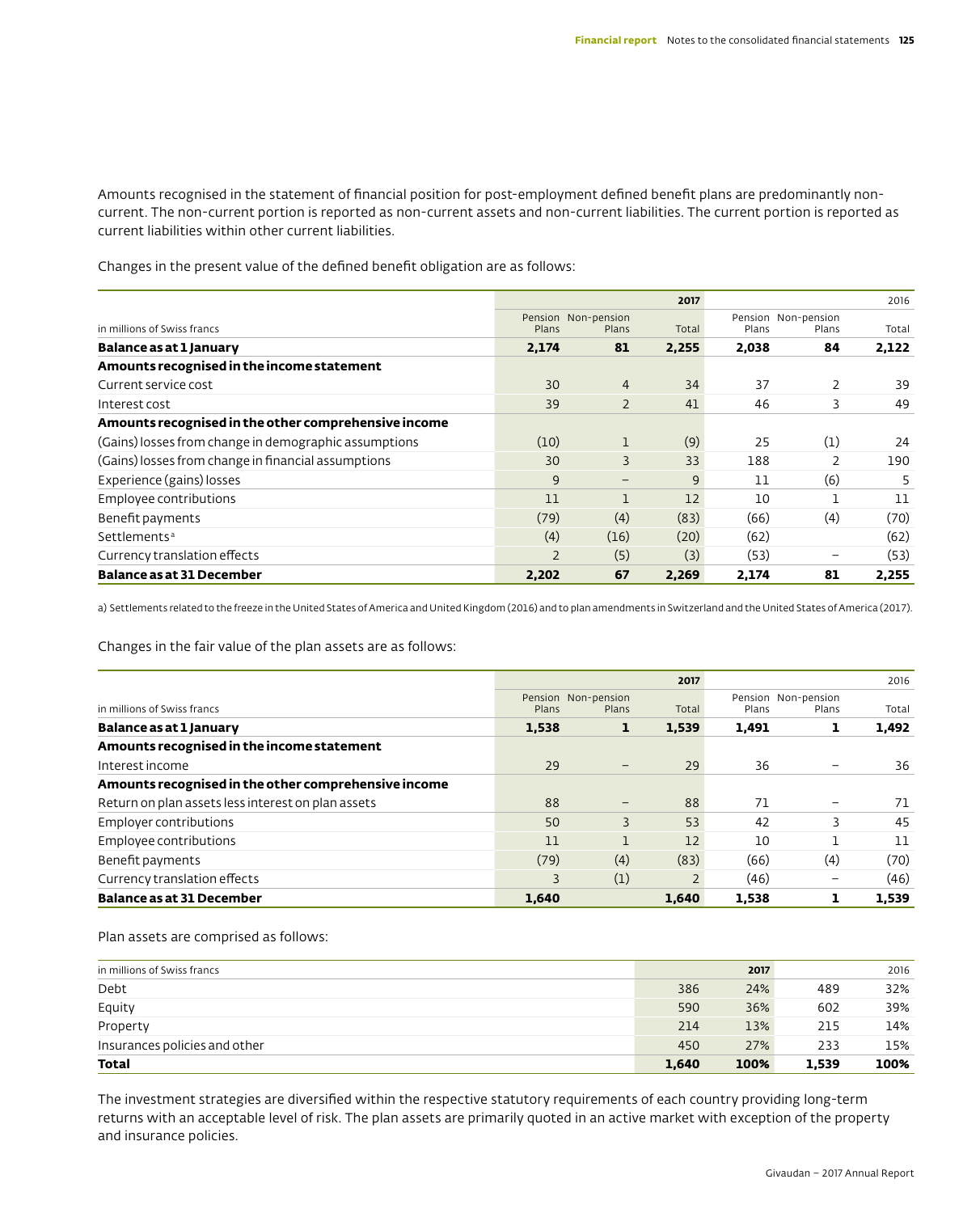The plan assets do not include Givaudan registered shares. They do not include any property occupied by, or other assets used by, the Group.

The Group operates defined benefit plans in many countries for which the actuarial assumptions vary based on local economic and social conditions. The assumptions used in the actuarial valuations of the most significant defined benefit plans, in countries with stable currencies and interest rates, were as follows:

| Weighted percentage                    | 2017 | 2016 |
|----------------------------------------|------|------|
| Discount rates                         | 1.8% | 1.9% |
| Projected rates of remuneration growth | 1.8% | 1.7% |
| Future pension increases               | 0.8% | 0.8% |
| Healthcare cost trend rate             | 4.9% | 5.0% |

The overall discount rate and the overall projected rates of remuneration growth are calculated by weighting the individual rates in accordance with the defined benefit obligation of the plans.

#### **Sensitivity analysis**

The defined benefit obligations are calculated on the basis of various financial and demographic assumptions. The below information quantifies the consequences of a change in some key assumptions.

The effects ((gain)/loss) of the change in assumptions are as follows:

| in millions of Swiss francs | Change in<br>assumption | Effects of the change             | Increase in<br>assumption | Decrease in<br>assumption |  |  |
|-----------------------------|-------------------------|-----------------------------------|---------------------------|---------------------------|--|--|
|                             |                         | on the current service cost       | (4)                       | 5                         |  |  |
| Discount rate               | 0.5%                    | on the defined benefit obligation | (182)                     | 201                       |  |  |
| Salary increases            | 0.5%                    | on the current service cost       |                           |                           |  |  |
|                             |                         | on the defined benefit obligation | 9                         | (9)                       |  |  |
|                             |                         | on the current service cost       | $\overline{2}$            |                           |  |  |
| Pension increases           | 0.5%                    | on the defined benefit obligation | 125                       | (43)                      |  |  |
|                             | 1.0%                    | on the current service cost       |                           |                           |  |  |
| Medical cost trend          |                         | on the defined benefit obligation |                           | (3)                       |  |  |
| Life expectancy             |                         | on the current service cost       |                           | (1)                       |  |  |
|                             | 1 year                  | on the defined benefit obligation | 77                        | (78)                      |  |  |

#### **Information by country**

#### **Switzerland**

According to the Swiss Federal Law on Occupational Retirement, Survivors and Disability (LPP/BVG), the pension plan is managed by an independent, legally autonomous entity which has the legal structure of a foundation. The plan was amended during the second half of 2017 principally by reducing the conversion rate used to convert the retirement savings capital into a pension and by increasing savings contributions from both the employees and employer.

The Board of Trustees of the foundation is composed of equal numbers of employee and employer representatives. Each year the Board of Trustees decides the level of interest, if any, to apply to the retirement accounts in accordance with the pension policy. It is also responsible for the investment of the assets defining the investment strategy for long-term returns with an acceptable level of risk. The foundation provides benefits on a defined contribution basis.

The majority of the employees are participants to the plan and are insured against the financial consequences of old age, disability and death. The employer and employees pay contributions to the pension plan at rates set out in the foundation rules based on a percentage of salary. The amount of the retirement account can be taken by the employee at retirement in the form of pension or capital.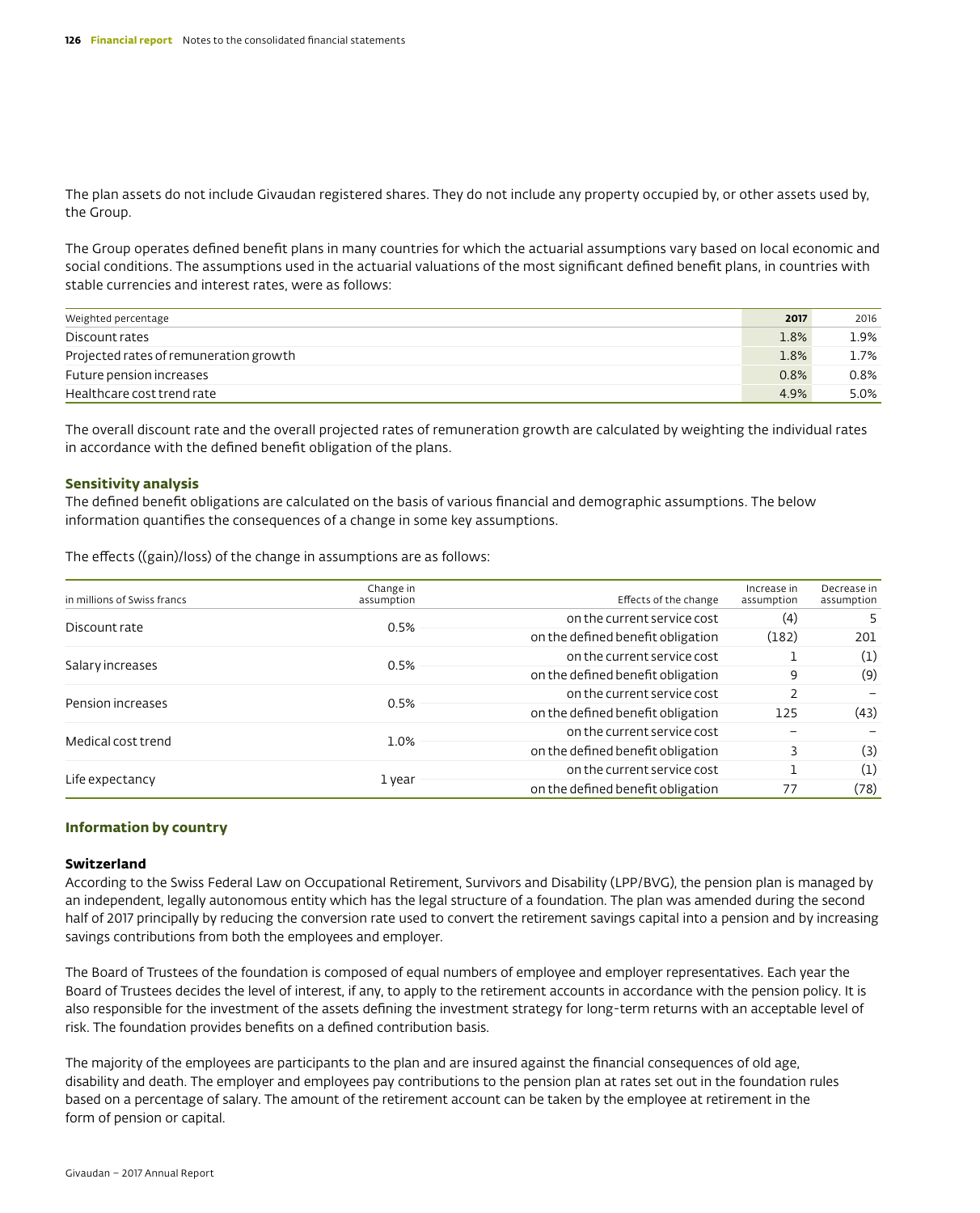Under IAS19 employee benefits, the pension plan is classified as defined benefit plan due to the promises and underlying benefits guarantees. Consequently the pension obligation is calculated by using the projected unit credit method.

The Group expects to contribute CHF 24 million to these plans during 2018.

#### **United States of America**

The main US pension plan is qualified under and is managed in accordance with the requirements of US federal law. In accordance with federal law the assets of the plan are legally separate from the employer and are held in a pension trust. The plan was frozen during the first six months of 2016 and consequently no further accrual of benefits will continue as at the date of enforcement of the plan change.

The law requires minimum and maximum amounts that can be contributed to the trust, together with limitations on the amount of benefits that may be provided under the plan. There are named fiduciaries that are responsible for ensuring the plan is managed in accordance with the law. The fiduciaries are responsible for the investment of the assets defining the investment strategy for long-term returns with an acceptable level of risk. The plan provides benefits on a defined benefit basis.

The accrued benefits based on service to the plan freeze are payable at retirement and on death in service. With exceptions for optional lump sum amounts for certain sections of the plan, the benefits are paid out as annuities.

Under IAS19 employee benefits, the pension obligations are calculated by using the projected unit credit method.

The Group expects to contribute CHF 5 million to these plans during 2018.

#### **United Kingdom**

The two occupational pension schemes (Quest UK Pension Scheme and Givaudan UK Pension Plan) are arranged under the applicable UK Pension Schemes and Pensions Acts and managed as legally autonomous pension trusts by the Boards of Trustees. The plans were frozen during the second half of 2016 and consequently no further accrual benefits will continue as at the date of enforcement of the plan change.

The Boards of Trustees are composed of two employee representatives and four employer representatives, for the Quest UK Pension Scheme, and three employee representatives, three employer representatives plus two pensioner representatives for the Givaudan UK Pension Plan. The Boards of Trustees are responsible for the investment of the assets defining the investment strategy for long-term returns with an acceptable level of risk. In their respective sections, both trusts provide benefits on a defined benefit basis and are now frozen to future accruals and members.

The accrued benefits based on service to the plan freeze are payable at retirement and on death in service. With exceptions for trivial amounts, transfer values, lump sum death benefits and tax free lump sums, the benefits are paid out as annuities.

Under IAS19 employee benefits, the pension obligations in the defined benefit sections of both the Quest UK Pension Scheme and the Givaudan UK Pension Plan are calculated by using the projected unit credit method.

The Group expects to contribute CHF 8 million to these plans during 2018.

#### **Rest of the world**

The Group operates other retirement plans classified either as defined benefit or defined contribution plans in some other countries. No individual plan other than those described above is considered material to the Group.

The Group expects to contribute CHF 3 million to these plans in 2018.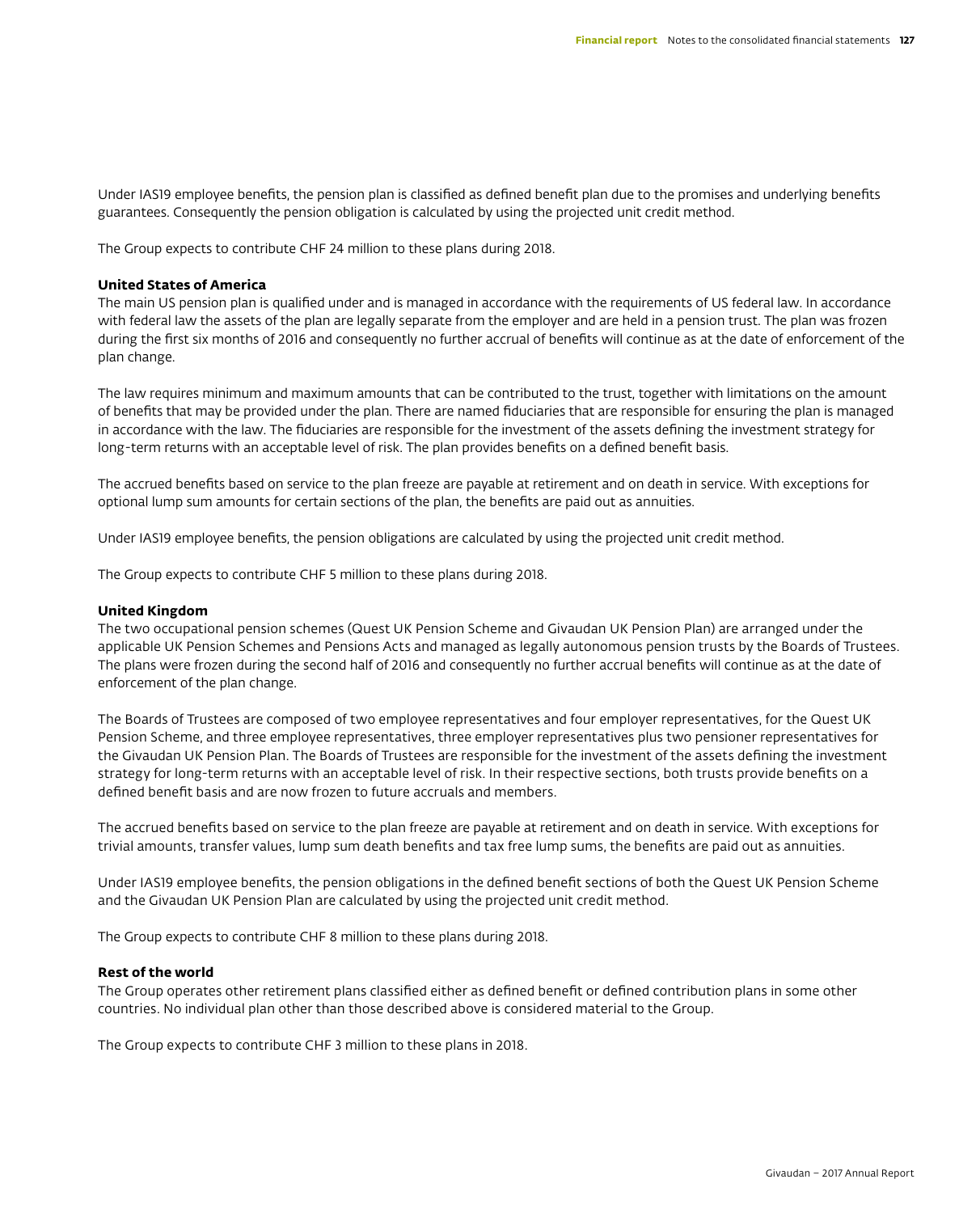The funding position of the funded defined benefit plans are as follows:

| As at 31 December 2017<br>in millions of Swiss francs | Switzerland | <b>United States</b><br>of America | United Kingdom | Other countries | Total |
|-------------------------------------------------------|-------------|------------------------------------|----------------|-----------------|-------|
| Present value of defined benefit obligation           | 1,202       | 453                                | 390            | 83              | 2,128 |
| Fair value of plan asset                              | 823         | 403                                | 370            | 44              | 1,640 |
| Deficit / (surplus)                                   | 379         | 50                                 | 20             | 39              | 488   |
| Funding ratio                                         | 68.5%       | 89.0%                              | 94.9%          | 53.0%           | 77.1% |
|                                                       |             |                                    |                |                 |       |
| As at 31 December 2016<br>in millions of Swiss francs | Switzerland | <b>United States</b><br>of America | United Kingdom | Other countries | Total |
| Present value of defined benefit obligation           | 1.208       | 442                                | 366            | 78              | 2,094 |
| Fair value of plan asset                              | 797         | 382                                | 316            | 43              | 1,538 |
| Deficit / (surplus)                                   | 411         | 60                                 | 50             | 35              | 556   |
| Funding ratio                                         | 66.0%       | 86.4%                              | 86.3%          | 55.1%           | 73.4% |
|                                                       |             |                                    |                |                 |       |

### **Key assumptions**

| 2017<br>in percentage                                             | Switzerland | <b>United States</b><br>of America | United<br>Kingdom |
|-------------------------------------------------------------------|-------------|------------------------------------|-------------------|
| Discount rate                                                     | 0.70        | 3.70                               | 2.40              |
| Future salary increases                                           | 2.00        | n/a                                | n/a               |
| Future pension increases                                          | 0.00        | n/a                                | 2.25              |
| Future average life expectancy for a pensioner retiring at age 65 | 23.4        | 21.8                               | 23.0              |
|                                                                   |             |                                    |                   |
| 2016<br>in percentage                                             | Switzerland | United States<br>of America        | United<br>Kingdom |
| Discount rate                                                     | 0.60        | 4.25                               | 2.60              |
| Future salary increases                                           | 2.00        | n/a                                | n/a               |
| Future pension increases                                          | 0.00        | n/a                                | 2.55              |
| Future average life expectancy for a pensioner retiring at age 65 | 23.3        | 21.8                               | 23.2              |

Assumptions regarding future mortality experience are set based on actuarial advice in accordance with published statistics and experience in each territory. Mortality assumptions for the most important countries are based on the following tables:

(i) Switzerland: BVG2015

(ii) United States of America: RP2014

(iii) United Kingdom: S2PA

Allowance for future improvements in mortality have been allowed for as appropriate in each country. In Switzerland the generational rates have been used. In the United States of America the published rates have been adjusted and projected in accordance with the MP2017 scale. In the United Kingdom the rates reflect the latest (2016) CMI projections with a 1.25% long term rate of improvement.

Disclosure 201–3, pages 123–128

.<br>GB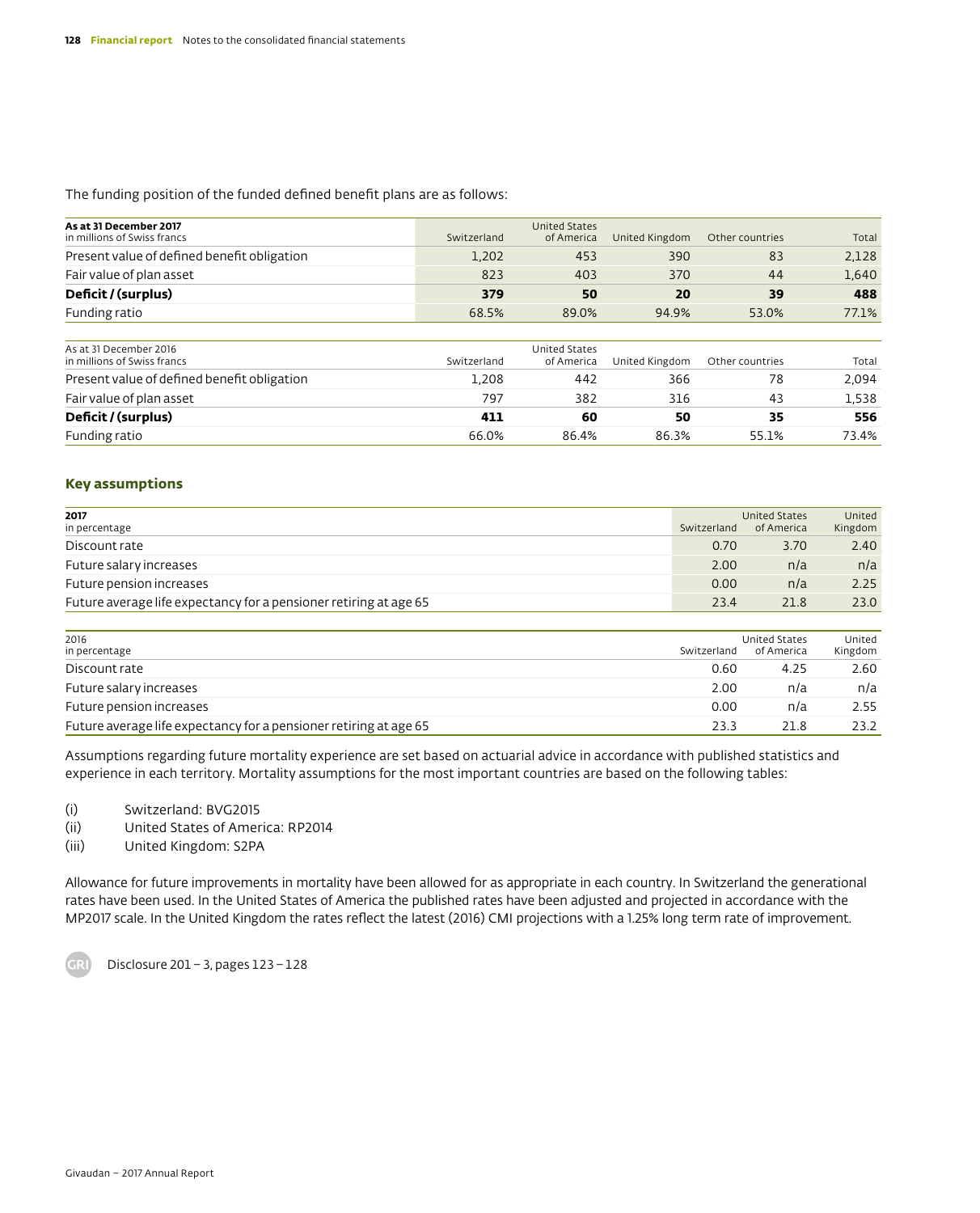# **9. Share-Based Payments**

### **Performance share plan**

Performance shares are granted on a yearly basis. The performance shares are converted into tradable and transferable shares of Givaudan SA after the vesting period, subject to performance conditions. The performance metric is a combination of the average sales growth of selected peer companies and the cumulative free cash flow margin. There is no market vesting condition involved and participation in this plan is mandatory.

| Year of grant | Commencing date | Vesting date | Number of shares expected<br>to be delivered at vesting date | Fair value<br>at grant date (CHF) |
|---------------|-----------------|--------------|--------------------------------------------------------------|-----------------------------------|
| 2015          | 31 Mar 2015     | 31 Mar 2018  | 23.628                                                       | 1,595.9                           |
| 2016          | 31 Mar 2016     | 15 Apr 2019  | 22.181                                                       | 1,709.4                           |
| 2017          | 31 Mar 2017     | 15 Apr 2020  | 23.232                                                       | 1,621.6                           |

The cost of the equity-settled instruments of CHF 33 million (2016: CHF 42 million) has been expensed in the consolidated income statement. A marginal portion of the number of shares expected to be delivered can be settled in cash in the jurisdictions where a physical delivery is not admitted.

### **Equity-settled instruments related to restricted shares**

Restricted shares shown in the table below have been granted on a yearly basis. These shares are tradable and transferable after the vesting period. Participation in these plans is mandatory.

Restricted shares outstanding at the end of the year have the following terms:

| Year of grant | Commencing date | Vesting date | Restricted share<br>at grant date<br>(CHF) | Number of<br>restricted<br>share 2017 | Number of<br>restricted<br>share 2016 |
|---------------|-----------------|--------------|--------------------------------------------|---------------------------------------|---------------------------------------|
| 2014          | 31 Mar 2014     | 31 Mar 2017  | 1.214.4                                    |                                       | 1,190                                 |
| 2015          | 31 Mar 2015     | 31 Mar 2018  | 1.595.9                                    | 1,092                                 | 1,092                                 |
| 2016          | 31 Mar 2016     | 15 Apr 2019  | 1.709.4                                    | 935                                   | 935                                   |
| 2017          | 31 Mar 2017     | 15 Apr 2020  | 1,621.6                                    | 900                                   |                                       |

Of the 2,927 outstanding restricted shares (2016: 3,217), no share (2016: none) was deliverable. The cost of these equity-settled instruments of CHF 2 million (2016: CHF 2 million) has been expensed in the consolidated income statement.

Movements in the number of restricted shares outstanding are as follows:

| Number of restricted shares | 2017    | 2016     |
|-----------------------------|---------|----------|
| As at 1 January             | 3,217   | 3,407    |
| Granted                     | 900     | 935      |
| Delivered/Sold              | (1,190) | (1, 125) |
| As at 31 December           | 2,927   | 3,217    |

For these plans, the Group has at its disposal treasury shares.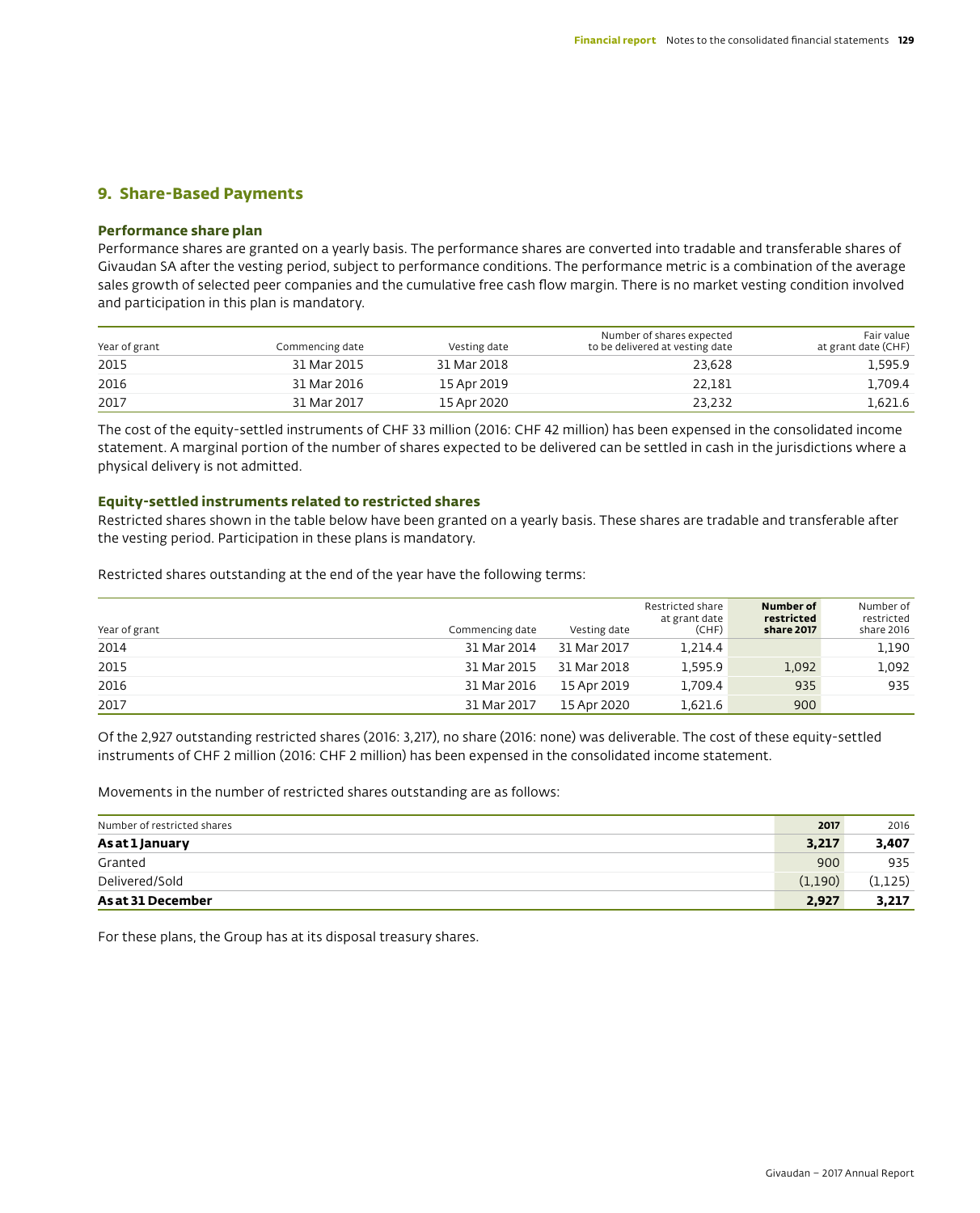# **10. Jointly Controlled Entities**

| Year of<br>incorporation | Name of Joint ventures             | Principal activity                        | Country of<br>incorporation | Ownership<br>interest |
|--------------------------|------------------------------------|-------------------------------------------|-----------------------------|-----------------------|
| 2014                     | Jiangsu Xinrui Aromatics Ltd       | Production of fragrance ingredients       | China                       | 49%                   |
| 2014                     | <b>BGN Tech LLC</b>                | Innovative natural ingredients            | <b>USA</b>                  | 49%                   |
| 2015                     | Natural Extracts International Ltd | Natural ingredient derivatives production | Mauritius                   | 49%                   |
| 2016                     | Vanilla International Ltd          | Natural ingredient collection and extract | Mauritius                   | 49%                   |

Summarised financial information in respect of the Group's joint ventures is set out below. The following net assets represent 100% of the jointly controlled entities:

| As at 31 December                                |      |      |
|--------------------------------------------------|------|------|
| in millions of Swiss francs                      | 2017 | 2016 |
| Current assets                                   | 113  | 114  |
| Non-current assets                               | 67   | 41   |
| Current liabilities                              | (99) | (79) |
| Non-current liabilities                          | (14) | (5)  |
| Total net assets of joint ventures               | 67   | 71   |
|                                                  |      |      |
| As at 31 December<br>in millions of Swiss francs | 2017 | 2016 |
| Income                                           | 36   | 9    |
| Expenses                                         | (35) | (11) |

# **11. Other Operating Income**

| in millions of Swiss francs       | 2017 | 2016 |
|-----------------------------------|------|------|
| Gains on disposal of fixed assets |      |      |
| Other income                      | 41   |      |
| Total other operating income      |      |      |

For the year ended 31 December 2017, the Group recognised one-off non-cash gains of CHF 16 million in the United States of America and CHF 4 million in Switzerland (2016: CHF 55 million in the United States of America and CHF 7 million in the United Kingdom) related to defined benefit plans.

# **12. Other Operating Expense**

| in millions of Swiss francs                  | 2017 | 2016 |
|----------------------------------------------|------|------|
| Project Related expenses <sup>a</sup>        | 107  | 14   |
| Amortisation of intangible assets            | 12   | 47   |
| Impairment of long-lived assets              |      | 6    |
| Losses on disposal of fixed assets           | 4    | 4    |
| Environmental provisions                     |      | 4    |
| Business taxes                               | 15   | 12   |
| Acquisition and integration related expenses |      |      |
| Other expenses                               | 10   | 13   |
| Total other operating expense                | 152  | 101  |

a) Primarily relates to Givaudan Business Solutions (GBS).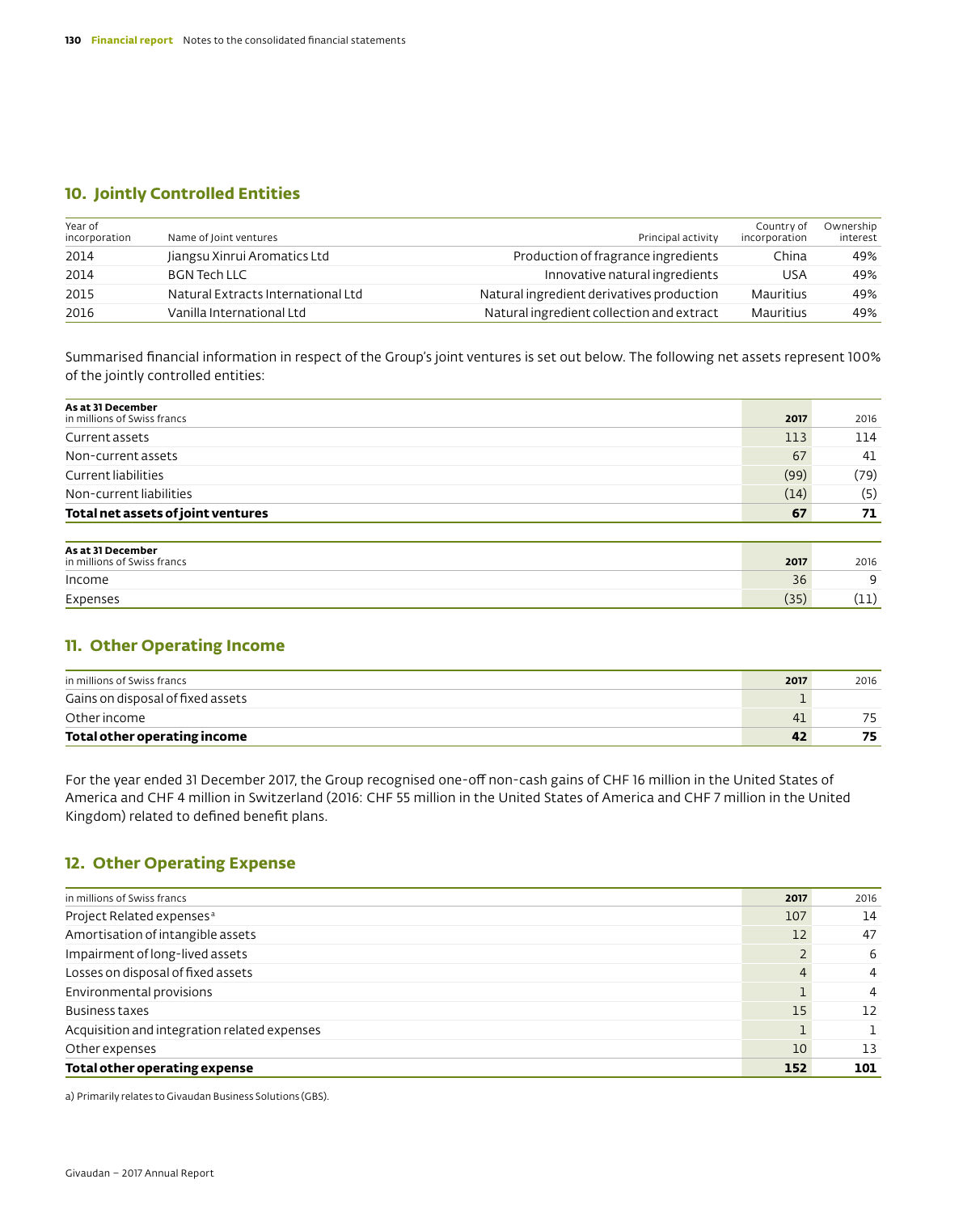# **13. Expenses by Nature**

| in millions of Swiss francs<br>Note                        | 2017  | 2016  |
|------------------------------------------------------------|-------|-------|
| Raw materials and consumables used                         | 1,980 | 1,769 |
| Total employee remuneration<br>8                           | 1,141 | 1,024 |
| Depreciation, amortisation and impairment charges<br>21,22 | 220   | 251   |
| Transportation expenses                                    | 48    | 45    |
| Freight expenses                                           | 96    | 89    |
| Consulting and service expenses                            | 140   | 116   |
| Energies                                                   | 56    | 53    |
| IT related costs                                           | 50    | 46    |
| Other expenses                                             | 451   | 395   |
| Total operating expenses by nature                         | 4,182 | 3,788 |

# **14. Financing Costs**

| in millions of Swiss francs<br>Note                   | 2017              | 2016 |
|-------------------------------------------------------|-------------------|------|
| Interest expense                                      | 29                | 42   |
| Net interest related to defined benefit pension plans | $12 \overline{ }$ | 13   |
| Derivative interest (gains) losses                    | -                 | (5)  |
| Amortisation of debt discounts                        |                   |      |
| <b>Total financing costs</b>                          | 42                | 51   |

# **15. Other Financial (Income) Expense, Net**

| in millions of Swiss francs                                                                                       | 2017 | 2016 |
|-------------------------------------------------------------------------------------------------------------------|------|------|
| Fair value and realised (gains) losses from derivatives instruments, net (at fair value through income statement) | (79) | 88   |
| Exchange (gains) losses, net                                                                                      | 103  | (59) |
| Realised (gains) losses from financial instruments measured at fair value through income statement                |      |      |
| Unrealised (gains) losses from financial instruments measured at fair value through income statement              | (8)  | (4)  |
| Interest (income) expense                                                                                         | (3)  |      |
| Capital taxes and other non business taxes                                                                        | 10   | 9    |
| Other (income) expense, net                                                                                       | 9    | 5.   |
| Total other financial (income) expense, net                                                                       | 32   | 40   |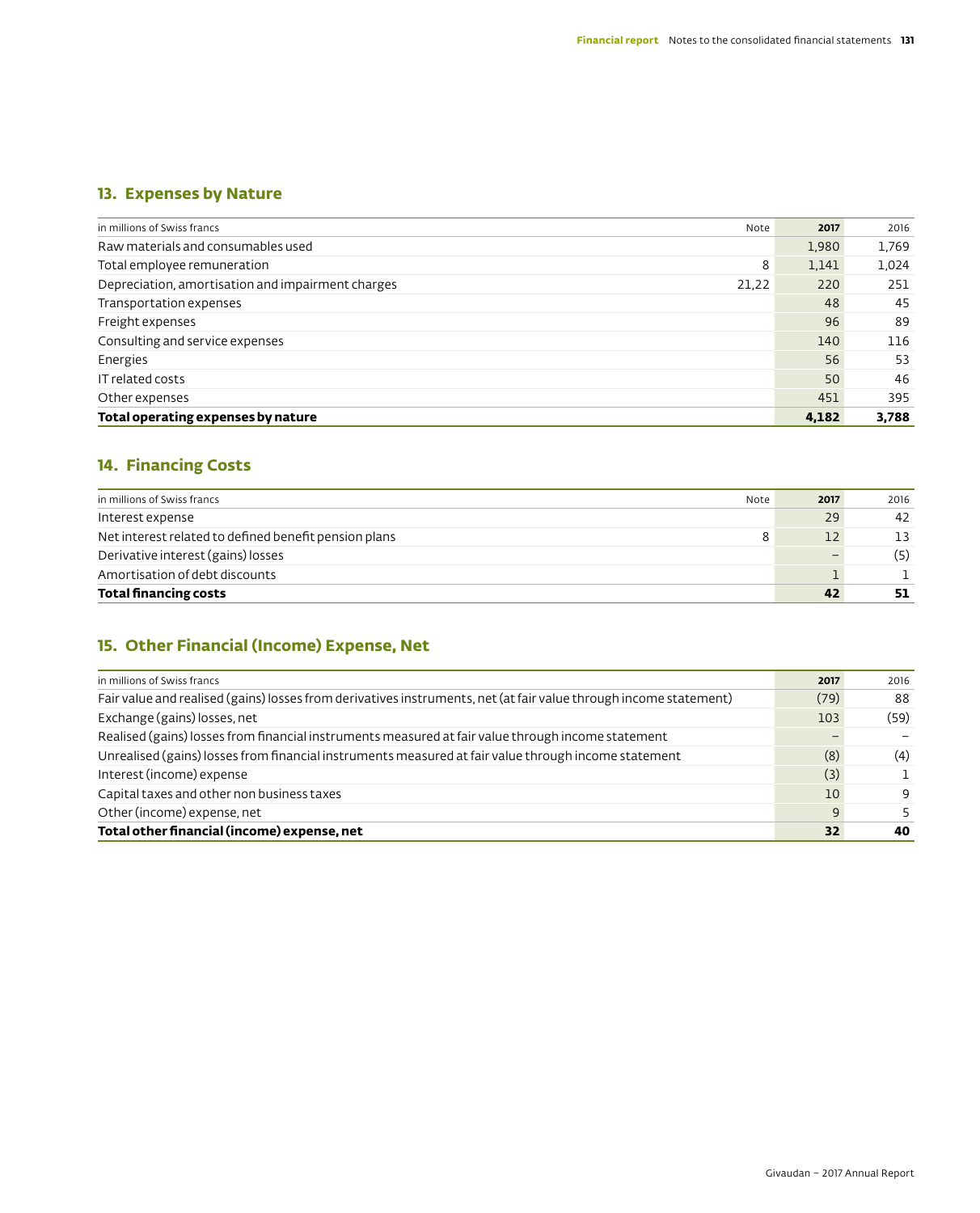# **16. Income Taxes**

Amounts charged to (credited in) the consolidated statement of comprehensive income are as follows:

|                                                |           |                                         |                           | 2017  |           |                                         |                           | 2016  |
|------------------------------------------------|-----------|-----------------------------------------|---------------------------|-------|-----------|-----------------------------------------|---------------------------|-------|
| in millions of Swiss francs                    | statement | Other<br>Income comprehensive<br>income | Own equity<br>instruments | Total | statement | Other<br>Income comprehensive<br>income | Own equity<br>instruments | Total |
| <b>Current taxes</b>                           |           |                                         |                           |       |           |                                         |                           |       |
| - in respect of current year                   | 100       | (3)                                     | (1)                       | 96    | 117       |                                         |                           | 117   |
| - in respect of prior years                    | (17)      |                                         |                           | (17)  | (10)      |                                         |                           | (10)  |
| <b>Deferred taxes</b>                          |           |                                         |                           |       |           |                                         |                           |       |
| - in respect of current year                   | (6)       | 40                                      | $\qquad \qquad -$         | 34    | 33        | (36)                                    |                           | (3)   |
| - reclassified from equity to income statement |           |                                         |                           |       |           |                                         |                           |       |
| - in respect of prior years                    | (2)       |                                         |                           | (1)   |           |                                         | 3                         | 3     |
| Total income tax expense                       | 75        | 38                                      | (1)                       | 112   | 140       | (36)                                    | 3                         | 107   |

Since the Group operates globally, it is subject to income taxes in many different tax jurisdictions. As such, in determining the provision for income taxes, judgment is required as there are transactions for which the ultimate tax determination is uncertain at the time of preparing the financial statements. As a result, any differences between the final tax outcome and the amounts that were initially recorded impact the current and deferred taxes in the period in which such final determinations are made.

The Group calculates on the basis of the income statement its average applicable tax rate as a weighted average of the tax rates in the tax jurisdictions in which the Group operates, including research tax credits and withholding tax on dividends, interest and royalties.

The Group's average applicable tax rate differs from the Group's effective tax rate as follows:

|                                                  | 2017  | 2016  |
|--------------------------------------------------|-------|-------|
| Group's average applicable tax rate              | 16%   | 20%   |
| Tax effect of                                    |       |       |
| Income not taxable                               | (2%)  | (2%)  |
| Expenses not deductible                          | $1\%$ | $1\%$ |
| Change in tax rate                               | (2%)  |       |
| Other adjustments of income taxes of prior years | (3%)  | (1%)  |
| Other differences                                | (1%)  |       |
| Group's effective tax rate                       | 9%    | 18%   |

The variation in the Group's average applicable tax rate arises due to changes in the composition of the Group's profitability within the Group's subsidiaries, in accordance with the Group's business profile in terms of geographical presence, product mix and customer portfolio, as well as external factors related to changes in local statutory tax rates.

In December 2017, the United States of America introduced a new tax law with an effective date of 1 January 2018. The new law contains a Corporate Tax rate of 21% compared to 35% under the previous tax law. The revised rate has been applied to the temporary differences recognised in the 2017 statement of financial position of the Group's United States subsidiaries.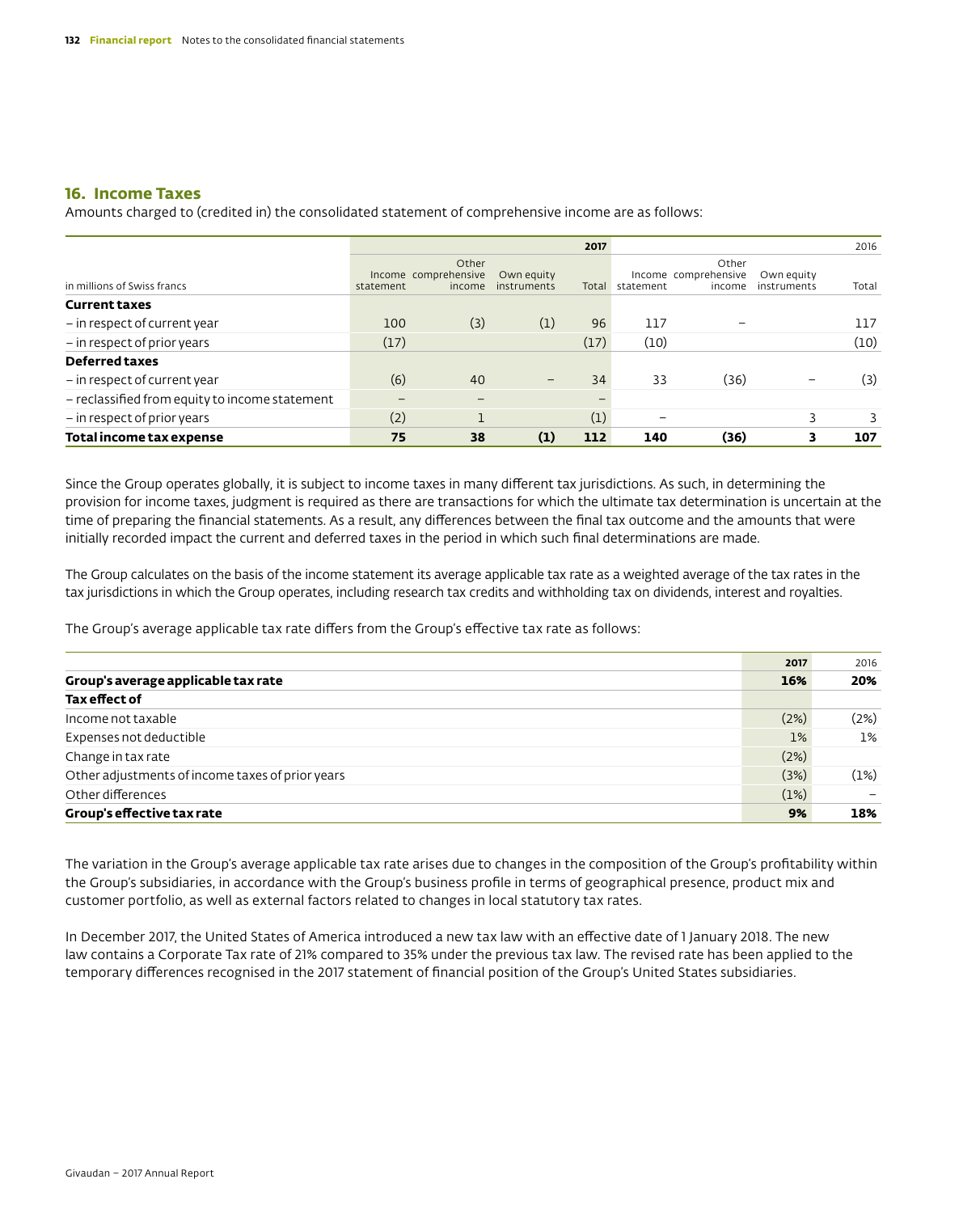### **Income tax assets and liabilities**

Amounts recognised in the statement of financial position related to income taxes are as follows:

| As at 31 December<br>in millions of Swiss francs | 2017 | 2016 |
|--------------------------------------------------|------|------|
| Current income tax assets                        |      | 26   |
| Current income tax liabilities                   | (49) | (46) |
| Total net current income tax asset (liability)   | (17) | (20) |

| 2017<br>in millions of Swiss francs                  | Property,<br>plant &<br>equipment | Intangible<br>assets | plans | Pension Tax loss carry<br>forward | Other<br>differences | Total |
|------------------------------------------------------|-----------------------------------|----------------------|-------|-----------------------------------|----------------------|-------|
| Net deferred tax asset (liability) as at 1 January   | (94)                              | (58)                 | 190   | 32                                | 96                   | 166   |
| Acquisition                                          | (3)                               | (25)                 |       |                                   | щ                    | (27)  |
| (Credited) debited to consolidated income statement  | 11                                | 24                   | (7)   | (26)                              | 6                    | 8     |
| (Credited) debited to other comprehensive income     |                                   |                      | (38)  |                                   | (3)                  | (41)  |
| (Credited) debited to own equity instruments         |                                   |                      |       |                                   | -                    |       |
| Currency translation effects                         | (1)                               | -                    | (1)   | -                                 | $\overline{4}$       | 2     |
| Net deferred tax asset (liability) as at 31 December | (87)                              | (59)                 | 144   | 6                                 | 104                  | 108   |
| Deferred tax assets                                  |                                   |                      |       |                                   |                      | 207   |
| Deferred tax liabilities                             |                                   |                      |       |                                   |                      | (99)  |
| Net deferred tax asset (liability) as at 31 December |                                   |                      |       |                                   |                      | 108   |

| 2016<br>in millions of Swiss francs                  | Property,<br>plant &<br>equipment | Intangible<br>assets | plans | Pension Tax loss carry<br>forward | Other<br>differences | Total |
|------------------------------------------------------|-----------------------------------|----------------------|-------|-----------------------------------|----------------------|-------|
| Net deferred tax asset (liability) as at 1 January   | (89)                              | (64)                 | 173   | 59                                | 89                   | 168   |
| Acquisition                                          |                                   |                      |       |                                   |                      |       |
| (Credited) debited to consolidated income statement  | (6)                               | 6                    | (15)  | (25)                              |                      | (33)  |
| (Credited) debited to other comprehensive income     |                                   |                      | 33    |                                   | 3                    | 36    |
| (Credited) debited to own equity instruments         |                                   |                      |       |                                   | (3)                  | (3)   |
| Currency translation effects                         |                                   | -                    | (1)   | (2)                               |                      | (2)   |
| Net deferred tax asset (liability) as at 31 December | (94)                              | (58)                 | 190   | 32                                | 96                   | 166   |
| Deferred tax assets                                  |                                   |                      |       |                                   |                      | 259   |
| Deferred tax liabilities                             |                                   |                      |       |                                   |                      | (93)  |
| Net deferred tax asset (liability) as at 31 December |                                   |                      |       |                                   |                      | 166   |

Amounts recognised in the statement of financial position for deferred taxes are reported as non-current assets and non-current liabilities; the current portion will be charged or credited to the consolidated income statement during 2018.

Deferred tax assets on loss carry forwards of CHF 6 million (2016: CHF 32 million) have been recognised, the majority of which expires after 2021. The management considers that there will be future taxable profit available against which these tax losses can be recovered. There are no significant deferred tax assets on unused tax losses which have not been recognised (2016: CHF 4 million).

Deferred tax assets on tax credits of CHF 69 million (2016: CHF 59 million) have been recognised.

A deferred tax liability of CHF 25 million has been recognised in 2017 (2016: CHF 24 million) for certain foreign subsidiaries which have undistributed earnings subject to withholding tax when paid out as dividend as the parent entity is in a position to forecast the timing of distributions expected in the foreseeable future, whereas no deferred tax liability could be recognised for undistributed earnings of CHF 467 million (2016: CHF 429 million).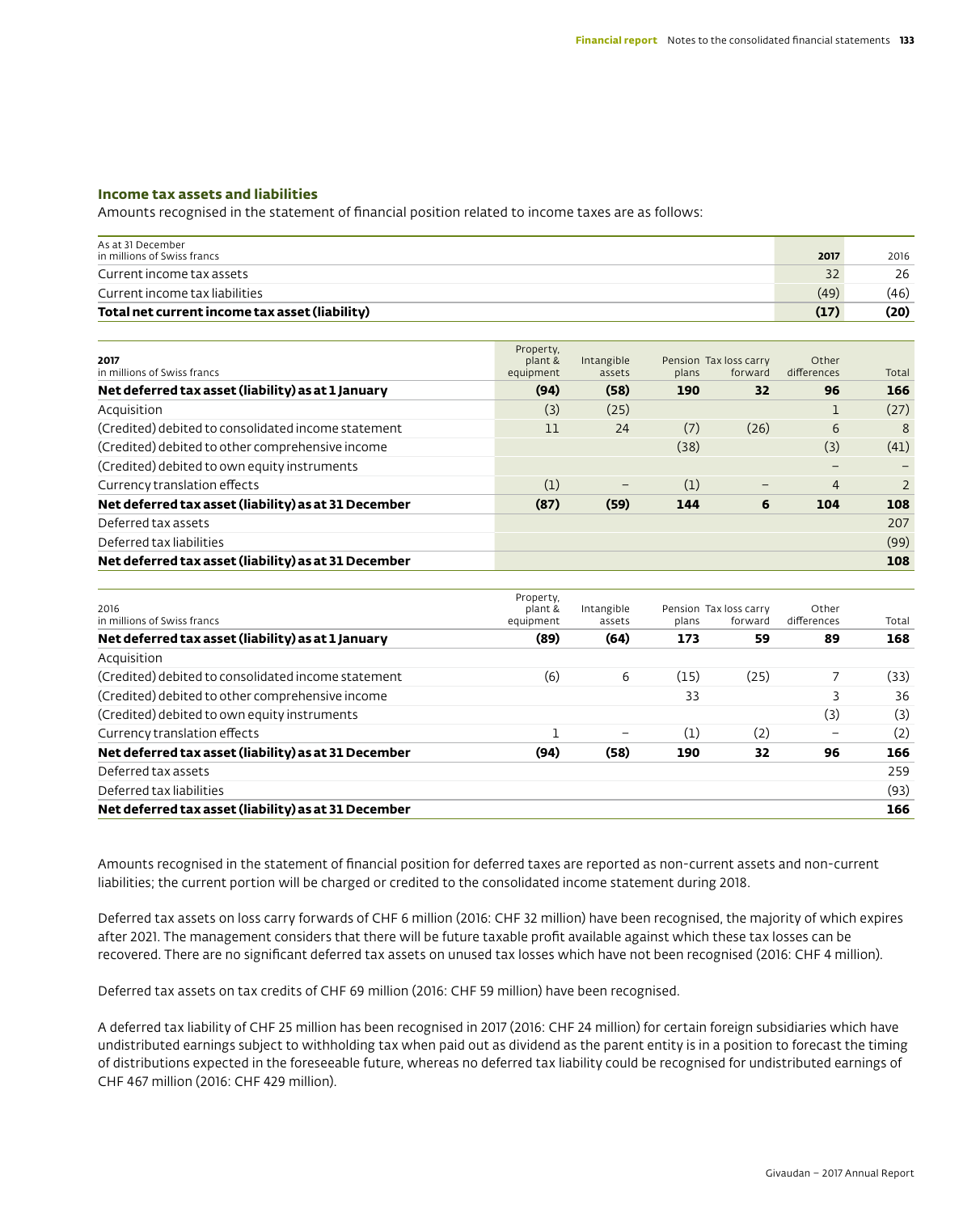# **17. Earnings per Share**

# **Basic earnings per share**

Basic earnings per share is calculated by dividing the net income attributable to shareholders by the weighted average number of shares outstanding:

|                                                                                  | 2017                | 2016                |
|----------------------------------------------------------------------------------|---------------------|---------------------|
| Income attributable to equity holder of the parent (in millions of Swiss francs) | 720                 | 644                 |
| Weighted average number of shares outstanding                                    |                     |                     |
| Ordinary shares                                                                  |                     | 9,233,586 9,233,586 |
| Treasury shares                                                                  | (24.120)            | (27,646)            |
| Net weighted average number of shares outstanding                                | 9,209,466 9,205,940 |                     |
| Basic earnings per share (CHF)                                                   | 78.18               | 69.95               |

## **Diluted earnings per share**

For the calculation of diluted earnings per share, the weighted average number of shares outstanding is adjusted to assume conversion of all potentially dilutive shares:

| Income attributable to equity holder of the parent (in millions of Swiss francs)<br>720<br>Weighted average number of shares outstanding for diluted earnings per share of 76'464 (2016: 81,316)<br>9,285,930 9,287,256<br>Diluted earnings per share (CHF)<br>77.54 | 2017 | 2016  |
|----------------------------------------------------------------------------------------------------------------------------------------------------------------------------------------------------------------------------------------------------------------------|------|-------|
|                                                                                                                                                                                                                                                                      |      | 644   |
|                                                                                                                                                                                                                                                                      |      |       |
|                                                                                                                                                                                                                                                                      |      | 69.34 |

# **18. Cash and Cash Equivalents**

| in millions of Swiss francs          | 2017 | 2016 |
|--------------------------------------|------|------|
| Cash on hand and balances with banks | 273  | 207  |
| Short-term investments               | 261  |      |
| <b>Balance as at 31 December</b>     | 534  | 328  |

# **19. Accounts Receivable–Trade**

| in millions of Swiss francs           | 2017  | 2016  |
|---------------------------------------|-------|-------|
| Accounts receivable                   | 1.162 | L.009 |
| Notes receivable                      |       |       |
| Less: allowance for doubtful accounts | (16)  | (14)  |
| Balance as at 31 December             | 1.147 | 996   |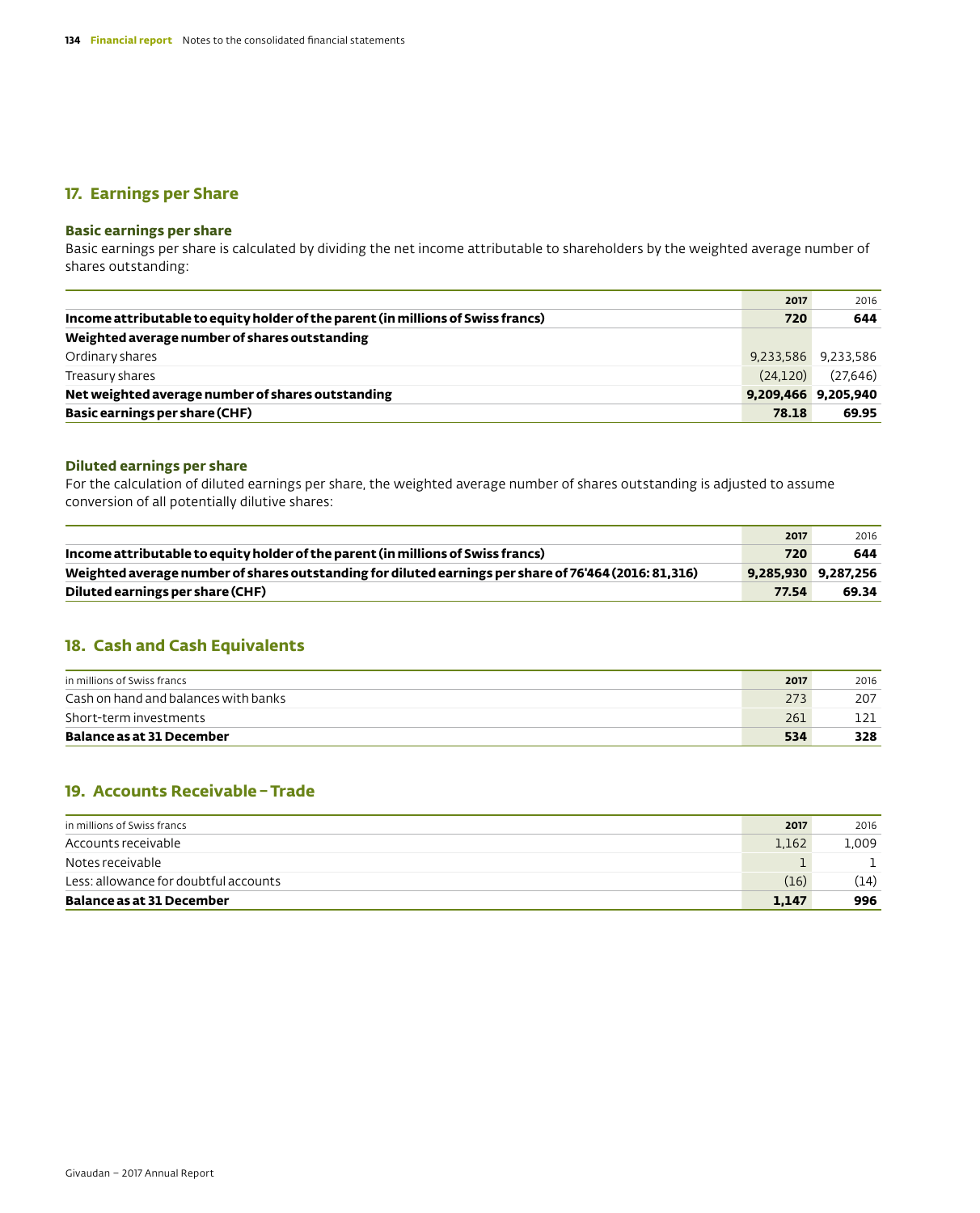### Ageing list:

| in millions of Swiss francs           | 2017  | 2016 |
|---------------------------------------|-------|------|
| Neither past due nor impaired         | 1,062 | 939  |
| Less than 30 days                     | 71    | 48   |
| 30-60 days                            | 14    | 9    |
| $60 - 90$ days                        | 4     | 4    |
| Above 90 days                         | 12    | 10   |
| Less: allowance for doubtful accounts | (16)  | (14) |
| <b>Balance as at 31 December</b>      | 1,147 | 996  |

Movement in the allowance for doubtful accounts:

| in millions of Swiss francs                                                             | 2017 | 2016 |
|-----------------------------------------------------------------------------------------|------|------|
| Balance as at 1 January                                                                 | (14) | (11) |
| Increase in allowance for doubtful accounts recognised in consolidated income statement | (5)  | (5)  |
| Amounts written off as uncollectible                                                    |      |      |
| Reversal of allowance for doubtful accounts                                             |      |      |
| Currency translation effects                                                            |      |      |
| <b>Balance as at 31 December</b>                                                        | (16) | (14) |

No significant impairment charge has been recognised in the consolidated income statement in 2017 or in 2016. Past due and impaired receivables are still considered recoverable. The carrying amount of accounts receivable–trade is considered to correspond to the fair value.

# **20. Inventories**

| in millions of Swiss francs                              | 2017 | 2016 |
|----------------------------------------------------------|------|------|
| Raw materials and supplies                               | 359  | 312  |
| Work in process                                          | 34   | 26   |
| Intermediate and finished goods                          | 549  | 482  |
| Less: allowance for slow moving and obsolete inventories | (40) | (32) |
| <b>Balance as at 31 December</b>                         | 902  | 788  |

In 2017 the amount of write-down of inventories was CHF 35 million (2016: CHF 36 million). At 31 December 2017 and 2016 no significant inventory was valued at net realisable value.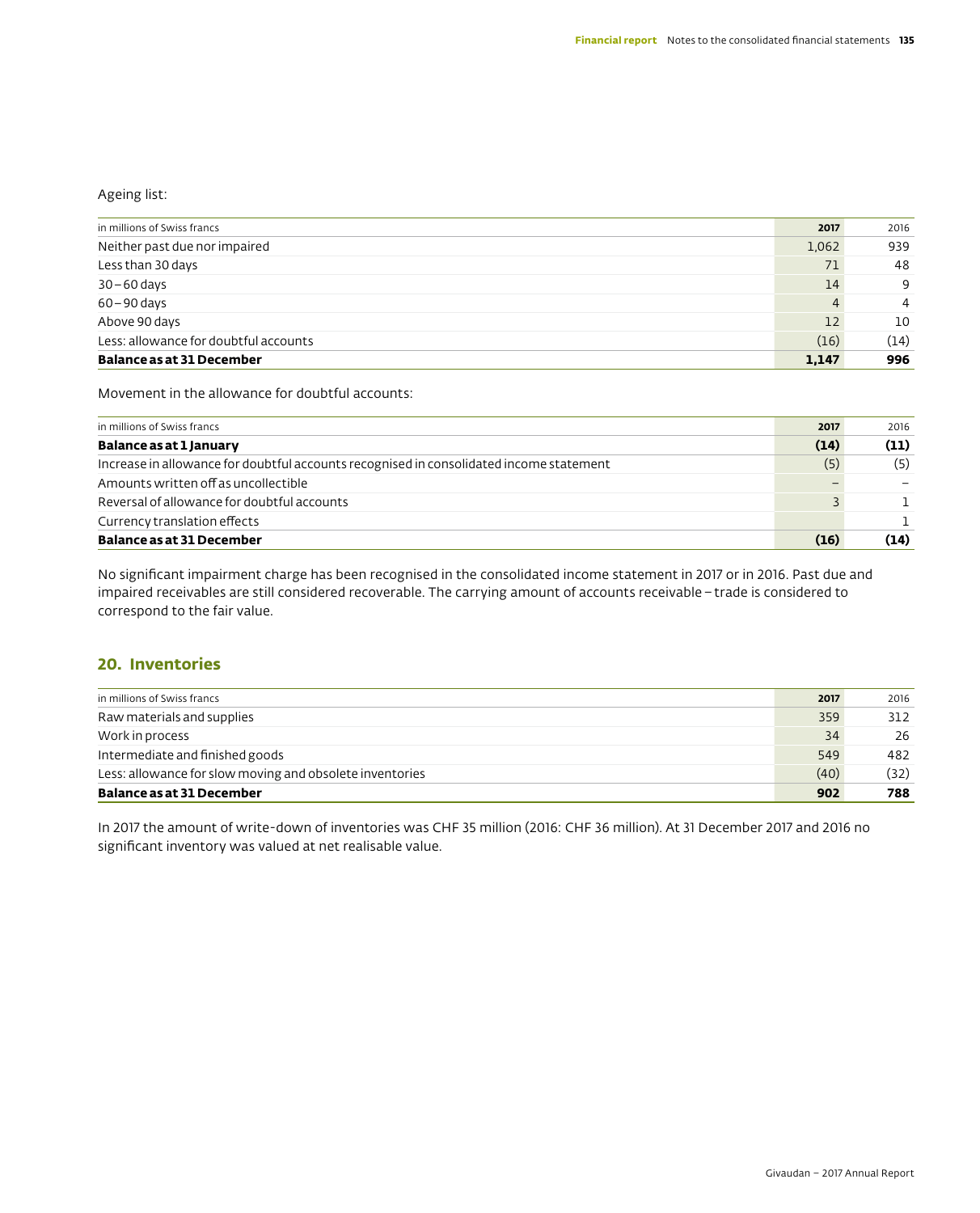# **21. Property, Plant and Equipment**

| 2017<br>in millions of Swiss francs | Land              | <b>Buildings</b><br>and land<br>improve-<br>ments | Machinery,<br>and vehicles | equipment Construction<br>in progress | Total    |
|-------------------------------------|-------------------|---------------------------------------------------|----------------------------|---------------------------------------|----------|
| Net book value                      |                   |                                                   |                            |                                       |          |
| Balance as at 1 January             | 95                | 722                                               | 531                        | 94                                    | 1,442    |
| Additions                           | $\qquad \qquad -$ | $\mathbf 1$                                       | $\overline{4}$             | 208                                   | 213      |
| Acquisitions                        | 13                | 14                                                | 12                         | 1                                     | 40       |
| <b>Disposals</b>                    | $\qquad \qquad -$ | (2)                                               | (3)                        |                                       | (5)      |
| <b>Transfers</b>                    | $\qquad \qquad -$ | 41                                                | 67                         | (108)                                 |          |
| Impairment                          |                   | (2)                                               | $\qquad \qquad -$          |                                       | (2)      |
| Depreciation                        |                   | (33)                                              | (81)                       |                                       | (114)    |
| Reclassified as investment property | (2)               | (13)                                              | -                          |                                       | (15)     |
| Currency translation effects        | 3                 | 10                                                | 5                          | $\overline{2}$                        | 20       |
| <b>Balance as at 31 December</b>    | 109               | 738                                               | 535                        | 197                                   | 1,579    |
| Cost                                | 109               | 1,218                                             | 1,627                      | 197                                   | 3,151    |
| Accumulated depreciation            |                   | (465)                                             | (1,088)                    |                                       | (1, 553) |
| Accumulated impairment              |                   | (15)                                              | (4)                        |                                       | (19)     |
| <b>Balance as at 31 December</b>    | 109               | 738                                               | 535                        | 197                                   | 1,579    |

| 2016<br>in millions of Swiss francs | Land | <b>Buildings</b><br>and land<br>improve-<br>ments | Machinery,<br>and vehicles | equipment Construction<br>in progress | Total   |
|-------------------------------------|------|---------------------------------------------------|----------------------------|---------------------------------------|---------|
| Net book value                      |      |                                                   |                            |                                       |         |
| Balance as at 1 January             | 91   | 708                                               | 530                        | 55                                    | 1,384   |
| Additions                           | 3    | 9                                                 | 3                          | 157                                   | 172     |
| Acquisition                         | 3    | 17                                                | 10                         | -                                     | 30      |
| <b>Disposals</b>                    |      | (1)                                               | (4)                        |                                       | (5)     |
| Transfers                           |      | 35                                                | 81                         | (116)                                 |         |
| Impairment                          |      | (6)                                               |                            |                                       | (6)     |
| Depreciation                        |      | (33)                                              | (80)                       |                                       | (113)   |
| Currency translation effects        | (2)  | (7)                                               | (9)                        | (2)                                   | (20)    |
| <b>Balance as at 31 December</b>    | 95   | 722                                               | 531                        | 94                                    | 1,442   |
| Cost                                | 95   | 1,180                                             | 1,598                      | 94                                    | 2,967   |
| Accumulated depreciation            |      | (440)                                             | (1,063)                    |                                       | (1,503) |
| Accumulated impairment              |      | (18)                                              | (4)                        |                                       | (22)    |
| <b>Balance as at 31 December</b>    | 95   | 722                                               | 531                        | 94                                    | 1,442   |

At 31 December 2017 and 2016 no significant capitalised borrowing costs were accounted for.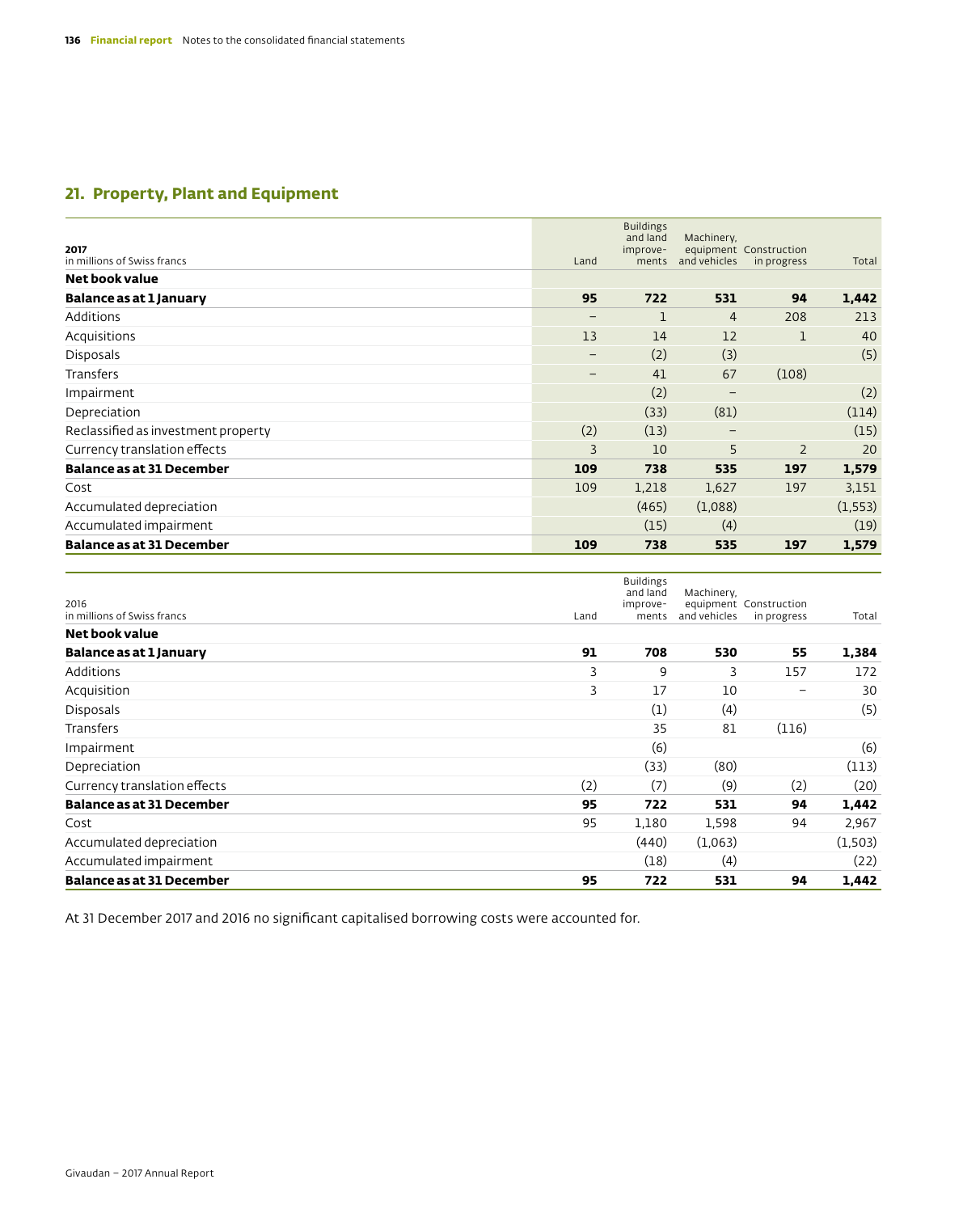# **22. Intangible Assets**

| 2017<br>in millions of Swiss francs | Goodwill | Process-oriented<br>technology<br>and other | Client relationships | Name and<br>product brands | Software/ERP<br>system | Total    |
|-------------------------------------|----------|---------------------------------------------|----------------------|----------------------------|------------------------|----------|
| Net book value                      |          |                                             |                      |                            |                        |          |
| Balance as at 1 January             | 1,791    | 184                                         | 203                  | 3                          | 130                    | 2,311    |
| Additions                           |          | $\overline{4}$                              |                      |                            | 43                     | 47       |
| Acquisitions                        | 115      | 34                                          | 68                   | 3                          | $\qquad \qquad -$      | 220      |
| Amortisation                        |          | (34)                                        | (28)                 | (2)                        | (40)                   | (104)    |
| Currency translation effects        | 6        | $\overline{2}$                              | $\qquad \qquad -$    | $\qquad \qquad -$          | $\qquad \qquad -$      | 8        |
| <b>Balance as at 31 December</b>    | 1,912    | 190                                         | 243                  | 4                          | 133                    | 2,482    |
| Cost                                | 1,912    | 863                                         | 483                  | $\overline{7}$             | 667                    | 3,932    |
| Accumulated amortisation            |          | (669)                                       | (240)                | (3)                        | (534)                  | (1, 446) |
| Accumulated impairment              |          | (4)                                         |                      |                            |                        | (4)      |
| <b>Balance as at 31 December</b>    | 1.912    | 190                                         | 243                  | 4                          | 133                    | 2,482    |

| 2016                             |          | Process-oriented<br>technology |                      | Name and                 | Software/ERP |          |
|----------------------------------|----------|--------------------------------|----------------------|--------------------------|--------------|----------|
| in millions of Swiss francs      | Goodwill | and other                      | Client relationships | product brands           | system       | Total    |
| Net book value                   |          |                                |                      |                          |              |          |
| Balance as at 1 January          | 1.707    | 173                            | 143                  | 3                        | 171          | 2,197    |
| Additions                        |          | 12                             |                      |                          | 36           | 48       |
| Acquisition                      | 150      | 30                             | 81                   | n                        |              | 262      |
| Amortisation                     |          | (30)                           | (24)                 | (1)                      | (77)         | (132)    |
| Currency translation effects     | (66)     | (1)                            | 3                    | $\overline{\phantom{0}}$ |              | (64)     |
| <b>Balance as at 31 December</b> | 1.791    | 184                            | 203                  | 3                        | 130          | 2,311    |
| Cost                             | 1.791    | 823                            | 415                  | 4                        | 624          | 3,657    |
| Accumulated amortisation         |          | (635)                          | (212)                | (1)                      | (494)        | (1, 342) |
| Accumulated impairment           |          | (4)                            |                      |                          |              | (4)      |
| <b>Balance as at 31 December</b> | 1.791    | 184                            | 203                  | 3                        | 130          | 2,311    |

Classification of amortisation expenses is as follows:

|                                              |            |          | 2017              |            |          | 2016  |
|----------------------------------------------|------------|----------|-------------------|------------|----------|-------|
| in millions of Swiss francs                  | Fragrances | Flavours | Total             | Fragrances | Flavours | Total |
| Cost of sales                                | 9          | 9        | 18                | 10         | 6        | 16    |
| Selling, marketing and distribution expenses | 15         | 23       | 38                | 16         | 20       | 36    |
| Research and product development expenses    |            | 21       | 30                |            | 21       | 29    |
| Administration expenses                      |            | 3        | 6                 |            |          | 4     |
| Other operating expenses                     | 6          | 6        | $12 \overline{ }$ | 23         | 24       | 47    |
| Total                                        | 42         | 62       | 104               | 59         | 73       | 132   |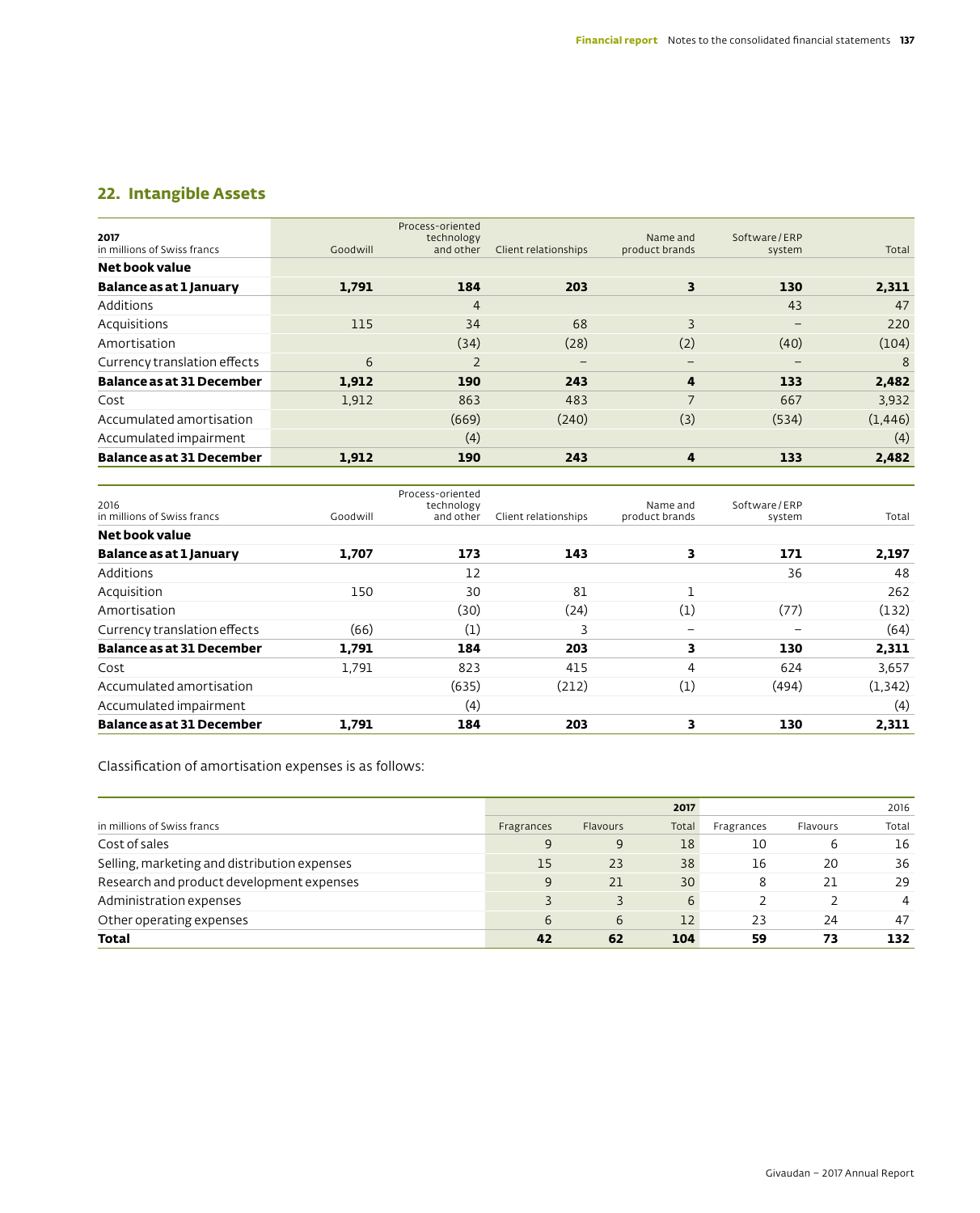### **Impairment test for goodwill**

Goodwill is allocated to the Group's cash-generating units (CGUs), which are defined as the Fragrance Division and the Flavour Division. Goodwill allocated to these two CGUs was CHF 590 million (2016: CHF 572 million) to the Fragrance Division and CHF 1,322 million (2016: CHF 1,219 million) to the Flavour Division.

The recoverable amount of each CGU has been determined based on value in use calculations. These calculations use pre-tax cash flow projections based on financial business plans and budgets approved by management covering a five year period, as well as a terminal value. The basis of the key assumptions is market growth adjusted for estimated market share gains. The terminal value assumes no further growth beyond the five year period. The discount rate used to discount the estimated future cash flows has a number of components which are derived from capital market information where the cost of equity corresponds to the return expected by the shareholders by benchmarking with comparable companies in the fragrance and flavour industry, and where the cost of debt is based on the conditions on which companies with similar credit rating can obtain financing.

A discount rate of 10.3% (2016: 9.7%) was applied to cash flow projections of the Fragrance Division and to cash flow projections of the Flavour Division. These discount rates are pre-tax.

No impairment loss in either division resulted from the impairment tests for goodwill. The outcome of the impairment test was not sensitive to reasonable changes in the cash flows and in the discount rate in the periods presented.

### **Process-oriented technology and other**

This consists mainly of process-oriented technology, formulas, molecules, delivery systems as well as process knowledge and research expertise in innovative cosmetic solutions, acquired when the Group purchased Food Ingredients Specialties (FIS), International Bioflavors (IBF), Quest International, Soliance, Induchem, Spicetec, Activ International and Vika.

In 2016, the Group invested CHF 12 million in bioscience through agreement with outside partner to apply strain technology to active beauty which represents an intangible asset with indefinite useful life.

### **Client relationships**

As part of the acquisition of Quest International, Induchem, Spicetec, Activ International and Vika, the Group acquired client relationships in the Flavour and Fragrance Divisions, mainly consisting of client relationships with key customers.

### **Name and product brands**

In connection with the acquisition of Induchem, Spicetec, Activ International and Vika, the Group acquired name and product brands in active beauty and in natural flavour businesses.

### **Software/ERP system**

This consists of internally generated intangible assets associated with the development of identifiable software products and ERP systems.

The residual useful lives of the acquired intangible assets carried at cost, being their fair value at acquisition date, are determined in accordance with the principles set out in Note 2.17. Remaining useful lives of major classes of amortisable intangible assets are as follows:

| – Software                              | 2.7 years  |
|-----------------------------------------|------------|
| - Name and product brands               | 2.4 years  |
| - Process-oriented technology and other | 6.6 years  |
| - Client relationships                  | 13.7 years |
|                                         |            |

# **23. Investment Property**

In 2017, the Group entered into an agreement to develop real estate at its facility in Kemptthal with a third party. As the agreement meets the criteria of IAS 40, the value of land and buildings has been transferred to Investment property. No significant costs were incurred to date.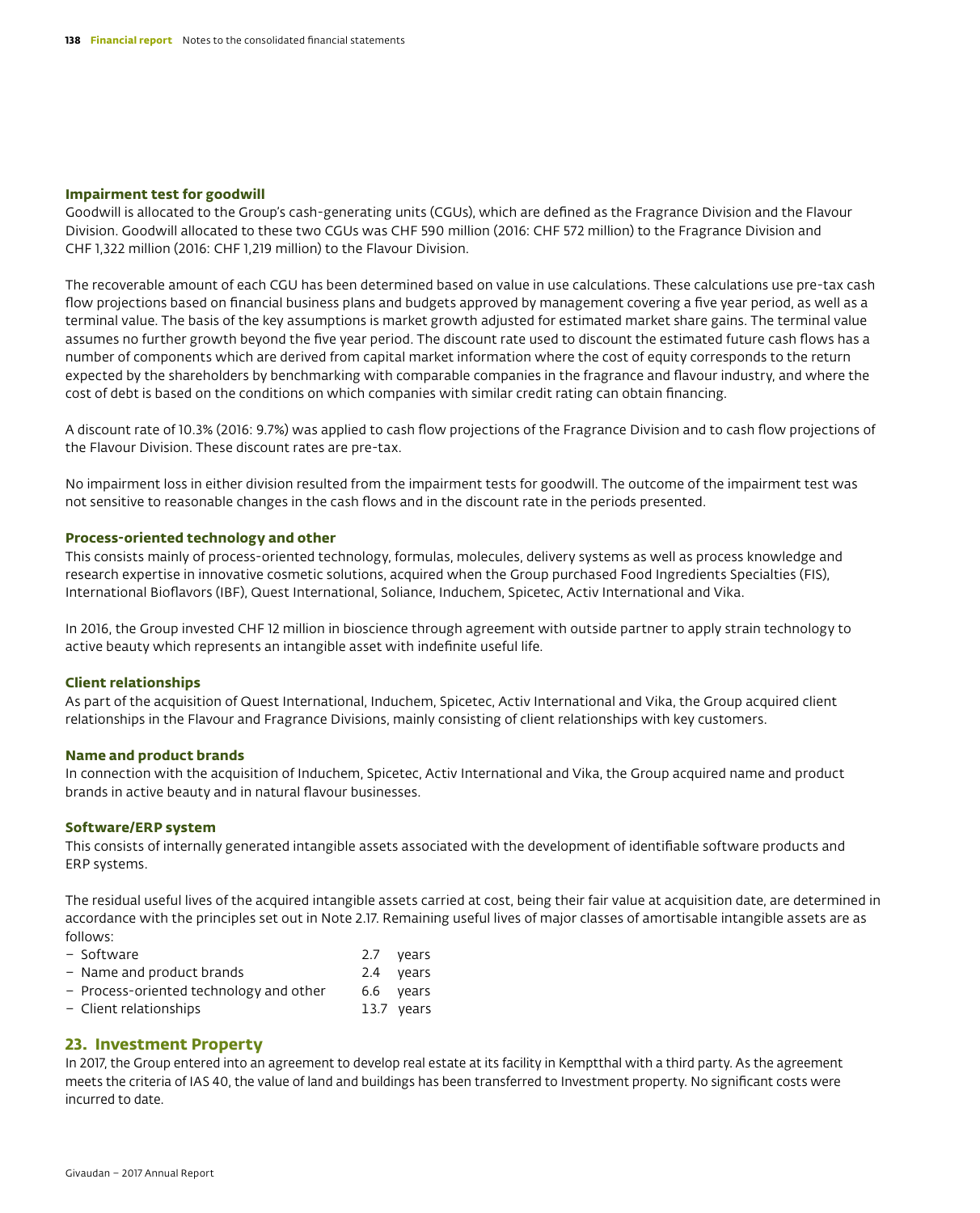# **24. Debt**

|                                     |                           | Floating rate debt |                       |                |                           | Fixed rate debt   |                       |       | Total                                  |
|-------------------------------------|---------------------------|--------------------|-----------------------|----------------|---------------------------|-------------------|-----------------------|-------|----------------------------------------|
| 2017<br>in millions of Swiss francs | <b>Bank</b><br>borrowings | Bank<br>overdrafts | Private<br>placements | Total          | <b>Bank</b><br>borrowings | Straight<br>bonds | Private<br>placements | Total | short-term<br>and<br>long-term<br>debt |
| Balance as at 1 January             |                           | $\overline{7}$     |                       | $\overline{7}$ |                           | 997               | 254                   | 1,251 | 1,258                                  |
| Cash flows                          | (42)                      | (3)                | 116                   | 71             | (5)                       |                   | 232                   | 227   | 298                                    |
| Non-cash changes                    |                           |                    |                       |                |                           |                   |                       |       |                                        |
| - Amortisation of debt discount     |                           |                    |                       |                |                           | 1                 |                       | 1     |                                        |
| - Acquisition / Divestment          | 13                        | $\overline{3}$     |                       | 16             | 14                        |                   |                       | 14    | 30                                     |
| - Currency effects                  | 30                        |                    | $\mathbf{1}$          | 31             |                           |                   | (10)                  | (10)  | 21                                     |
| <b>Balance as at 31 December</b>    | $\mathbf{1}$              | $\overline{7}$     | 117                   | 125            | 9                         | 998               | 476                   | 1,483 | 1,608                                  |
| Within 1 year                       |                           | $\overline{7}$     |                       | $\overline{7}$ | 1                         | 300               |                       | 301   | 308                                    |
| Within 1 to 3 years                 | 1                         |                    |                       | 1              | $\overline{2}$            | 100               | 39                    | 141   | 142                                    |
| Within 3 to 5 years                 |                           |                    | 117                   | 117            | $\overline{2}$            | 249               |                       | 251   | 368                                    |
| Thereafter                          |                           |                    |                       |                | $\overline{4}$            | 349               | 437                   | 790   | 790                                    |
| <b>Balance as at 31 December</b>    | $\mathbf{1}$              | $\overline{7}$     | 117                   | 125            | 9                         | 998               | 476                   | 1,483 | 1,608                                  |

|                                     |                    | Floating rate debt |                       |       |                    | Fixed rate debt   |                       |       | Total                                  |
|-------------------------------------|--------------------|--------------------|-----------------------|-------|--------------------|-------------------|-----------------------|-------|----------------------------------------|
| 2016<br>in millions of Swiss francs | Bank<br>borrowings | Bank<br>overdrafts | Private<br>placements | Total | Bank<br>borrowings | Straight<br>bonds | Private<br>placements | Total | short-term<br>and<br>long-term<br>debt |
| Balance as at 1 January             |                    | 3                  |                       | 3     |                    | 847               | 305                   | 1,152 | 1,155                                  |
| Cash flows                          |                    | 4                  |                       | 4     |                    | 149               | (54)                  | 95    | 99                                     |
| Non-cash changes                    |                    |                    |                       |       |                    |                   |                       |       |                                        |
| - Amortisation of debt discount     |                    |                    |                       |       |                    | 1                 |                       | 1     |                                        |
| - Acquisition / Divestment          |                    |                    |                       |       |                    |                   |                       |       |                                        |
| - Currency effects                  |                    |                    |                       |       |                    |                   | 3                     | 3     | 3                                      |
| <b>Balance as at 31 December</b>    |                    | 7                  |                       | 7     |                    | 997               | 254                   | 1,251 | 1,258                                  |
| Within 1 year                       |                    | 7                  |                       | 7     |                    |                   |                       |       |                                        |
| Within 1 to 3 years                 |                    |                    |                       |       |                    | 299               |                       | 299   | 299                                    |
| Within 3 to 5 years                 |                    |                    |                       |       |                    | 248               | 41                    | 289   | 289                                    |
| Thereafter                          |                    |                    |                       |       |                    | 450               | 213                   | 663   | 663                                    |
| <b>Balance as at 31 December</b>    |                    | 7                  |                       | 7     |                    | 997               | 254                   | 1,251 | 1,258                                  |

On 16 April 2004, the Group entered into a private placement for a total amount of USD 200 million. The private placement was made by Givaudan United States, Inc. It matured at various times in instalments beginning May 2009 through April 2016 with annual interest rates ranging from 4.16% to 5.49%. There were various covenants contained in the transaction covering conditions on net worth, indebtedness and disposition of assets of Givaudan United States, Inc. Givaudan United States, Inc has been in full compliance with the covenants set. The outstanding amount of USD 55 million (equivalent to CHF 54 million) has been fully paid in April 2016.

On 15 June 2011, the Group issued a 2.5% seven year public bond with a nominal value of CHF 300 million. The bond was issued by Givaudan SA.

On 7 December 2011, the Group issued a dual tranche public bond transaction of CHF 150 million each, totalling CHF 300 million, respectively of 1.250% for five years and of 2.125% for ten years. The bond was issued by Givaudan SA. The first tranche was redeemed in December 2016.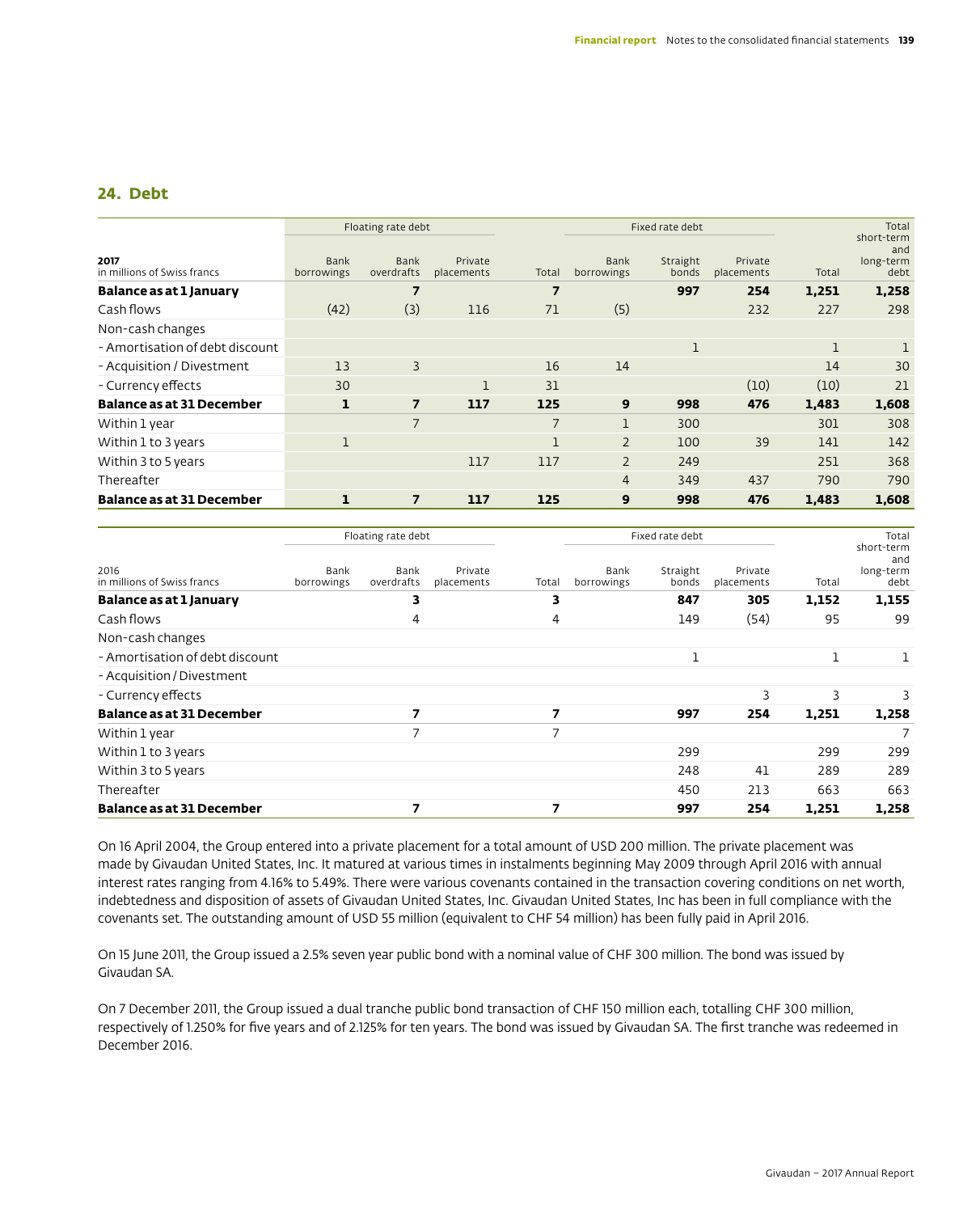In November 2012, Givaudan United States, Inc entered into three private placements for a total amount of USD 250 million (CHF 243 million) respectively USD 40 million redeemable in February 2020 with an annual interest rate of 2.74%, USD 150 million redeemable in February 2023 with an annual interest rate of 3.30% and USD 60 million redeemable in February 2025 with an annual interest rate of 3.45%. The proceeds of these transactions have been received on 6 February 2013. There are various covenants contained in these transactions covering conditions on net worth, indebtedness and EBITDA ratio to net interest expense of Givaudan United States, Inc. The company is and has been in full compliance with the covenants set.

On 19 March 2014, the Group issued a 1.00% six and a half year public bond with a nominal value of CHF 100 million and a 1.75% ten year public bond with a nominal value of CHF 150 million. These bonds were issued by Givaudan SA.

In December 2016, the Group issued a 0.00% six year public bond with a nominal value of CHF 100 million and a 0.625% fifteen year public bond with a nominal value of CHF 200 million. These bonds were issued by Givaudan SA. The proceeds of CHF 300 million were used to repay the 1.250% five year public bond with a nominal value of CHF 150 million which was redeemed in December 2016 and to repay the short-term borrowings withdrawn during the year.

In December 2017, the Givaudan S.A. entered into a five year floating rate private placement (Schuldschein) with a nominal value of EUR 100 million (CHF 117 million) and a seven year 1.331% fixed rate private placement (Schuldschein) with a nominal value of EUR 200 million (CHF 233 million). The proceeds of EUR 300 million were used mainly to repay the short-term borrowings withdrawn during the year.

The carrying amounts of the Group's debt are denominated in the following currencies:

| Total debt as at 31 December | 1,608 | 1,258                    |
|------------------------------|-------|--------------------------|
| Other currencies             |       | $\overline{\phantom{0}}$ |
| Euro                         | 365   |                          |
| US Dollar                    | 244   | 259                      |
| Swiss Franc                  | 998   | 997                      |
| in millions of Swiss francs  | 2017  | 2016                     |

The weighted average effective interest rates at the statement of financial position date were as follows:

|                                                         | 2017 | 2016    |
|---------------------------------------------------------|------|---------|
| Private placements USD                                  | 3.2% | 3.3%    |
| Private placements EUR                                  | 1.1% |         |
| Straight bond CHF                                       | 1.6% | $1.6\%$ |
| Weighted average effective interest rates on gross debt | 1.7% | 1.9%    |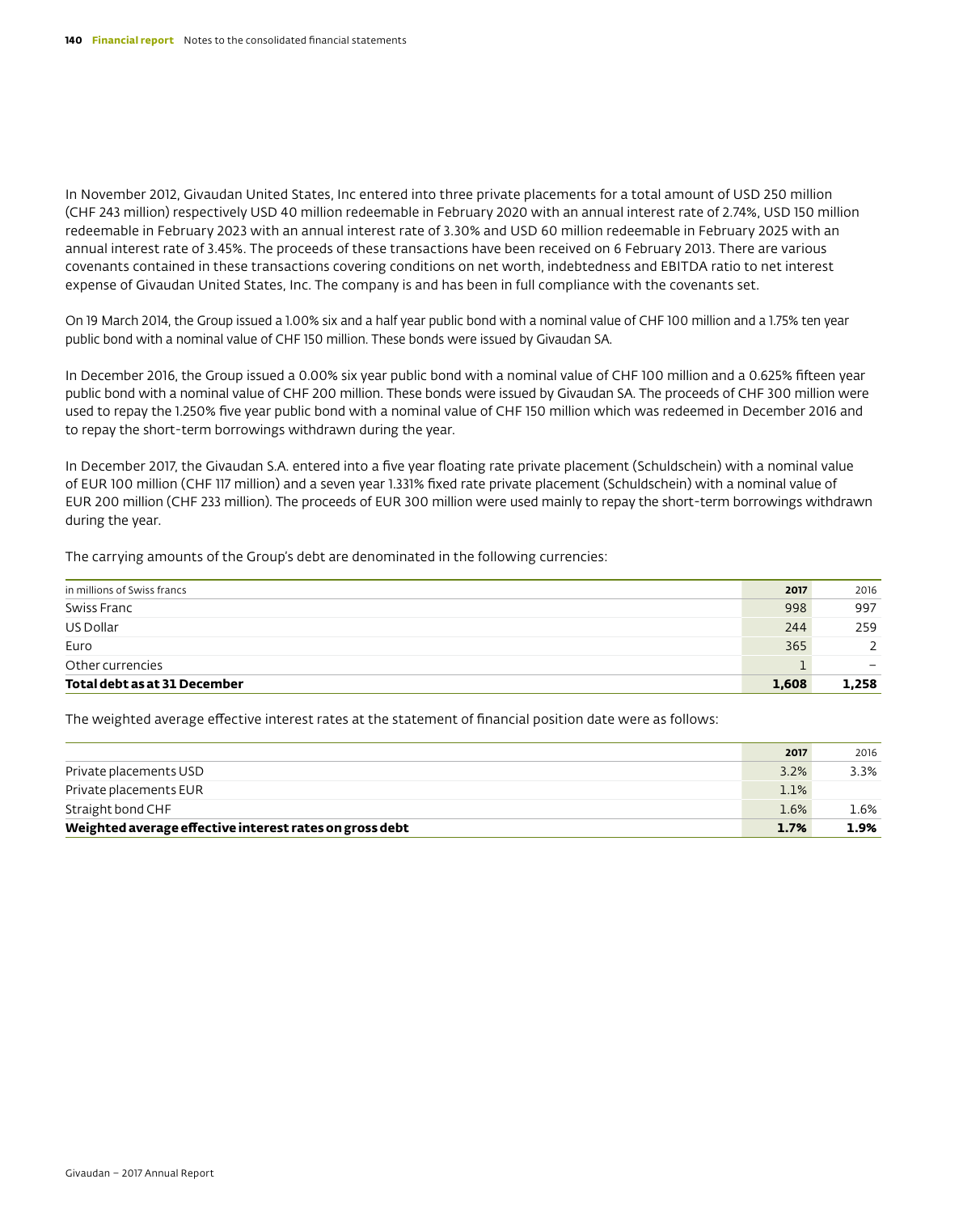# **25. Changes in liabilities arising from financing activities**

|                                             |                                   | Cash impact                       | Non-cash changes          |                    |                                                                    |                     |                                               |
|---------------------------------------------|-----------------------------------|-----------------------------------|---------------------------|--------------------|--------------------------------------------------------------------|---------------------|-----------------------------------------------|
| 2017<br>in millions of Swiss francs         | <b>Balance</b> as<br>at 1 January | Cash flows<br>Inflow<br>(Outflow) | Amortisa-<br>tion of debt | premium Divestment | Fair values<br>discount/ Acquisition/ changes and<br><b>Others</b> | Currency<br>effects | <b>Balance</b> as<br>at 31<br><b>December</b> |
| Total short-term and long-term debt         | 1.258                             | 298                               |                           | 30                 |                                                                    | 21                  | 1,608                                         |
| Interest on liabilities                     | 8                                 | (24)                              |                           |                    | 24                                                                 | $\qquad \qquad -$   | 8                                             |
| Derivative financial instruments            | 62                                |                                   |                           |                    | (2)                                                                |                     | 60                                            |
| Others, net                                 | 12                                | (7)                               |                           |                    | 9                                                                  | (1)                 | 13                                            |
| Total liabilities from financing activities | 1.340                             | 267                               |                           | 30                 | 31                                                                 | 20                  | 1.689                                         |

|                                             |                                   | Cash impact                       |                           | Non-cash changes   |                                                             |                     |                                        |
|---------------------------------------------|-----------------------------------|-----------------------------------|---------------------------|--------------------|-------------------------------------------------------------|---------------------|----------------------------------------|
| 2016<br>in millions of Swiss francs         | <b>Balance</b> as<br>at 1 January | Cash flows<br>Inflow<br>(Outflow) | Amortisa-<br>tion of debt | premium Divestment | Fair values<br>discount/ Acquisition/ changes and<br>Others | Currency<br>effects | <b>Balance</b> as<br>at 31<br>December |
| Total short-term and long-term debt         | 1,155                             | 99                                |                           |                    |                                                             |                     | 1.258                                  |
| Interest on liabilities                     | 9                                 | (33)                              |                           |                    | 32                                                          |                     | 8                                      |
| Derivative financial instruments            | 62                                | (8)                               |                           |                    | 8                                                           |                     | 62                                     |
| Others, net                                 |                                   |                                   |                           |                    | 6                                                           |                     | 12                                     |
| Total liabilities from financing activities | 1.231                             | 58                                |                           |                    | 46                                                          |                     | 1.340                                  |

# **26. Provisions**

| 2017<br>in millions of Swiss francs | Restructuring | Claims and<br>litigation | Environmental | Others                   | Total |
|-------------------------------------|---------------|--------------------------|---------------|--------------------------|-------|
| Balance as at 1 January             | 3             | 8                        | 26            | 28                       | 65    |
| Additional provisions               | 60            | 3                        |               |                          | 70    |
| Unused amounts reversed             | (1)           | -                        |               | $\overline{\phantom{0}}$ | (1)   |
| Utilised during the year            | (4)           | (1)                      | (2)           | (3)                      | (10)  |
| Currency translation effects        |               |                          |               | -                        |       |
| <b>Balance as at 31 December</b>    | 58            | 10                       | 24            | 32                       | 124   |
| Current liabilities                 | 51            |                          | 3             | $\overline{2}$           | 57    |
| Non-current liabilities             |               | 9                        | 21            | 30                       | 67    |
| <b>Balance as at 31 December</b>    | 58            | 10                       | 24            | 32                       | 124   |

| 2016<br>in millions of Swiss francs | Restructuring | Claims and<br>litigation | Environmental    | Others | Total |
|-------------------------------------|---------------|--------------------------|------------------|--------|-------|
| Balance as at 1 January             | 3             | 11                       | 23               | 26     | 63    |
| Additional provisions               |               |                          |                  | 4      | 14    |
| Unused amounts reversed             |               | (3)                      | $\left(1\right)$ | -      | (4)   |
| Utilised during the year            | (2)           | (3)                      | $\left(1\right)$ | (2)    | (8)   |
| Currency translation effects        |               |                          |                  |        |       |
| <b>Balance as at 31 December</b>    | 3             | 8                        | 26               | 28     | 65    |
| Current liabilities                 |               |                          |                  |        | 6     |
| Non-current liabilities             |               | 8                        | 24               | 26     | 59    |
| <b>Balance as at 31 December</b>    |               | 8                        | 26               | 28     | 65    |

Significant judgment is required in determining the various provisions. A range of possible outcomes is determined to make reliable estimates of the obligation that is sufficient for the recognition of a provision. Differences between the final obligations and the amounts that were initially recognised impact the income statement in the period in which such determination is made.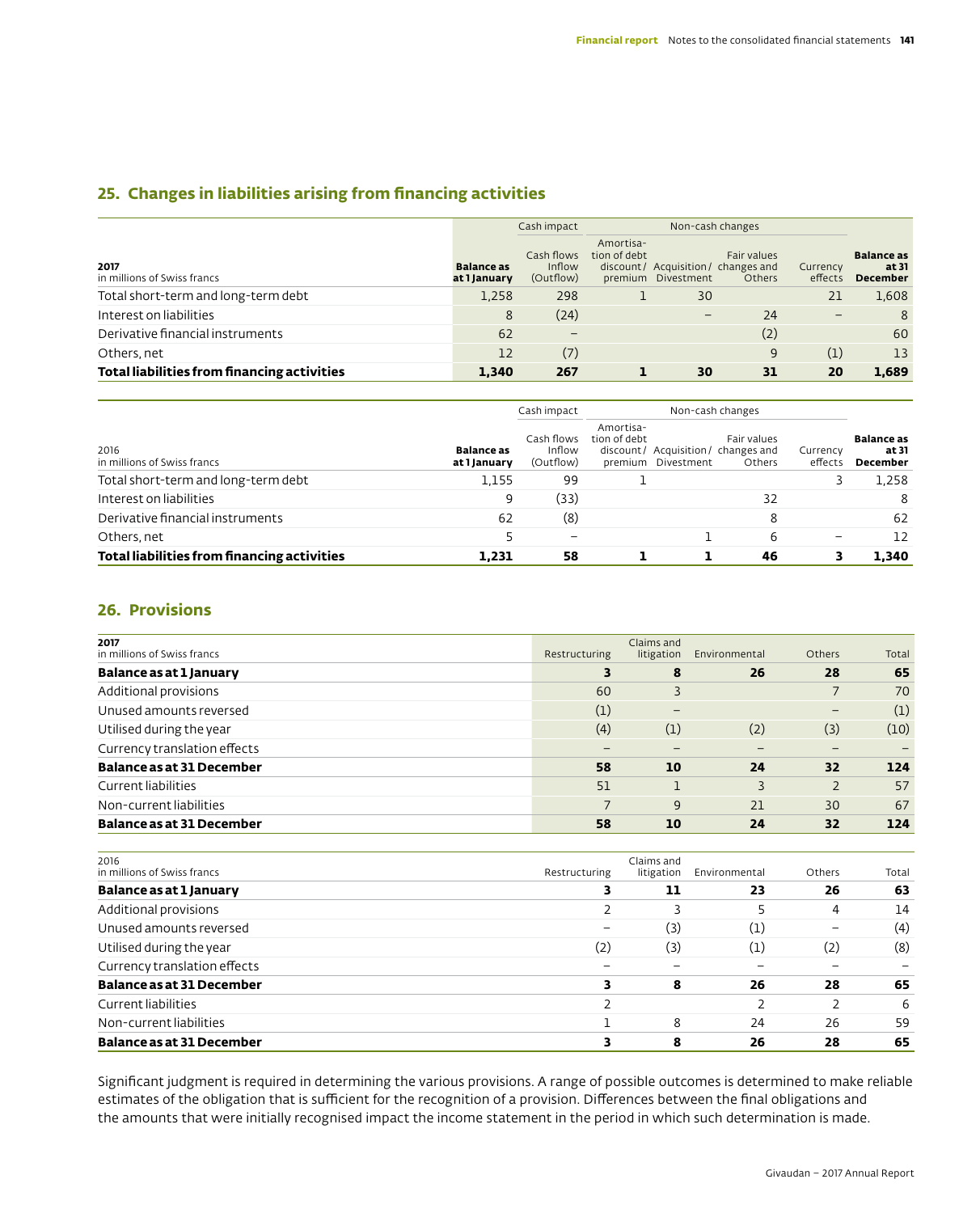### **Restructuring provisions**

Restructuring provisions arise from reorganisations of the Group's operations and management structure primarily related to Givaudan Business Solutions (GBS).

### **Claims and litigation**

These provisions are made in respect of legal claims brought against the Group and potential litigations. Related estimated legal fees are also included in these provisions.

### **Environmental**

Givaudan's affiliate, Givaudan Fragrances Corporation, is one of approximately 100 companies identified by the US Environmental Protection Agency ("EPA") as "Potentially Responsible Parties" ("PRP") for alleged contamination of the Passaic River. The EPA released a Focused Feasibility Study ("FFS") covering only the lower 8 miles of the River in 2014. In March 2016, the EPA issued its Record of Decision ("ROD") to confirm the remediation solution related to the FFS. The chosen solution entails a bank-to-bank dredge of the River, and the installation of an engineered cap, with an estimated cost of CHF 1.4 billion. One PRP agreed in 2016 to conduct the detailed remediation design, which is expected to take up to four years to complete. In March 2017, the EPA offered twenty PRP's the opportunity to cash out of their obligations pertaining to the remediation of the lower 8 miles of the River. The EPA has also selected an expert to work with the remaining PRP's on the allocation of the remediation costs, which is expected to take approximately two years to conclude.

The Cooperating Parties Group ("CPG"), of which Givaudan had been a member, issued a draft Remedial Investigation/Feasibility Study ("RI/FS") in April 2014, which proposed a Sustainable Remedy for the entire lower 17 miles of the River. The CPG is still responding to EPA comments on the RI/FS, which remains in draft form today.

At this time, there are many uncertainties associated with the final remediation plan and the Company's share of the costs, if any. However, in accordance with accounting guidance, the Group has recorded a reserve which it believes can reasonably be expected to cover the Company's obligation, if any, given the information currently available.

The other material components of the environmental provisions consist of costs to sufficiently clean and refurbish contaminated sites and to treat where necessary.

### **Other provisions**

These consist largely of provisions related to long-term deferred compensation plan and to restoring expenses related to leased facilities.

# **27. Own Equity Instruments**

Details of own equity instruments are as follows:

| As at 31 December 2017 | Settlement   | Category            | Maturity   | Strike price<br>(CHF) | in equivalent<br>shares | Fair value<br>in millions of Swiss<br>francs |
|------------------------|--------------|---------------------|------------|-----------------------|-------------------------|----------------------------------------------|
| Registered shares      |              | Equity              |            |                       | 23,838                  | 54                                           |
| Purchased calls        | Gross shares | Equity              | 2018       | $1,786.1 - 1,962.1$   | 50,312                  | 18                                           |
| Written puts           | Gross shares | Financial liability | 2018       | $1.679.5 - 1.959.0$   | 50,312                  |                                              |
|                        |              |                     |            |                       |                         |                                              |
| As at 31 December 2016 | Settlement   | Category            | Maturity   | Strike price<br>(CHF) | in equivalent<br>shares | Fair value<br>in millions of Swiss<br>francs |
| Registered shares      |              | Equity              |            |                       | 31.137                  | 58                                           |
| Purchased calls        | Net cash     | Derivative          | 1 Mar 2017 | 915.0                 | 2,732                   | 3                                            |
| Purchased calls        | Gross shares | Equity              | 2017       | $1,690.0 - 1,930.9$   | 31.750                  | 3                                            |
| Written puts           | Gross shares | Financial liability | 2017       | $1.690.0 - 1.930.4$   | 31.750                  | $\overline{2}$                               |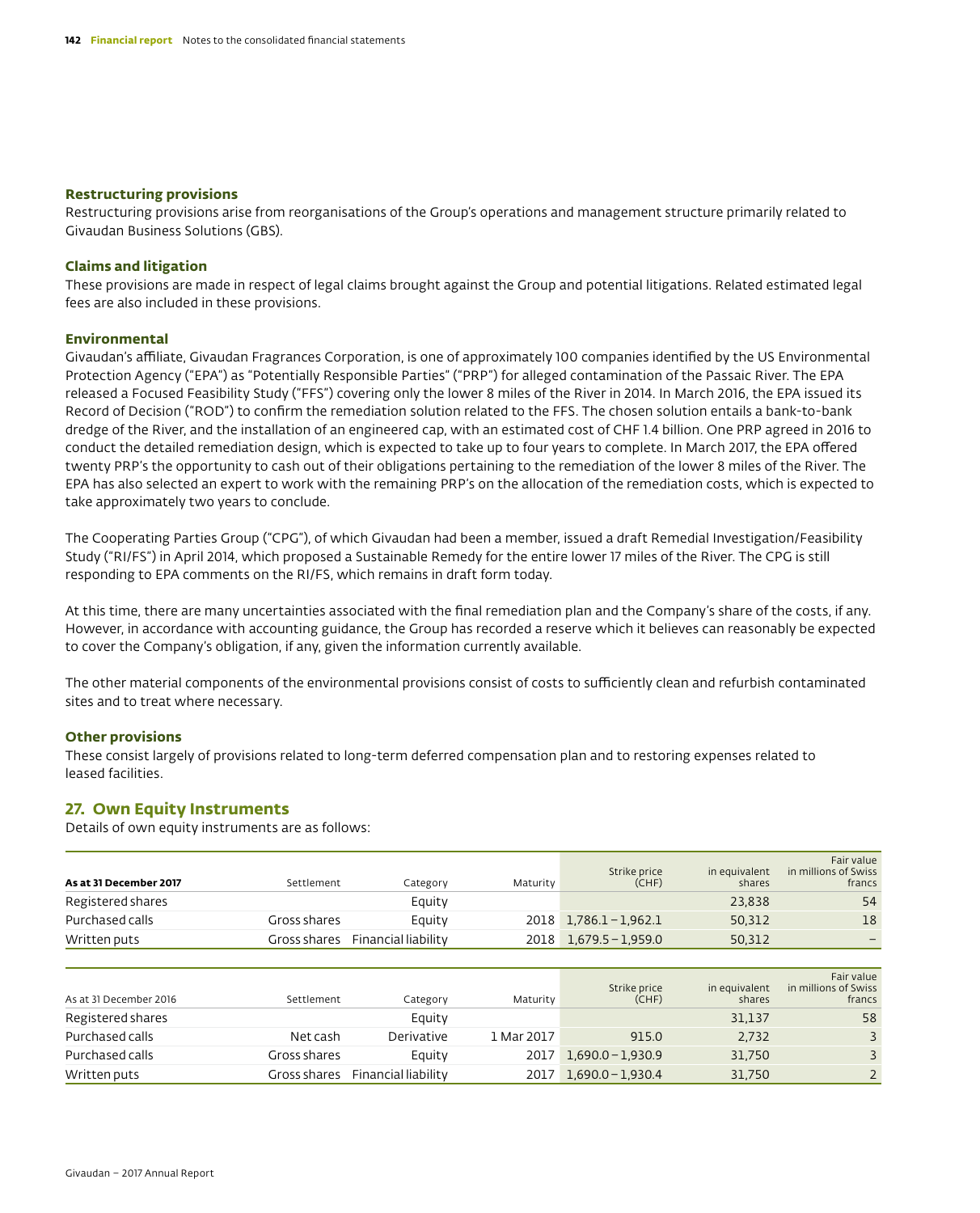# **28. Equity**

### **Share capital**

As at 31 December 2017, the share capital amounts to CHF 92,335,860, divided into 9,233,586 fully paid-up registered shares, with a nominal value of CHF 10.00 each. Every share gives the right to one vote.

The Board of Directors has at its disposal conditional capital of a maximum aggregate amount of CHF 7,481,980 that may be issued through a maximum of 748,198 registered shares, of which a maximum of CHF 1,618,200 can be used for executive share option plans.

At the Annual General Meeting held on 23 March 2017 the distribution of an ordinary dividend of CHF 56.00 per share (2016: CHF 54.00 per share) was approved. The dividend payment has been paid out of available retained earnings.

Movements in own equity instruments are as follows:

|                                            |          | Price in Swiss francs |         |         | Total in<br>millions of |  |
|--------------------------------------------|----------|-----------------------|---------|---------|-------------------------|--|
| 2017                                       | Number   | High                  | Average | Low     | Swiss francs            |  |
| Balance as at 1 January                    | 31,137   |                       |         |         | 109                     |  |
| Purchases at cost                          | 25,750   | 1,920.2               | 1.843.6 | 1,690.0 | 47                      |  |
| Sales and transfers                        | (33,049) | 1,491.2               | 1,491.2 | 1,491.2 | (49)                    |  |
| (Gains) losses, net recognised in equity   |          |                       |         |         |                         |  |
| Movement on registered shares, net         |          |                       |         |         | (2)                     |  |
| Movement on derivatives on own shares, net |          |                       |         |         | 50                      |  |
| Income taxes                               |          |                       |         |         |                         |  |
| <b>Balance as 31 December</b>              | 23,838   |                       |         |         | 157                     |  |

|                                            |           |         | Price in Swiss francs |         | Total in<br>millions of |
|--------------------------------------------|-----------|---------|-----------------------|---------|-------------------------|
| 2016                                       | Number    | High    | Average               | Low     | Swiss francs            |
| Balance as at 1 January                    | 39.706    |         |                       |         | 79                      |
| Purchases at cost                          | 38,250    | 1.931.0 | 1.327.8               | 1,200.0 | 51                      |
| Sales and transfers                        | (46, 819) | 1,402.7 | 1,402.7               | 1.402.7 | (66)                    |
| (Gains) losses, net recognised in equity   |           |         |                       |         |                         |
| Movement on registered shares, net         |           |         |                       |         | (15)                    |
| Movement on derivatives on own shares, net |           |         |                       |         | 42                      |
| Income taxes                               |           |         |                       |         | 3                       |
| <b>Balance as 31 December</b>              | 31.137    |         |                       |         | 109                     |

# **29. Commitments**

At 31 December, the Group had operating lease commitments mainly related to buildings. Future minimum payments under non-cancellable operating leases are as follows:

| in millions of Swiss francs | 2017 | 2016 |
|-----------------------------|------|------|
| Within one year             | 36   | 35   |
| Within two to five years    | 85   | 87   |
| Thereafter                  | 32   | 53   |
| Total minimum payments      | 153  | 175  |

The charge in the 2017 consolidated income statement for all operating leases was CHF 45 million (2016: CHF 38 million). The Group has capital commitments for the purchase or construction of property, plant and equipment totalling CHF 105 million (2016: CHF 43 million).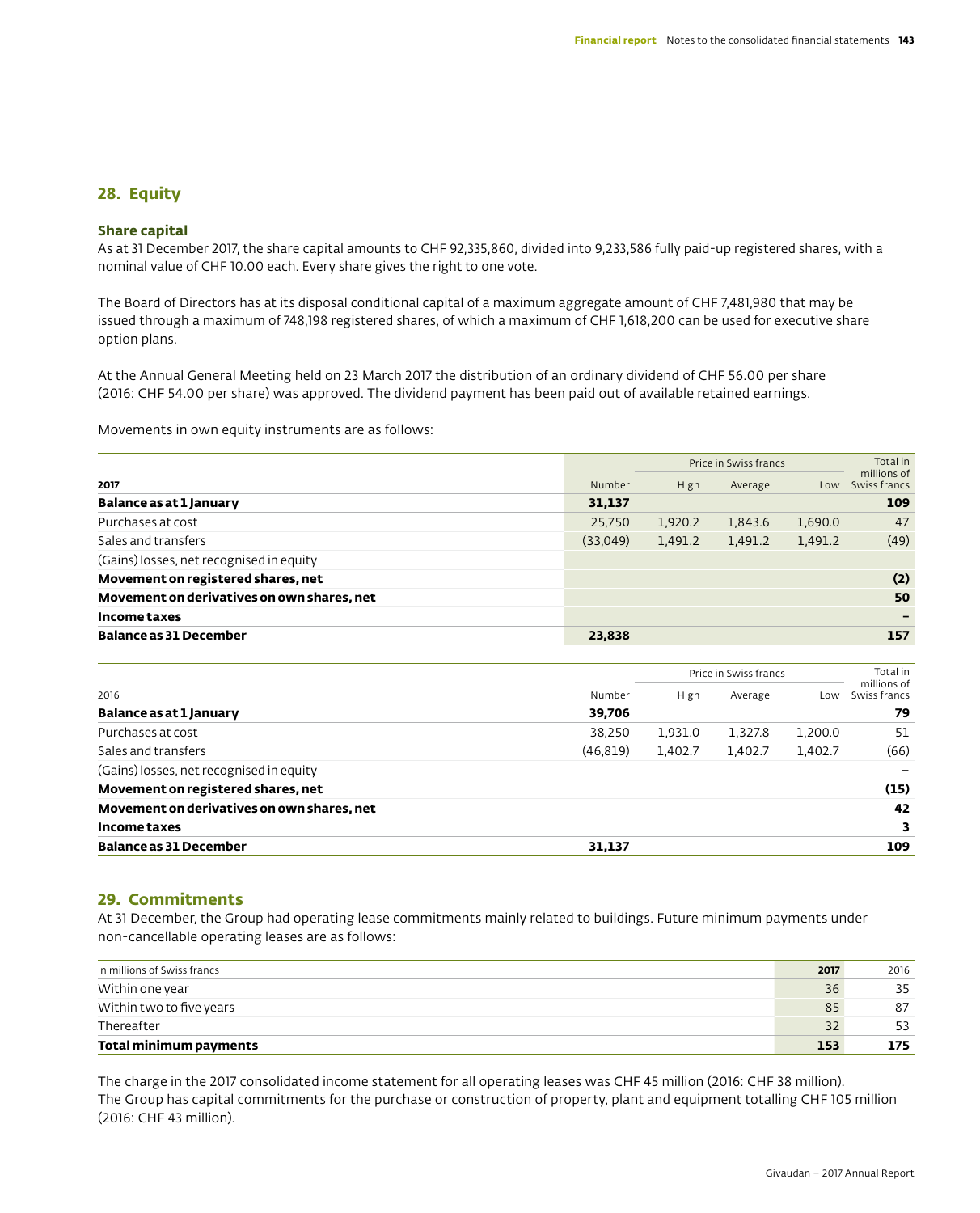# **30. Contingent Liabilities**

From time to time and in varying degrees, Group operations and earnings continue to be affected by political, legislative, fiscal and regulatory developments, including those relating to environmental protection, in the countries in which it operates.

The activities in which the Group is engaged are also subject to physical risks of various kinds. The nature and frequency of these developments and events, not all of which are covered by insurance, as well as their effect on the future operations and earnings are not predictable.

Givaudan Group companies are involved in various legal and regulatory proceedings of a nature considered typical of its business, including contractual disputes and employment litigation.

One of the Group's US affiliates, Givaudan Flavors Corporation was named as a defendant in several lawsuits brought against it and other flavour and raw chemical supply companies. The plaintiffs alleged that they sustained pulmonary injuries due to diacetylcontaining butter flavours manufactured by one or more of the flavour and raw chemical supply company defendants. The majority of the cases filed against Givaudan Flavors Corporation have been settled. The Group has already recovered or will recover amounts it is entitled to under the terms of its insurance policies.

# **31. Related Parties**

Transactions between Givaudan SA and its subsidiaries, which are related parties of Givaudan SA, have been eliminated on consolidation and are not disclosed in this note.

### **Compensation of key management personnel**

The compensation of the Board of Directors and the Executive Committee during the year was as follows:

| in millions of Swiss francs            | 2017 | 2016 |
|----------------------------------------|------|------|
| Salaries and other short-term benefits |      | 13   |
| Post-employment benefits               |      |      |
| Share-based payments                   |      | 12   |
| <b>Total compensation</b>              | 25   | 27   |

No other related party transactions have taken place during 2017 (2016: nil) between the Group and the key management personnel.

### **Reconciliation table to the Swiss code of obligations**

|                                        |      | <b>IFRS</b><br>Adjustments <sup>a</sup> |      |                          | Swiss CO (Art. 663b bis) |      |
|----------------------------------------|------|-----------------------------------------|------|--------------------------|--------------------------|------|
| in millions of Swiss francs            | 2017 | 2016                                    | 2017 | 2016                     | 2017                     | 2016 |
| Salaries and other short-term benefits | 13   | 13                                      | (6)  | (6)                      |                          |      |
| Post-employment benefits               |      |                                         |      | $\overline{\phantom{a}}$ |                          |      |
| Share-based payments                   |      | 12                                      |      |                          | 13                       | 14   |
| <b>Total compensation</b>              | 25   | 27                                      | (3)  | (4)                      | 22                       | 23   |

a) IFRS information is adjusted mainly to the recognition of the share-based payments, IFRS 2 versus economic value at grant date. IFRS information also includes security costs.

There are no other significant related party transactions including in the jointly controlled entities.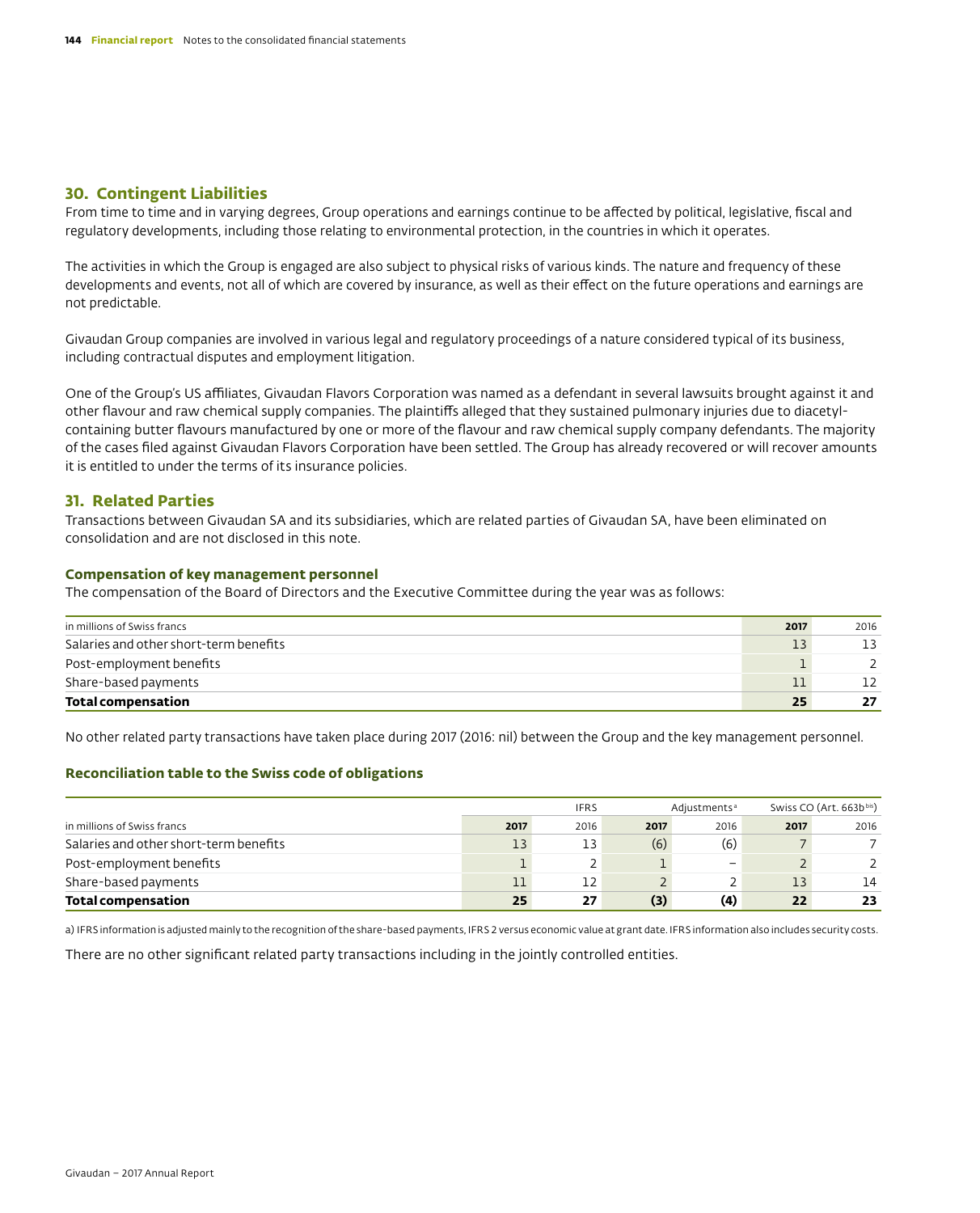## **32. Board of Directors and Executive Committee Compensation**

### **Compensation of members of the Board of Directors**

Compensation of Board members consists of Director fees, Committee fees and Restricted Share Units (RSUs). Fees are paid at the end of each year in office completed. RSUs give participants the right to receive Givaudan shares (or a cash equivalent in countries where securities laws prevent the offering of Givaudan securities) at the end of a three-year blocking period.

The Chairman of the Board does not receive any additional Board Membership or Committee fees. Similarly, a Committee Chairman does not receive any additional Committee Membership fees. Each Board member receives an additional amount of CHF 10,000 to cover out-of-pocket expenses. This amount is paid for the coming year in office. The RSUs are also granted for the same period. The compensation paid to the Board members for the reporting period is shown in the table below:

| 2017<br>in Swiss francs             | Calvin<br>Grieder<br>Chairman <sup>e</sup> | Victor<br><b>Balli<sup>e</sup></b> | Prof. Dr-Ing.<br>Werner<br><b>Bauer</b> <sup>e</sup> | Lilian<br><b>Biner</b> <sup>e</sup> | Michael<br>Carlos <sup>e</sup> | Ingrid<br>Deltenre <sup>e</sup> | Thomas<br>Rufer <sup>e</sup> | Dr Jürg<br>Witmer | Total<br>2017 <sup>a</sup> |
|-------------------------------------|--------------------------------------------|------------------------------------|------------------------------------------------------|-------------------------------------|--------------------------------|---------------------------------|------------------------------|-------------------|----------------------------|
| Director fees <sup>b</sup>          | 325.000                                    | 100.000                            | 100,000                                              | 100.000                             | 100.000                        | 100,000                         | 100.000                      | 100.000           | 1,025,000                  |
| Committee fees <sup>b</sup>         | 61,250                                     | 43.750                             | 65,000                                               | 31,250                              | 58.750                         | 50,000                          | 55,000                       | 10.000            | 375,000                    |
| Total fixed (cash)                  | 386,250                                    | 143,750                            | 165,000                                              | 131.250                             | 158,750                        | 150,000                         | 155.000                      | 110,000           | 1,400,000                  |
| Number of RSUs granted <sup>c</sup> | 360                                        | 90                                 | 90                                                   | 90                                  | 90                             | 90                              | 90                           | -                 | 900                        |
| Value at grant <sup>d</sup>         | 583,776                                    | 145,944                            | 145.944                                              | 145.944                             | 145,944                        | 145.944                         | 145.944                      | -                 | 1.459.440                  |
| Total compensation                  | 970.026                                    | 289.694                            | 310.944                                              | 277.194                             | 304.694                        | 295.944                         | 300.944                      | 110,000           | 2.859.440                  |

a) Represents total compensation for the Board of Director paid in respect of the reporting year, reported in accordance with the accrual principle.

b) Represents Director and Committee fees paid in respect of the reporting year, reported in accordance with the accrual principle.

c) RSUs vest on 15 April 2020.

d) Economic value at grant according to IFRS methodology, with no discount applied for the vesting period.

e) The function of each member of the Board of Directors are indicated on pages 63-65 in the Corporate Governance section of the 2017 Annual Report.

f) Retired at the Annual General Meeting in March 2017.

Estimated social security charges based on 2017 compensation amounted to CHF 205,000 (2016: CHF 221,000). In addition to the above, payments to Board members for out-of-pocket expenses amounted to CHF 70,000 (2016: 70,000).

| Total<br>compensation 1,021.196        |                                            | 35.000                           | 239.049                        | 310,299                                       | 295.299                             | 285.299                        | 295.299                         | 295.299                        | 31.250                           |                              | 300.299 3.108.289          |
|----------------------------------------|--------------------------------------------|----------------------------------|--------------------------------|-----------------------------------------------|-------------------------------------|--------------------------------|---------------------------------|--------------------------------|----------------------------------|------------------------------|----------------------------|
| Value at grant <sup>d</sup>            | 581,196                                    | -                                | 145,299                        | 145,299                                       | 145.299                             | 145.299                        | 145.299                         | 145,299                        | -                                |                              | 145,299 1,598,289          |
| Number of<br>RSUs granted <sup>c</sup> | 340                                        | -                                | 85                             | 85                                            | 85                                  | 85                             | 85                              | 85                             | $\overline{\phantom{0}}$         | 85                           | 935                        |
| Total fixed<br>(cash)                  | 440,000                                    | 35,000                           | 93.750                         | 165.000                                       | 150.000                             | 140.000                        | 150.000                         | 150.000                        | 31.250                           |                              | 155,000 1.510,000          |
| Committee<br>fees <sup>b</sup>         | 40.000                                     | 10.000                           | 18.750                         | 65.000                                        | 50.000                              | 40.000                         | 50.000                          | 50.000                         | 6,250                            | 55,000                       | 385,000                    |
| Director fees <sup>b</sup>             | 400,000                                    | 25.000                           | 75,000                         | 100.000                                       | 100.000                             | 100.000                        | 100.000                         | 100.000                        | 25,000                           |                              | 100.000 1.125.000          |
| 2016<br>in Swiss francs                | Dr Jürg<br>Witmer<br>Chairman <sup>g</sup> | André<br>Hoffmann <sup>f,g</sup> | Victor<br>Balli <sup>e,g</sup> | Prof. Dr-Ing.<br>Werner<br>Bauer <sup>g</sup> | Lilian<br><b>Biner</b> <sup>g</sup> | Michael<br>Carlos <sup>g</sup> | Ingrid<br>Deltenre <sup>g</sup> | Calvin<br>Grieder <sup>g</sup> | Peter<br>Kappeler <sup>f,g</sup> | Thomas<br>Rufer <sup>g</sup> | Total<br>2016 <sup>a</sup> |

a) Represents total compensation for the Board of Director paid in respect of the reporting year, reported in accordance with the accrual principle.

b) Represents Director and Committee fees paid in respect of the reporting year, reported in accordance with the accrual principle.

c) RSUs vest on 15 April 2019.

d) Economic value at grant according to IFRS methodology, with no discount applied for the vesting period.

e) Elected at the Annual General Meeting in March 2016.

f) Retired at the Annual General Meeting in March 2016.

g) The function of each member of the Board of Directors are indicated on pages 80-84 in the Corporate Governance section of the 2016 Annual Report.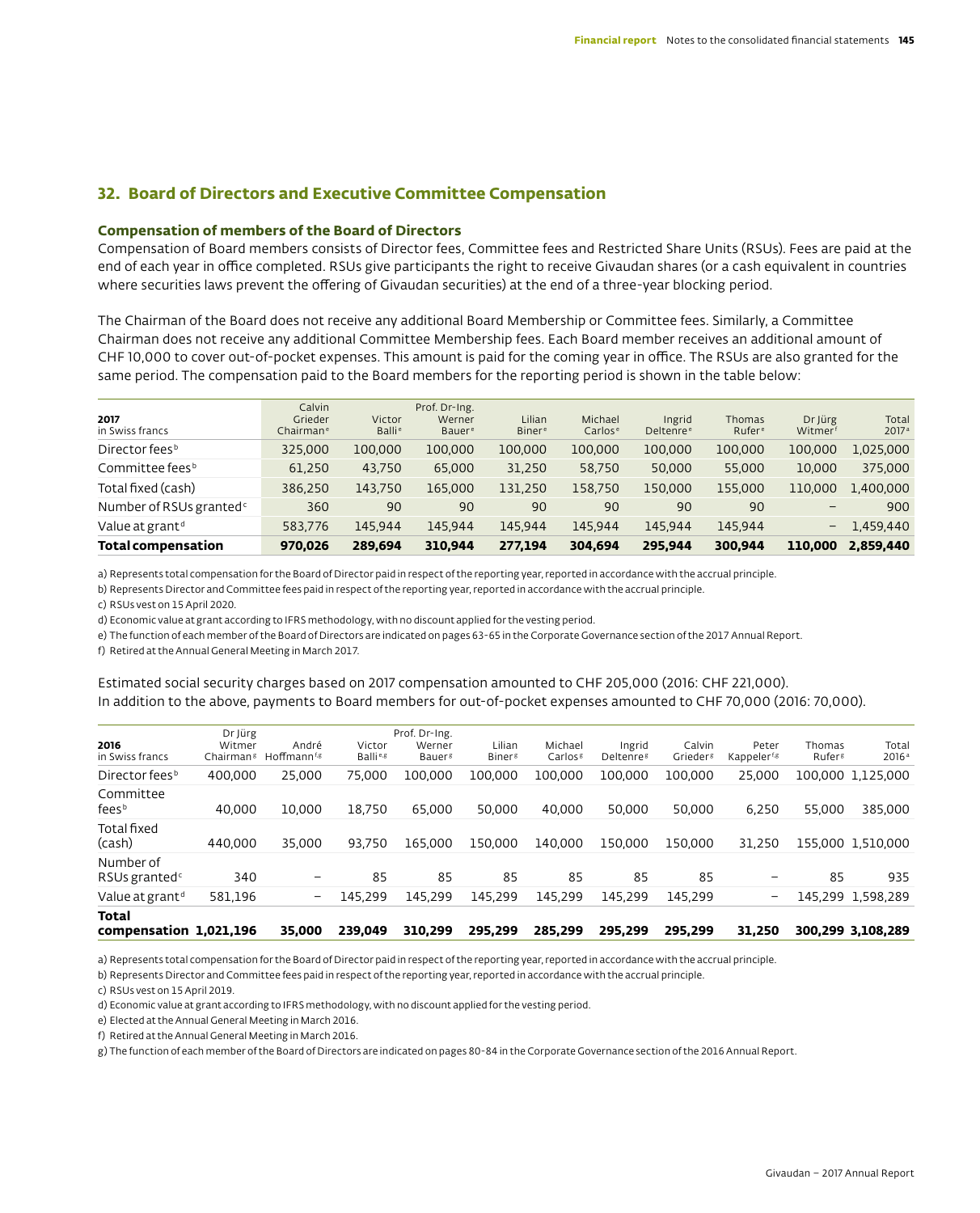#### **Other compensation, fees and loans to members or former members of the Board**

No additional compensation or fees were paid to any member of the Board. No Board member or related parties had any loan outstanding as of 31 December 2017.

### **Special compensation of members of the Board who left the company during the reporting period**

No such compensation was incurred during the reporting period.

### **Compensation of members of the Executive Committee**

The compensation of the Executive Committee during the year was as follows:

|                                                   |                                   |                            | Executive<br>Committee                          | Executive<br>Committee                          |               |               |
|---------------------------------------------------|-----------------------------------|----------------------------|-------------------------------------------------|-------------------------------------------------|---------------|---------------|
| in Swiss francs                                   | Gilles Andrier<br><b>CEO 2017</b> | Gilles Andrier<br>CEO 2016 | members<br>(excluding CEO) <sup>a</sup><br>2017 | members<br>(excluding CEO) <sup>b</sup><br>2016 | Total<br>2017 | Total<br>2016 |
| Base salary                                       | 1,045,952                         | 1,035,599                  | 3,970,375                                       | 3,819,306                                       | 5,016,327     | 4,854,905     |
| Pension benefits <sup>c</sup>                     | 445,076                           | 442,705                    | 1,048,011                                       | 1,558,506                                       | 1,493,087     | 2,001,211     |
| Other benefits <sup>d</sup>                       | 114,688                           | 111,061                    | 800,451                                         | 792,134                                         | 915,139       | 903,195       |
| Total fixed compensation                          | 1,605,716                         | 1,589,365                  | 5,818,837                                       | 6,169,946                                       | 7,424,553     | 7,759,311     |
| Annual incentive <sup>e</sup>                     | 977,142                           | 944,804                    | 2,513,556                                       | 2,342,717                                       | 3,490,698     | 3,287,521     |
| Number of performance shares granted <sup>f</sup> | 1,777                             | 1,686                      | 5,549                                           | 5,441                                           | 7,326         | 7,127         |
| Value at grant <sup>g</sup>                       | 2,881,583                         | 2,882,048                  | 8,998,258                                       | 9,300,845                                       | 11,879,841    | 12,182,893    |
| Total variable compensation                       | 3,858,725                         | 3,826,852                  | 11,511,814                                      | 11,643,562                                      | 15,370,539    | 15,470,414    |
| <b>Total compensation</b>                         | 5,464,441                         | 5,416,217                  | 17,330,651                                      | 17,813,508                                      | 22,795,092    | 23,229,725    |
|                                                   |                                   |                            |                                                 |                                                 |               |               |
| Employer social security <sup>h</sup>             | 442,000                           | 438.000                    | 1,413,000                                       | 1,427,000                                       | 1,855,000     | 1,865,000     |

a) Represents (a) full year compensation of seven Executive Committee members, (b) partial year compensation of the outgoing Chief Financial Officer, Matthias Währen, who stepped down from his role on 1 January 2017 and retired on 30 June 2017 and (c) full year compensation for Joe Fabbri who stepped down from his Executive Committee role on 1 July 2017 and retired on 31 December 2017.

b) Represents full year compensation of eight Executive Committee members and partial year compensation of one new Executive Committee members who was appointed on 1 August 2016.

c) Company contributions to broad-based pension and retirement savings plans and annualised expenses accrued for supplementary executive retirement benefit.

d) Represents annual value of health and welfare plans, international assignment benefits and other benefits in kind.

e) Annual incentive accrued in reporting period based on performance in the reporting period.

f) 2017 Performance shares vest on 15 April 2020, 2016 Performance shares vest on 15 April 2019.

g) Value at grant calculated according to IFRS methodology and based on 100% achievement of performance targets.

h) 2017 estimated social security charges based on 2017 compensation; 2016 estimated social security charges based on 2016 compensation.

#### **Other compensation, fees and loans to members or former members of the Executive Committee**

No other compensation or fees were accrued for or paid to any member or former member of the Executive Committee during the reporting period. No member or former member of the Executive Committee or related parties had any loan outstanding as of 31 December 2017.

#### **Special compensation of Executive Committee members who left the company during the reporting period**

Matthias Währen retired from his role as Chief Financial Officer on 30 June 2017. He did not receive any special compensation as a result of his retirement. All compensation is included in the compensation table above.

### **Ownership of shares and unvested share rights**

Details on the Givaudan share based payment plans are described in Note 9.

As per 31 December 2017, the Chairman and other Board members including persons closely connected to them held 3,360 Givaudan shares in total. For further details, please refer to the following table on the next page showing:

- The shares held individually by each Board member as per 31 December 2017.
- The RSUs that were granted in 2015-2017 and were still owned by members of the Board as per 31 December 2017.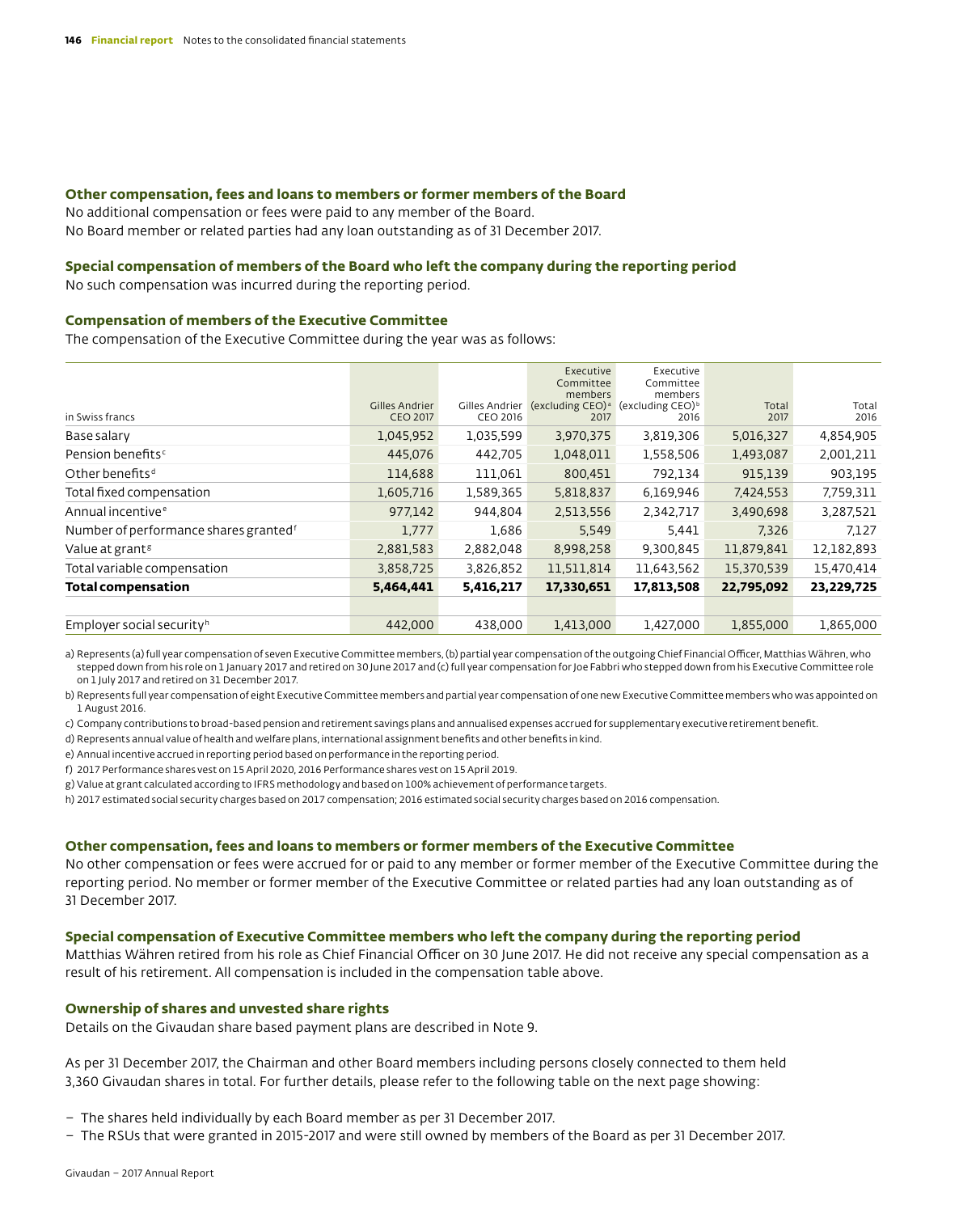| 2017<br>in numbers         | Shares | Unvested<br><b>RSUS</b> |
|----------------------------|--------|-------------------------|
| Calvin Grieder, Chairman   | 119    | 536                     |
| Victor Balli               |        | 175                     |
| Prof. Dr-Ing. Werner Bauer | 1,089  | 266                     |
| Lilian Biner               | 496    | 266                     |
| Michael Carlos             | 921    | 266                     |
| Ingrid Deltenre            | 26     | 266                     |
| Thomas Rufer               | 709    | 266                     |
| <b>Total 2017</b>          | 3,360  | 2,041                   |
| <b>Total 2016</b>          | 5,546  | 2,797                   |

The company is not aware of any other ownership of shares, share options/option rights, RSUs or performance shares as per 31 December 2017 by persons closely connected to members of the Board.

The Chief Executive Officer and other members of the Executive Committee, including persons closely connected to them, held 6,423 Givaudan shares. For further details, please refer to the table below showing:

- The shares held individually by each member of the Executive Committee as per 31 December 2017.
- The unvested performance shares that were granted in 2015-2017 and were still owned by members of the Executive Committee as per 31 December 2017.

| 2017<br>in numbers  | Shares | Unvested<br>performance<br>shares |
|---------------------|--------|-----------------------------------|
| Gilles Andrier, CEO | 3,300  | 4,909                             |
| Tom Hallam          | 220    | 1,014                             |
| Mauricio Graber     | 750    | 2,817                             |
| Maurizio Volpi      | 785    | 2,313                             |
| Simon Halle-Smith   | 105    | 1,277                             |
| Willem Mutsaerts    | 199    | 1,361                             |
| Anne Tayac          | 110    | 917                               |
| Chris Thoen         | 685    | 1,337                             |
| <b>Total 2017</b>   | 6,154  | 15,945                            |
| <b>Total 2016</b>   | 4,460  | 19,278                            |

No member of the Executive Committee held any share options or option rights as at 31 December 2017 (31 December 2016: no member of the Executive Committee held any share options or option rights).

One person closely connected to a member of the Executive Committee owned 269 unvested Performance Shares as at 31 December 2017.

The company is not aware of any other ownership of shares, share options/option rights, RSUs or performance shares as per 31 December 2017 by persons closely connected to members of the Executive Committee.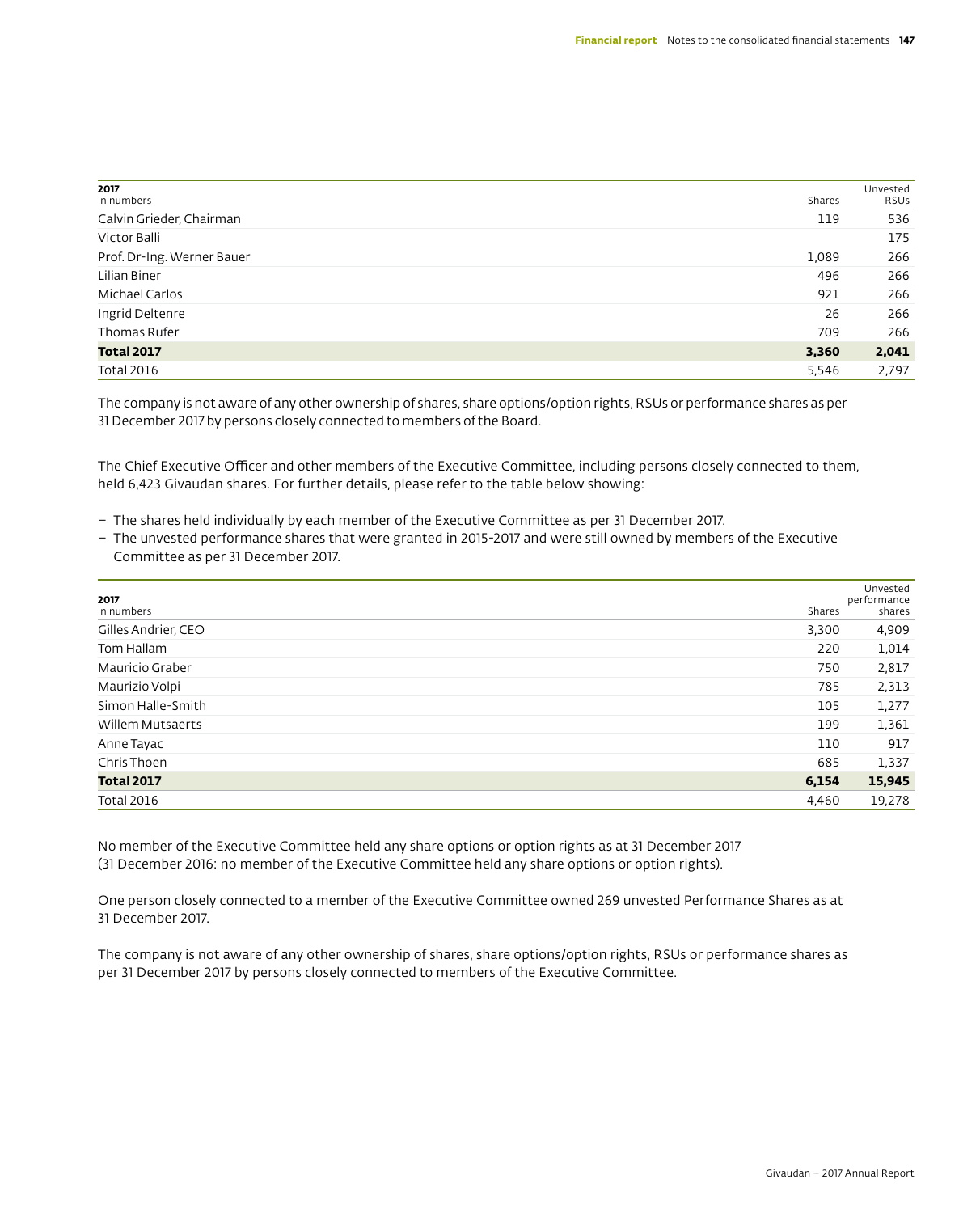# **33. List of Principal Group Companies**

The following are the principal companies fully owned by the Group. Share capital is shown in thousands of currency units:

|                          | Givaudan SA                                               | CHF        | 92,336    |
|--------------------------|-----------------------------------------------------------|------------|-----------|
|                          | Givaudan Suisse SA                                        | CHF        | 4,000     |
|                          | Givaudan Finance SA                                       | CHF        | 100,000   |
|                          | Givaudan International SA                                 | CHF        | 100       |
| Switzerland              | Induchem AG                                               | CHF        | 500       |
|                          | Vamara Holding SA                                         | CHF        | 100       |
|                          | Givaudan Treasury International SA                        | CHF        | 1,000     |
|                          | Fondation Givaudan                                        |            |           |
|                          | Givaudan Argentina SA                                     | ARS        | 9,000     |
| Argentina                | Givaudan Argentina Servicios SA                           | ARS        | 7,000     |
| Australia                | Givaudan Australia Pty Ltd                                | <b>AUD</b> | 35,812    |
| Austria                  | Givaudan Austria GmbH                                     | <b>EUR</b> | 40        |
|                          | FF Holdings (Bermuda) Ltd                                 | <b>USD</b> | 12        |
|                          | Givaudan International Ltd                                | <b>USD</b> |           |
| Bermuda                  | FF Insurance Ltd                                          |            | 12        |
|                          |                                                           | CHF        | 170       |
| Brazil                   | Givaudan do Brasil Ltda                                   | <b>BRL</b> | 133,512   |
| Canada                   | Givaudan Canada Co                                        | CAD        | 12,901    |
| Chile                    | Givaudan Chile Ltda                                       | <b>CLP</b> | 5,000     |
|                          | Givaudan Fragrances (Shanghai) Ltd                        | <b>USD</b> | 7,750     |
|                          | Givaudan Flavors (Shanghai) Ltd                           | <b>USD</b> | 10,783    |
| China                    | Givaudan Specialty Products (Shanghai) Ltd                | <b>USD</b> | 12,000    |
|                          | Givaudan Hong Kong Ltd                                    | <b>HKD</b> | 7,374     |
|                          | Givaudan Flavors (Nantong) Ltd                            | <b>USD</b> | 35,500    |
| Colombia                 | Givaudan Colombia SA                                      | COP        | 6,965,925 |
| Czech Republic           | Givaudan CR, s.r.o.                                       | <b>CZK</b> | 200       |
|                          | Givaudan Egypt SAE                                        | <b>USD</b> | 11,360    |
| Egypt                    | Givaudan Egypt Fragrances LLC                             | EGP        | 50        |
|                          | Givaudan France SAS                                       | <b>EUR</b> | 5,006     |
| France                   | <b>Activ International SAS</b>                            | <b>EUR</b> | 1,925     |
|                          | Givaudan Deutschland GmbH                                 | <b>EUR</b> | 4,100     |
| Germany                  |                                                           |            |           |
| Hungary                  | Givaudan Hungary Kft                                      | <b>EUR</b> | 15        |
|                          | Givaudan Business Solutions Kft                           | <b>EUR</b> | 12        |
| India                    | Givaudan (India) Private Ltd                              | <b>INR</b> | 87,330    |
| Indonesia                | P.T. Givaudan Indonesia                                   | <b>IDR</b> | 2,608,000 |
| Italy                    | Givaudan Italia SpA                                       | <b>EUR</b> | 520       |
| Japan                    | Givaudan Japan K.K.                                       | JPY        | 1,000,000 |
| Korea                    | Givaudan Korea Ltd                                        | <b>KRW</b> | 550,020   |
|                          | Givaudan Business Solutions Asia Pacific Sdn.Bhd          | <b>MYR</b> | 2,000     |
| Malaysia                 | Givaudan Flavours & Fragrances Malaysia Sdn. Bhd          | <b>MYR</b> | 3,981     |
| Mexico                   | Givaudan de Mexico SA de CV                               | <b>MXN</b> | 53,611    |
|                          | Givaudan Nederland B.V.                                   | <b>EUR</b> | 402       |
| Netherlands              | Vika B.V.                                                 | <b>EUR</b> | 18        |
|                          | Virgula B.V.                                              | <b>EUR</b> | 18        |
| New Zealand              | Givaudan NZ Ltd                                           | <b>NZD</b> | 71        |
| Nigeria                  | Givaudan (Nigeria) Ltd                                    | <b>NGN</b> | 10,000    |
|                          | Givaudan Peru SAC                                         | PEN        | 25        |
| Peru                     | Activ International SAC                                   | PEN        |           |
|                          |                                                           |            | 14,043    |
| Poland                   | Givaudan Polska Sp. Z.o.o.                                | <b>PLN</b> | 50        |
| Russia                   | Givaudan Rus LLC                                          | <b>RUB</b> | 9,000     |
| Singapore                | Givaudan Singapore Pte Ltd                                | SGD        | 24,000    |
| South Africa             | Givaudan South Africa (Pty) Ltd                           | ZAR        | 360,002   |
| Spain                    | Givaudan Iberica, SA                                      | <b>EUR</b> | 8,020     |
| Sweden                   | Givaudan North Europe AB                                  | <b>SEK</b> | 120       |
| Thailand                 | Givaudan (Thailand) Ltd                                   | THB        | 100,000   |
| Turkey                   | Givaudan Aroma Ve Esans Sanayi Ve Ticaret Limited Sirketi | <b>TRY</b> | 34        |
|                          | Givaudan UK Ltd                                           | GBP        | 70        |
| United Kingdom           | Major International Ltd                                   | GBP        | 50        |
|                          | Givaudan Holdings UK Ltd                                  | GBP        | 317,348   |
| United Arab Emirates     | Givaudan Middle East & Africa FZE                         | AED        | 1,000     |
|                          | Givaudan United States, Inc.                              | <b>USD</b> | 0.05      |
|                          | Givaudan Flavors Corporation                              | <b>USD</b> | 0.1       |
| United States of America | Givaudan Fragrances Corporation                           | <b>USD</b> | 0.1       |
|                          |                                                           |            | 0.1       |
|                          | Givaudan Flavors and Fragrances, Inc.                     | <b>USD</b> |           |
|                          | Activ International, Inc.                                 | <b>USD</b> | 15,938    |
| Venezuela                | Givaudan Venezuela SA                                     | VEF        | 4.5       |

GRI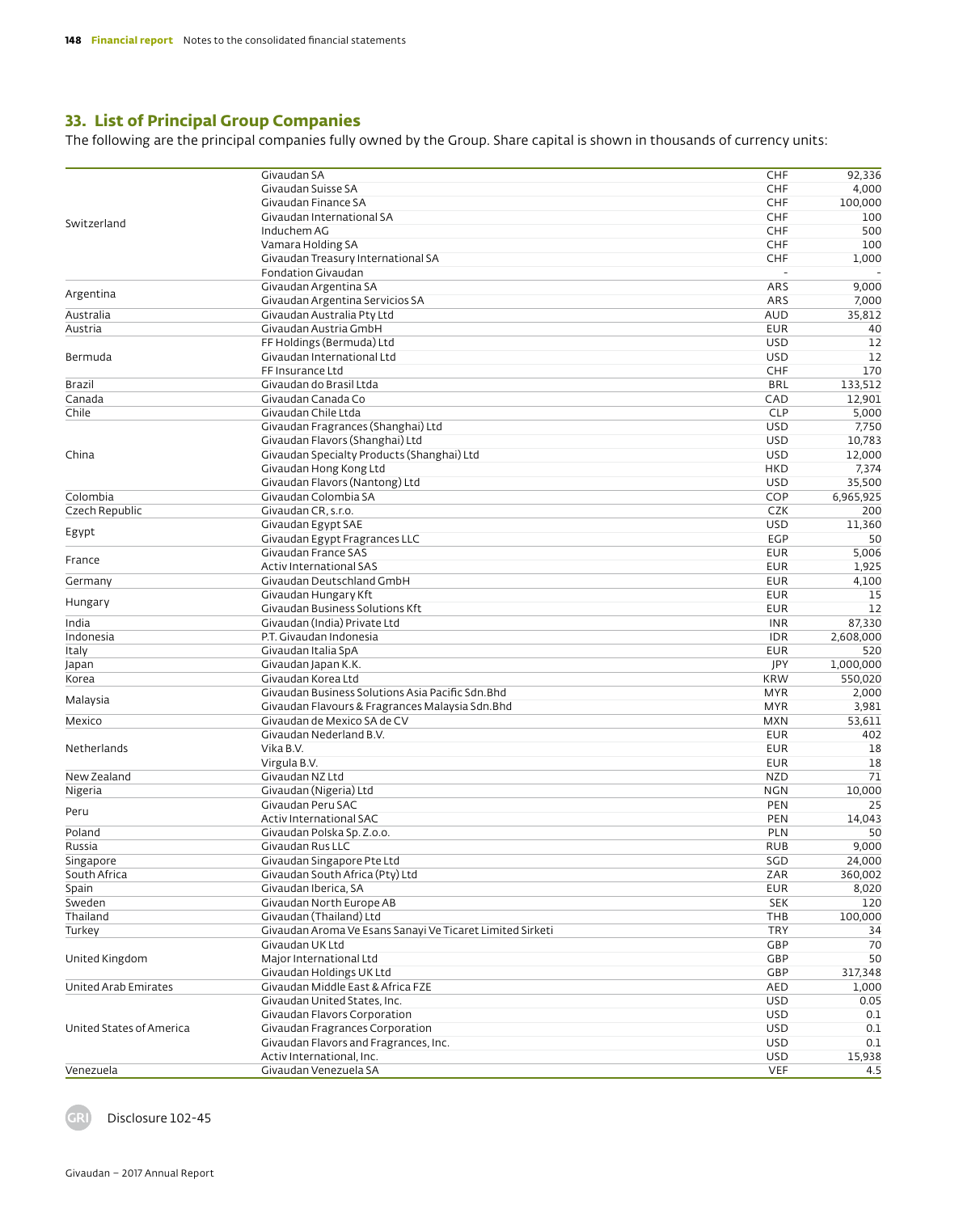# **34. Disclosure of the Process of Risk Assessment**

Risk management in Givaudan is an integral part of the business. It is a structured and continuous process of identifying, assessing and deciding on responses to risks. The reporting of the opportunities and threats that these risks create and how they might hinder the business in achieving its objectives is also part of managing risks.

Risk management is the responsibility of the Board of Directors, which delegates to the Executive Committee the management of the overall company risk management process. The Group actively promotes the continuous monitoring and management of risks at the operational management level.

The Givaudan Enterprise Risk Management Charter describes the principles, framework and process of the Givaudan Enterprise Risk Management, which ensure that material risks are identified, managed and reported. It defines the associated roles and responsibilities which are reflected in the delegated authorities. Enterprise Risk Management encompasses both the Fragrance and Flavour businesses, as well as Givaudan Group functions. It includes all types of risks in terms of their nature, their source or their consequences.

The process aims to be comprehensive, organised and documented in order to improve compliance with corporate governance regulations, guidelines and good practices; better understand the risk profile of the business; and provide additional risk-based management information for decision making.

The objectives of the Risk Management process are to continuously ensure and improve compliance with good corporate governance guidelines and practices as well as laws and regulations, where applicable; facilitate disclosure to key stakeholders of potential risks and the company's philosophy for dealing with them. At the same time, the process creates the awareness of all key executives of the magnitude of risks; provides risk-based management information for effective decision-making; and safeguard the values of the company and its assets, and protect the interests of shareholders.

Givaudan's management, at all levels, is accountable for ensuring the appropriateness, timeliness and adequacy of the risk analysis. Mitigation decisions are taken at individual and combined levels. This management is also responsible for implementing, tracking and reporting the risk mitigation directives of the Executive Committee, including periodic reporting to the Board.

The assessment is performed in collaboration between the Executive Committee, divisional and functional management teams and the Corporate Compliance Officer.

The Board of Directors' Audit Committee also promotes the effective communication between the Board, Givaudan's Executive Committee, other senior corporate functions and Corporate Internal Audit in order to foster openness and accountability.

Givaudan has carried out its annual review of internal controls over accounting and financial reporting. A risk assessment is performed throughout the Internal Control System for those identified risks which may arise from the accounting and financial reporting. Then, relevant financial reporting controls are defined for each risk.

# **35. Other information**

On September 2017, as part of its 2020 strategy to strength capabilities in naturals and presence in Brazil, Givaudan announced the acquisition of Centroflora's Nutrition Division (i.e.Centroflora Nutra). With headquarters and a manufacturing facility in Botucatu (Brazil), Centroflora Nutra employs about 116 people and exports products globally.

On December 2017, as part of its 2020 strategy to expand the capabilities of its fragrance business, Givaudan announced that it has entered into exclusive negotiations to acquire Expressions Parfumées, a French fragrance creation house. Expressions Parfumées is based in Grasse (France), and also operates throughout Europe, Africa and the Middle East. The Company employs about 200 people globally.

As the closing of the acquisitions is expected for 2018, the proposal of those has no impact on the financial statements to December 2017.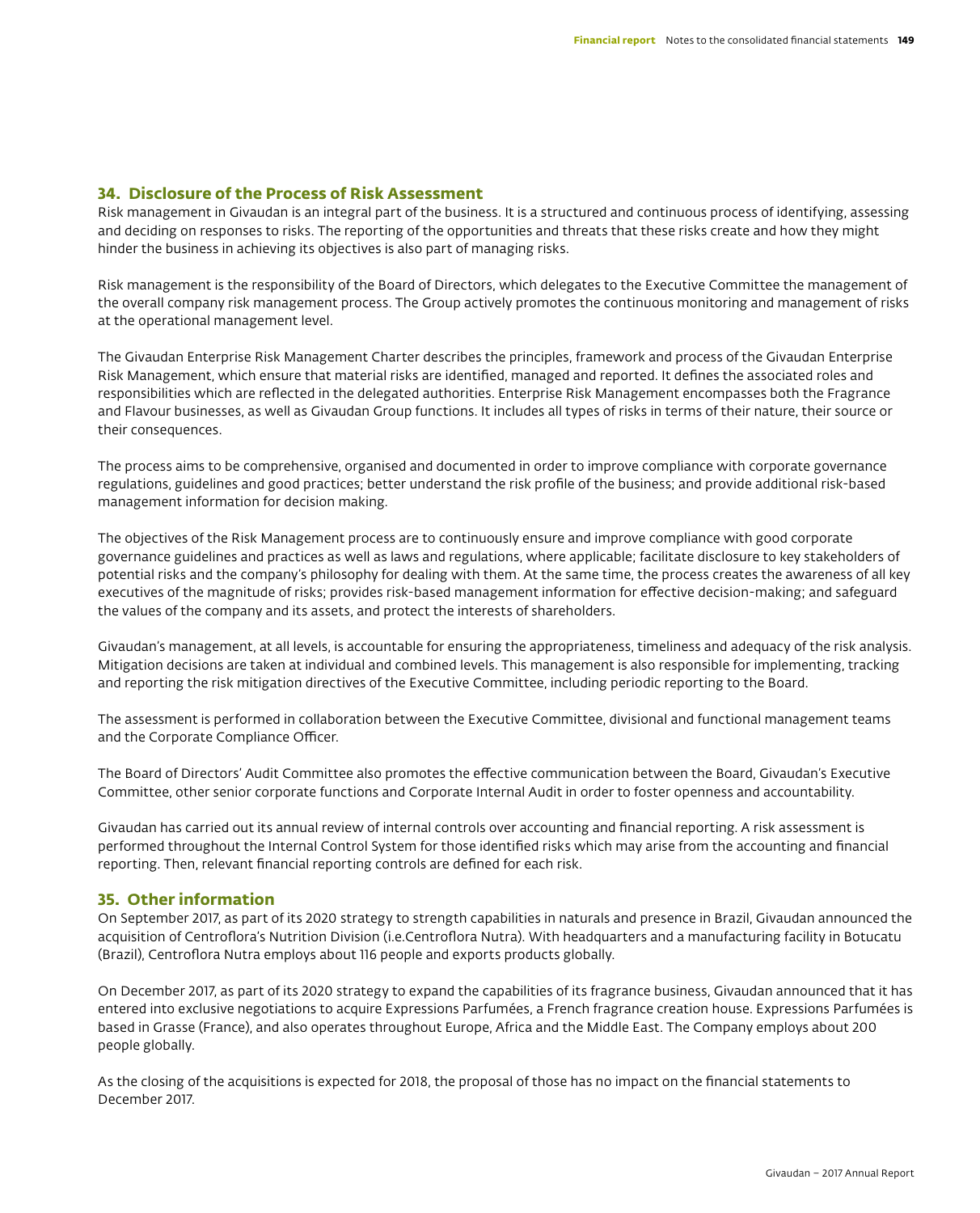Deloitte SA Rue du Pré-de-la-Bichette 1 1202 Geneva Switzerland

Phone: +41 (0)58 279 8000 Fax: +41 (0)58 279 8800 www.deloitte.ch

**Statutory Auditor's Report To the General Meeting of GIVAUDAN SA, Vernier**

# **Report on the Audit of the Consolidated Financial Statements**

### **Opinion**

We have audited the consolidated financial statements of Givaudan SA and its subsidiaries (the Group), which comprise the consolidated income statement, consolidated statement of comprehensive income, consolidated statement of financial position, consolidated statement of changes in equity, consolidated statement of cash flows for the year ended 31 December 2017, and notes to the consolidated financial statements, including a summary of significant accounting policies.

In our opinion the accompanying consolidated financial statements, presented on pages 94 to 149, give a true and fair view of the consolidated financial position of the Group as at 31 December 2017, and its consolidated financial performance and its consolidated cash flows for the year then ended in accordance with International Financial Reporting Standards (IFRS) and comply with Swiss law.

### **Basis for Opinion**

We conducted our audit in accordance with Swiss law, International Standards on Auditing (ISAs) and Swiss Auditing Standards. Our responsibilities under those provisions and standards are further described in the Auditor's Responsibilities for the Audit of the Consolidated Financial Statements section of our report. We are independent of the Group in accordance with the provisions of Swiss law and the requirements of the Swiss audit profession, as well as the IESBA Code of Ethics for Professional Accountants, and we have fulfilled our other ethical responsibilities in accordance with these requirements.

We believe that the audit evidence we have obtained is sufficient and appropriate to provide a basis for our opinion.

### **Our Audit Approach**

#### **Summary**

| Key audit matters | Based on our audit scoping, we identified the following key audit matters:<br>- Taxation;<br>- Pension; and<br>- Acquisition accounting.                                                                                                                                                                                                               |
|-------------------|--------------------------------------------------------------------------------------------------------------------------------------------------------------------------------------------------------------------------------------------------------------------------------------------------------------------------------------------------------|
| Materiality       | Based on our professional judgment we determined materiality for the Group as a whole to be<br>CHF 57 million.                                                                                                                                                                                                                                         |
| <b>Scoping</b>    | Based on our understanding of Givaudan's operations, we have defined 11 countries that are in scope<br>for group reporting purposes. We have requested these countries to perform audit procedures to<br>address the risks identified in our risk assessment phase. Coverage on Group sales, operating income<br>and total assets are disclosed below. |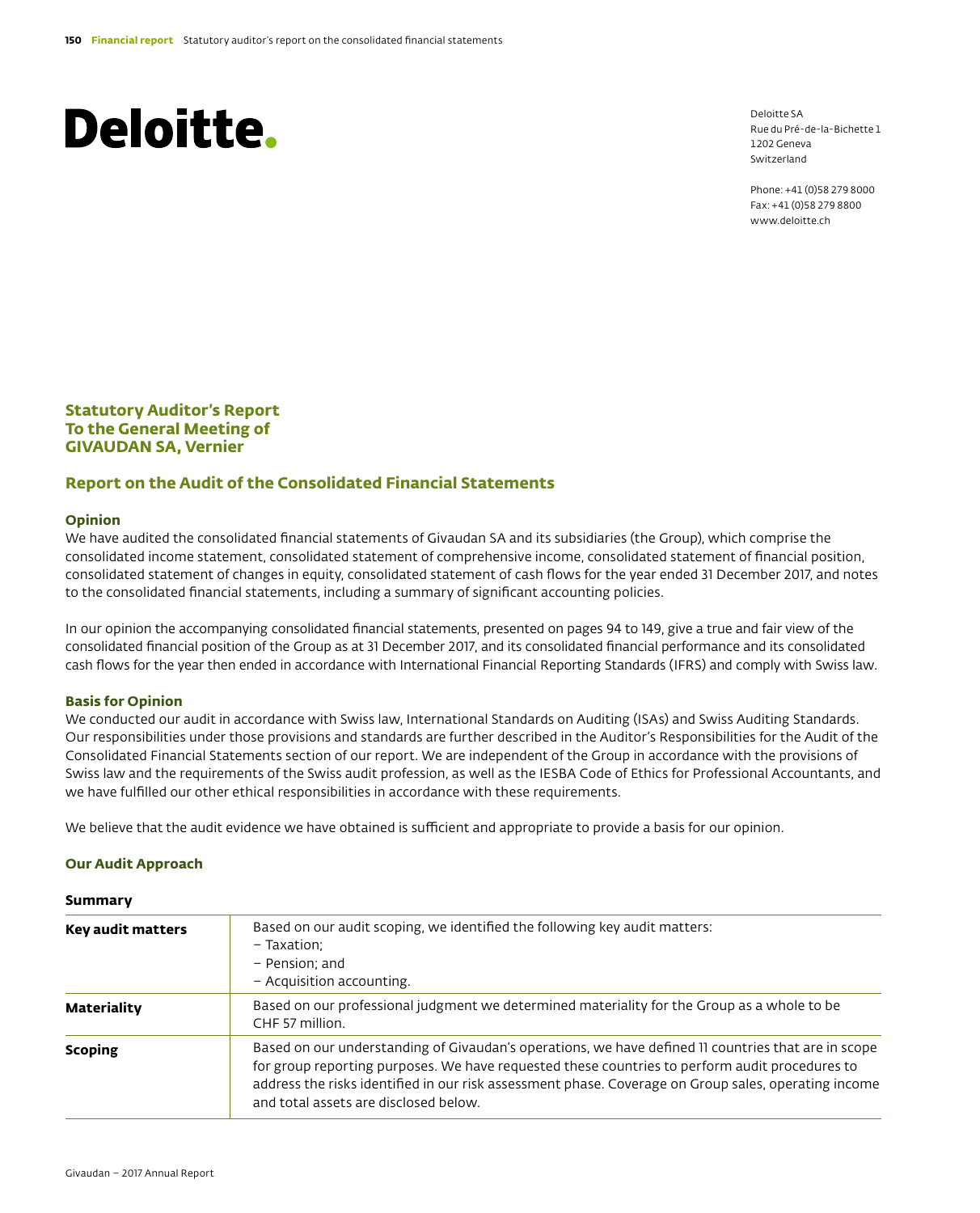## **Key Audit Matters**

Key audit matters are those matters that, in our professional judgment, were of most significance in our audit of the consolidated financial statements of the current period. These matters were addressed in the context of our audit of the consolidated financial statements as a whole, and in forming our opinion thereon, and we do not provide a separate opinion on these matters.

## **Taxation**

| <b>Key Audit Matter</b>                                                                                                                                                                                                                                                                                                                                                                                                                                                                                                                                                                                                                                                                                                                                                                                                                                                                                                                                                                                                                                                                                                                                                                                                                                                                                                                                                                       | How the scope of our audit responded<br>to the Key Audit Matter                                                                                                                                                                                                                                                                                                                                                                                                                                                                                                                                                                                                                                                                                                                                                                                                                                                                                                                                                                                                                                                                                                                                                                                                                                                                                                                                                                                                                                                                                                                                                                                                                                                                                                                                                                                                                                                                                                                                                                                                                                                          |
|-----------------------------------------------------------------------------------------------------------------------------------------------------------------------------------------------------------------------------------------------------------------------------------------------------------------------------------------------------------------------------------------------------------------------------------------------------------------------------------------------------------------------------------------------------------------------------------------------------------------------------------------------------------------------------------------------------------------------------------------------------------------------------------------------------------------------------------------------------------------------------------------------------------------------------------------------------------------------------------------------------------------------------------------------------------------------------------------------------------------------------------------------------------------------------------------------------------------------------------------------------------------------------------------------------------------------------------------------------------------------------------------------|--------------------------------------------------------------------------------------------------------------------------------------------------------------------------------------------------------------------------------------------------------------------------------------------------------------------------------------------------------------------------------------------------------------------------------------------------------------------------------------------------------------------------------------------------------------------------------------------------------------------------------------------------------------------------------------------------------------------------------------------------------------------------------------------------------------------------------------------------------------------------------------------------------------------------------------------------------------------------------------------------------------------------------------------------------------------------------------------------------------------------------------------------------------------------------------------------------------------------------------------------------------------------------------------------------------------------------------------------------------------------------------------------------------------------------------------------------------------------------------------------------------------------------------------------------------------------------------------------------------------------------------------------------------------------------------------------------------------------------------------------------------------------------------------------------------------------------------------------------------------------------------------------------------------------------------------------------------------------------------------------------------------------------------------------------------------------------------------------------------------------|
| The Group operates in a large number of different jurisdictions<br>and is therefore subject to many tax regimes with differing<br>rules and regulations. As described in the Summary of<br>Significant Accounting Policies in Note 2 and in Note 3 on<br>Critical Accounting Estimates and Judgments, significant<br>judgment is required in determining provision for income<br>taxes, both current and deferred, as well as the assessment of<br>provisions for uncertain tax positions including estimates of<br>interest and penalties where appropriate.<br>The effective tax rate of the group decreased from 18% in 2016<br>to 9% in 2017. The Consolidated Statement of Financial<br>Position includes current tax assets of CHF 32 million, current<br>tax liabilities of CHF 49 million, together with deferred tax<br>assets of CHF 207 million and deferred tax liabilities of<br>CHF 99 million. The tax expense recognised in the<br>Consolidated Income Statement amounts to CHF 75 million.<br>Details of all current and deferred tax balances are disclosed in<br>Note 16 to the consolidated financial statements.<br>Due to their significance to the financial statements as a<br>whole, combined with the judgment and estimation required<br>to determine their values, the evaluation of current and<br>deferred tax balances is considered to be a key audit matter. | We discussed with management the adequate<br>implementation of Group policies and controls regarding<br>current and deferred tax, as well as the reporting of uncertain<br>tax positions.<br>We evaluated the design and implementation of controls in<br>respect of provisions for current tax and the recognition and<br>recoverability of deferred tax assets. We examined the<br>procedures in place for the current and deferred tax<br>calculations for completeness and valuation and audited the<br>related tax computations and estimates in the light of our<br>knowledge of the tax circumstances. Our work was<br>conducted with the support of our tax specialists.<br>We performed an assessment of the material components<br>impacting the Group's tax expense, balances and exposures,<br>including the impact of the United States of America tax<br>reform. We reviewed and challenged the information reported<br>by components with the support of our own local tax<br>specialists, where appropriate. With the support of our tax<br>specialists at group level, we verified the consolidation and<br>analysis of tax balances. We considered management's<br>assessment of the validity and adequacy of provisions for<br>uncertain tax positions, evaluating the basis of assessment<br>and reviewing relevant correspondence and legal advice<br>where available including any information regarding similar<br>cases with the relevant tax authorities. In respect of deferred<br>tax assets and liabilities, we assessed the appropriateness of<br>management's assumptions and estimates, including the<br>likelihood of generating sufficient future taxable income to<br>support deferred tax assets for tax losses carried forward as<br>disclosed in Note 16 of CHF 6 million.<br>We validated the appropriateness and completeness of the<br>related disclosures in Note 16 to the consolidated financial<br>statements. Based on the procedures performed above, we<br>obtained sufficient audit evidence to corroborate<br>management's estimates regarding current and deferred tax |

balances and provisions for uncertain tax positions.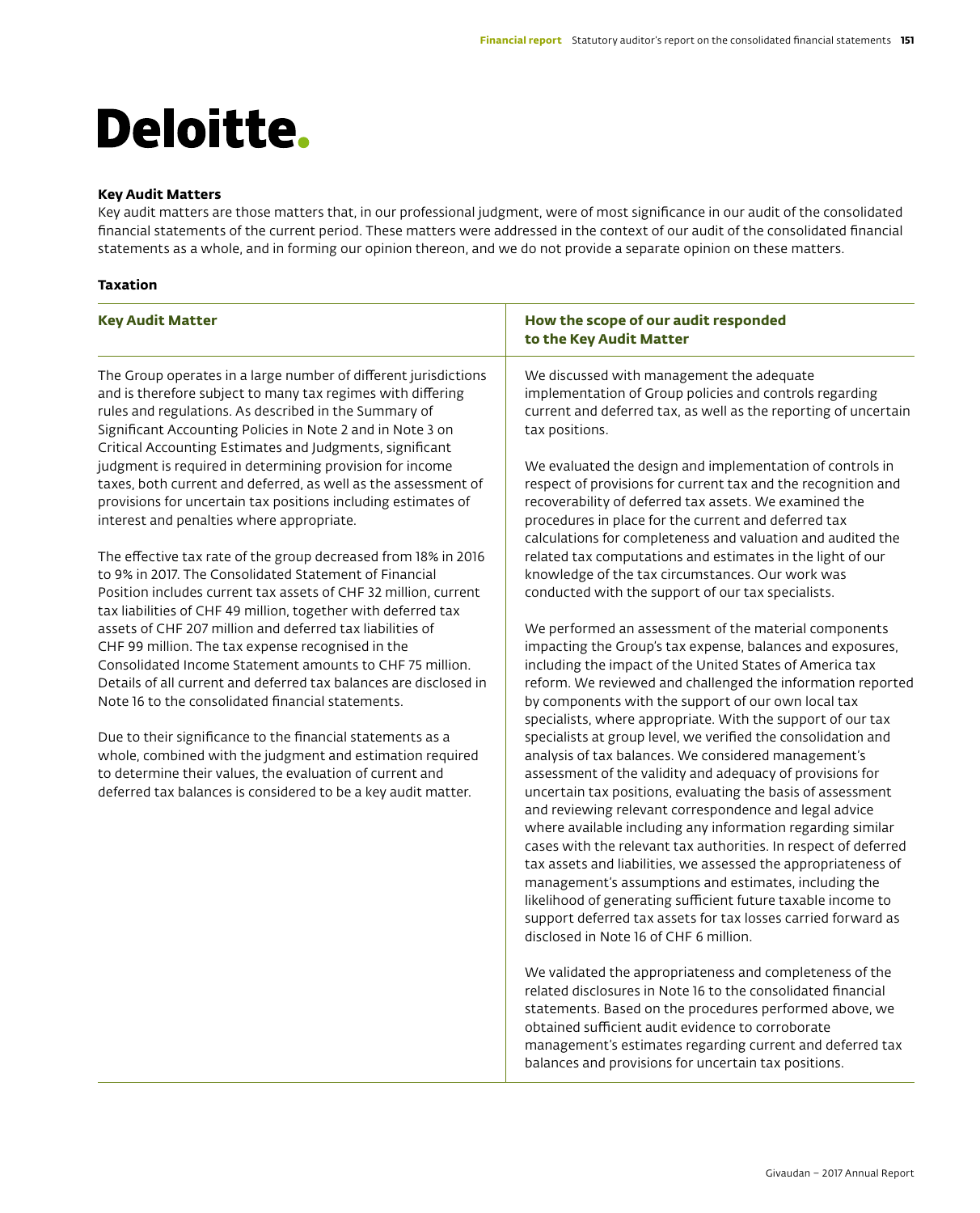## **Pension**

| <b>Key Audit Matter</b>                                                                                                                                                                                                                         | How the scope of our audit responded<br>to the Key Audit Matter                                                                                                                                                                                                                                         |
|-------------------------------------------------------------------------------------------------------------------------------------------------------------------------------------------------------------------------------------------------|---------------------------------------------------------------------------------------------------------------------------------------------------------------------------------------------------------------------------------------------------------------------------------------------------------|
| As described in the Summary of Significant Accounting<br>Policies in Note 2 and in Note 3 on Critical Accounting<br>Estimates and Judgments, significant judgment is required in                                                                | We evaluated the design and implementation of controls in<br>respect of pension accounting.                                                                                                                                                                                                             |
| determining the calculation of the present value of defined<br>benefit obligations requiring financial and demographic<br>assumptions. In addition, changes to the post-employment<br>benefit liability may be accounted through the income     | We discussed with management the adequate<br>implementation of Group policies and controls regarding the<br>asset valuation and the pension obligation valuation.                                                                                                                                       |
| statement or through other comprehensive income which<br>adds to the complexity.                                                                                                                                                                | With support from our own pension specialists, we have<br>discussed with Group's actuary and challenged key<br>assumptions underpinning the valuation of the pension plans                                                                                                                              |
| The Group operates a number of defined benefit and defined<br>contribution plans throughout the world. As disclosed in Note                                                                                                                     | at the end of 2017.                                                                                                                                                                                                                                                                                     |
| 8 to the consolidated financial statements, total plan assets<br>amount to CHF 1'640 million, total post-employment funded<br>obligations to CHF 2'184 million and post-employment<br>unfunded obligations to CHF 85 million.                   | Specifically we challenged the discount rate, inflation and<br>mortality assumptions applied in the calculation and<br>benchmarked the assumptions applied against comparable<br>third party data and assessed the appropriateness of the<br>assumptions in the context of the Group's own position. We |
| The defined benefit obligations recognised in the Consolidated<br>Statement of Financial Position represent the present value of<br>defined benefit obligations calculated annually by<br>independent actuaries. These actuarial valuations are | found them to be within an acceptable range. We tested the<br>data used in the valuation of the pension plans, such as<br>employee data and we obtained confirmations to verify the<br>completeness and accuracy of the pension plan assets.                                                            |
| sensitive to key assumptions such as discount rates. Changes<br>in a number of the key assumptions can have a material<br>impact on the position as disclosed in the Note 8 to the<br>consolidated financial statements.                        | We validated the compliance of the accounting treatment of<br>pension plan amendments and other transactions impacting<br>pension plans with IAS 19 Employee Benefits.                                                                                                                                  |
| During 2017, the Group has reviewed financial assumptions<br>of certain pension plans in order to align them with market<br>trends. These transactions led to a one-off non cash gain<br>of CHF 16 million in the United States of America and  | We validated the appropriateness and completeness of the<br>related disclosures in Note 8 to the consolidated financial<br>statements.                                                                                                                                                                  |
| CHF 4 million in Switzerland.                                                                                                                                                                                                                   | Based on our audit procedures performed, we obtained<br>sufficient audit evidence to corroborate management's                                                                                                                                                                                           |
| In addition, any pension plan amendment, such as a<br>curtailment, requires careful consideration of the accounting<br>treatment to ensure compliance with IAS 19 Employee<br>Benefits.                                                         | estimates regarding valuation of both pension assets and<br>pension obligations. We consider accounting treatment of<br>each plan amendment to be appropriate and disclosures in the<br>consolidated financial statements to be compliant with IAS 19<br>Employee Benefits.                             |
| We focused on this area because of the complexity of<br>accounting treatment of each plan amendment, the level of<br>judgment required to determine the valuation of both pension<br>assets and pension obligations and the significance of the |                                                                                                                                                                                                                                                                                                         |

balances to the consolidated financial statements as a whole.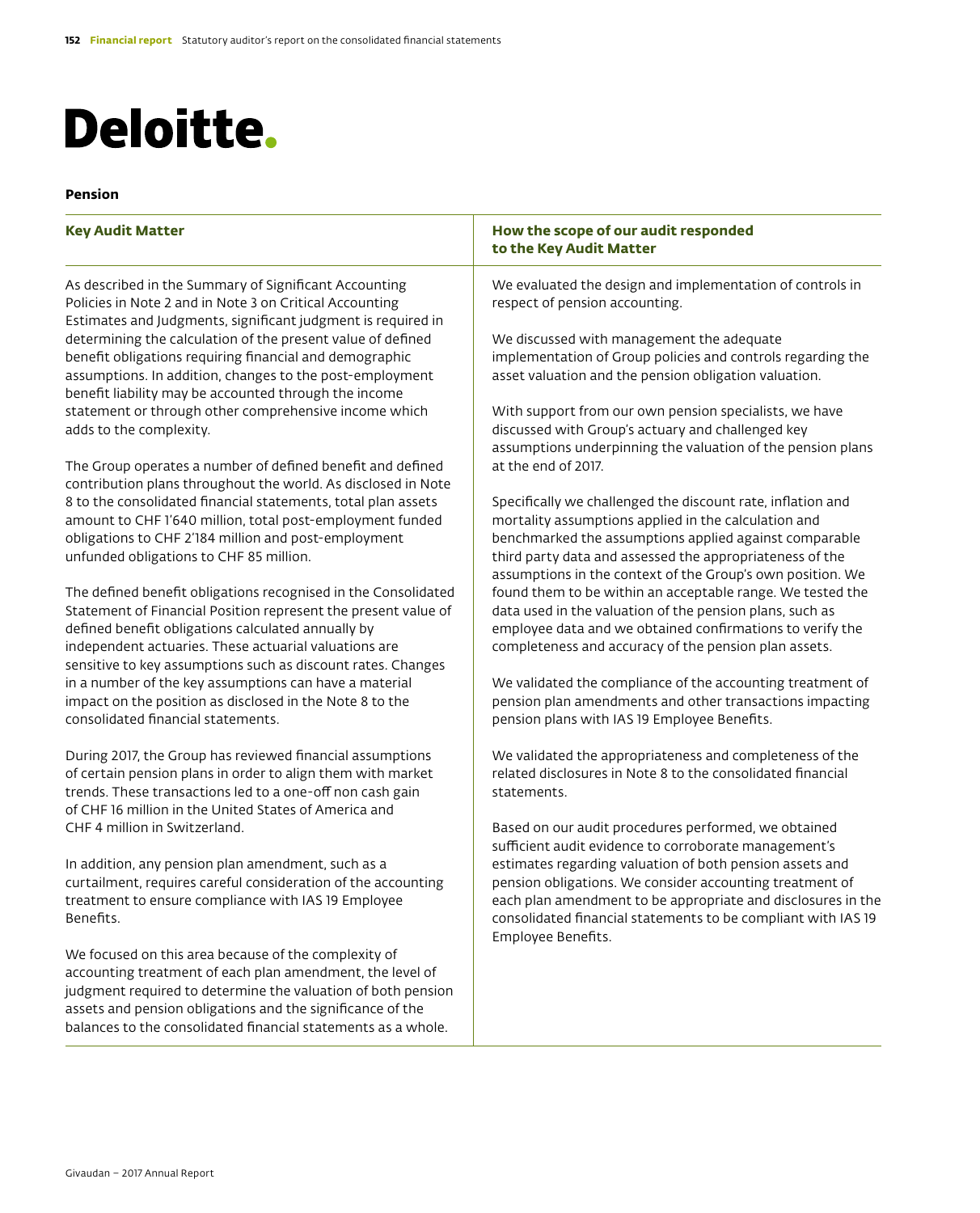# **Acquisition accounting**

| <b>Key Audit Matter</b>                                                                                                                                                                                                                                                                                                                                                                                                                            | How the scope of our audit responded<br>to the Key Audit Matter                                                                                                                                                                                                                                                                                                                     |
|----------------------------------------------------------------------------------------------------------------------------------------------------------------------------------------------------------------------------------------------------------------------------------------------------------------------------------------------------------------------------------------------------------------------------------------------------|-------------------------------------------------------------------------------------------------------------------------------------------------------------------------------------------------------------------------------------------------------------------------------------------------------------------------------------------------------------------------------------|
| As described in Note 6 to the consolidated financial<br>statements, the Group completed the following acquisitions<br>during 2017:                                                                                                                                                                                                                                                                                                                 | We reviewed the sale and purchase agreement to understand<br>the key terms and conditions, and confirming our<br>understanding of the transaction with management.                                                                                                                                                                                                                  |
| - Acquisition of 100% of the share capital of Activ<br>International on 16 January 2017 for a total purchase price of<br>CHF 114 million. The Group acquired cash for CHF 3 million,<br>working capital valued at CHF 8 million, fixed assets valued<br>at CHF 16 million, intangibles valued at CHF 32 million and<br>other liabilities valued at CHF 20 million. The acquisition<br>resulted in the recognition of a goodwill of CHF 75 million. | We challenged management on the identification and<br>valuation of tangible and intangible assets acquired and<br>liabilities identified in the acquisition accounting against<br>the terms of the sale and purchase agreement.<br>We reviewed and assessed the work performed by<br>management's valuation expert including valuation                                              |
| - Acquisition of 100% of the share capital of Vika B.V. on<br>1 September 2017 for a total purchase price of CHF 116<br>million. The Group acquired cash for CHF 3 million, working                                                                                                                                                                                                                                                                | methodology for each category of asset and liability, along<br>with the key judgments made in determining the fair values<br>including any fair value adjustments.                                                                                                                                                                                                                  |
| capital valued at CHF 14 million, fixed assets valued at<br>CHF 24 million, intangibles valued at CHF 73 million and<br>other liabilities valued at CHF 38 million. The acquisition<br>resulted in the recognition of a goodwill of CHF 40 million.                                                                                                                                                                                                | We determined that the methods used by the management's<br>valuation expert were appropriate and in compliance with<br><b>IFRS 3 Business Combinations.</b>                                                                                                                                                                                                                         |
| These transactions are considered as business combinations<br>as defined by IFRS 3 Business Combinations which requires<br>management to perform a purchase price allocation exercise<br>to fair value the assets and liabilities of the acquired business.<br>This requires exercise of judgments over the accounting and<br>disclosure for the transactions.                                                                                     | We considered and challenged the reasonableness of the<br>assumptions, finding them to be within an acceptable range.<br>The fair values appeared reasonable based on the judgments<br>made. In particular, we challenged sales forecasts with<br>historical data and market trends, we benchmarked<br>assumptions used in determining the discount rate and<br>the attrition rate. |
| The accounting for the acquisition of assets and liabilities of<br>these entities required a number of complex accounting<br>judgments sensitive to key assumptions such as the weighted<br>average cost of capital, growth rate and other assumptions<br>used in the business plan, internal rate of return, attrition rate.                                                                                                                      | We also challenged the duration estimated by management<br>for amortisation of the intangibles acquired, comparing with<br>current Group accounting policies and other recent<br>acquisitions.                                                                                                                                                                                      |
| In addition, the amortisation period retained for intangibles<br>acquired also requires judgment and constitutes a significant<br>estimate that will affect current and future financial periods.                                                                                                                                                                                                                                                  | We validated the appropriateness and completeness of the<br>related disclosures in Note 6 to the consolidated financial<br>statements.                                                                                                                                                                                                                                              |
| We focused on this area because of the complexity of<br>acquisition accounting and the level of judgments related to<br>the identification of intangible assets and the purchase price<br>allocation to the assets and liabilities acquired.                                                                                                                                                                                                       | Based on the procedures performed above, we consider the<br>assumptions and estimates used in the measurement of the<br>acquired assets and liabilities to be appropriate.                                                                                                                                                                                                          |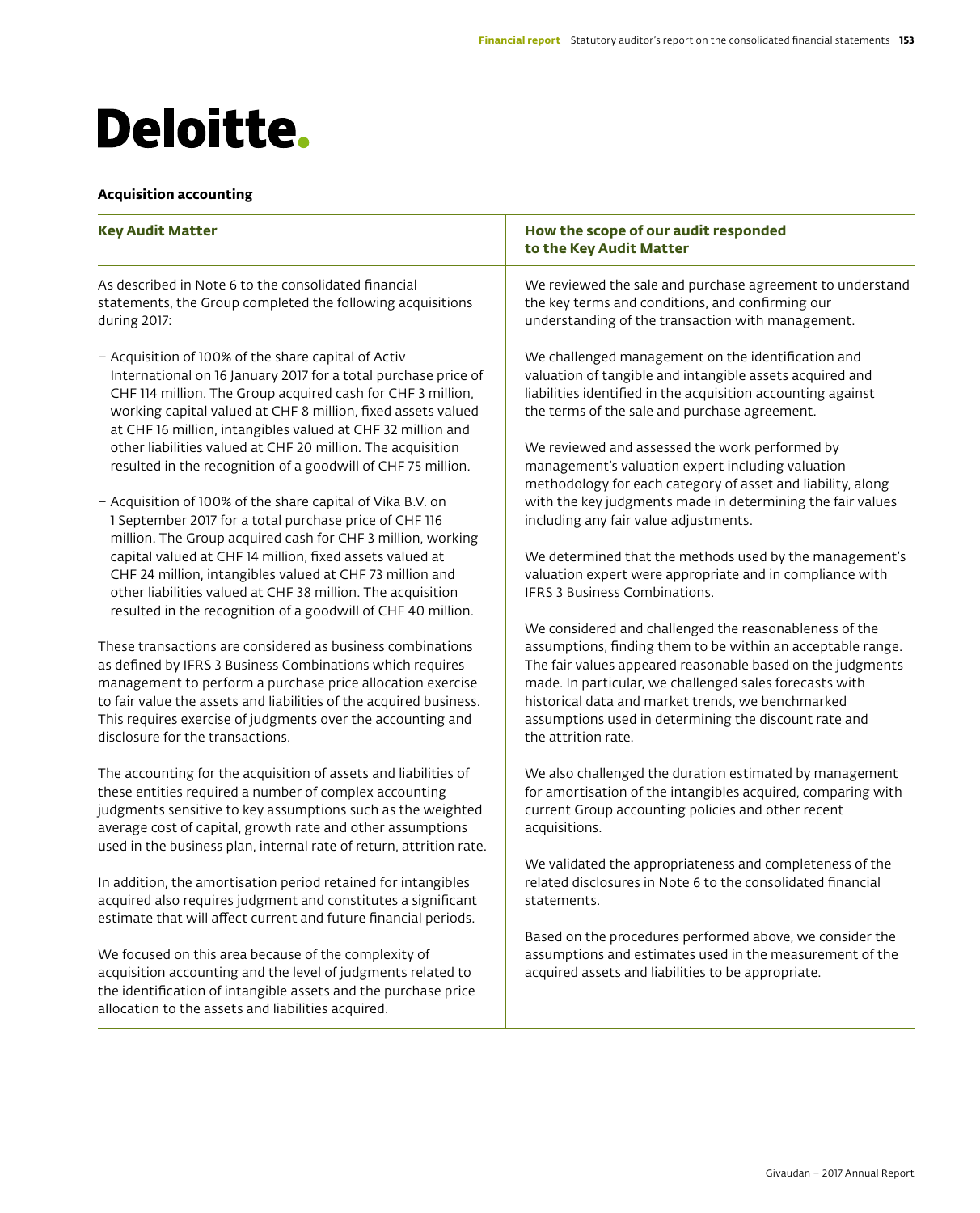### **Our application of materiality**

We define materiality as the magnitude of misstatement in the financial statements that makes it probable that the economic decisions of a reasonably knowledgeable person would be changed or influenced. We use materiality both in planning the scope of our audit work and in evaluating the results of our work.

Based on our professional judgment we determined materiality for the Group as a whole to be CHF 57 million, based on a calculation of 7% of Group income before taxes, adjusted for non-recurring transactions. We selected Group income before taxes as the basis for determining our materiality because, in our view, this measure represents the performance of the Group and is one of the indicators against which Givaudan is commonly assessed and is a generally accepted benchmark. The materiality applied by the component auditors ranged from CHF 14.4 million to CHF 36.0 million depending on the scale of the component's operations, the component's contribution to Group sales, Group income before taxes, Group total assets and our assessment of risks specific to each location.

We agreed with the Audit Committee that we would report to the Committee all audit differences in excess of CHF 2.8 million, as well as differences below that threshold that, in our view, warranted reporting on qualitative grounds. We also report to the Audit Committee on disclosure matters that we identified when assessing the overall presentation of the financial statements.

### **An overview of the scope of our audit**

We designed our audit by obtaining an understanding of the Group and its environment, including Group-wide controls, determining materiality and assessing the risks of material misstatement in the consolidated financial statements.

Based on our understanding of Givaudan's operations, we have defined 11 countries that are in scope for the group reporting purposes. We have requested these countries to perform audit procedures to address the risks identified in our risk assessment phase.

These countries are spread across all regions, reflecting Givaudan's operations. We obtain assurance over these countries through a combination of audit procedures performed locally within the Givaudan shared service centres and cetrally at the Head office. In aggregate, these components represented scope coverage of:



**Audits for group reporting purposes Review at group level** 

All other wholly owned and joint venture businesses were subject to analytical review procedures for the purpose of the Group audit. Annual statutory audits are conducted by Deloitte at the majority of the Group's affiliates, although these are predominantly completed subsequent to our audit report on the consolidated financial statements.

At the parent entity level we tested the consolidation process and carried out analytical procedures to confirm our conclusion that there were no significant risks of material misstatement of the aggregated financial information of the remaining components not subject to a full scope audit.

The group audit team visited some countries in scope as defined at planning stage. We are defining our visits based on significance of the affiliates and main events occurred during the year. All component audit partners were included in our team briefing, we discussed their risk assessment and reviewed documentation of the findings from their work.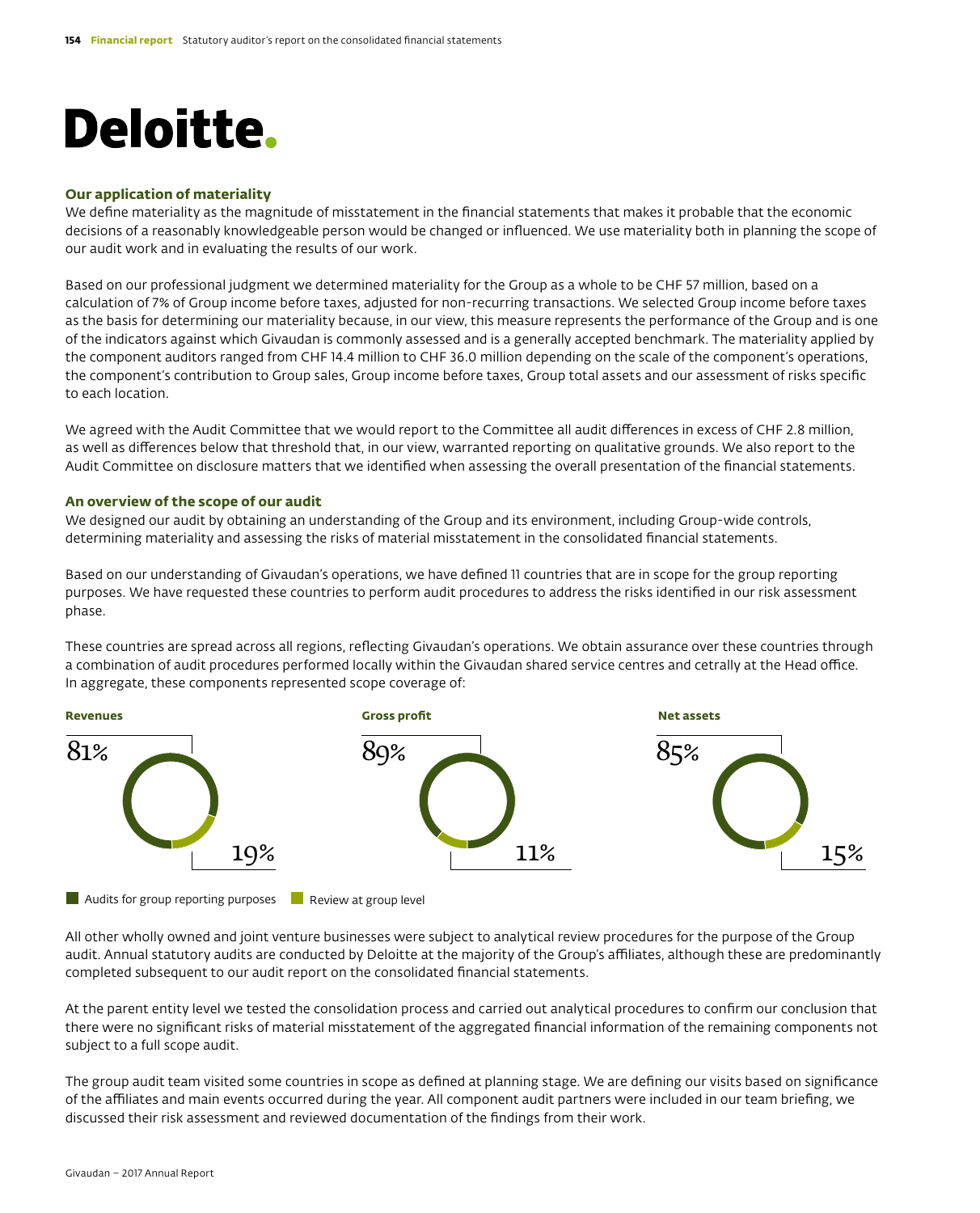### **Other Information in the Annual Report**

The Board of Directors is responsible for the other information in the annual report. The other information comprises all information included in the annual report, but does not include the consolidated financial statements, the stand-alone financial statements of the Company and our auditor's reports thereon.

Our opinion on the consolidated financial statements does not cover the other information in the annual report and we do not express any form of assurance conclusion thereon.

In connection with our audit of the consolidated financial statements, our responsibility is to read the other information in the annual report and, in doing so, consider whether the other information is materially inconsistent with the consolidated financial statements or our knowledge obtained in the audit, or otherwise appears to be materially misstated. If, based on the work we have performed, we conclude that there is a material misstatement of this other information, we are required to report that fact. We have nothing to report in this regard.

### **Responsibility of the Board of Directors for the Consolidated Financial Statements**

The Board of Directors is responsible for the preparation of the consolidated financial statements that give a true and fair view in accordance with IFRS and the provisions of Swiss law, and for such internal control as the Board of Directors determines is necessary to enable the preparation of consolidated financial statements that are free from material misstatement, whether due to fraud or error.

In preparing the consolidated financial statements, the Board of Directors is responsible for assessing the Group's ability to continue as a going concern, disclosing, as applicable, matters related to going concern and using the going concern basis of accounting unless the Board of Directors either intends to liquidate the Group or to cease operations, or has no realistic alternative but to do so.

### **Auditor's Responsibilities for the Audit of the Consolidated Financial Statements**

Our objectives are to obtain reasonable assurance about whether the consolidated financial statements as a whole are free from material misstatement, whether due to fraud or error, and to issue an auditor's report that includes our opinion. Reasonable assurance is a high level of assurance, but is not a guarantee that an audit conducted in accordance with Swiss law, ISAs and Swiss Auditing Standards will always detect a material misstatement when it exists. Misstatements can arise from fraud or error and are considered material if, individually or in the aggregate, they could reasonably be expected to influence the economic decisions of users taken on the basis of these consolidated financial statements.

A further description of our responsibilities for the audit of the financial statements is located at the website of EXPERTsuisse: http://expertsuisse.ch/en/audit-report-for-public-companies. This description forms part of our auditor's report.

### **Report on Other Legal and Regulatory Requirements**

In accordance with article 728a paragraph 1 item 3 CO and Swiss Auditing Standard 890, we confirm that an internal control system exists, which has been designed for the preparation of consolidated financial statements according to the instructions of the Board of Directors.

We recommend that the consolidated financial statements submitted to you be approved.

**Deloitte SA**

Karine Szegedi Pingoud Joëlle Herbette Licensed Audit Expert Licensed Audit Expert Auditor in Charge

Geneva, 24 January 2018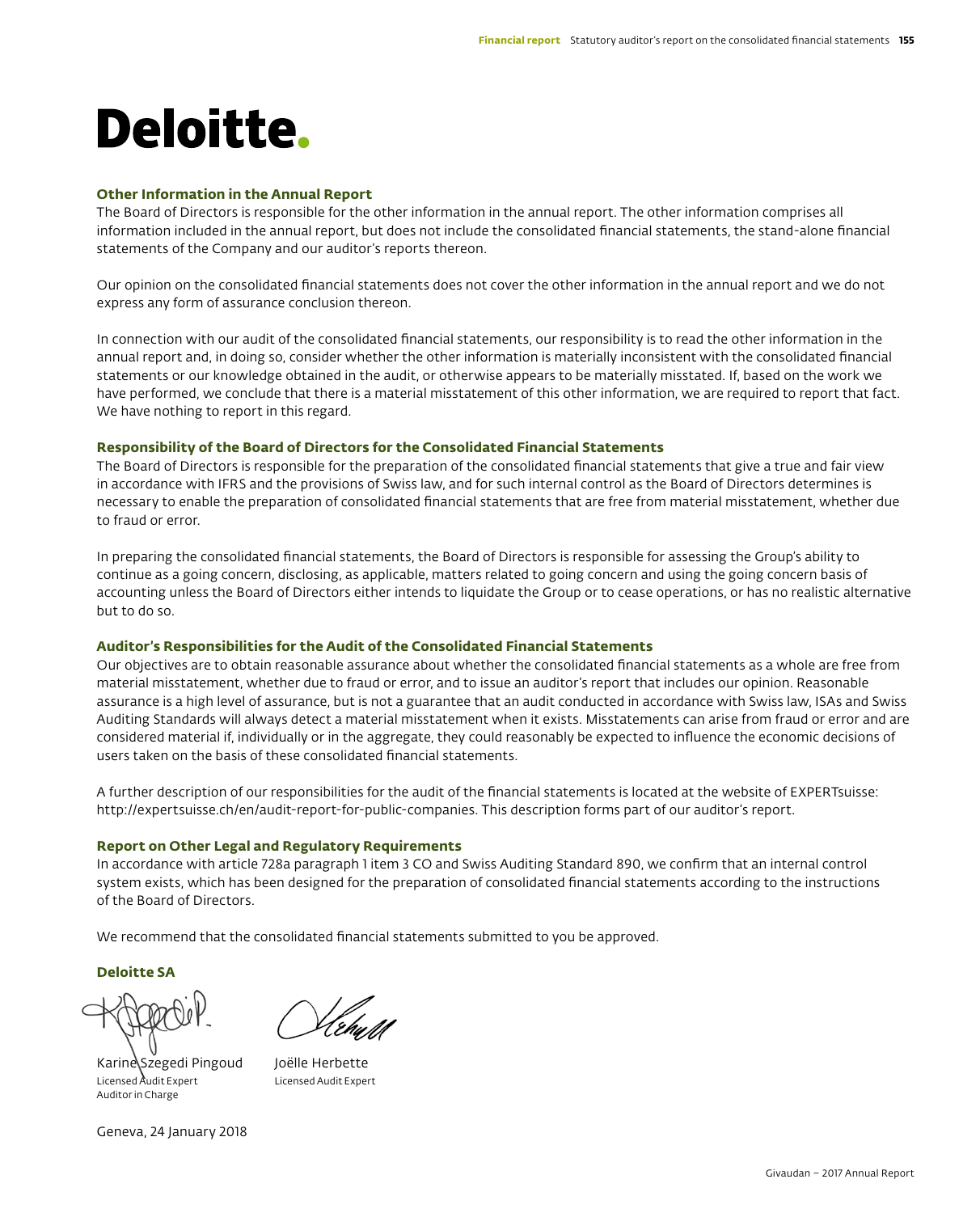# Statutory financial statements of Givaudan SA (Group Holding Company)

# **Income Statement**

For the year ended 31 December

| Note | 2017  | 2016  |
|------|-------|-------|
| 3    | 145   | 224   |
|      | 1,002 | 916   |
|      |       |       |
|      | 1,148 | 1,141 |
|      | (305) | (278) |
|      | (46)  | (44)  |
|      | (64)  | (98)  |
| 5    |       | (1)   |
|      | (415) | (421) |
|      | 733   | 720   |
|      | (155) | (204) |
|      | 107   | 85    |
|      | (84)  | (105) |
|      | 601   | 496   |
|      | (10)  | 4     |
|      | 591   | 500   |
|      |       |       |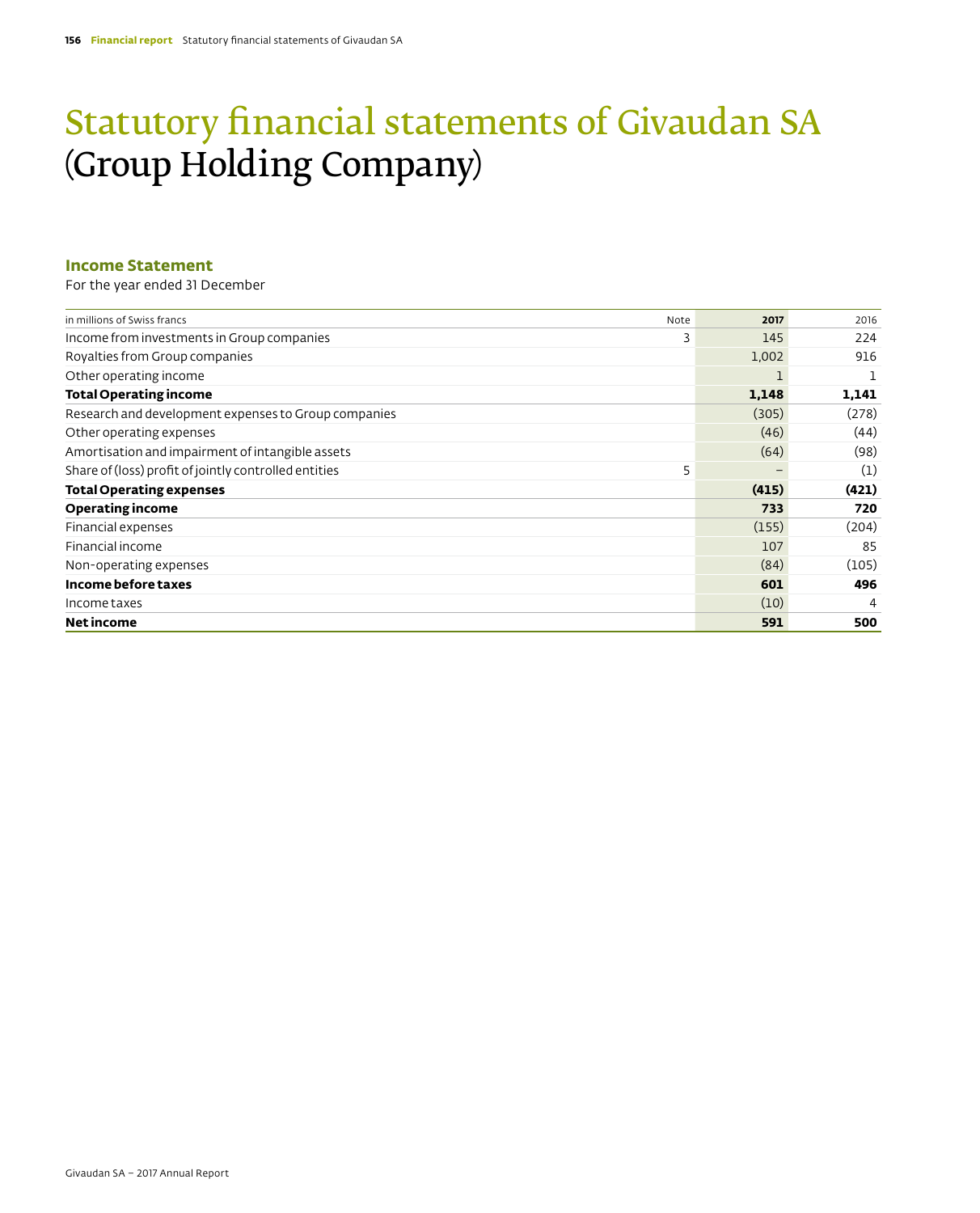# **Statement of Financial Position**

| in millions of Swiss francs                                                        | Note | 31 December<br>2017 | 31 December<br>2016 |
|------------------------------------------------------------------------------------|------|---------------------|---------------------|
| Cash and cash equivalents                                                          |      | 250                 | 112                 |
| Accounts receivable from Group companies                                           |      | 186                 | 140                 |
| Other current assets                                                               |      | 24                  | 7                   |
| Accrued income and prepaid expenses                                                |      | 13                  | 10                  |
| <b>Current assets</b>                                                              |      | 473                 | 269                 |
| Loans to Group companies                                                           |      | 150                 | 159                 |
| Other long-term assets                                                             |      | 1                   |                     |
| Investments in Group companies                                                     | 3    | 2,849               | 2,583               |
| Jointly controlled entities                                                        | 5    | 32                  | 35                  |
| Other financial assets                                                             |      | 10                  | 10                  |
| Intangible assets                                                                  |      | 241                 | 257                 |
| <b>Non-current assets</b>                                                          |      | 3,283               | 3,044               |
| <b>Total assets</b>                                                                |      | 3,756               | 3,313               |
| Short-term debt                                                                    | 6    | 300                 |                     |
| Accounts payable to Group companies                                                |      | 96                  | 82                  |
| Other current liabilities                                                          |      | 19                  | 18                  |
| Deferred income and accrued expenses                                               |      | $\overline{2}$      | 1                   |
| <b>Current liabilities</b>                                                         |      | 417                 | 101                 |
| Long-term debt                                                                     | 6    | 1.049               | 998                 |
| Other non-current liabilities                                                      |      | 60                  | 62                  |
| <b>Non-current liabilities</b>                                                     |      | 1,109               | 1,060               |
| <b>Total liabilities</b>                                                           |      | 1,526               | 1,161               |
| Share capital                                                                      | 8    | 92                  | 92                  |
| Statutory retained earnings                                                        | 8    | 18                  | 18                  |
| Statutory capital reserves from capital contributions - additional paid-in capital | 8    | $\overline{3}$      | 3                   |
| Voluntary retained earnings                                                        | 8    | 1,542               | 1,542               |
| Own shares                                                                         | 8,9  | (43)                | (45)                |
| Available retained earnings                                                        |      |                     |                     |
| - Balance brought forward from previous year                                       |      | 27                  | 42                  |
| - Net (loss) income for the year                                                   |      | 591                 | 500                 |
| <b>Equity</b>                                                                      |      | 2,230               | 2,152               |
| <b>Total liabilities and equity</b>                                                |      | 3,756               | 3,313               |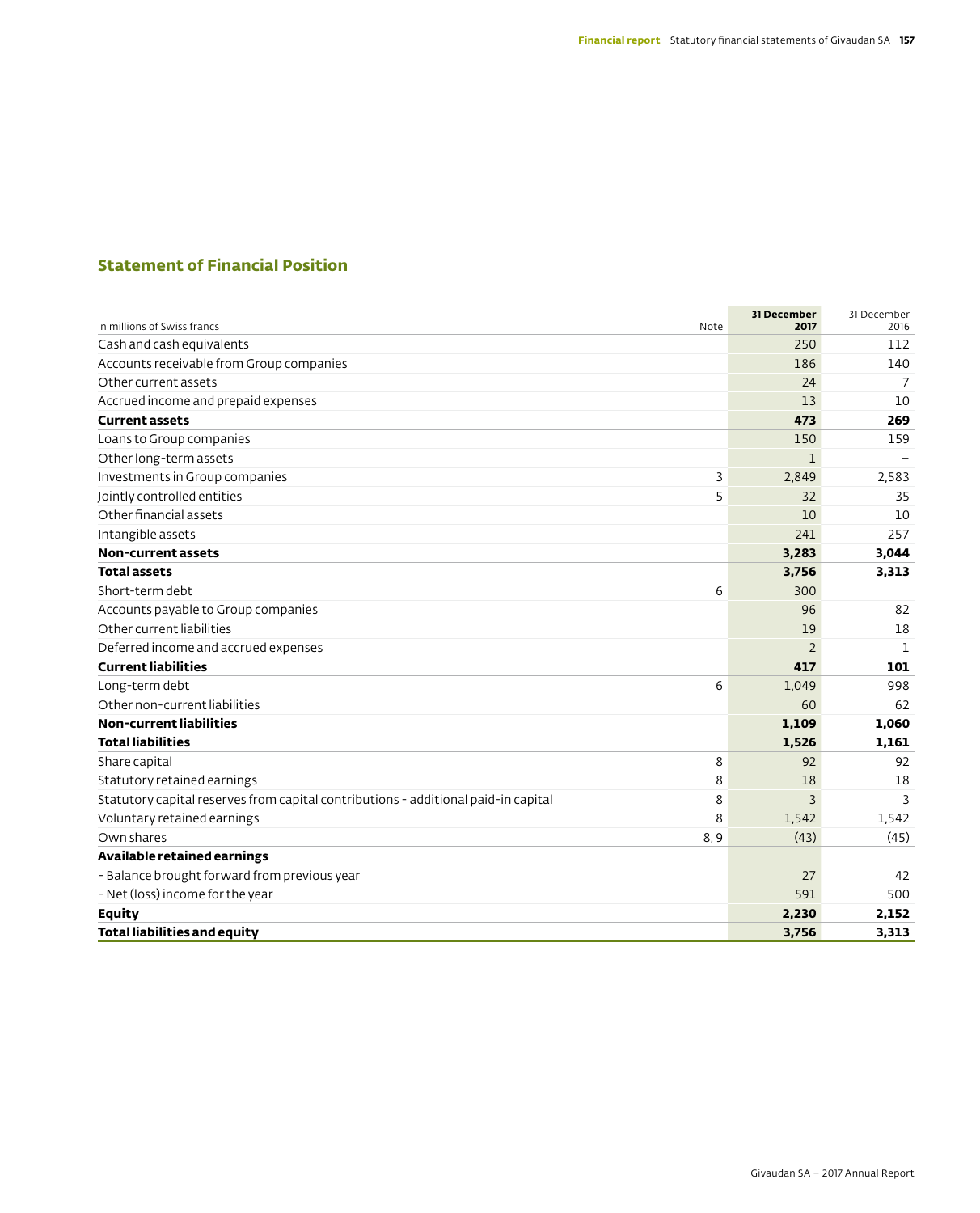# Notes to the statutory financial statements

# **1. General Information**

### **1.1. Structure and description of the activity**

Givaudan SA is a holding company based in Vernier, near Geneva, whose main goal is to manage its investments in subsidiaries.

More specifically Givaudan SA invests in companies whose aim is to manufacture and commercialise natural and synthetic aromatic or fragrance raw materials as well as other related products. In addition, Givaudan SA invests in research and development and supplies services for the use of these products. Givaudan SA develops, registers and makes use of all trademarks, patents, licenses, manufacturing processes and formulas.

### **1.2. Employees**

The average number of employees during the year was less than ten (2016: less than ten).

### **2. Summary of accounting principles adopted**

The financial statements at 31 December 2017 are prepared in accordance with Swiss law.

The company is classified as a large entity as it meets the criteria to present group accounts under the definition of art. 961d al. 1 of the Swiss Code of Obligations. As Givaudan prepares and reports comprehensive consolidated financial statements under International Financial Reporting Standards (IFRS) including a cash flow statement, accompanying notes and a management report, Givaudan SA is exempt from preparing this information.

### **Valuation Methods and Translation of Foreign Currencies**

Investments in, and loans to, Group companies are stated at cost less appropriate write-downs. Marketable securities are shown at the lower of cost and market value. Derivatives are recorded at fair value.

The currency in which Givaudan SA operates is Swiss francs (CHF) and the accounts are presented in Swiss francs. In the statement of financial position, foreign currency assets and liabilities are remeasured at year-end exchange rates with the exception of investments in Group companies which are valued at historical exchange rates. In the income statement, expenses and income in foreign currencies are converted in Swiss francs using the daily exchange rate of the transaction date. Foreign currency gains and losses are recognised in the income statement as they occur with the exception of unrealised gains which are deferred.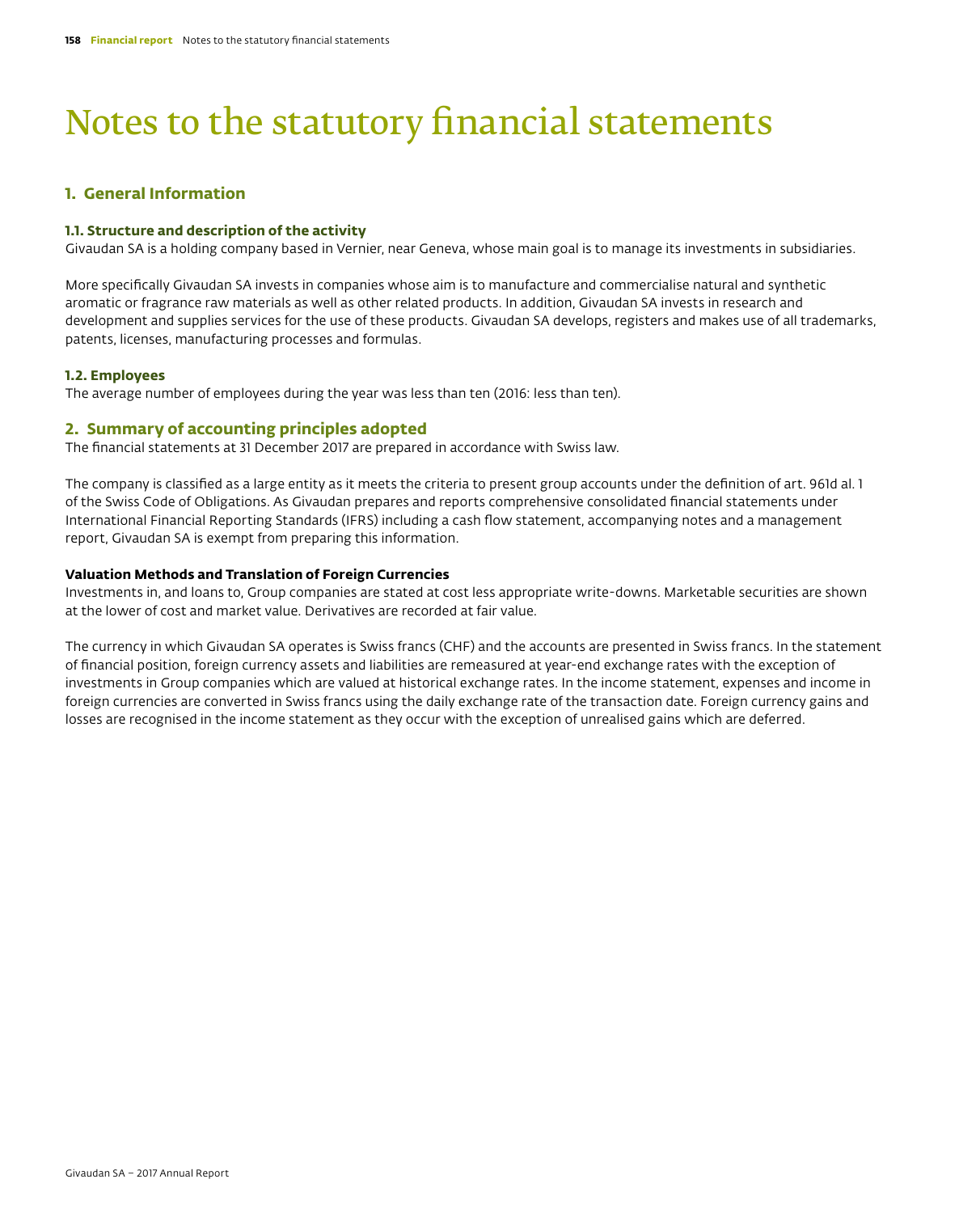# **3. Subsidiaries**

List of the direct subsidiaries of the company, which are wholly-owned unless otherwise indicated (percentage of voting rights):

|                                 | Givaudan Suisse SA                                        |
|---------------------------------|-----------------------------------------------------------|
|                                 | Givaudan Finance SA                                       |
|                                 | Prodiga AG                                                |
|                                 | Givaudan International SA                                 |
| Switzerland                     | Vamara Holding SA                                         |
|                                 | Kemptthal Immobilien Nord AG                              |
|                                 | Activ International SA                                    |
|                                 | Select-Ingrédient SA                                      |
|                                 | Givaudan Treasury International SA                        |
|                                 | Givaudan Argentina SA                                     |
| Argentina                       | Givaudan Argentina Servicios SA                           |
| Australia                       | Givaudan Australia Pty Ltd                                |
| Austria                         | Givaudan Austria GmbH                                     |
| <b>Bermuda</b>                  | Givaudan Capital Transactions Ltd                         |
| <b>Brazil</b>                   | Givaudan do Brasil Ltda                                   |
| Canada                          | Givaudan Canada Co                                        |
| Chile                           | Givaudan Chile Ltda                                       |
|                                 | Givaudan Fragrances (Shanghai) Ltd                        |
|                                 | Givaudan Flavors (Shanghai) Ltd                           |
|                                 | Givaudan Specialty Products (Shanghai) Ltd                |
| China                           | Givaudan Hong Kong Ltd                                    |
|                                 | Givaudan Flavors (Nantong) Ltd                            |
|                                 | Givaudan Management Consulting (Shanghai) Ltd             |
|                                 | Givaudan Fragrances (Changzhou) Ltd                       |
| Colombia                        | Givaudan Colombia SA                                      |
| <b>Czech Republic</b>           | Givaudan CR, s.r.o.                                       |
|                                 | Givaudan Egypt SAE                                        |
| Egypt                           | Givaudan Egypt Fragrances LLC                             |
|                                 | Givaudan France SAS                                       |
| <b>France</b>                   | <b>Activ International SAS</b>                            |
| Germany                         | Givaudan Deutschland GmbH                                 |
| Guatemala                       | Givaudan Guatemala SA                                     |
|                                 | Givaudan Hungary Kft                                      |
| <b>Hungary</b>                  | Givaudan Finance Services Kft                             |
| India                           | Givaudan (India) Private Ltd                              |
|                                 | P.T. Givaudan Indonesia                                   |
| Indonesia                       | P.T. Givaudan Flavours and Fragrances Indonesia           |
| Italy                           | Givaudan Italia SpA                                       |
| Japan                           | Givaudan Japan K.K.                                       |
| Korea                           | Givaudan Korea Ltd                                        |
| Malaysia                        | Givaudan Malaysia Sdn.Bhd                                 |
|                                 | Givaudan de Mexico SA de CV                               |
| Mexico                          | Grupo Givaudan SA de CV                                   |
|                                 | Givaudan Nederland B.V.                                   |
| <b>Netherlands</b>              | Virgula B.V.                                              |
| Nigeria                         | Givaudan (Nigeria) Ltd                                    |
| Peru                            | Givaudan Peru SAC                                         |
| Poland                          | Givaudan Polska Sp. Z.o.o.                                |
| Russia                          | Givaudan Rus LLC                                          |
| Singapore                       | Givaudan Singapore Pte Ltd                                |
| South Africa                    | Givaudan South Africa (Pty) Ltd                           |
| Spain                           | Givaudan Iberica, SA                                      |
| Sweden                          | Givaudan North Europe AB                                  |
| <b>Thailand</b>                 | Givaudan (Thailand) Ltd                                   |
| <b>Turkey</b>                   | Givaudan Aroma Ve Esans Sanayi Ve Ticaret Limited Sirketi |
|                                 | Givaudan Holdings UK Ltd                                  |
| <b>United Kingdom</b>           |                                                           |
| <b>United Arab Emirates</b>     | Givaudan Middle East & Africa FZE                         |
| <b>United States of America</b> | Givaudan United States, Inc.                              |
| Venezuela                       | Givaudan Venezuela SA                                     |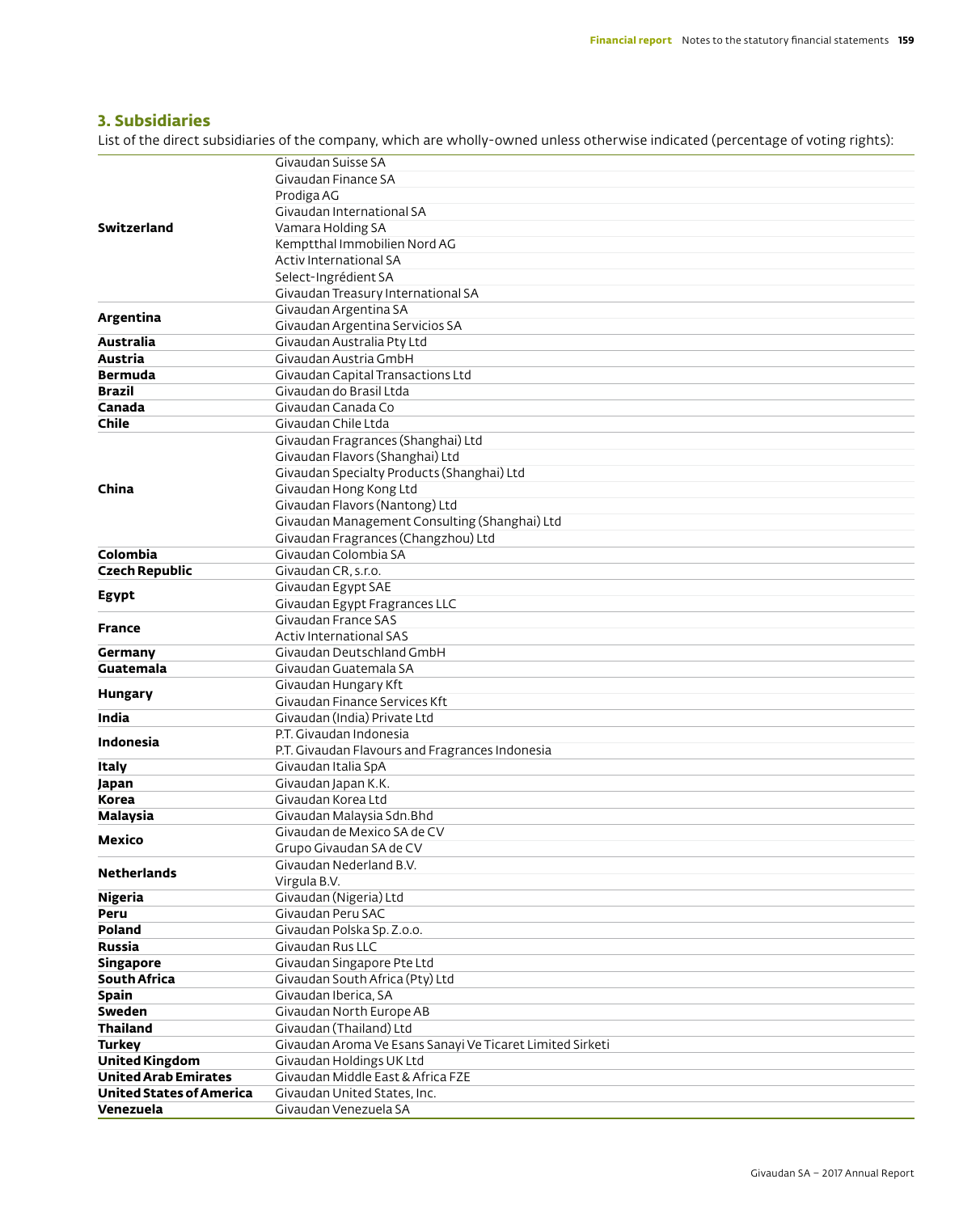In 2017 Givaudan SA increased its investments in Givaudan Flavors (Nantong) Ltd, Givaudan Fragrances (Changzhou) Ltd, Givaudan Argentina Servicios SA and Givaudan Malaysia Sdn.Bhd, incorporated Vamara Holding SA, Activ International SA, Select-Ingrédient SA, Activ International SAS, Virgula B.V., and created Kemptthal Immobilien Nord AG and Givaudan Treasury International SA which now owns Givaudan Treasury International B.V.

Givaudan SA also wholly owns indirectly the following substantial companies, FF Holdings (Bermuda) Ltd in Bermuda, Givaudan Flavors Corporation and Givaudan Fragrances Corporation in the United States of America.

## **4. Cash and cash equivalents**

As at 31 December 2017, cash and cash equivalents include an amount of CHF 236 million related to the cash pooling agreements with a Group company.

As at 31 December 2016, an amount of CHF 111 million related to the cash pooling agreements with a Group company was included in the cash and cash equivalents.

# **5. Jointly Controlled Entities**

| Name of joint ventures             | Principal activity                        | Country of incorporation | Ownership interest |
|------------------------------------|-------------------------------------------|--------------------------|--------------------|
| Jiangsu Xinrui Aromatics Ltd       | Production of fragrance ingredients       | China                    | 49%                |
| <b>BGN Tech LLC</b>                | Innovative natural ingredients            | USA                      | 49%                |
| Natural Extracts International Ltd | Natural ingredient derivatives production | Mauritius                | 49%                |
| Vanilla International Ltd          | Natural ingredient collection and extract | Mauritius                | 49%                |

# **6. Debt**

On 15 June 2011, Givaudan SA issued a 2.5% seven year public bond with a nominal value of CHF 300 million.

On 7 December 2011, Givaudan SA issued a dual tranche public bond transaction of CHF 150 million each, totalling CHF 300 million, respectively of 1.250% for five years and of 2.125% for ten years. The first tranche was redeemed in December 2016.

On 19 March 2014, Givaudan SA issued a 1.00% six and a half year public bond with a nominal value of CHF 100 million and a 1.75% ten year public bond with a nominal value of CHF 150 million.

On 7 December 2016, Givaudan SA issued a 0.00% six year public bond with a nominal value of CHF 100 million and a 0.625% fifteen year public bond with a nominal value of CHF 200 million. The proceeds of CHF 300 million were used to repay the 1.250% five year public bond with a nominal value of CHF 150 million which was redeemed in December 2016 and to repay the short-term borrowings withdrawn during the year.

On 20 December 2017, Givaudan SA entered into a five year floating rate private placement (Schuldschein) with a nominal value of EUR 100 million (CHF 117 million) and a seven year 1.331% fixed rate private placement (Schuldschein) with a nominal value of EUR 200 million (CHF 233 million). The proceeds of EUR 300 million were used mainly to repay the short-term borrowings withdrawn during the year.

# **7. Indirect Taxes**

The company is part of a Group for VAT purposes with two other affiliates of the Group in Switzerland. The company is jointly and severally liable towards the tax authorities for current and future VAT payables of the VAT Group to which it belongs.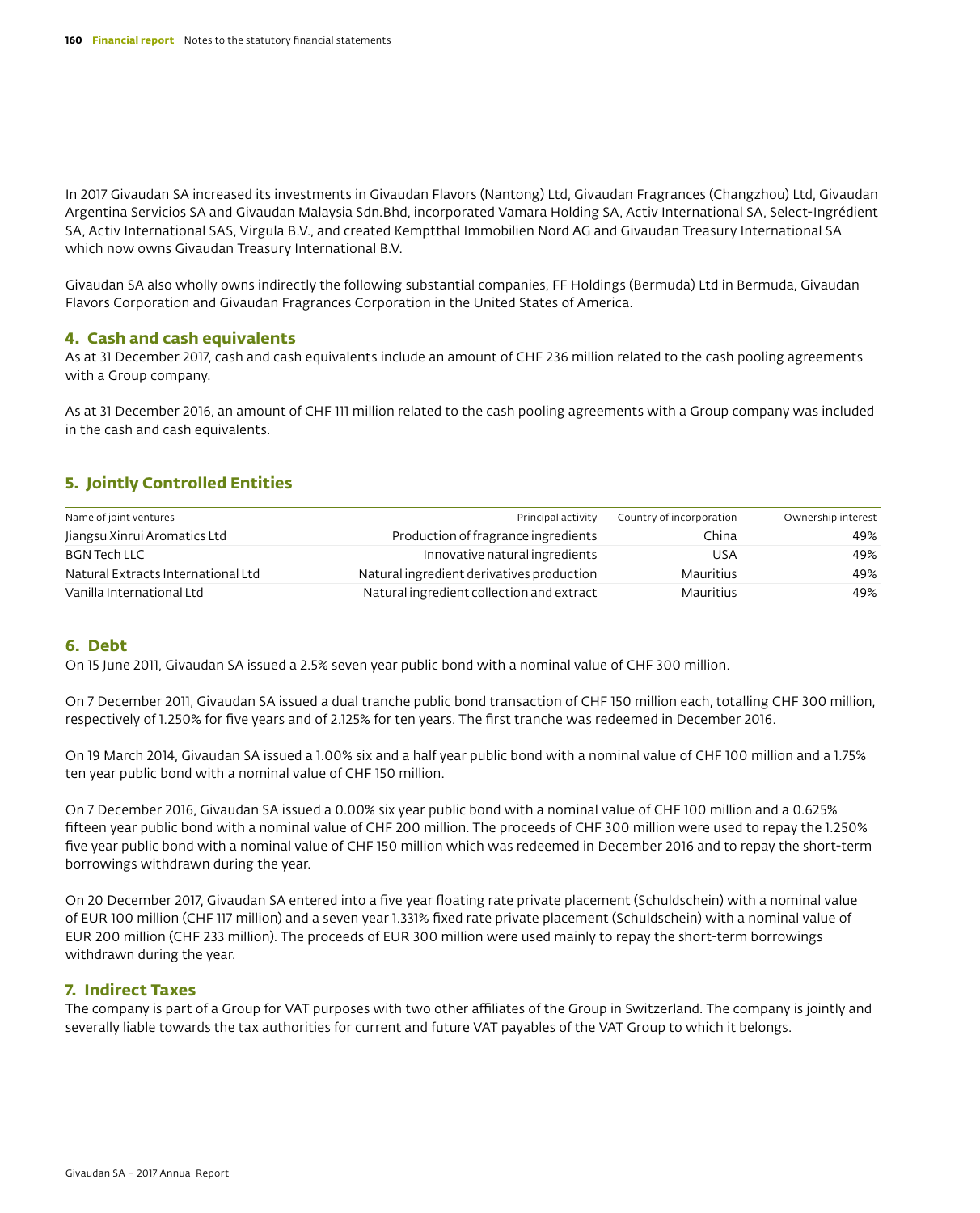# **8. Equity**

As at 31 December 2017, the share capital amounts to CHF 92,335,860, divided into 9,233,586 fully paid-up registered shares, with a nominal value of CHF 10.00 each. Every share gives the right to one vote.

The Board of Directors has at its disposal conditional capital of a maximum aggregate amount of CHF 7,481,980 that may be issued through a maximum of 748,198 registered shares, of which a maximum of CHF 1,618,200 can be used for executive share option plans.

At the Annual General Meeting held on 23 March 2017 the distribution of an ordinary dividend of CHF 56.00 per share (2016: CHF 54.00 per share) was approved. The dividend payment has been made out of available retained earnings.

The movements in equity are as follows:

| 2017<br>in millions of Swiss francs                    | Share<br>Capital | Statutory<br>retained<br>earnings | Additional<br>paid-in<br>capital | Voluntary<br>retained<br>earnings | Available<br>retained<br>earnings | Own<br>shares       | Total          |
|--------------------------------------------------------|------------------|-----------------------------------|----------------------------------|-----------------------------------|-----------------------------------|---------------------|----------------|
| Balance as at 1 January                                | 92               | 18                                | 3                                | 1,542                             | 542                               | (45)                | 2,152          |
| <b>Registered shares</b>                               |                  |                                   |                                  |                                   |                                   |                     |                |
| Issuance of shares                                     |                  |                                   |                                  |                                   |                                   |                     |                |
| Movement of shares                                     |                  |                                   |                                  |                                   |                                   | $\overline{2}$      | $\overline{2}$ |
| Appropriation of available earnings                    |                  |                                   |                                  |                                   |                                   |                     |                |
| Transfer to the free reserve                           |                  |                                   |                                  |                                   |                                   |                     |                |
| Transfer to the general legal reserve                  |                  |                                   |                                  |                                   |                                   |                     |                |
| Distribution to the shareholders paid relating to 2016 |                  |                                   |                                  |                                   | (515)                             |                     | (515)          |
| Net profit for the year                                |                  |                                   |                                  |                                   | 591                               |                     | 591            |
| <b>Balance as at 31 December</b>                       | 92               | 18                                | 3                                | 1.542                             | 618                               | (43)                | 2,230          |
|                                                        |                  |                                   |                                  |                                   |                                   |                     |                |
| 2016<br>in millions of Swiss francs                    | Share<br>Capital | Statutory<br>retained<br>earnings | Additional<br>paid-in<br>capital | Voluntary<br>retained<br>earnings | Available<br>retained             | earnings Own shares | Total          |
| Balance as at 1 January                                | 92               | 18                                | 402                              | 2,042                             | (362)                             | (60)                | 2,132          |
| <b>Registered shares</b>                               |                  |                                   |                                  |                                   |                                   |                     |                |
| Issuance of shares                                     |                  |                                   |                                  |                                   |                                   |                     |                |
| Movement of shares                                     |                  |                                   |                                  |                                   |                                   | 15                  | 15             |
| Appropriation of available earnings                    |                  |                                   |                                  |                                   |                                   |                     |                |
| Transfer to the free reserve                           |                  |                                   |                                  | (500)                             | 500                               |                     |                |
| Transfer to the general legal reserve                  |                  |                                   |                                  |                                   |                                   |                     |                |
| Distribution to the shareholders paid relating to 2015 |                  |                                   | (399)                            |                                   | (96)                              |                     | (495)          |
| Net profit for the year                                |                  |                                   |                                  |                                   | 500                               |                     | 500            |
| <b>Balance as at 31 December</b>                       | 92               | 18                                | 3                                | 1,542                             | 542                               | (45)                | 2,152          |

Statutory capital reserves from capital contributions – additional paid-in capital are presented separately in equity. Any payments made out of these reserves are not subject to Swiss withholding tax, nor subject to income tax on individual shareholders who are resident in Switzerland.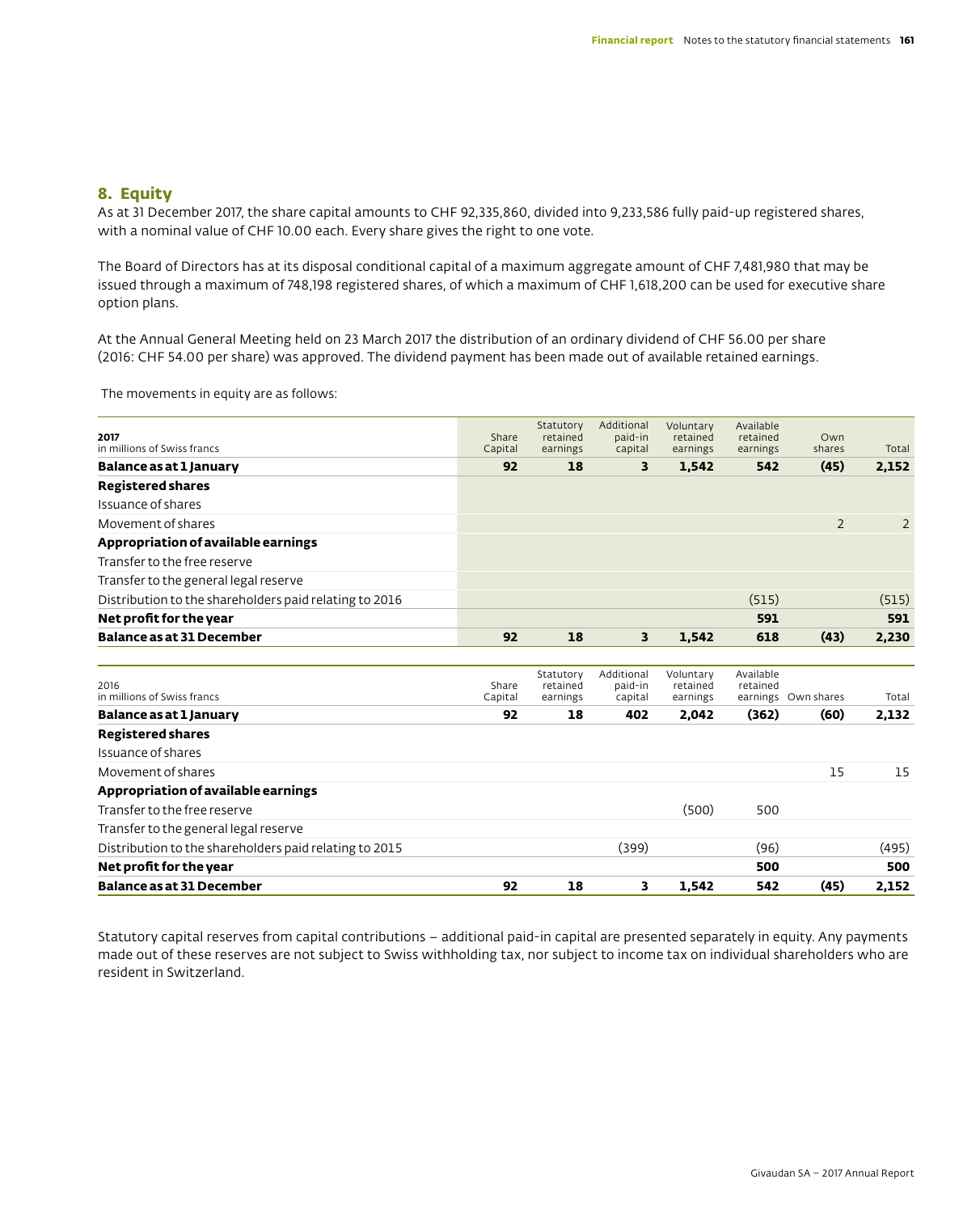# **9. Own Shares**

The movements in own shares are as follows:

|                             |          | Price in Swiss francs |         |         | Total in<br>millions of |  |
|-----------------------------|----------|-----------------------|---------|---------|-------------------------|--|
| 2017                        | Number   | High                  | Average | Low     | Swiss francs            |  |
| Balance as at 1 January     | 31.137   |                       |         |         | 45                      |  |
| Purchases at cost           | 25.750   | 1.920.2               | 1.843.6 | 1,690.0 | 47                      |  |
| Sales and transfers at cost | (33,049) | 1.488.6               | 1.488.6 | 1.488.6 | (49)                    |  |
| Balance as at 31 December   | 23.838   |                       |         |         | 43                      |  |

|                                  |          | Price in Swiss francs |         |         | Total in<br>millions of |
|----------------------------------|----------|-----------------------|---------|---------|-------------------------|
| 2016                             | Number   | High                  | Average | Low     | Swiss francs            |
| Balance as at 1 January          | 39.706   |                       |         |         | 60                      |
| Purchases at cost                | 38.250   | 1.931.0               | 1.320.2 | 1.200.0 | 50                      |
| Sales and transfers at cost      | (46.819) | 1.396.0               | 1.396.0 | 1.396.0 | (65)                    |
| <b>Balance as at 31 December</b> | 31.137   |                       |         |         | 45                      |

As at 31 December 2016 and 2017, there were no other companies controlled by Givaudan SA that held Givaudan SA shares.

As at 31 December 2017, William H. Gates III (13.86%), BlackRock Inc. (5.18%), MFS Investment Management (5.04%), Nortrust Nominees Ltd (nominee; 14.9%), Chase Nominees Ltd (nominee; 5.21%) and Messieurs Pictet & Cie (nominee; 4.4%) were the only shareholders holding more than 3% of total voting rights.

## **10. Board of Directors and Executive Committee Compensation**

Information required by Swiss law, as per art. 663b bis CO, on the Board of Directors and Executive Committee compensation are disclosed in the Givaudan consolidated financial statements, Note 32.

## **11. Exceptional Events**

As a result of an internal restructuring, a subsidiary of Givaudan SA was liquidated during 2015 which generated a loss of CHF 1,240 million. This item had no effect on the consolidated financial statements of the Group, aside the tax impact. Net losses can be carried forward over seven years, as at December 2017 all losses were utilized.

# **12. Other information**

On December 2017, as part of its 2020 strategy to expand the capabilities of its fragrance business, Givaudan announced that it has entered into exclusive negotiations to acquire Expressions Parfumées, a French fragrance creation house. Expressions Parfumées is based in Grasse (France), and also operates throughout Europe, Africa and the Middle East. The Company employs about 200 people globally.

As the closing is expected for 2018, the proposed acquisition has no impact on the financial statements to December 2017.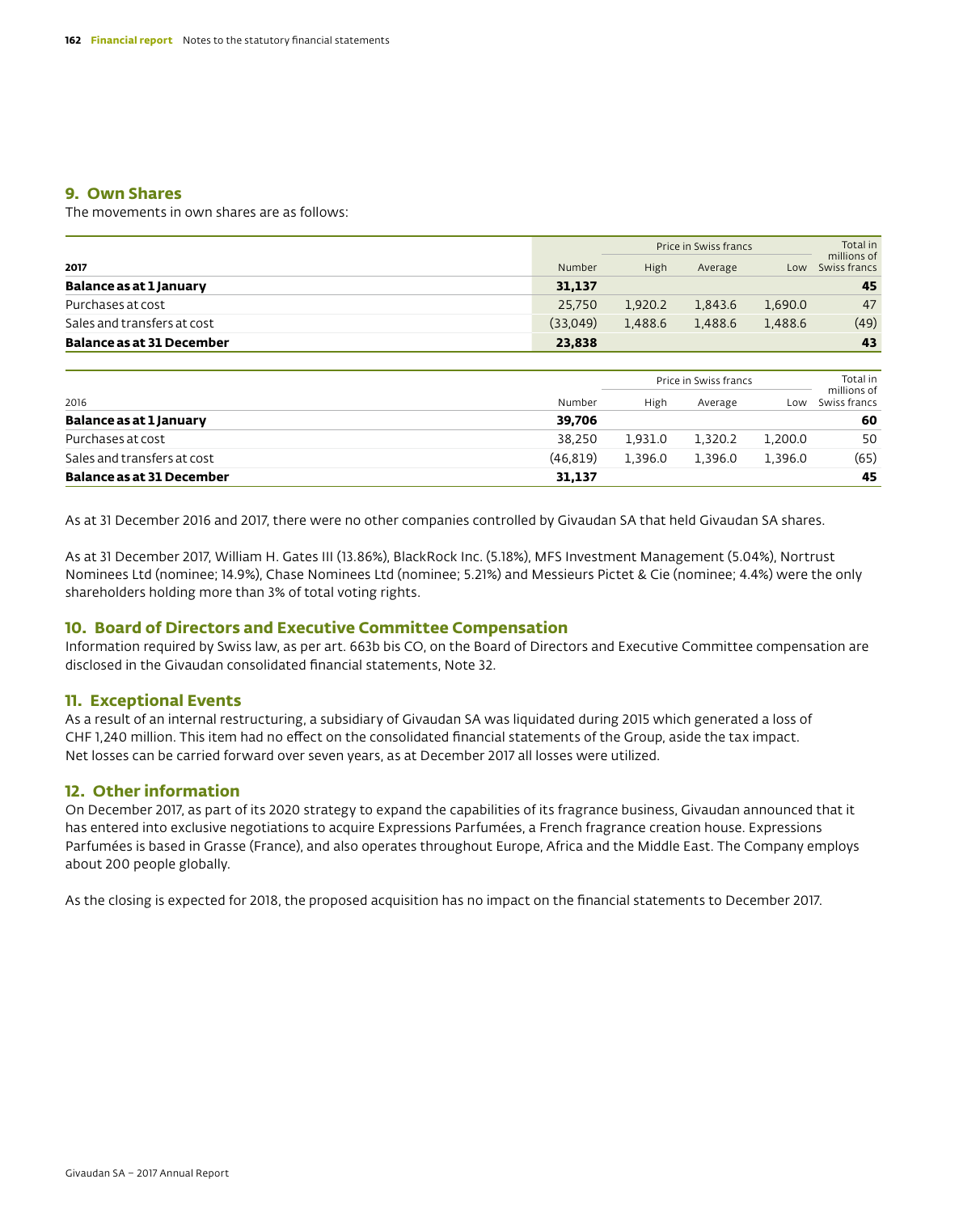# Appropriation of available earnings and distribution from the statutory capital reserves from contributions – additional paid-in capital of Givaudan SA

# **Proposal of the Board of Directors to the General Meeting of Shareholders**

### **Available earnings**

| in Swiss francs                                            | 2017        | 2016        |
|------------------------------------------------------------|-------------|-------------|
| Net income for the year                                    | 590,763,886 | 500,446,384 |
| Balance brought forward from previous year                 | 27,149,322  | 41,648,082  |
| Total available earnings                                   | 617,913,208 | 542,094,466 |
| 2016 distribution proposal of CHF 56.00 gross per share    |             | 517,080,816 |
| 2017 distribution proposal of CHF 58.00 gross per share    | 535,547,988 |             |
| Total appropriation of available earnings                  | 535,547,988 | 517,080,816 |
| Distribution not paid on Treasury shares held by the Group |             | 2,135,672   |
| Amount to be carried forward                               | 82,365,220  | 27,149,322  |

### **Statutory capital reserves from capital contributions – additional paid-in capital**

| in Swiss francs                            | 2017      | 2016      |
|--------------------------------------------|-----------|-----------|
| Balance brought forward from previous year | 3,322,955 | 3,322,955 |
| Total additional paid-in capital           | 3,322,955 | 3,322,955 |
|                                            |           |           |
| Amount to be carried forward               | 3,322,955 | 3,322,955 |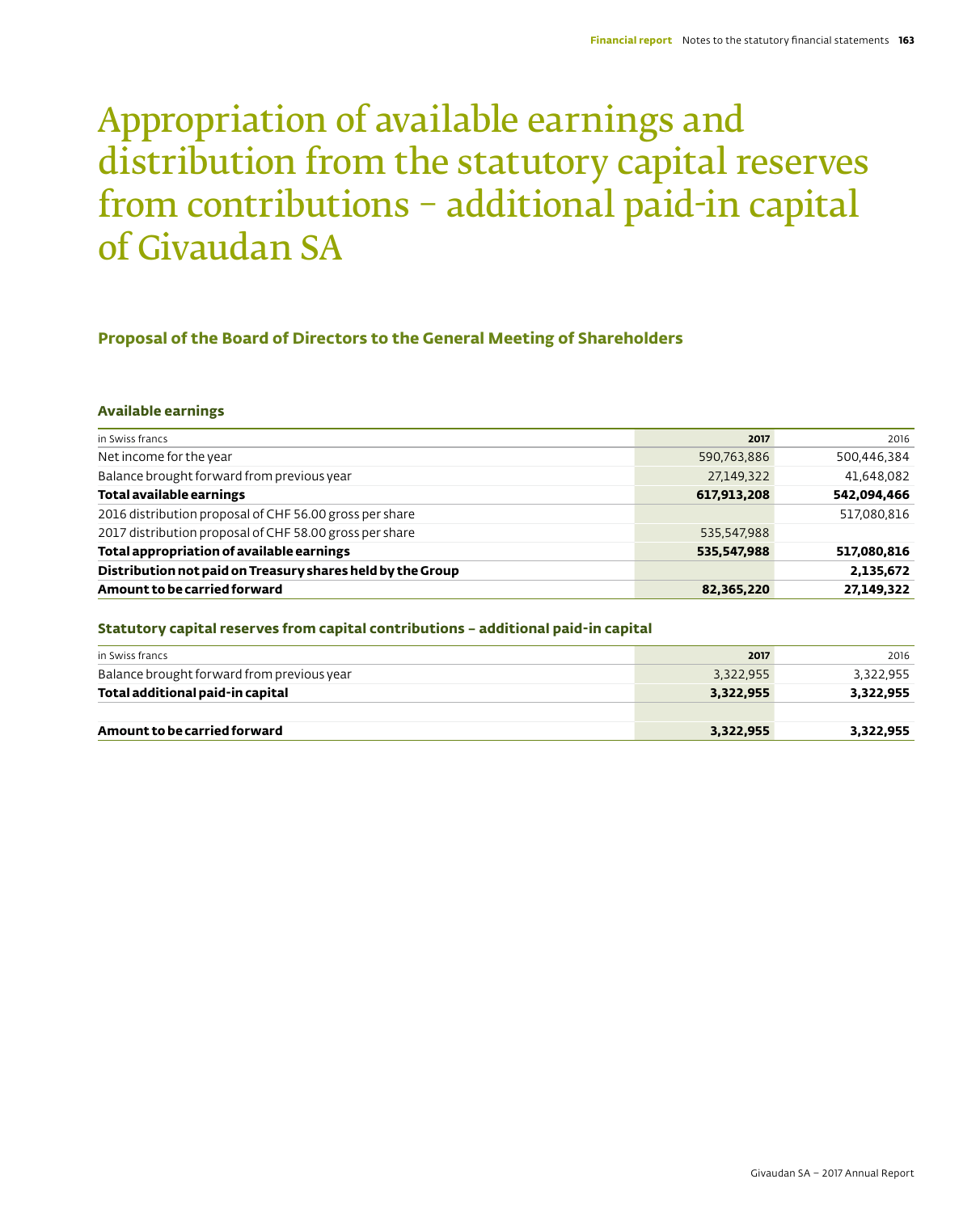# **Deloitte.**

Deloitte SA Rue du Pré-de-la-Bichette 1 1202 Geneva Switzerland

Phone: +41 (0)58 279 8000 Fax: +41 (0)58 279 8800 www.deloitte.ch

**Statutory Auditor's Report To the General Meeting of GIVAUDAN SA, Vernier**

## **Report on the Audit of the Financial Statements**

## **Opinion**

We have audited the financial statements of Givaudan SA, which comprise the income statement, the statement of financial position for the year ended 31 December 2017, and notes, including a summary of significant accounting policies.

In our opinion the accompanying financial statements as at 31 December 2017, presented on pages 156 to 163, comply with Swiss law and the company's articles of incorporation.

### **Basis for Opinion**

We conducted our audit in accordance with Swiss law and Swiss Auditing Standards. Our responsibilities under those provisions and standards are further described in the Auditor's Responsibilities for the Audit of the Financial Statements section of our report. We are independent of the entity in accordance with the provisions of Swiss law and the requirements of the Swiss audit profession and we have fulfilled our other ethical responsibilities in accordance with these requirements.

We believe that the audit evidence we have obtained is sufficient and appropriate to provide a basis for our opinion.

## **Report on Key Audit Matters based on the circular 1/2015 of the Federal Audit Oversight Authority**

Key audit matters are those matters that, in our professional judgment, were of most significance in our audit of the financial statements of the current period. These matters were addressed in the context of our audit of the financial statements as a whole, and in forming our opinion thereon, and we do not provide a separate opinion on these matters.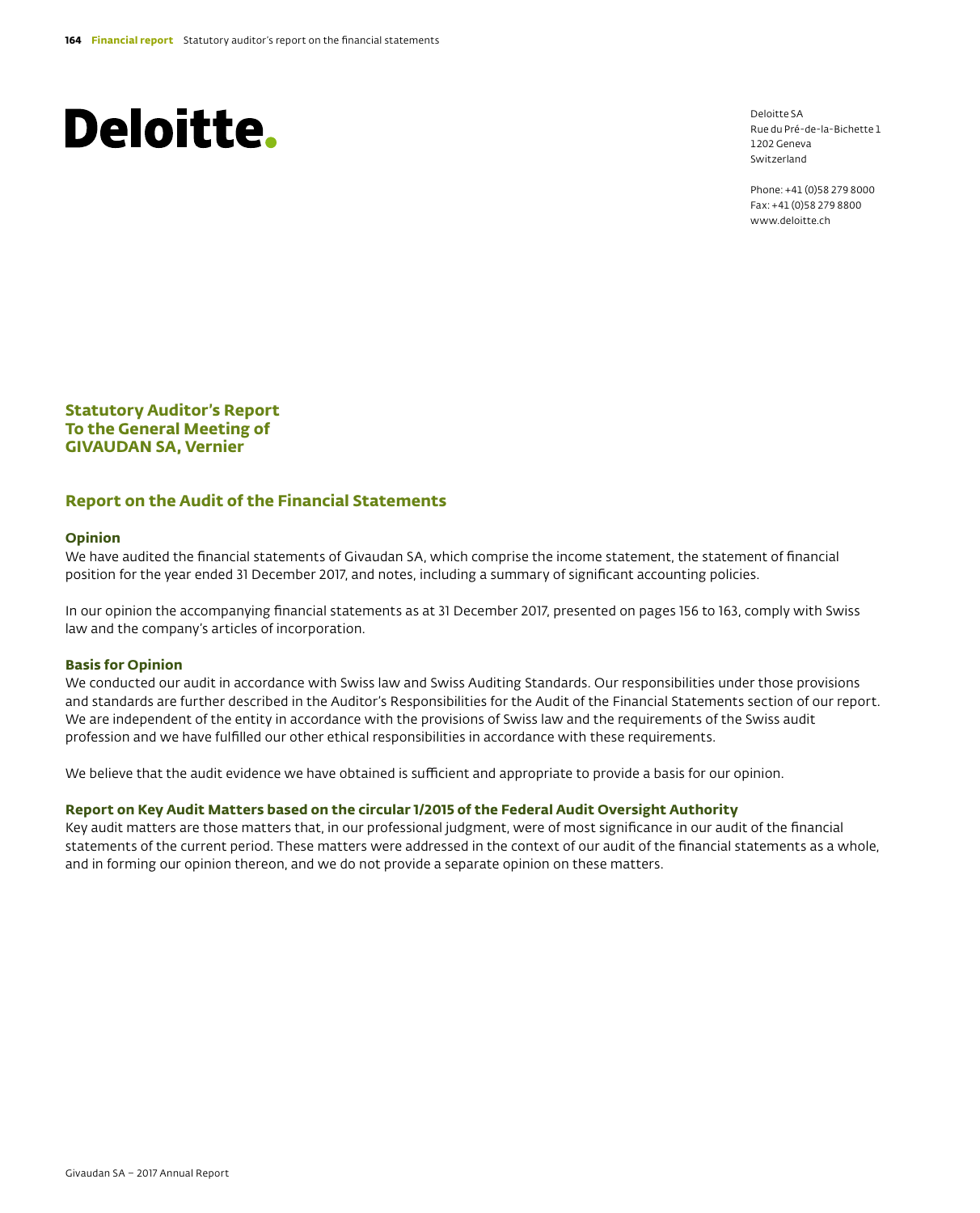# **Deloitte.**

## **Valuation of Investments in Group companies**

| <b>Key Audit Matter</b>                                                                                                                                                                                                                                                                   | How the scope of our audit responded<br>to the Key Audit Matter                                                                                                                                                                                                                                                                                   |
|-------------------------------------------------------------------------------------------------------------------------------------------------------------------------------------------------------------------------------------------------------------------------------------------|---------------------------------------------------------------------------------------------------------------------------------------------------------------------------------------------------------------------------------------------------------------------------------------------------------------------------------------------------|
| As described in Note 3 to the financial statements, the<br>Company holds investments in Givaudan Group companies<br>with a carrying value of CHF 2'849 million as of 31 December<br>2017, representing 76% of total assets.<br>In accordance with Article 960 CO, each investment held is | We discussed with management the adequate<br>implementation of accounting policies and controls regarding<br>the valuation of investments in Group companies.<br>We tested the design and implementation of controls around<br>the valuation of investments to determine whether                                                                  |
| valued individually and reviewed annually for impairment<br>indicators. Each investment showing impairment indicators<br>must be tested for impairment and an impairment would<br>need to be recorded if the recoverable amount is lower than<br>the carrying amount.                     | appropriate controls are in place.<br>We challenged the assessment of impairment indicators<br>by the Company.                                                                                                                                                                                                                                    |
| The impairment test performed by Givaudan management<br>is subject to judgment around the valuation method, key<br>assumptions used and ability of the Group companies to<br>generate positive cash flows in the future.                                                                  | We tested the valuations by critically assessing the<br>methodology applied and the reasonableness of the<br>underlying assumptions and judgments. We assessed<br>the impairment testing models and calculations by:                                                                                                                              |
| Accordingly, for the purposes of our audit, we identified<br>the impairment assessment and judgement applied by<br>Management on the valuation of these investments as<br>representing a key audit matter.                                                                                | - checking the mechanical accuracy of the impairment models<br>and the extraction of inputs from source documents; and<br>- challenging the significant inputs and assumptions used in<br>impairment for investments in Givaudan Group companies,<br>such as the ability of the Group companies to generate<br>positive cash flows in the future. |
|                                                                                                                                                                                                                                                                                           | We validated the appropriateness and completeness of the<br>related disclosures in Note 3 to the financial statements.                                                                                                                                                                                                                            |
|                                                                                                                                                                                                                                                                                           | Based on the procedures performed, we obtained sufficient<br>audit evidence to address the risk over management's<br>estimates and consider management's key assumptions to<br>be within a reasonable range.                                                                                                                                      |